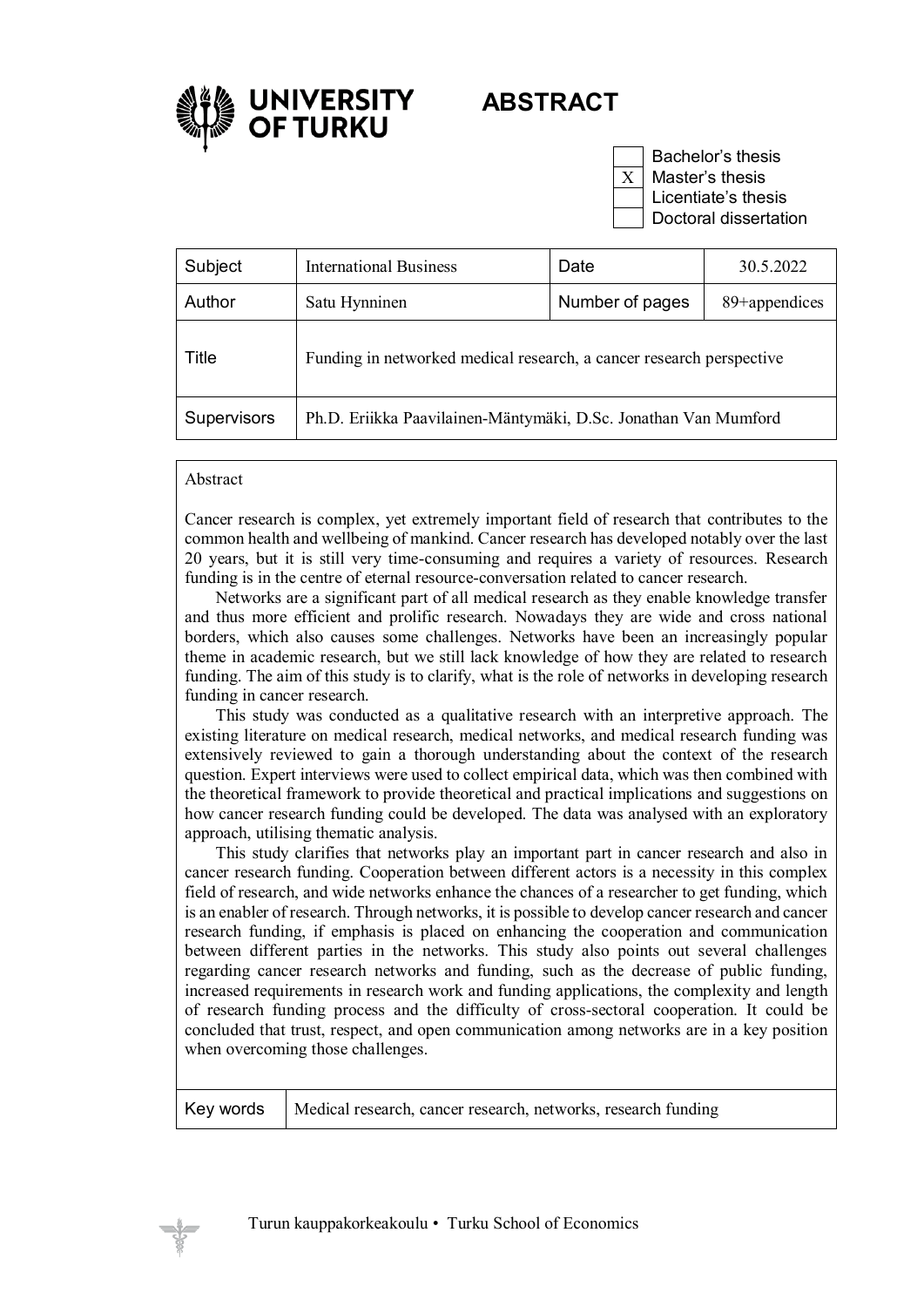

# **TIIVISTELMÄ**

Kandidaatintutkielma  $\overline{X}$  Pro gradu -tutkielma Lisensiaatintutkielma Väitöskirja

| Oppiaine | Kansainvälinen liiketoiminta                                                          | Päivämäärä | 30.5.2022   |
|----------|---------------------------------------------------------------------------------------|------------|-------------|
| Tekijä   | Satu Hynninen                                                                         | Sivumäärä  | 89+liitteet |
| Otsikko  | Verkostoituneen lääketieteellisen tutkimuksen rahoitus, syöpätutkimuksen<br>näkökulma |            |             |
| Ohjaajat | KTT Eriikka Paavilainen-Mäntymäki, KTT Jonathan Van Mumford                           |            |             |

### Tiivistelmä

Syöpätutkimus on monimutkainen, mutta erittäin tärkeä tutkimusala, joka edistää ihmiskunnan terveyttä ja hyvinvointia. Syöpätutkimus on kehittynyt huomattavasti viimeisen 20 vuoden aikana, mutta se on edelleen hyvin aikaa vievää ja vaatii monenlaisia resursseja. Tutkimusrahoitus on syöpätutkimukseen liittyvän ikuisen resurssikeskustelun keskipisteessä.

Verkostot ovat merkittävä osa kaikkea lääketieteellistä tutkimusta, koska ne mahdollistavat tiedon siirron ja siten tehokkaamman ja tuottavamman tutkimuksen. Nykyään ne ovat hyvin laajoja ja ylittävät kansalliset rajat, mikä aiheuttaa myös haasteita. Verkostot ovat olleet yhä suositumpi teema akateemisessa tutkimuksessa, mutta tietoa siitä, miten ne liittyvät tutkimusrahoitukseen ei ole vielä tarpeeksi. Tämän tutkimuksen tavoitteena on selvittää, mikä on verkostojen rooli syöpätutkimuksen tutkimusrahoituksen kehittämisessä.

Tämä tutkimus suoritettiin kvalitatiivisena tutkimuksena hyödyntäen tulkitsevaa lähestymistapaa. Olemassa olevaa kirjallisuutta lääketieteellisestä tutkimuksesta, lääketieteellisistä verkostoista ja lääketieteellisen tutkimuksen rahoituksesta tarkasteltiin laajasti, jotta saatiin perusteellinen käsitys tutkimuskysymyksen kontekstista. Empiirinen data kerättiin asiantuntijahaastatteluilla, joka yhdistettiin sitten teoreettiseen viitekehykseen, jolloin saatiin teoreettisia ja käytännön johtopäätöksiä ja ehdotuksia siitä, miten syöpätutkimuksen rahoitusta voitaisiin kehittää. Datan analysoinnissa hyödynnettiin tutkivaa lähestymistapaa ja temaattista analyysiä.

Tämä tutkimus selventää, että verkostoilla on tärkeä rooli syöpätutkimuksessa ja myös syöpätutkimuksen rahoituksessa. Eri toimijoiden välinen yhteistyö on välttämätöntä tällä monimutkaisella tutkimusalalla, ja laajat verkostot lisäävät tutkijan mahdollisuuksia saada rahoitusta, joka taas mahdollistaa tutkimustyön. Verkostojen avulla on mahdollista kehittää syöpätutkimusta ja syöpätutkimuksen rahoitusta, jos keskitytään verkostojen eri toimijoiden välisen yhteistyön ja viestinnän tehostamiseen. Tämä tutkimus tuo esiin myös useita syöpätutkimuksen verkostoihin ja rahoitukseen liittyviä haasteita, kuten julkisen rahoituksen vähentyminen, lisääntyneet vaatimukset sekä tutkimustyössä että rahoitushakemuksissa, rahoitusprosessin kesto ja monimutkaisuus ja hankaluudet sektorien välisessä yhteistyössä. Tutkimuksen perusteella voidaan todeta, että luottamus, kunnioitus ja avoin viestintä verkostojen välillä ovat avainasemassa näiden haasteiden ratkaisemisessa.

Avainsanat Lääketietellinen tutkimus, syöpätutkimus, verkostot, tutkimusrahoitus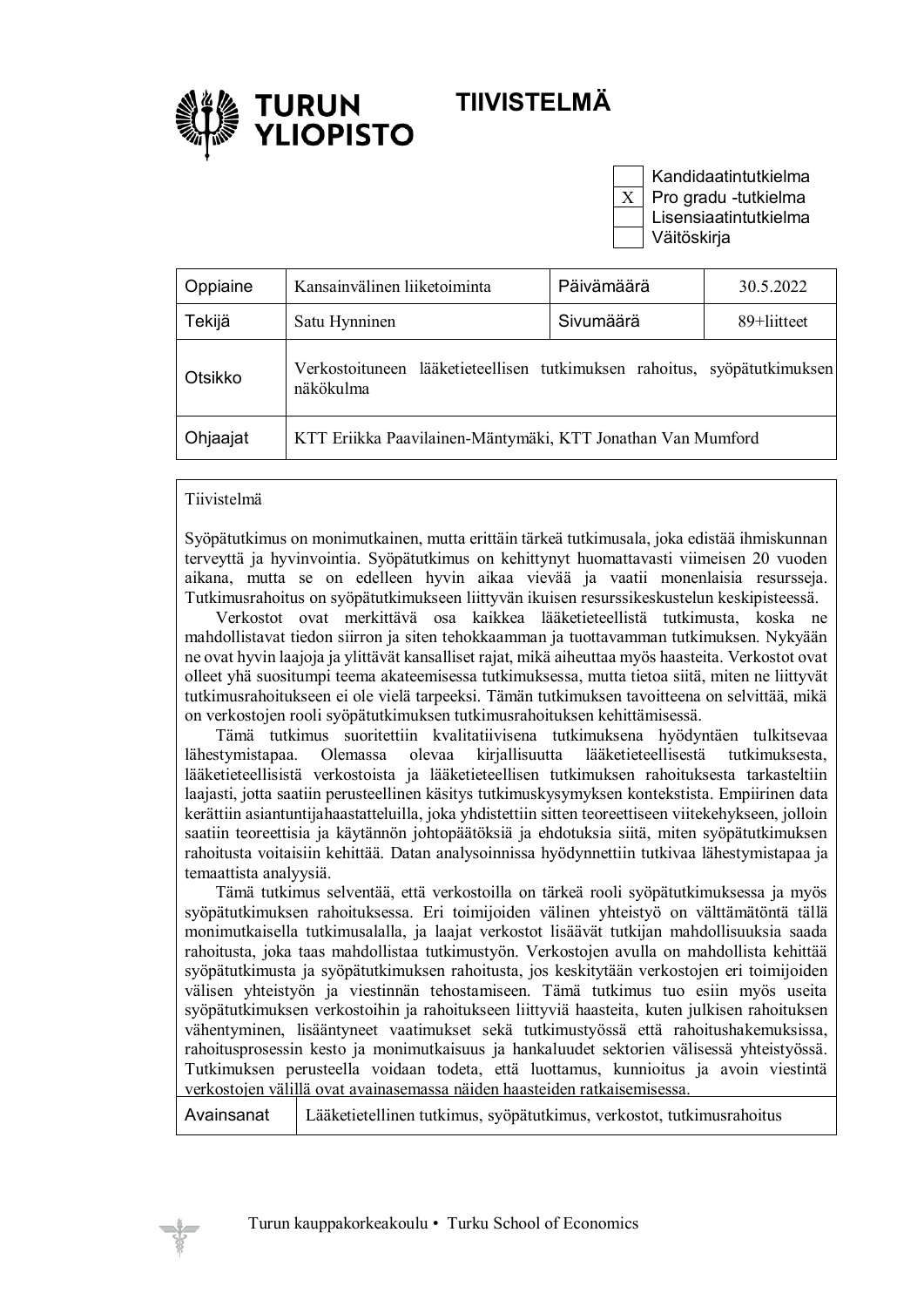

# **FUNDING IN NETWORKED MEDICAL RESEARCH**

**A cancer research perspective**

Master's Thesis in International Business

Author: Satu Hynninen

Supervisors: Ph.D. Eriikka Paavilainen-Mäntymäki D.Sc. Jonathan Van Mumford

30.5.2022 Turku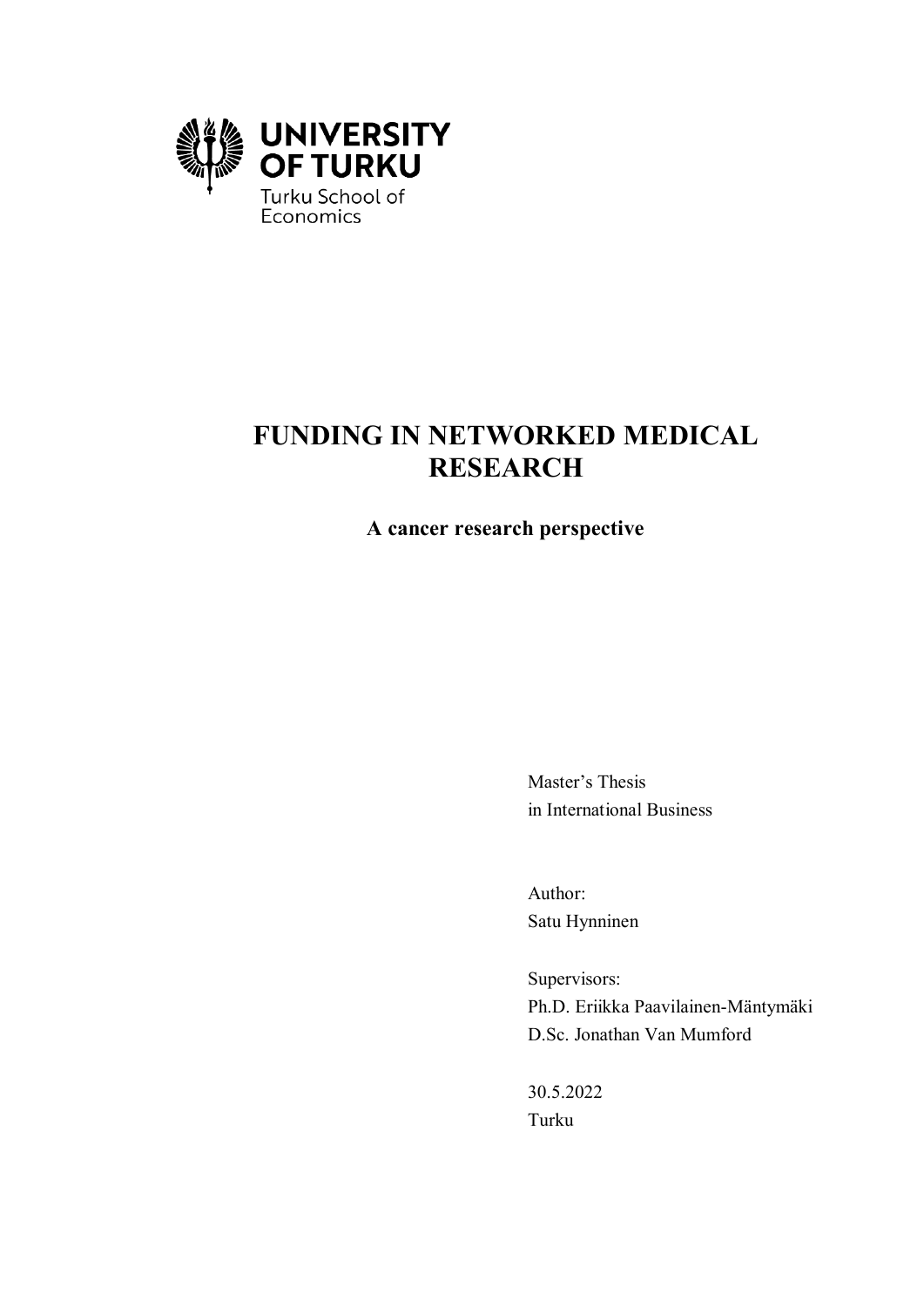The originality of this thesis has been checked in accordance with the University of Turku quality assurance system using the Turnitin OriginalityCheck service.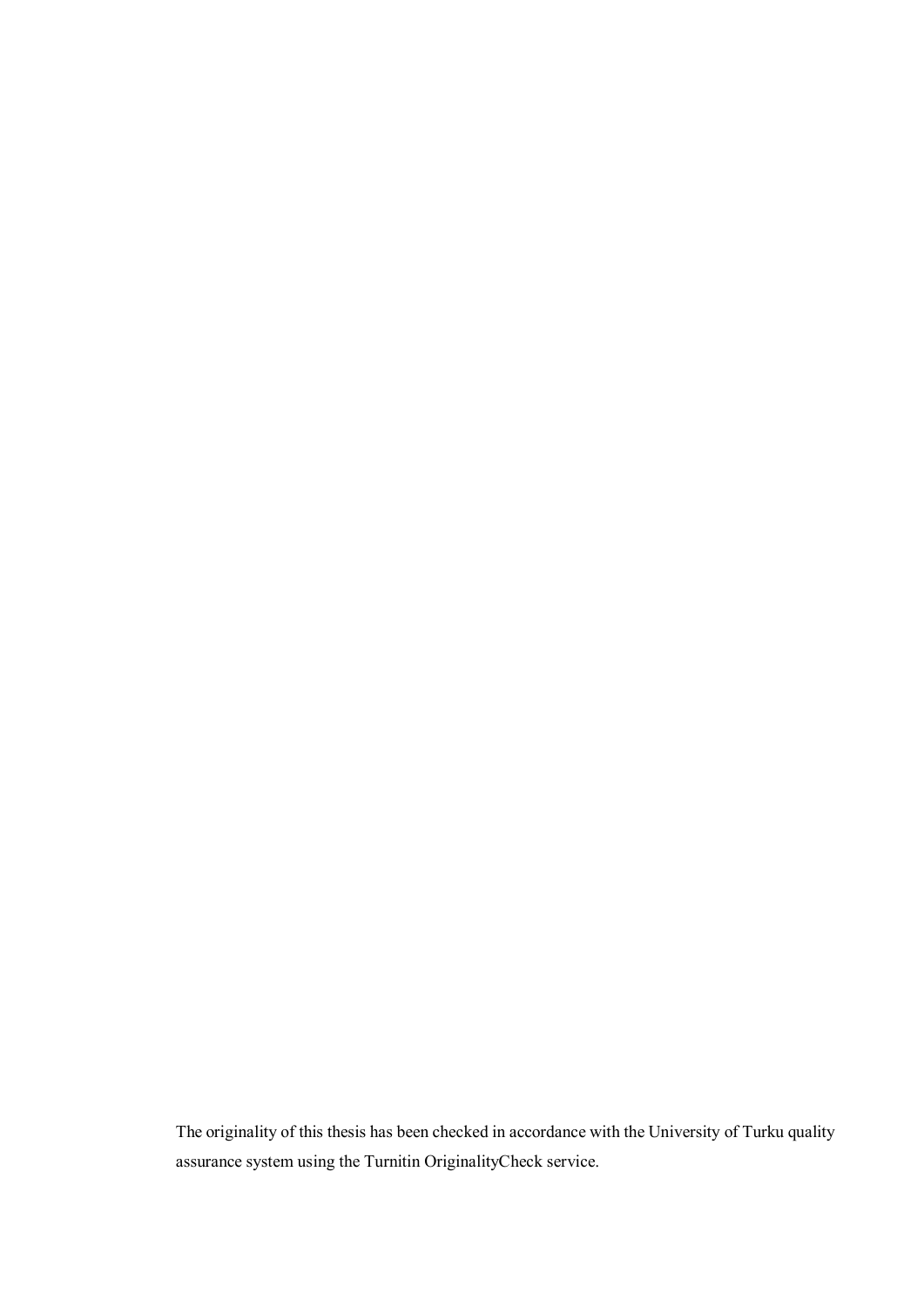# **TABLE OF CONTENTS**

| $\mathbf{1}$            |                                               |  |
|-------------------------|-----------------------------------------------|--|
|                         |                                               |  |
|                         |                                               |  |
|                         |                                               |  |
| $\overline{2}$          | ASPECTS OF INTERNATIONAL MEDICAL RESEARCH  13 |  |
|                         |                                               |  |
|                         |                                               |  |
|                         |                                               |  |
|                         | 2.3.1                                         |  |
|                         | 2.3.2                                         |  |
|                         |                                               |  |
| $\mathbf{3}$            |                                               |  |
|                         |                                               |  |
|                         |                                               |  |
|                         |                                               |  |
|                         |                                               |  |
|                         |                                               |  |
|                         |                                               |  |
| $\overline{\mathbf{4}}$ |                                               |  |
|                         |                                               |  |
|                         | 4.1.1                                         |  |
|                         | 4.1.2                                         |  |
|                         | 4.1.3                                         |  |
|                         |                                               |  |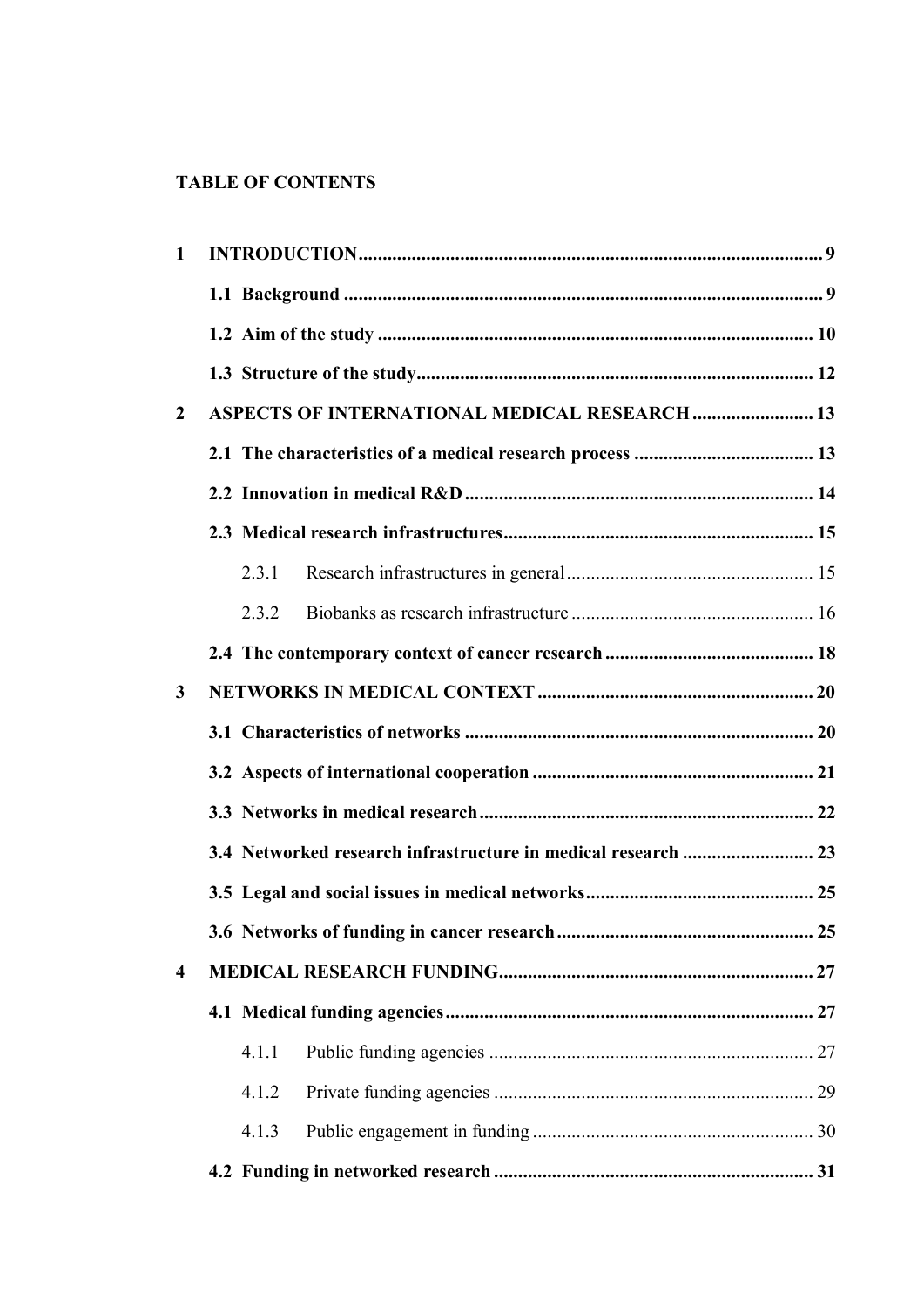|   | 4.2.1 |
|---|-------|
|   | 4.2.2 |
|   |       |
|   | 4.3.1 |
|   | 4.3.2 |
|   |       |
|   |       |
| 5 |       |
|   |       |
|   |       |
|   |       |
|   |       |
| 6 |       |
|   |       |
|   | 6.1.1 |
|   | 6.1.2 |
|   |       |
|   | 55    |
|   | 6.2.2 |
|   |       |
|   | 6.3.1 |
|   | 6.3.2 |
|   | 6.3.3 |
| 7 |       |
|   |       |
|   |       |
|   |       |
| 8 |       |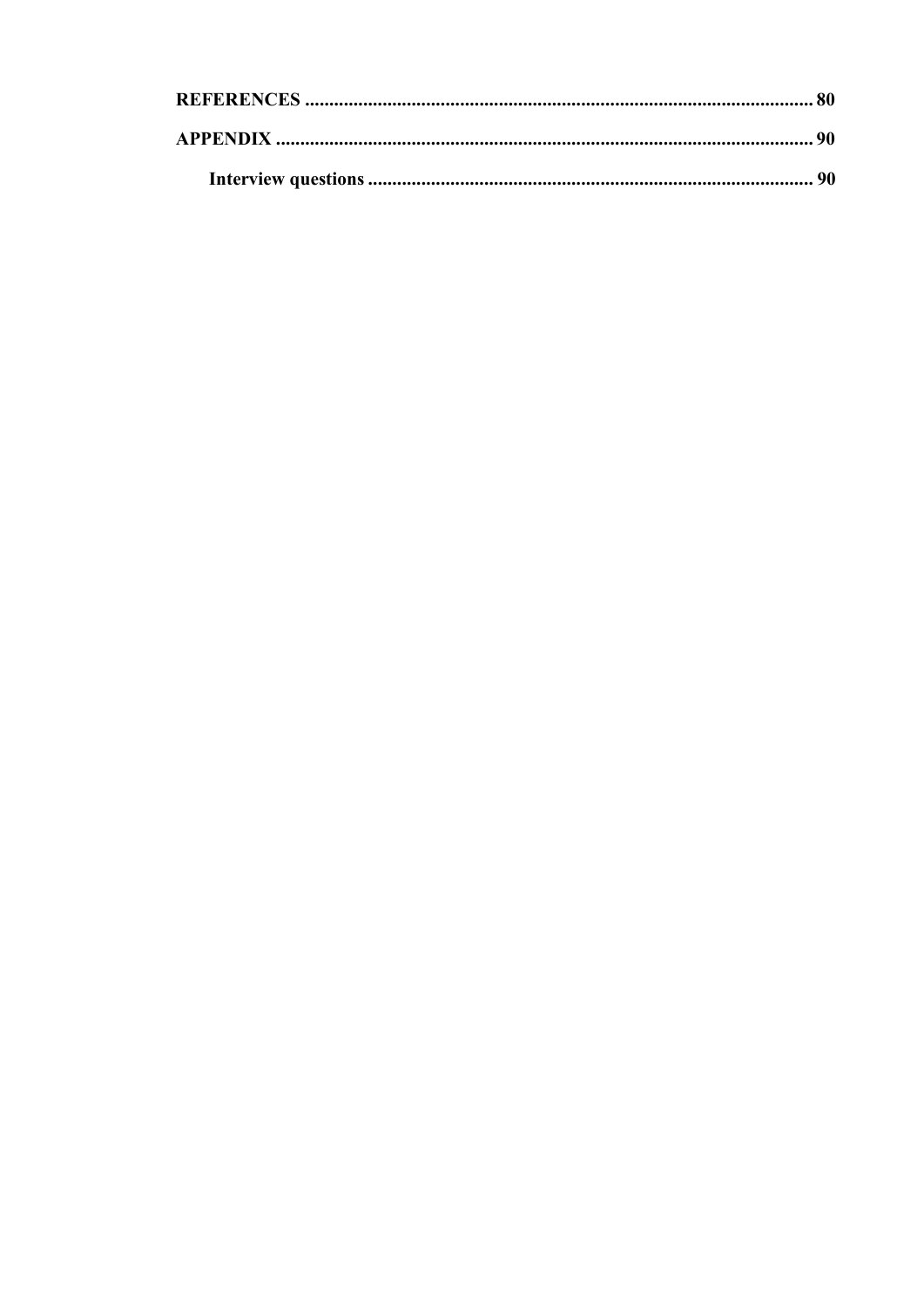# **LIST OF TABLES**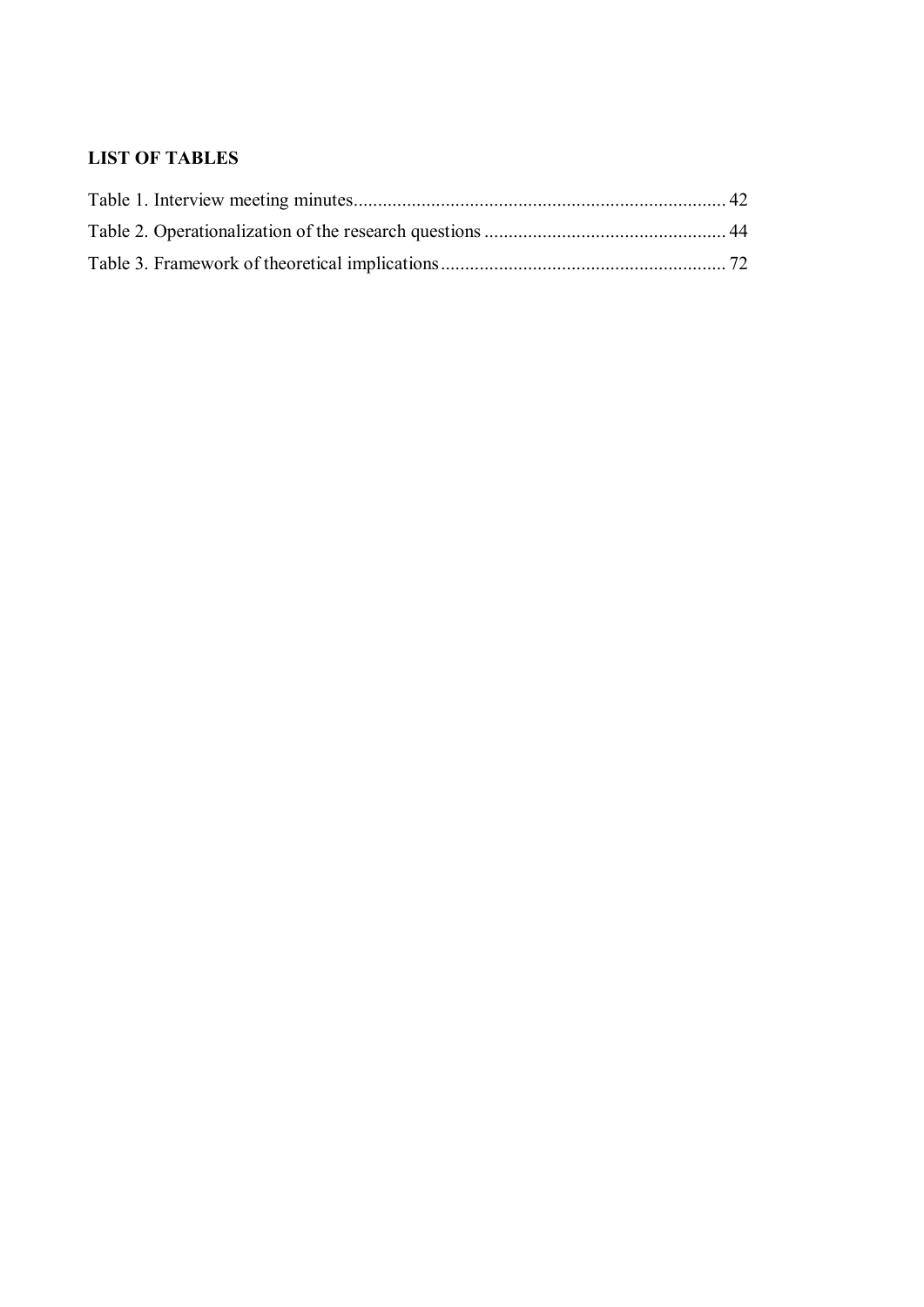## <span id="page-8-0"></span>**1 INTRODUCTION**

This chapter introduces the topic of this study, setting the stage for the research paper. The chapter expresses motivation for the study by discussing why the topic is relevant and important from both practical and theoretical aspect. It also indicates the research question and sub-questions and finishes by presenting the general structure for the study.

#### <span id="page-8-1"></span>**1.1 Background**

In Finland, every third citizen is affected by cancer at some point during their lifetime (Syöpäsäätiö 2021). The rate is even higher in some countries: According to the National Cancer Institute (2020), approximately 39.5 per cent of the US citizens will be diagnosed with cancer, and the rate of new cases is expected to increase year by year. This disease is a global burden that touches not only the sickened, but also their families. In 1891 William Coley, an American cancer researcher, injected bacteria into a man's tumours, and the treatment proved successful. Now, more than a century later, scientists are still attempting to discover, why it worked (Scientific American 2020). This illustrates how much room for improvement there remains for cancer research.

The effects of cancer extend to global health, wellbeing, and economy. It is one of the leading causes of death: In 2018 there were 9.5 million cancer-related deaths reported worldwide (International Agency for Research on Cancer, WHO 2020). Simultaneously cancer causes enormous costs for societies. Only in the US estimated yearly expenditures for cancer care are around \$ 150 billion, and costs are probably going to increase as new, more expensive treatments are introduced (National Cancer Institute 2020). According to Ray and Özdemir (2016, 65), a current issue is that over the last decade, the global burden of cancer has shifted from the developed countries to the less developed ones, where medical resources are quite minor.

These statistics show that cancer is a multidimensional burden and the clearest way to defeat it is by developing cancer research and treatments. Previous research has demonstrated that such as medical research and development in general, cancer research has already come a long way. A few decades ago, young scientists and researchers were frequently advised not to focus on oncology since the disease was so complicated and clinical outcomes rather depressing. Today, oncology is often seen as one of the most interesting and popular fields in biomedicine because of the astounding advances research has produced. (Weinstein & Case 2008, 6861.)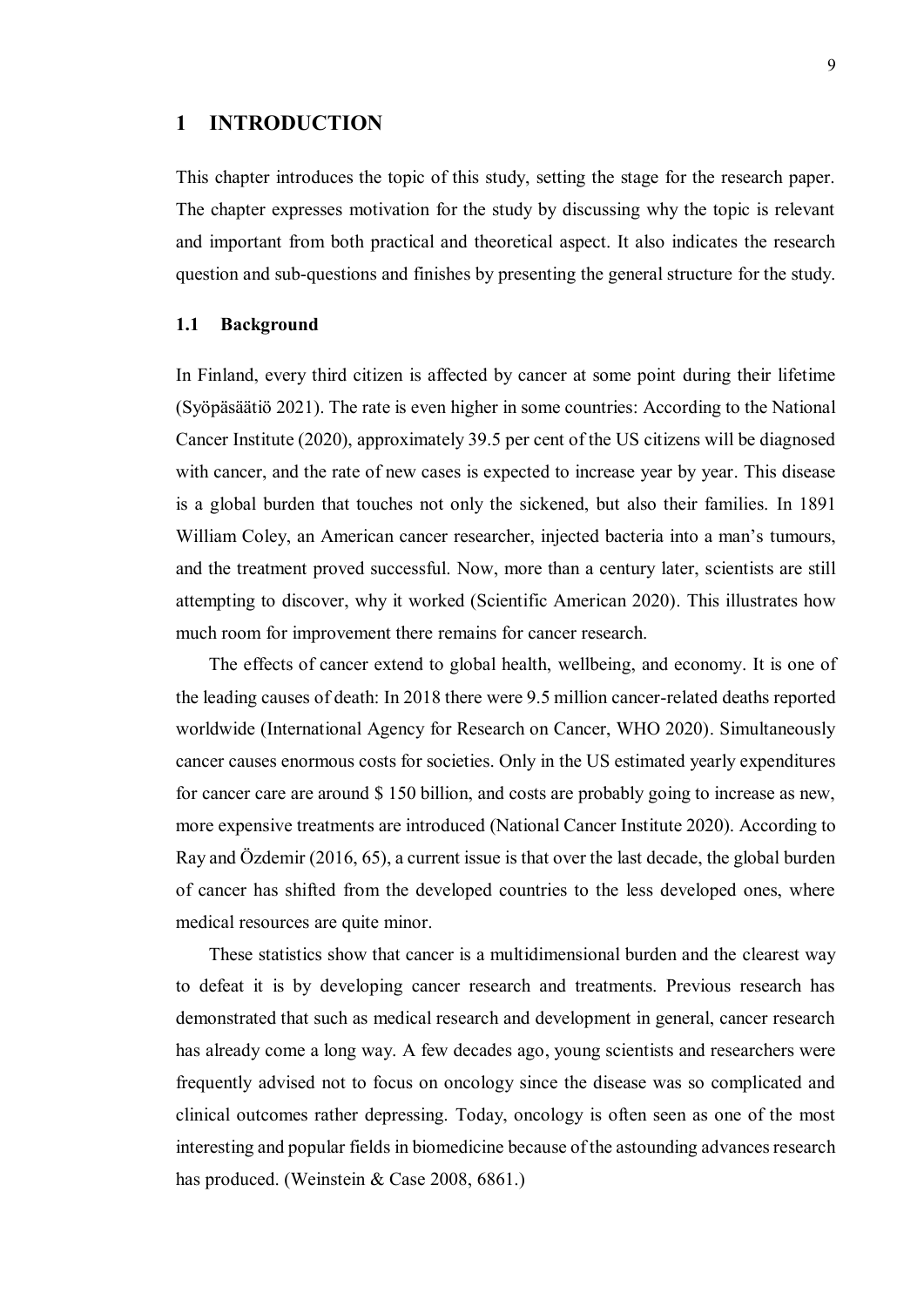Even though cancer research has evolved remarkably, there are still many issues and challenges related to it. As in many cases, one key issue is money. All medical research is extremely slow and expensive, a rather discouraging combination. According to Hirotaka (2018, 13), it requires a substantial investment of capital, human resources, and technical expertise and still the success rates are notably low and most of the attempts to develop a new treatment will fail. Medical research demands perseverance and time. Funding has a significant role since money can buy more time and secure the continuity of the research.

Money also brings other problems with it in cancer research, and one of the most notable ones is the conflict of preferences and goals (Ainslie 1986, 134). No one can carry out cancer research alone, which means that there are wide networks related to it. Networks enable the implementation of cancer research: with the help of networks, it is possible to divide workload, decentralize risks and intensify time management. However, different parties in these networks do not always share common goals: Even though the enhancement of new treatments should be the main priority for everyone involved, profitseeking private companies and publicly funded research centres do not necessarily share same values and preferences, which may complicate cooperation. Research funding is in the centre of eternal resource-conversation related to cancer research. Therefore, it is important to study, how research funding is currently working, what is its association with research networks and how they are affecting each other, in order to advance productive cancer research.

#### <span id="page-9-0"></span>**1.2 Aim of the study**

The baseline for this research is the researcher's interest in medical research and its development, and in that wide range of research especially cancer research has captured the attention. When it comes to a field of research that is crucial for people's health and wellbeing, it is extremely important to find new ways to make things work more fluently and effectively, which this study aims to do. The existing literature shows that cancer research has developed significantly over the decades, but there is still room for improvement and subjects that are not completely studied.

The topic of this study is important and current because it pursues to fill a research gap in cancer research networks and cancer research funding, and thus enhance the development of this important field of research. Funding is at the heart of cancer research and therefore it is possible to develop research work in general by examining cancer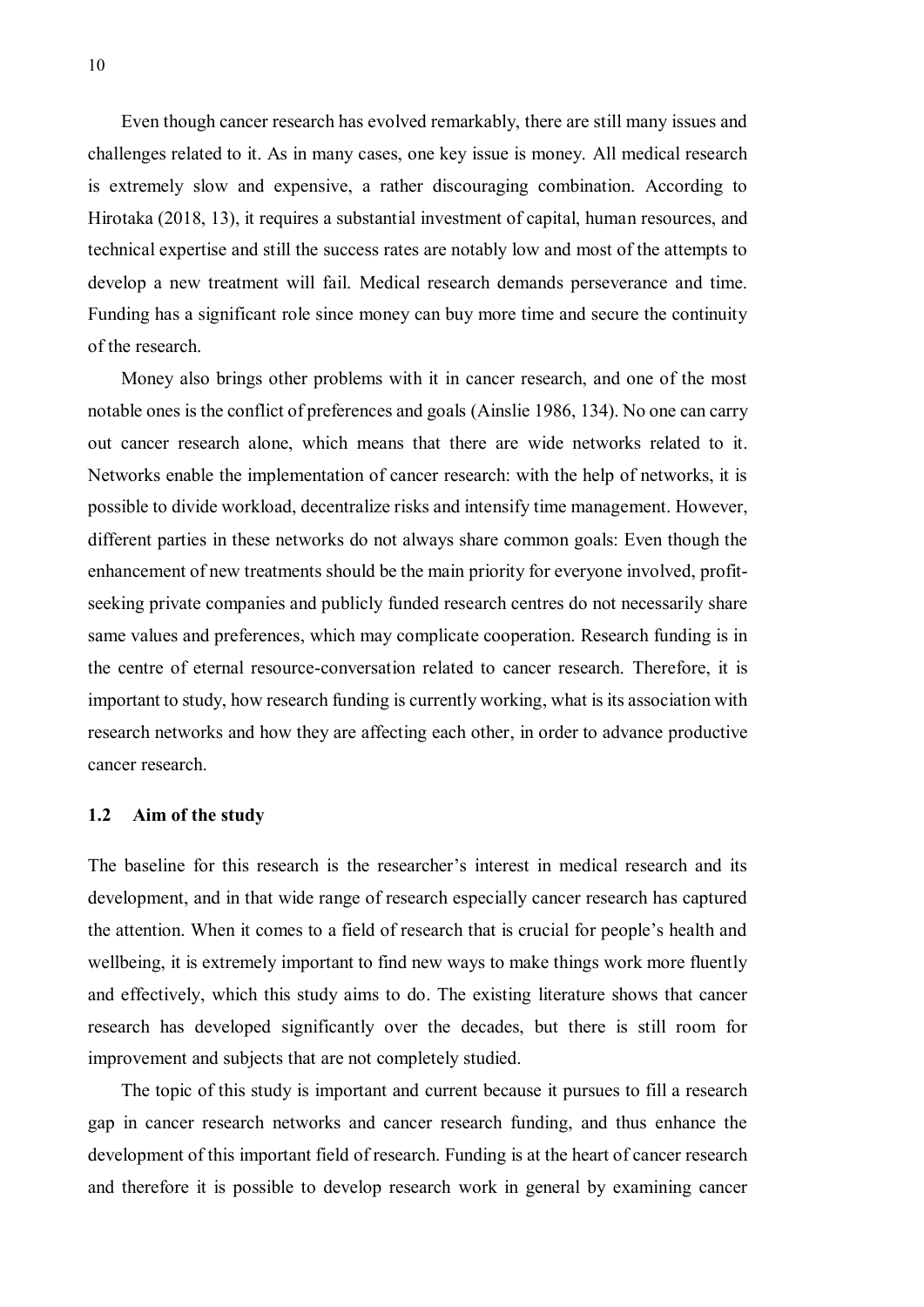research funding. The main research question of this study is to clarify, *what is the role of networks in developing research funding in cancer research.* To fulfil that purpose, it is also essential to consider research networks and research funding separately, and to study how they are currently working. The main research question is divided into the following sub-questions:

- *How research funding in cancer research has changed in the 21st century?*
- *What is the role of networks in cancer research?*
- *What kind of challenges are there related to networks and research funding in cancer research?*

The sub-questions aim to cover a complex topic in an understandable way and build a basis for understanding how networks are related to cancer research and cancer research funding. The first sub-question concentrates on current changes in cancer research funding and how it has come to today's state. The second sub-question examines the multidimensional role of networks in cancer research and the final sub-question illustrates what kind of problems should be solved to develop cancer research funding. Together, these sub-questions will serve as guidelines to read this study and enable fulfilling the main research question.

The topic of networked medical research funding is very board and must be narrowed to some extent to match the limits of a master's thesis. Therefore, this study focuses on cancer research especially and the empirical data is limited to cover only Finland. However, the theory section discusses medical research in a more general level to build comprehensive and understandable framework, since it is essential to understand medical research in general to understand cancer research. In the theory section, biobanks are used as an example under some chapters since they represent internationally networked research and are widely used in cancer research.

There is a clear research gap in cancer research networks and cancer research funding, which is another reason that the theoretical framework is built around medical research in general. Networks are a current topic and broadly studied, but not from a cancer research point of view. There is also very little literature about networks of funding in cancer research, and this study aims to contribute to that. Just as networks, also research funding in general has been studied quite widely in existing literature, but these two have not been fully studied together, especially not in cancer research. Therefore, the topic of this study is important and has novelty value, it aims to show how cancer research networks and research funding are linked together and how they affect each other.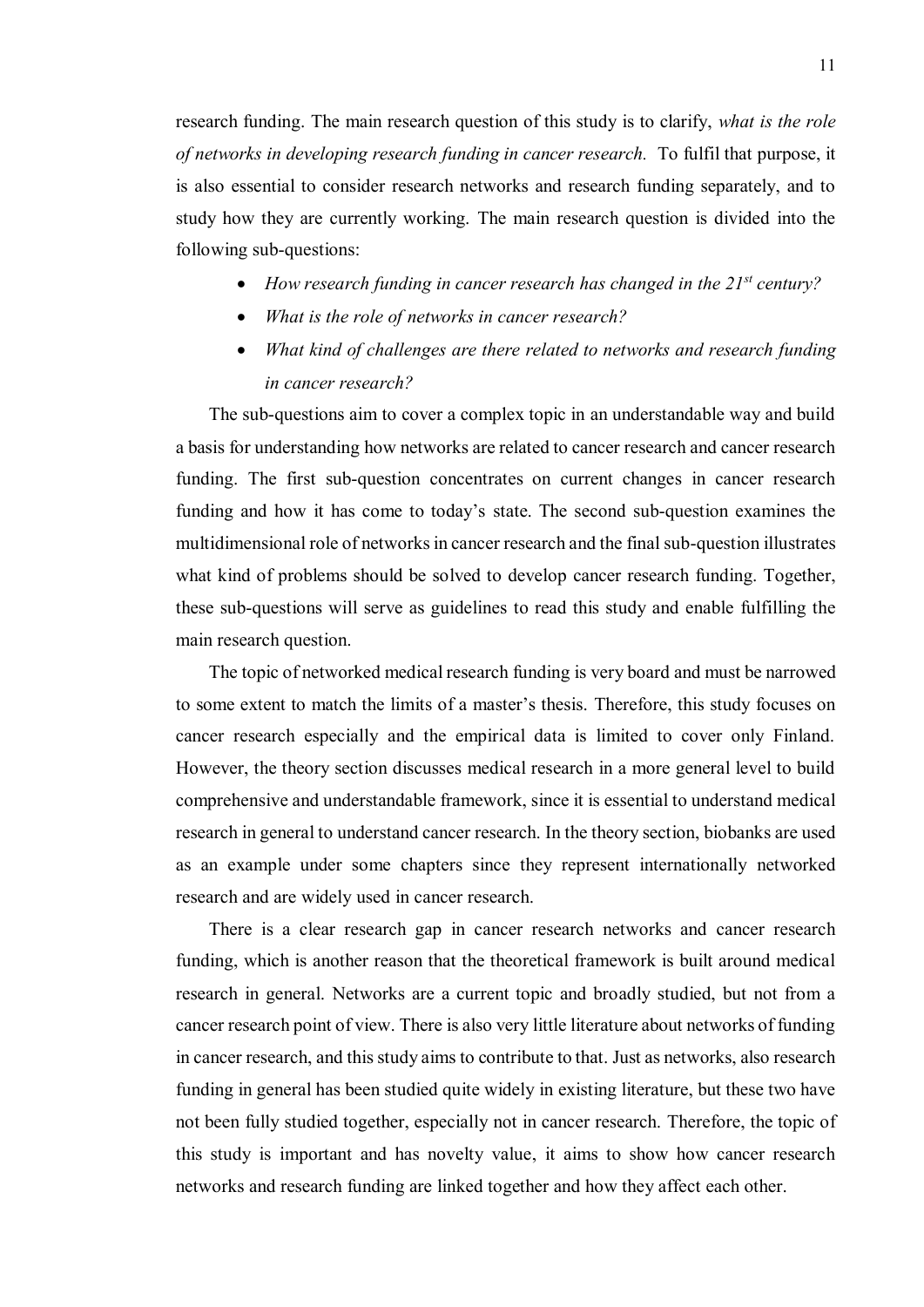This study is conducted as qualitative research using expert interviews as a data collection method. More precise explanation of research methodology can be found in chapter five. The study aims to produce useful insights in terms of both theoretical and managerial implications and show, what needs to be studied more in the future. The study makes knowledge contributions for medical researchers, pointing out some notable phenomena and challenges within the industry, but also for medical funders, suggesting how funding could be enhanced in cancer research.

#### <span id="page-11-0"></span>**1.3 Structure of the study**

The study consists of eight main chapters, each of which has several sub-chapters. The theoretical framework of the study, which serves as the foundation for the entire research, is the emphasis of chapters two, three and four. Chapter two focuses on medical research as a concept, providing perspectives for its evolution, complexity, and infrastructure since it is necessary to understand medical research in general to understand its networks and funding. Chapter three discusses networks in medical context, describing what kind of networks there are related to medical research and why they are so significant. Chapter four adds research funding to the theoretical background, addressing changes in research funding in the  $21<sup>st</sup>$  century and the complexity of funding in networked, international research.

The fifth chapter is devoted to discussing the study's execution as well as the chosen methods. First, the research strategy and approach are addressed, followed by the presentation of data collection and data analysis methods. The study's trustworthiness is discussed in the final sub-chapter, utilizing the trustworthiness criteria by Lincoln and Guba (1985).

After methodology, the study moves on to findings in chapter six. The findings are collected from the empirical data and presented in a sequence that is related to the theory section. To enhance the clarity of this chapter, it is divided into three sub-chapters, adapting to the research questions. The managerial and theoretical implications based on the theoretical framework are summarised in chapter seven, together with empirical findings and recommendations for future research. Finally, chapter eight summarises this study.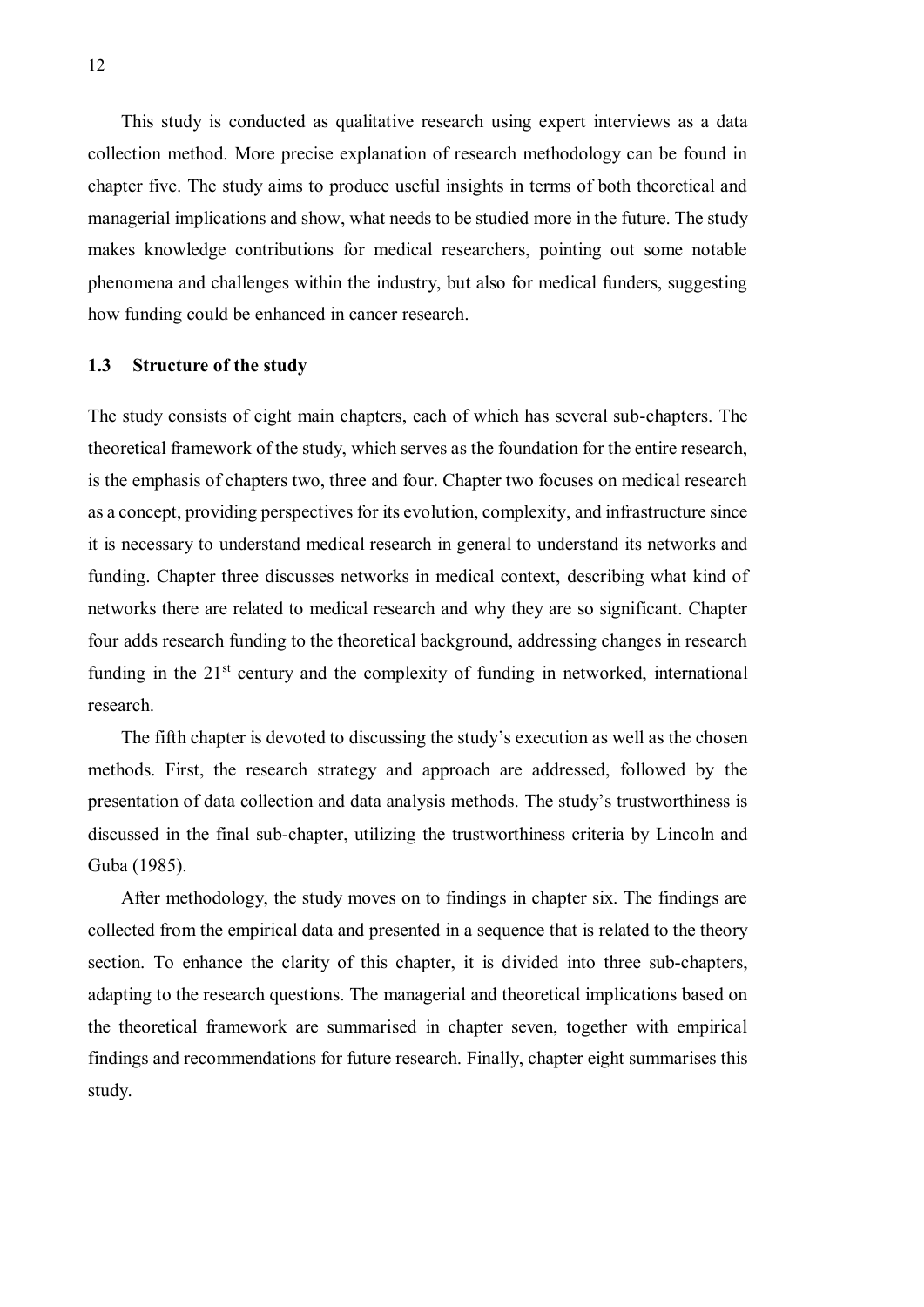# <span id="page-12-0"></span>**2 ASPECTS OF INTERNATIONAL MEDICAL RESEARCH**

Medical research is carried out by scientists and doctors, and internationalisation has brought experts from all over the world closer to each other than ever before, creating wide, international research networks. The increasing longevity of humans over the last century can be credited in large part to advances in medical research. Vaccines for measles and polio, novel surgical methods such as microsurgery, and increasingly effective cancer treatments are only a few of the major benefits of medical research. (World Health Organisation 2022.) However, many challenges still occur in this important, yet complex field of research.

#### <span id="page-12-1"></span>**2.1 The characteristics of a medical research process**

Medical research process to develop a new drug to the market is hindered with high failure rates and notable complexity (Romasanta et al. 2020, 1823). The first step of the process involves the identification of underlying mechanisms of a target disease. Once a protein has been observed as a fitting target for a drug, scientists start to design a compound that can affect the target. Once a promising lead is found, it is first tested in cell and animal models, before undergoing clinical testing in humans. (Paul et al. 2010.) The clinical testing contains three phases and is highly regulated by authorities. Phase I is about clinical trials in which toxicity is tested by a few healthy volunteers. In phase II patients with the disease are treated to test the drug's efficacy and safety. Finally, in phase III, the drug is tested in a large sample of patients to establish its efficacy and discover possible side effects. (Vinet & Zhedanov 2011.) Because of this complexity and slowness of the development process, innovations in practices, technologies, tools, and collaborations are extremely important.

Both public and private sectors are involved in medical research, but their key contributions differ. According to Stevens et al. (2011, 535), publicly funded research has historically provided contribution for basic research, identified therapeutic intervention approaches, and revealed illness mechanisms. The private sector has also provided insights to basic science, although these insights have been more visible during the later stages of product discovery and succeeding phases of development that are essential to bring those drugs to market. However, the industry has evolved during the past few decades and since the dawn of the biotechnology era, the boundaries between the roles of the private and public sector have blurred significantly, and the public sector is now more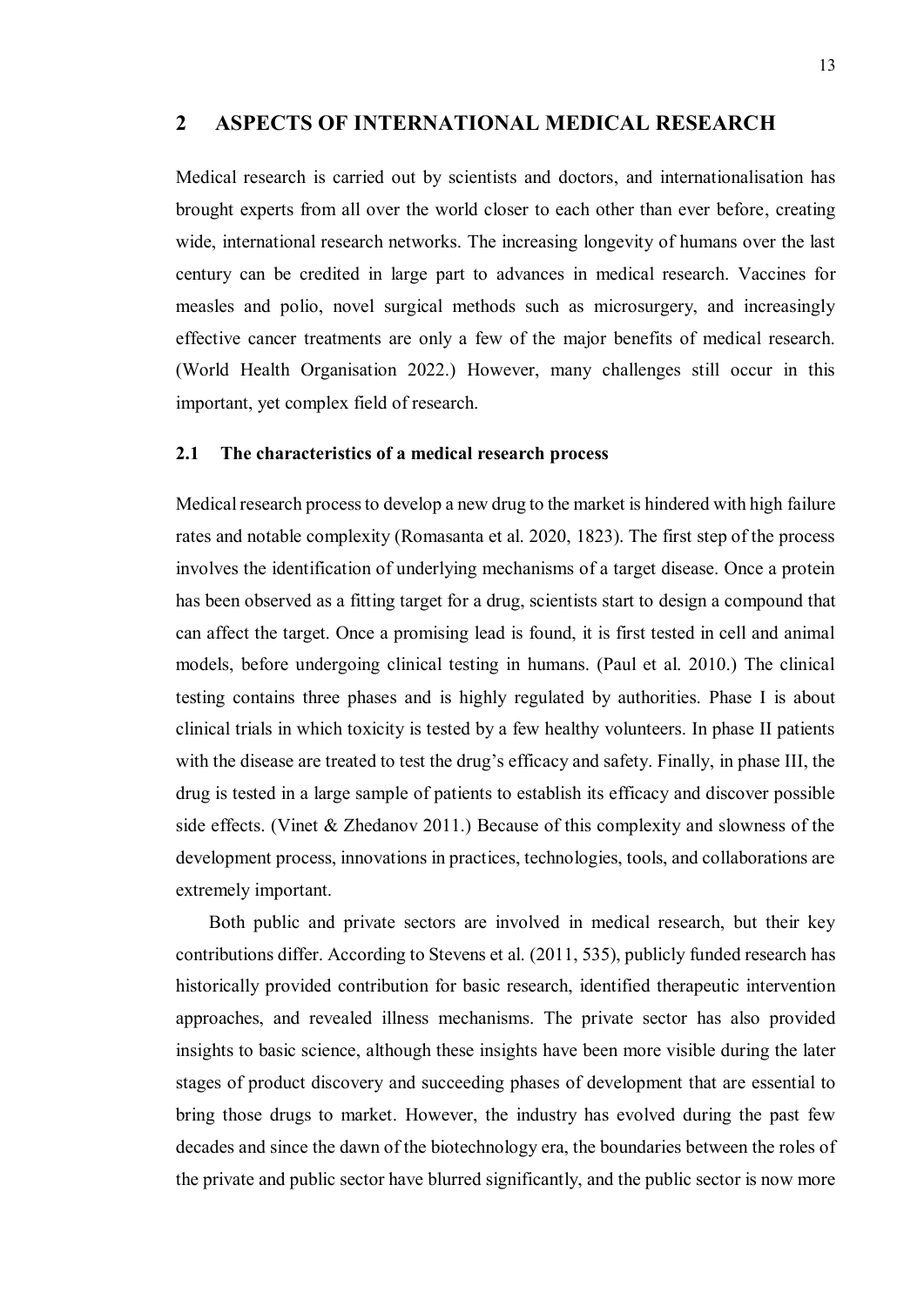directly involved in the applied-research stage of drug development. (Stevens et al. 2011, 535.)

In addition to the emergence of biotechnology companies, there were also major policy changes in the 1980s. For example, in the United States the Bayh-Dole Act allowed universities, teaching hospitals and non-profit research institutes to own intellectual property (Stevens et al. 2011, 536). After that, institutions had the ability to license their findings anywhere they chose, including private companies. According to Reichert and Milne (2002, 543), a new structure arose in which the two sectors collaborated to translate scientific discoveries into marketable products. Furthermore, because both sectors are challenged to show returns on their investments, the traditional boundaries separating the two sectors have blurred over time, resulting in a research ecosystem that is a complex sequence of interconnected events and involves a learning process that takes place over time (Gelijns et al. 1998, 693).

#### <span id="page-13-0"></span>**2.2 Innovation in medical R&D**

Innovation is a key element for medical research and development (R&D) and for whole pharmaceutical industry, especially when it comes to bringing new drugs to the market (Bianchi et al. 2011, 22). According to Romasanta et al. (2020, 1802), pharmaceutical industry remains a preferred frame for innovation studies due to its many unique characteristics. Pharmaceutical industry leads in R&D investments and provides opportunities to examine the dynamics between performance and innovation. The complexity of drug development also leads to that no one has all the necessary capabilities in-house, collaboration is a necessity (Powell et al. 2005).

The need to secure treatment efficacy and safety means that the same kind of development cycle needs to be followed across the industry, despite the variety of drug types and medical targets (Scannell et al. 2012, 191). Such uniformity makes it easier to compare innovation processes between different companies and actors, which explains the contribution of pharmaceutical R&D to the innovation literature. According to Pammolli et al. (2011, 429), research on the pharmaceutical R&D is also important to help the industry to address its unique challenges. A central issue for many years has been the low return of investment and productivity in R&D. The cost of introducing a new drug to the market has risen continually and the industry is also targeted by increased scrutiny from regulators (Scannell et al. 2012, 192).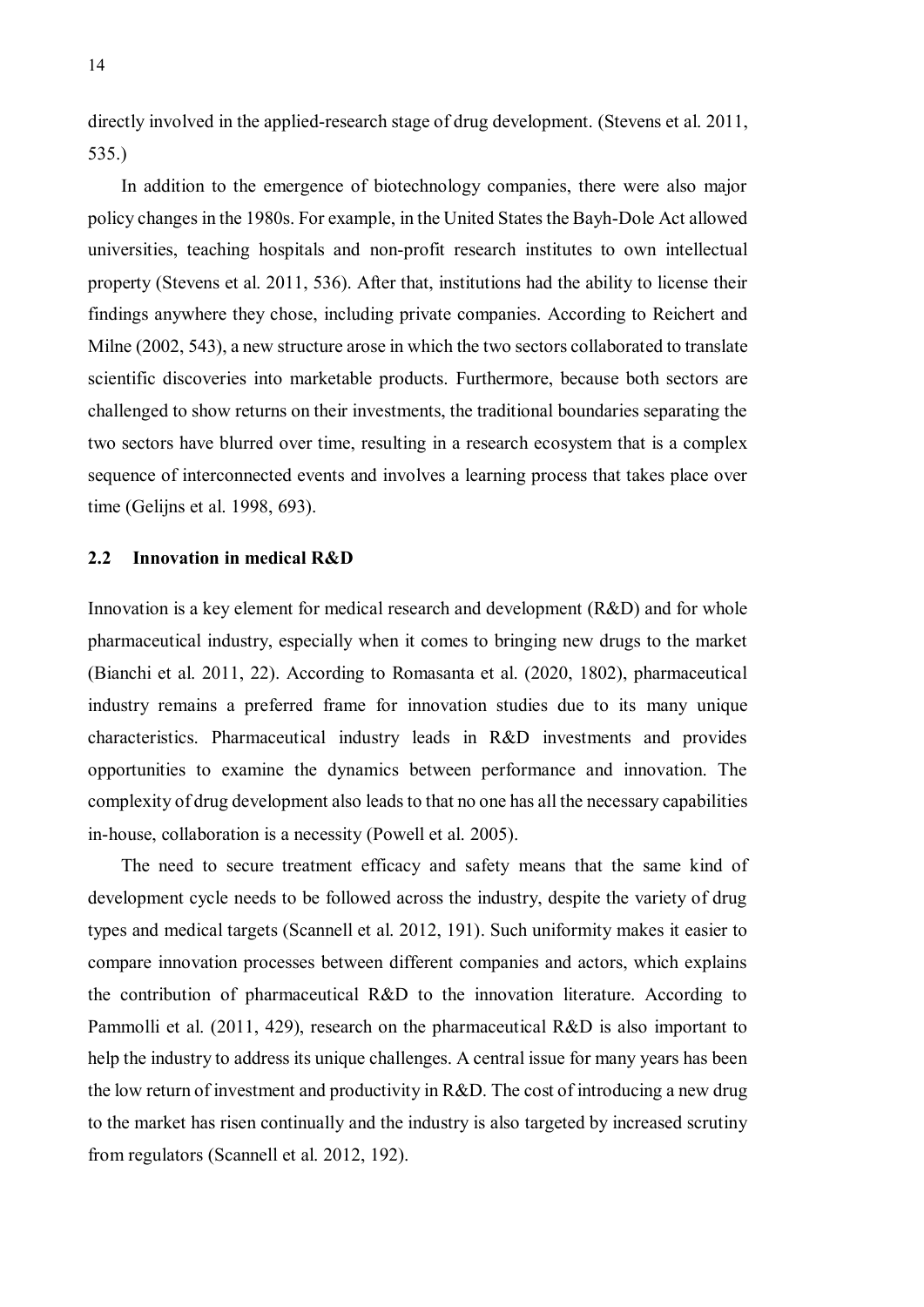Open innovation, which refers to the opening of a company's borderlines to external innovation (Chesbrough 2003), has obtained strong interest in pharmaceutical industry and medical research over the last 20 years (Romasanta et al. 2020, 1816). According to Michelino et al. (2014, 11), pharmaceutical industry is actually an early pioneer in open innovation, mainly because of the importance of R&D and the distributed nature of related knowledge. Most successful medical firms have adapted their approach to innovation management to the evolving external environment, which has resulted in the internationalisation of R&D and innovation activities (Chiaroni et al. 2009, 285).

The internationality of medical research poses its own problems. According to Meijer et al. (2012, 494), international cooperation is extremely important, but the resource and knowledge transfer between external researchers causes new problems that demand specific managerial approaches. Centrally managed large repository, or network of repositories, will require more careful observation of operations, numbers of samples being spread to researchers, and the outcomes of their research (Meijer et al. 2012, 494).

#### <span id="page-14-0"></span>**2.3 Medical research infrastructures**

Internationalisation, digitalisation, and evolution of knowledge transfer have been involved in the creation of research infrastructures. Research infrastructures are facilities that offer services and resources for research communities to conduct their work and stimulate innovation in their professions. These include equipment and instruments, data infrastructures, knowledge-related facilities, and communication networks. (European Commission 2022.)

#### <span id="page-14-1"></span>2.3.1 Research infrastructures in general

Research infrastructures are an important element of science policy and critical for scientific research overall (Meijer et al. 2012, 491). Research infrastructures have become the subject of international collaboration because of their high and constantly growing costs, and the value that these facilities could create has been the issue of many impact assessments and studies (Juhlin et al. 2009). However, according to Meijer et al. (2012, 491), the governance challenges caused by these research facilities have not awoken similar interest and both decision-makers and research funding institutions tend to remain unaware of the challenges likely to be confronted as the infrastructures develop and grow.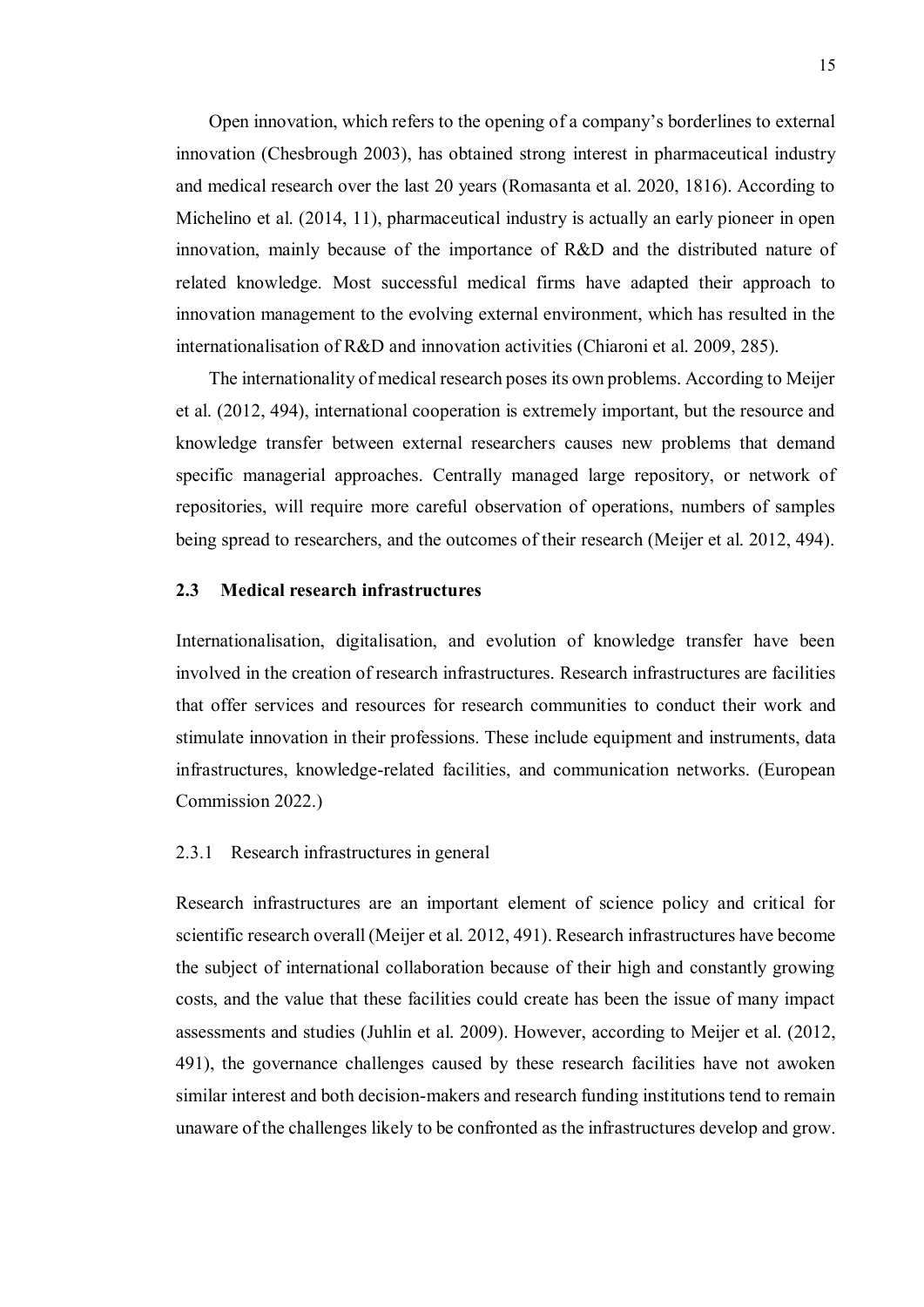Research infrastructures contain many challenges related to their legal status, management, and the channels for coordinating the supply and demand of research services. Some have the status of a university department, while others are agencies or research institutes, and that is why research infrastructures are very complex from a legal point of view. (RI-VIS 2020.) According to Meijer et al. (2012, 491), there has been investments in the analysis of wide centralised research facilities, but new types of organisations are emerging constantly, which poses new problems. Biobanks are a specific group of research infrastructures, which relate to governance challenges after evolving towards a networked architecture (Meijer et al. 2012, 491).

#### <span id="page-15-0"></span>2.3.2 Biobanks as research infrastructure

According to Jeon (2014, 92) a biobank is ordinarily defined as a collection of human biological samples and associated data that has been organised in a systematic manner for research purposes. Throughout the history of medicine, samples have been collected for diagnostic purposes and clinical studies. Sample collection methods and consent practices have varied widely over time, depending on the laws and policies of each period. The new biobank concept differs from traditional sample collections in that samples gathered in a biobank can be used for a variety of possible research requirements, not just for a single study purpose. In addition to biological samples, suitable information is also collected with the donor's consent. (Finnish Biobanks 2021.) Biobanks are internationally adopted and networked research infrastructure, end therefore they are used as an example in this study.

Biobanks collect, preserve, and distribute biological materials and the data related, such as physical measures, health information, socio-economic and socio-demographic characteristics. They can operate as an interface between sample donors and medical researchers, in pharmaceutical or academic setting. Biobanks are intended to increase our understanding of the interactions between genes, lifestyles, the environment, and diseases in general, as well as to aid in the translation of this knowledge into clinical practice through improved diagnostics, therapeutics, and preventive treatment techniques. Samples can be used to validate and identify drug targets, diagnose disease mechanisms, and develop new medications based on biomarkers. Therefore, biobanks can be seen as a significant medical innovation. (Meijer et al. 2012, 492.)

The number of biobanks has grown notably during the last two decades, and they exist within a variety of organisational settings, such as pharmaceutical companies,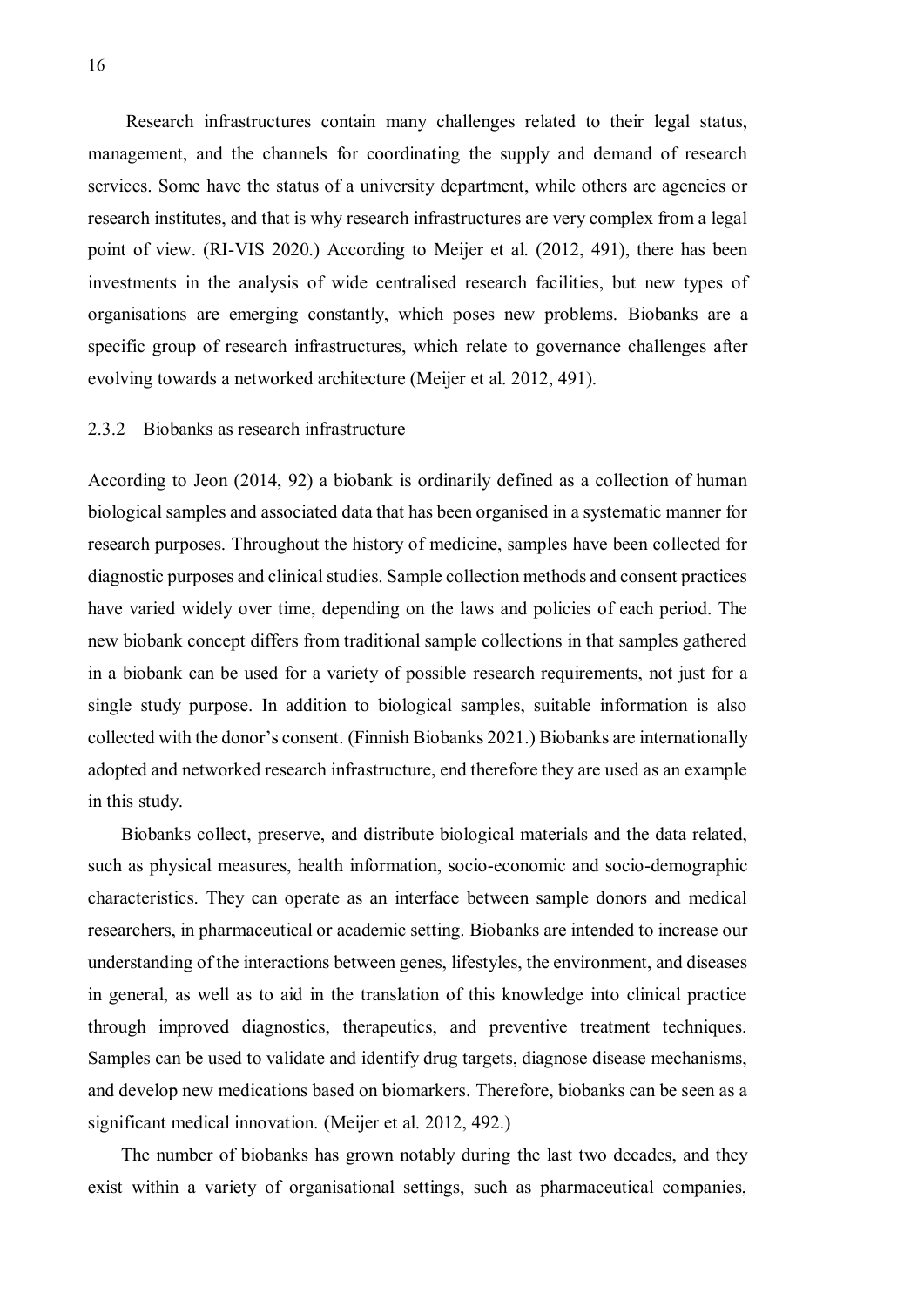medical research institutes and stand-alone organisations (Meijer et al. 2012, 492). Many biobanks began as individual or small groups of researchers creating repositories to meet their own research requirements (Meijer et al. 2012, 493). According to Tutton (2007, 464), biobanking activities can be divided into three main types: First, population-based prospective biobanks that aim to study complex and common diseases over time. Second, collections of tissue samples and clinical data on specific diseases, often involved in the detection of genetic and non-genetic risk factors. And third, organ biobanks gathered by different groups working with the same problem.

According to Meijer et al. (2012, 492), the size of biobanks has also been growing during the last two decades, in addition to the total number of them. One reason for this growth could be the rapid advancement in genomic approaches to medical research shifting from the study of rare, monogenic diseases to general, multi-factorial diseases (Collins et al. 2003, 835). Researchers are demanding greater biological datasets, expecting that high-throughput technologies will permit better breakdown of complex, heterogenous diseases into more detailed diagnostic entities (Burton et al. 2009, 263). However, despite high expectations biobanks still face many methodological and operational challenges (Tutton 2007, 465).

Biobanking took off as a recognisable concept in the first decade of  $21<sup>st</sup>$  century, driven by the tendency towards greater collections which formed for two main reasons. First, researchers desired larger collections of samples, mostly due to the need for more statistical power. Second, there is also a clear economic logic driving the development of networked collections: research funders can profit from more efficient expenditures by dividing the fixed costs of maintaining and monitoring collections across wider sample sets. (Meijer et al. 2012, 493.) Nowadays many biobanks are international, networking facilities that have evolved to offer large datasets to increasingly diverse research groups. Biobanks have brought together entities that had usually been attached to specific projects or research groups only (Meijer et al. 2012, 494).

According to Meijer et al. (2012, 492), biobanks are critical for the development of medicine. Previously, bottom-up initiatives with some national and regional networks connecting existing facilities have been the main drivers for the growth of biobanks, but recently new initiatives have been creating networks based on a top-down approach. This suggests that the network is becoming the outcome of a wide project creating a dispersed set of biobanks with a central organisation and administration structure, rather than being an initiative that brings together existing tiny biobanks. Coordination is difficult in both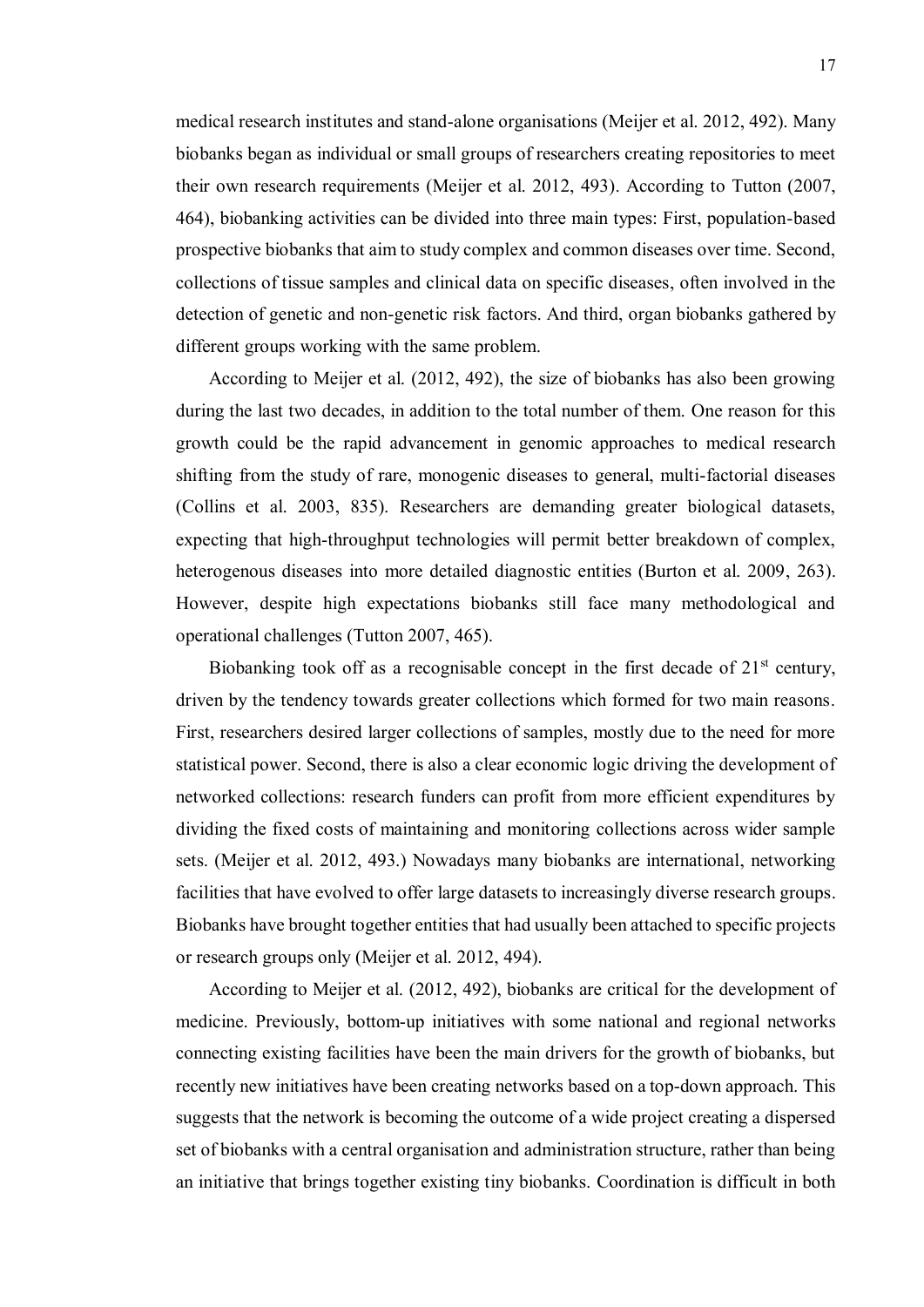cases, especially when the facilities are spread across nations with varying research management practices and regulatory. (Meijer et al. 2012, 492.)

#### <span id="page-17-0"></span>**2.4 The contemporary context of cancer research**

The death rates associated with cancer have decreased during the  $21<sup>st</sup>$  century, mostly due to improvements in early detection and treatment (Etzioni et al. 2008, 176). However, treatment failures are still an issue and can occur because of several factors, such as resistance to chemotherapies, presence of residual cells left after surgical intervention and physiological obstructions to treatments (Alexis et al. 2010, 55). In areas such as tumour microenvironment, cancer genomics, and the evolution of metastasis, more refined and in-depth studies of cancer biology have begun to lead to the recognition of new therapeutic targets and approaches to overcome treatment failure and enable even earlier detection (Hull et al. 2014, 666). This has prompted interest in utilizing developing areas such as nanotechnology to develop complementary technologies that, when combined with advances in cancer biology, can establish novel cancer treatment methods (Hull et al. 2013, 667).

Recently, there has been an increasing emphasis in targeted drugs in cancer research. The world's largest cancer research project, Pan-Cancer Atlas, published its results in February 2020, and those results are most likely going to guide cancer research around the world and help develop targeted drugs for cancer treatment. Pan-Cancer research project involved more than 1300 researchers and clinicians from 37 countries and analysed more than 2600 genomes from 38 different tumour types. The result of the research was a catalogue of changes in the cancer genome, which served as a starting point for 16 working groups, which in turn studied the development and causal links of cancer. Previous studies have focused on one percent of the genes encoding proteins while Pan-Cancer project examined the remaining 99 percent of the genome in much greater detail. Among them are the key regions that control the genes to switch on and off. (University of Tampere 2020.)

The coronavirus pandemic has been in the spotlight for two years and hundreds of millions of people worldwide have received mRNA (messenger RNA) vaccines that prevent from severe symptoms of COVID-19. Interestingly, as successful as the mRNA COVID-19 vaccines have been, researchers have long sought to use mRNA vaccines for a completely different purpose – to treat cancer. For nearly a decade, mRNA-based cancer therapy vaccines have been studied in small trials, with some promising early findings.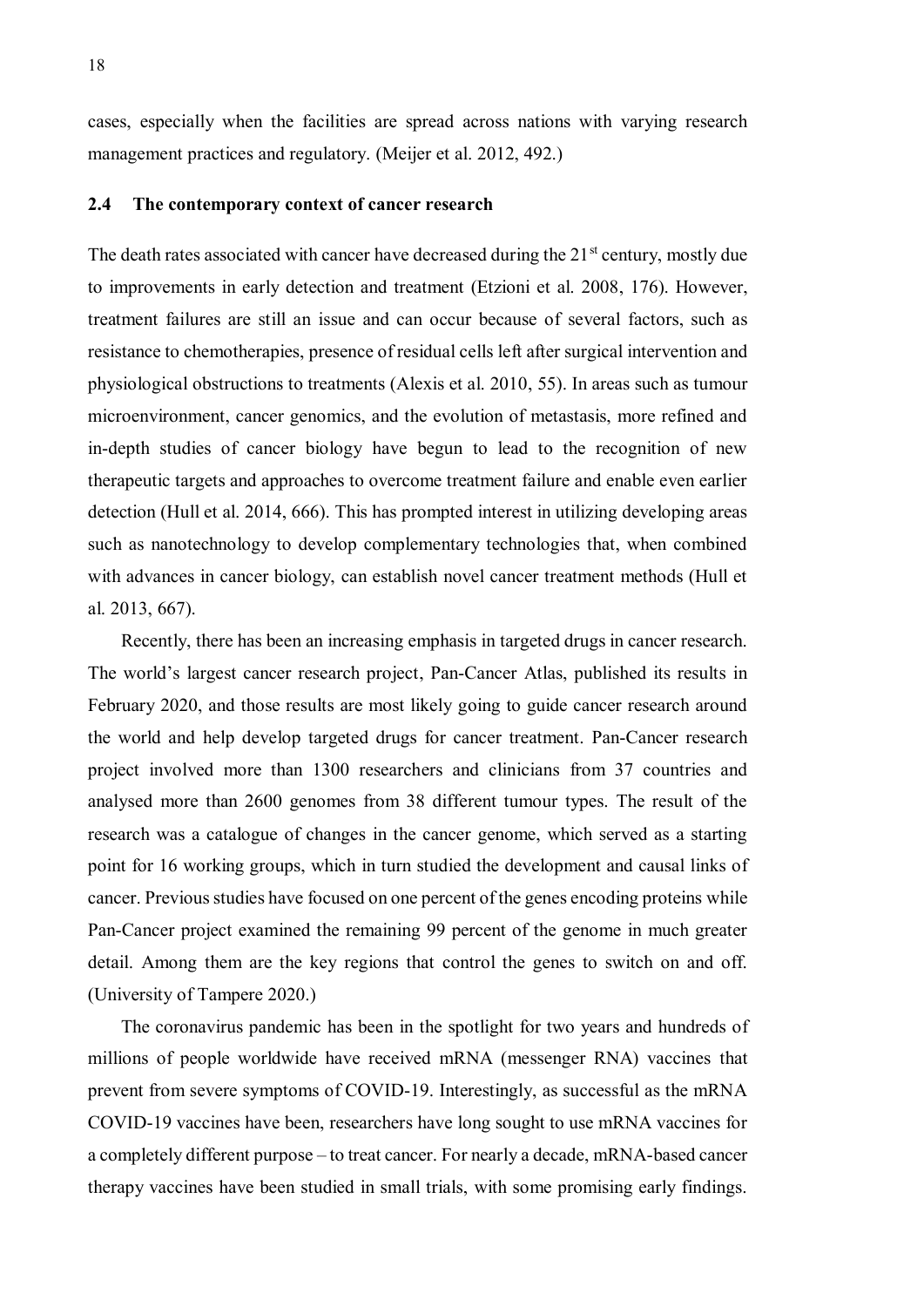In fact, Both Pfizer-BioNTech and Moderna scientists used their previous experience generating mRNA cancer vaccines to create their coronavirus vaccines. Some researchers now hope that the success of the mRNA COVID-19 vaccines may speed up clinical research on mRNA vaccines for cancer treatment. (National Cancer Institute 2022.) According to Ph.D. Patrick Ott, who directs the Centre for Personal Cancer Vaccines at the Dana-Faber Cancer Institute, "There is a lot of enthusiasm around mRNA right now. The funding and resources that are flowing into mRNA vaccine research will help the cancer vaccine field." (National Cancer Institute 2020).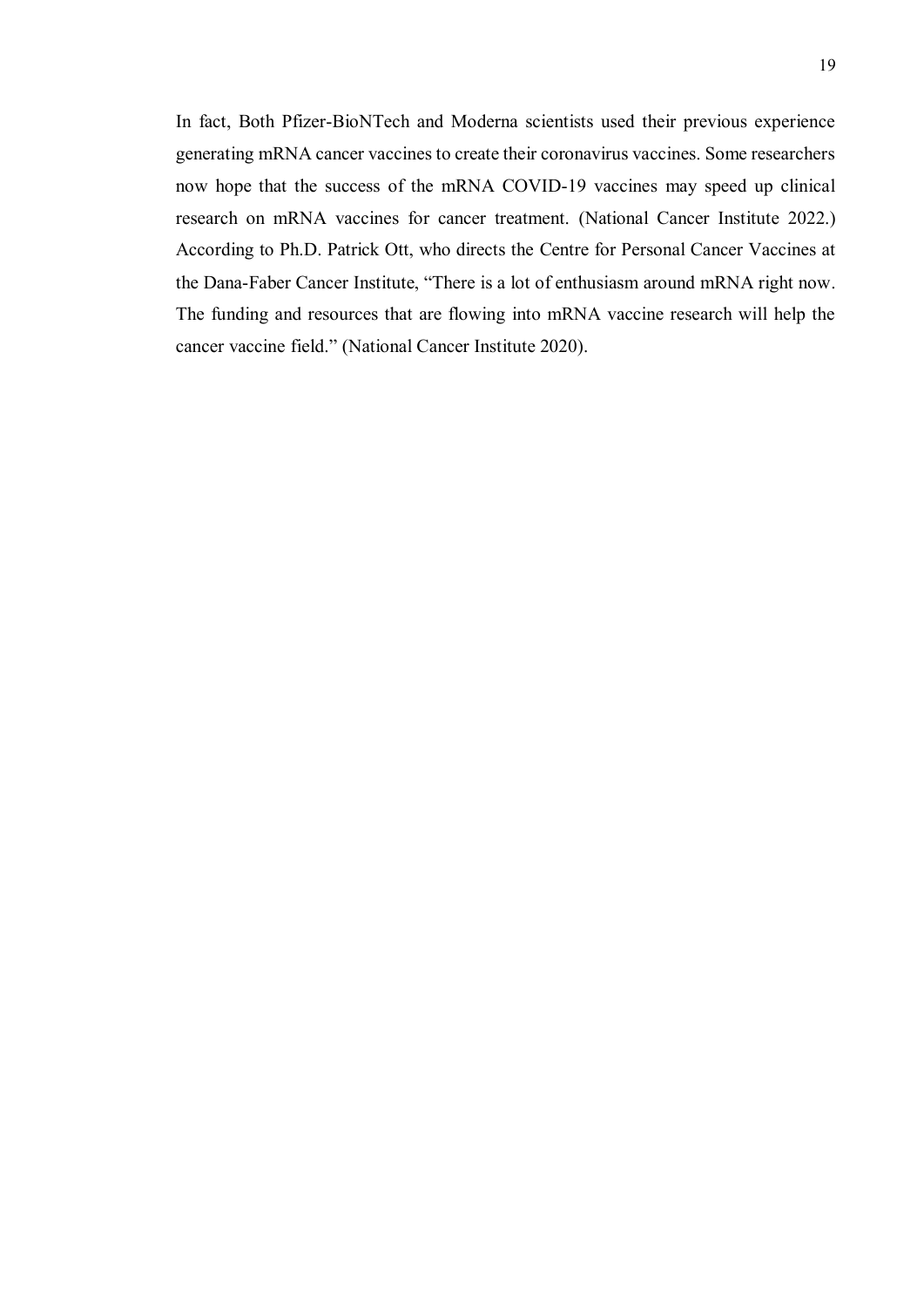# <span id="page-19-0"></span>**3 NETWORKS IN MEDICAL CONTEXT**

The topic of networks is growing and current in almost any industry or context, largely because of significant phenomena such as globalization and digitalization. Networks use a wider perspective and situate collaborations against the broad context of the other collaborations appearing across the industry, rather than looking at an alliance in isolation (Gulati 1998). Scholars use various network-analysis tools, mapping organizations or individuals as nodes linked by sets of social relationships to study these collaborations (Romasanta et al. 2020, 1816). This chapter presents how networks are related to medical research and what makes them so significant.

#### <span id="page-19-1"></span>**3.1 Characteristics of networks**

Internationalisation has brought people, products, and knowledge closer to each other than ever before. The eased transfer of thoughts, experiences and information has formed global networks for all the fields of industries. Collaborative networks connect experts from all around the world and thus enhance the possibility of international cooperation (Dorogovtsev & Mendes 2001, 7). According to Kinne (2013, 768), networks require three prime factors: a set of actors, a set of relations connecting the actors and interdependencies.

Networks generally take two forms: firstly, computer-based networks that include people or organisations to achieve common goals and secondly, more commonly, people grouped together inside an organisation working to achieve creative exchange and innovation. Collaboration within networks can be either formal or informal, structured, or unstructured, but the innovation value of networks is usually apparent. However, businesses have historically contended with managing and measuring collaboration, even though it is critical to any innovation. (IMSA search, 2017.)

According to Zander (1999, 197), the enhanced knowledge exchange within multinational networks is due to the improved quality of innovation, which can be gained from the cross-fertilisation within individual technologies, or from the recombining of knowledge across affined technologies. Organisations and research groups can create synergies by building flexible linkages that allow multiple units or activities to be combined, which then again leverages innovation processes (Bartlett & Ghoshal 1990, 222).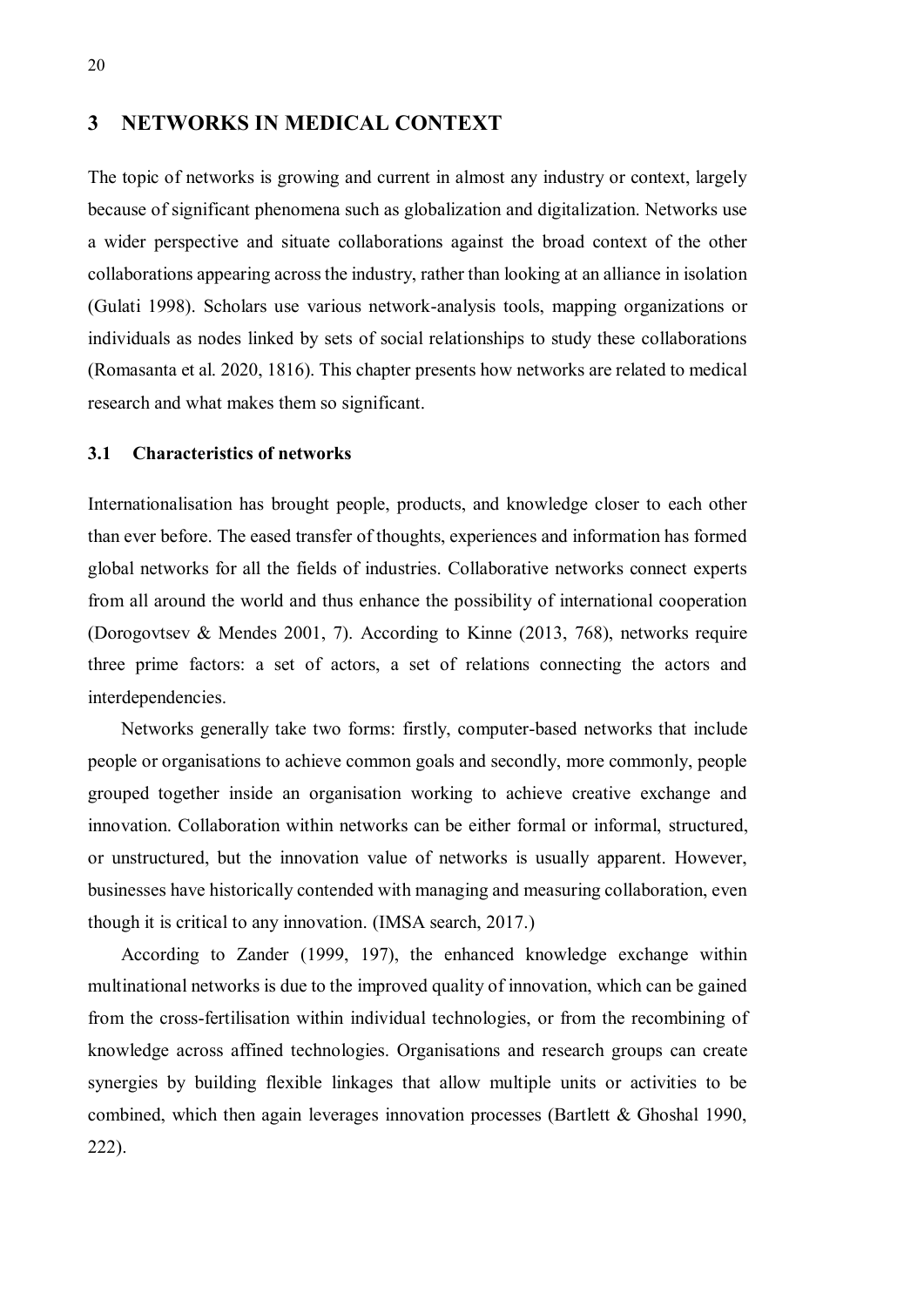There can be seen notable differences in the structure of innovation networks across industries, particularly in terms of overall internationalisation and diversification of advanced capabilities. Because of these differences, different approaches are suggested to the improvement of competitive advantages, as well as to the management of international R&D efforts. However, innovation processes regarding networks are likely to always involve a certain amount of knowledge transfer or exchange across different networks (Zander 1999, 204).

#### <span id="page-20-0"></span>**3.2 Aspects of international cooperation**

States and organisations cooperate to achieve common goals and solve shared problems, but cooperation is not always easy (Dai & Snidal 2010). According to Stein (1982, 299), cooperative efforts may collapse under noncompliance or disagreements over division of benefits, even though different actors would share similar preferences. Organisations do not negotiate over contracts in a vacuum but are involved in a larger context of cooperative relationships, which could also be called networks. This context determines both benefits and costs of later cooperative aspirations, such that the likelihood of cooperation for any given pair of operators is endogenous to the external ties those operators have already formed. Because endogenous networks guide international cooperation, the formation of international institutions and agreements directly affects the cooperative efforts of others. (Kinne 2013, 766.)

According to international cooperation theory, states utilise international institutions to advance their objectives and establish arrangements to solve different kinds of problems (Koremenos et al. 2001, 762). Cooperation is a way to achieve common gains and solve shared problems, but the external conditions of different parties may be diverse, which tends to hinder cooperation (Kinne 2013, 767). Cooperation failures appear in many ways, but the most fundamental ones can be divided into coordination problems and collaboration problems (Fearon 1998, 269). A coordination problem occurs when actors disagree on the exact institutional form that cooperation should take, often due to discords over how to divide the resulting profits. In a collaboration problem, cooperation results in mutual efficient outcomes, but actors have incentives to defect and get profit from cheating. (Kinne 2013, 767.)

According to Fearon (1998, 270), coordination and collaboration problems do not exclude each other, but rather describe separate but linked phases – negotiation and execution. States or organisations do not usually have that much advance incentive to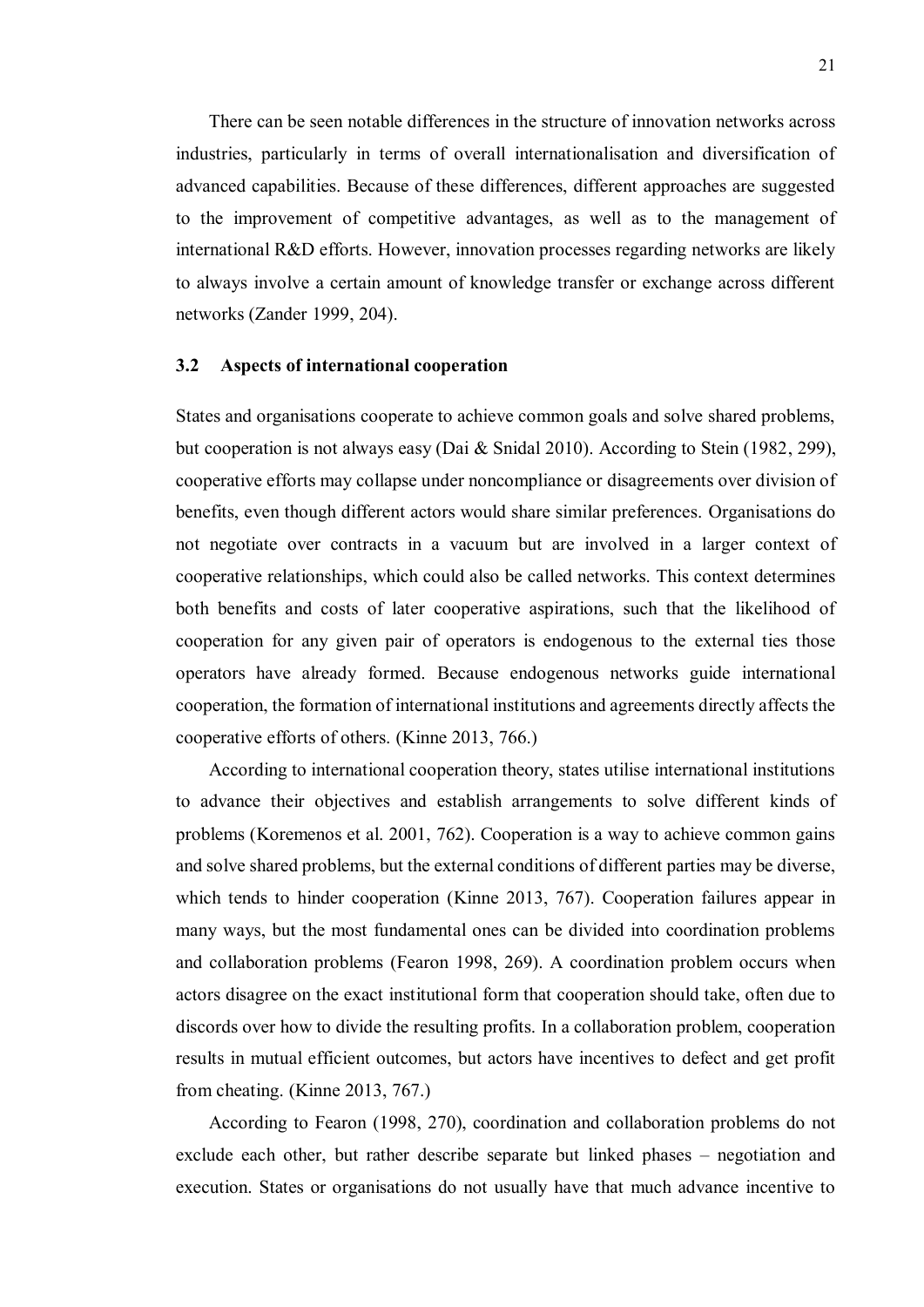organise an agreement if chances for afterwards compliance are low (Kinne 2013, 767). Researchers have presented a variety of solutions to cooperation problems and especially recent research underlines the soothing effects of institutional design, where bargaining and execution dilemmas can be alleviated by flexibility in negotiation and careful selection of membership criteria (Koremenos et al. 2001, 763).

According to Kinne (2013, 769), third-party ties enhance trust in interpersonal networks but in intergovernmental networks trust is achieved via the risk of cooperation. When different states do not have enough information about one another's preferences, gradual acts of cooperation work as costly signals (Kydd 2005). Usually signalling arguments are bilateral and thus have straight effect only to those actors directly involved in negotiations, but signals do have an impact on external observers as well. Generally speaking, network ties offer a plausible third-party assessment of a potential partner's trustworthiness and reliability (Kinne 2013, 769).

#### <span id="page-21-0"></span>**3.3 Networks in medical research**

The literature shows a wide range of different interpretations of the structure, nature, and functions of networks, generating rather various predictions about the generation of collaborative relationships. However, according to Orsenigo et al. (2001, 485), most of these interpretations agree in basic assumption that networks of collaborative relationships should be considered as organizational tools for the coordination of active learning processes, especially on technology-intensive, high-growth industries such as pharmaceutical industry. This strengthens the assumption that networks are extremely important for innovative activities, such as medical research.

Most innovations require the cooperation of several different actors or organisations in today's fast changing and competitive environment. The collaborative networks in medical research leading to new products and technologies involve a lot of informal knowledge exchange, in addition to various formal contracts. (Breschi et al. 2009, 834.) Therefore, these networks are very complex and serve as *a locus for innovation* (Powell et al. 1996), because they offer current access to external resources and information while also consolidating internal expertise and learning abilities (Breschi et al. 2009, 834). According to Kinne (2013, 767), the establishment of new agreements changes the structure of a given network and also creates new network ties, which means that the microlevel actions of organisations and the macrolevel structure of networks are inseparably linked.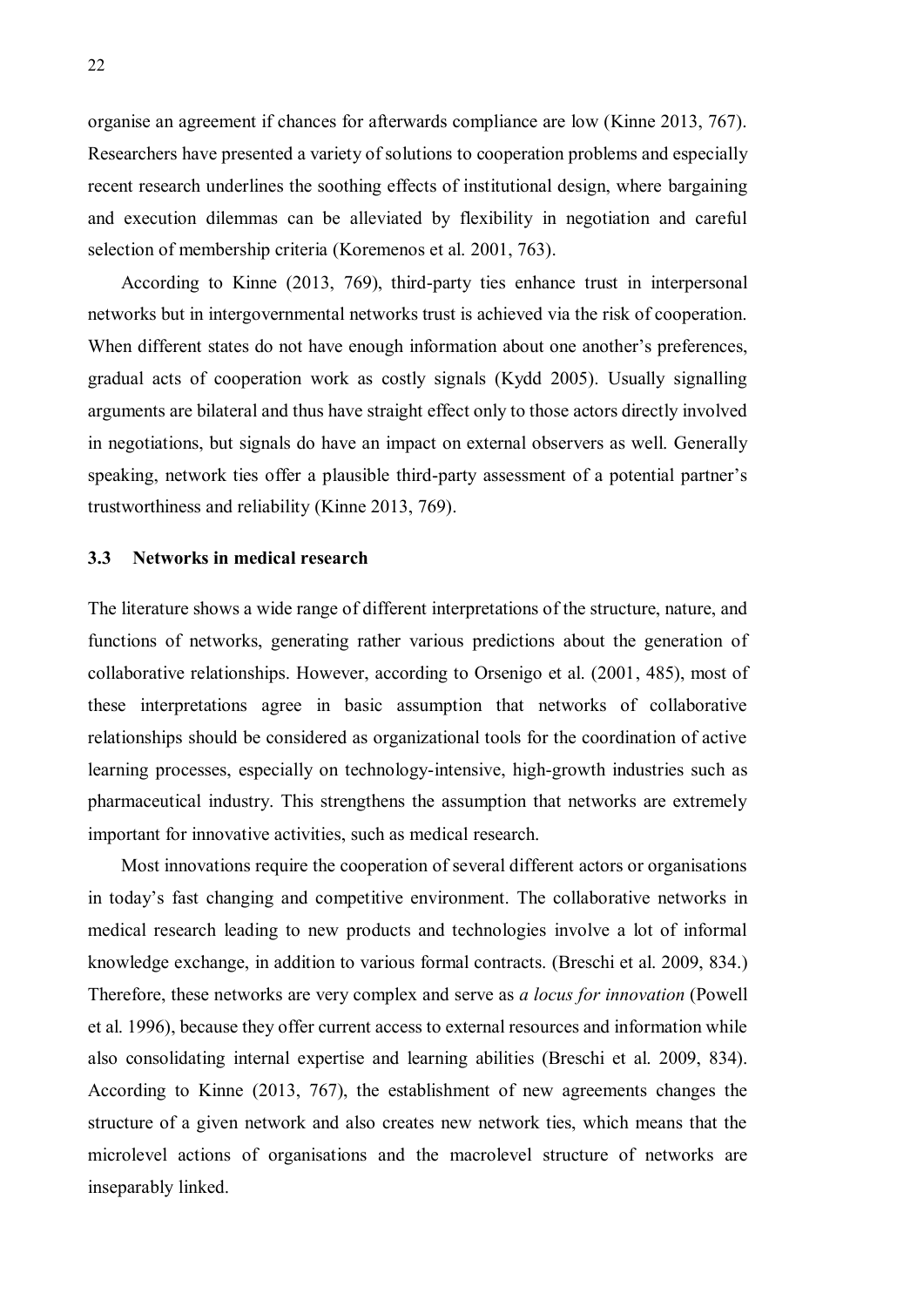According to Powell et al. (1996), the emergence of a thick network of collaborative relationships among different types of firms and institutions has been a major feature of the evolution of pharmaceutical industry and medical development. When it comes to the linkages between dynamics of knowledge and structural evolution of networks, it is essential to notice the very special nature of medical research as an important, but also complex and vulnerable field of research. Networks and collaborative relations linked to them are in an important position regarding prolific medical research. (Orsenigo et al. 2001, 486.) The importance of networks applies to clinical research as well and according to Visakorpi et al. (2011), nowadays confidential understanding between the professor in charge of the research and the senior physician in charge of the clinic is crucial to success.

The emergence of new companies specialized in the production of new medical products and techniques is largely a result of a thick network of collaborative relations among medical actors. It has been stated that also settled R&D intensive firms have been able to adopt new, useful knowledge by interacting with new entrants and that the diffusion of the network has been driven by the entry of new actors expressing new techniques (Orsenigo et al. 2001, 501). According to Camarinha-Matos et al. (2017, 12), collaborative networks are drivers of value creation and essential to the future of business. Knowledge transfer has become a crucial part of R&D, especially in pharmaceutical industry. According to Christopherson et al. (2008, 168) many companies do not acquire their knowledge from a geographically narrow area. Instead, many highly innovative companies are connected to global networks and by that able to transfer complex knowledge across boundaries.

Networks have become important to individual researchers as well. According to Lee and Bozeman (2005, 673), researchers who cooperate typically produce more scientific articles than researchers working alone. International collaboration increases the ability and potential to publish articles, and to publish them in international journals (Barjak & Robinson 2007, 24). Therefore, networks play an important part in the distribution of knowledge among researchers.

#### <span id="page-22-0"></span>**3.4 Networked research infrastructure in medical research**

According to Meijer et al. (2012, 492), a networked research infrastructure *"is a facility based on geographically distributed facilities, instruments or datasets, e.g including collections of biological specimens".* Individual facilities that form the networked research infrastructure may be small, but when they operate collaboratively with other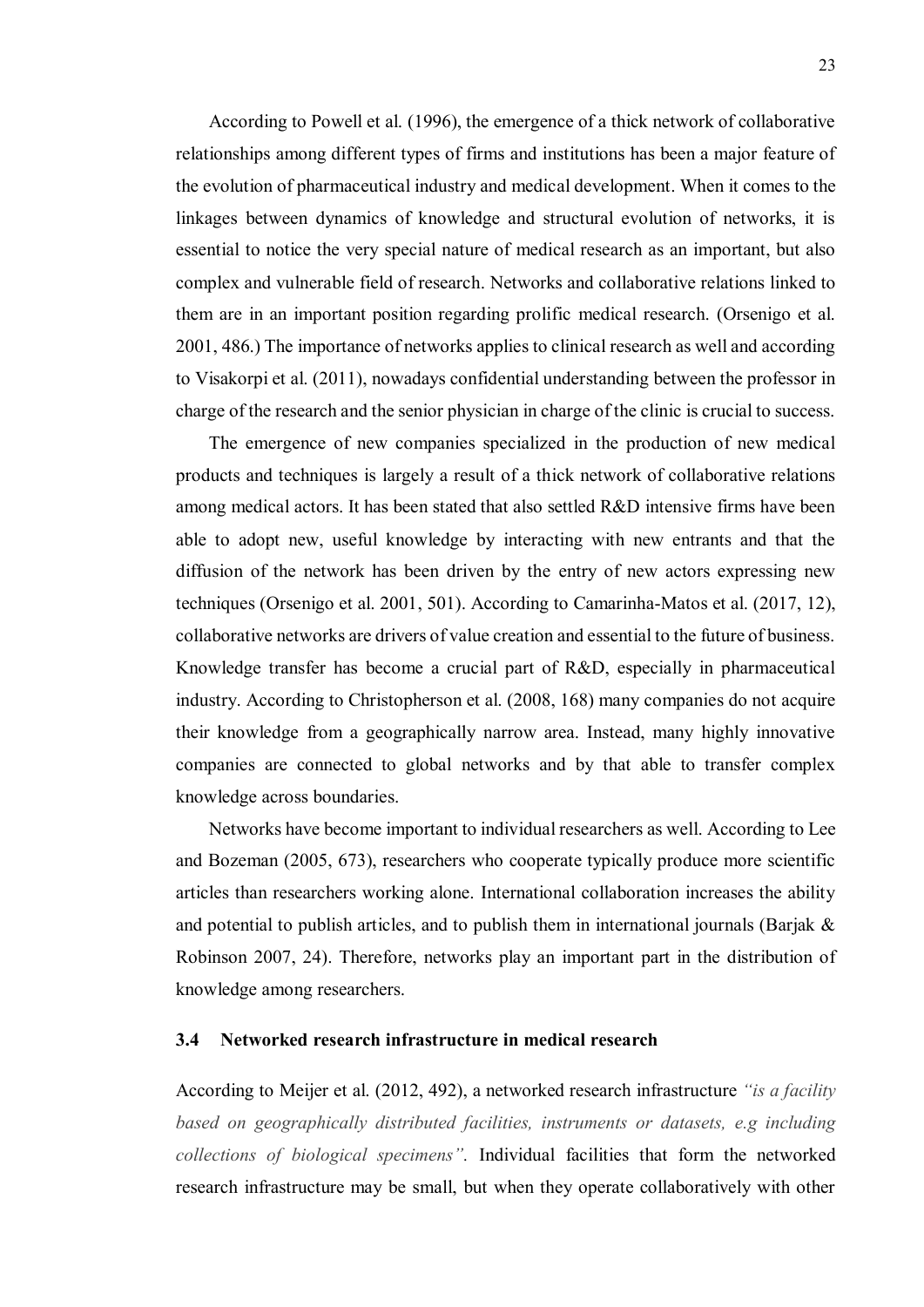facilities, the entirety may be enormous. A current example of a networked research infrastructure is a joint action called Information for Action that includes 40 partners from EU and associated countries and is funded by the European Commission. The fundamental goal of the Information for Action is to construct an EU health information system and improve its core elements by founding a sustainable research infrastructure to support population health. (González-García et al. 2021, 2.)

On way to enhance the formation and development of networked research infrastructure is through outreach activities. Meijer et al. (2012, 496) present three main types of outreaches, first one addressed to the scientific community: Scientific papers are the primary means of increasing awareness and visibility of a specific research project or research group as a possible partner for other external researchers. The fundamental issue in this regard is that there is no common practice or established procedure for acknowledging the contributions that research group has made to the advancement of research (Meijer et al. 2012, 496). González-García et al. (2021, 2) also state that interoperability is crucial in the development of a networked research infrastructure.

The second type of outreach is addressed to industry: Medical researchers do not always consider the straight involvement of industry in their operations to be a priority, as a collaborator in the development of a common infrastructure or as a client for their services (Meijer et al. 2012, 496). The main reason for that is conflicting interests, even though cooperation with medical industry could be a significant source of funding. In general, industry is interested in profits and competitive advantages above all, while the main priority for researchers is prolific research and medical development (Ainslie 1986, 134). Still, large pharmaceutical companies have experience that can benefit medical researchers, for example regarding legal, ethical, and technical issues that international networking raises (Meijer et al. 2012, 496).

The third type of outreach is addressed to society, and especially related to medical samples, patient data and donors: Outreach to society can focus on specific groups, such as organisations, or the general public (Meijer et al. 2012, 496). The objectives are varied, and several issues must be considered when addressing the wider society. The European Commission survey (2010) shows that even though people in most countries are not worried about providing lifestyle data and samples for medical research purposes, access to genetic profiles and medical records is regarded with concern among some people. This emphasises the importance of trust, and the preoccupation over privacy and data protection (Meijer et al. 2012, 496).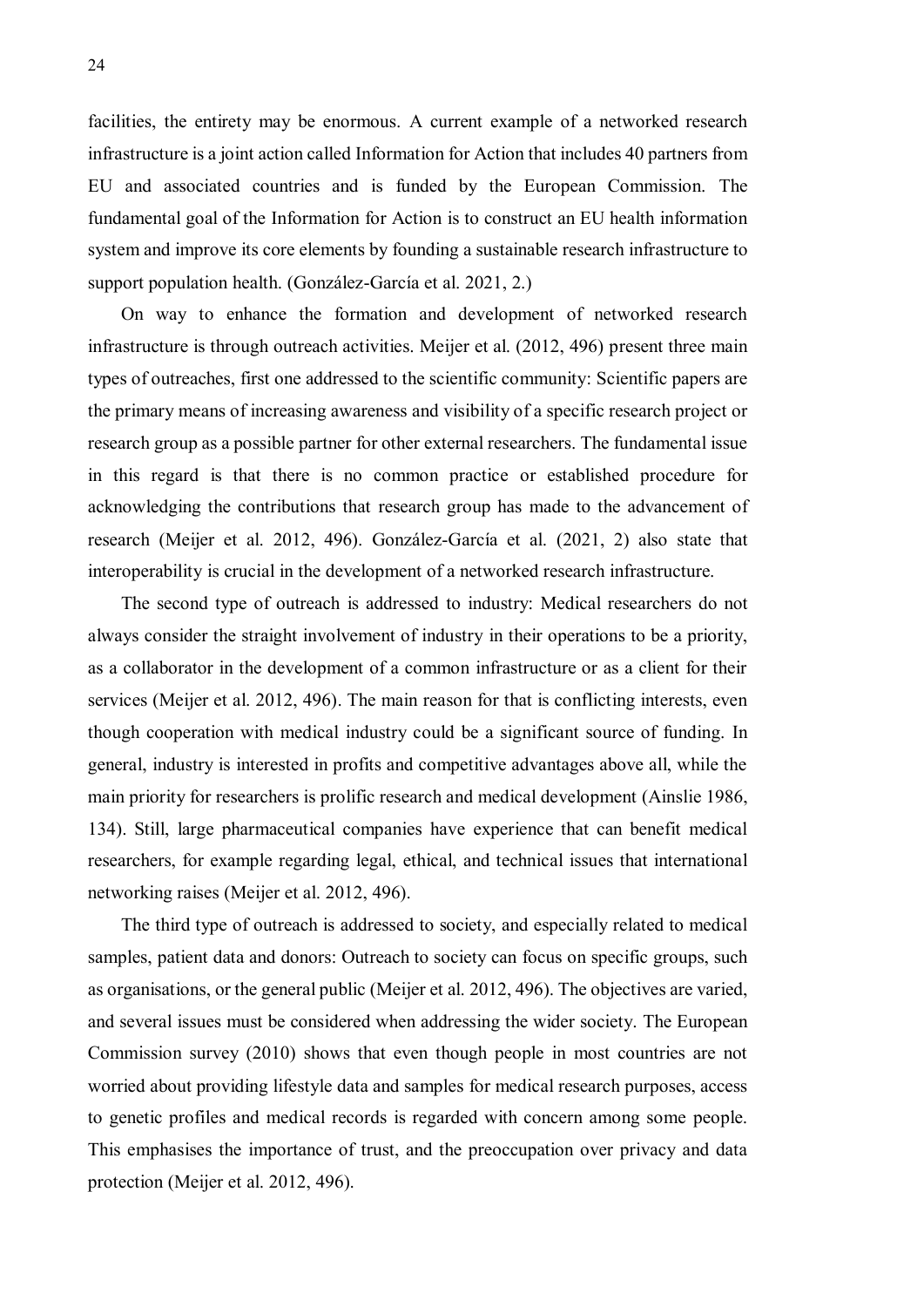#### <span id="page-24-0"></span>**3.5 Legal and social issues in medical networks**

According to Meijer et al. (2012, 495), when operations become international, ethical, legal, and regulatory issues become more current and prominent. Medical networks are often very wide and extend over governmental boundaries, which may cause challenges related to different methods, practices, and regulations. National regulations on issues such as data protection, privacy and ethical frameworks vary notably across states and even apparently small differences in legal systems can become insuperable barriers that prevent the distribution of samples, resources, and knowledge within or between networks (Meijer et al. 2012, 495).

There is a need for international harmonisation in fields such as data ownership and intellectual property policies, quality control systems and confidentiality to enable international networking and integration of resources in medical research (Gottweis 2005, 192). However, according to Meijer et al. (2012, 495), harmonisation at the legal level poses diverse problems to those presented by ethical dilemmas, and ethical dilemmas are much more difficult. Legal issues are complex, but still codified and they can be solved using specific technical tools. Ethical issues in turn are multidimensional and their definition and interpretation may be contentious.

Biobanking and Biomolecular Resources Research Infrastructure (BBMRI) has spent a lot of time considering ethical issues in research networks and has come to the conclusion that the term "harmonisation" in this context should be viewed as the of uniform standards, but that that is not enough (Meijer et al. 2012, 495). Any multinational network should first agree on its ethical credentials (Chadwick & Strange 2009). Harmonisation is thus a continuous process rather than a destination and the development of common standards enables the exchange and interaction of many viewpoints (Laurie 2008, 337). However, according to Meijer et al. (2012, 495), addressing these issues is costly in terms of both time and resources, because international networks and actors will have to manage different legal restraints, ethical cultures, and de facto practices.

#### <span id="page-24-1"></span>**3.6 Networks of funding in cancer research**

According to Sussex et al. (2016, 12), cancer research represents one of the largest areas of biomedical research funding, both for the private and public sector. Because resources spent for publicly and philanthropically funded medical research, including cancer research, could be utilized in other ways as well to benefit society, there is a commitment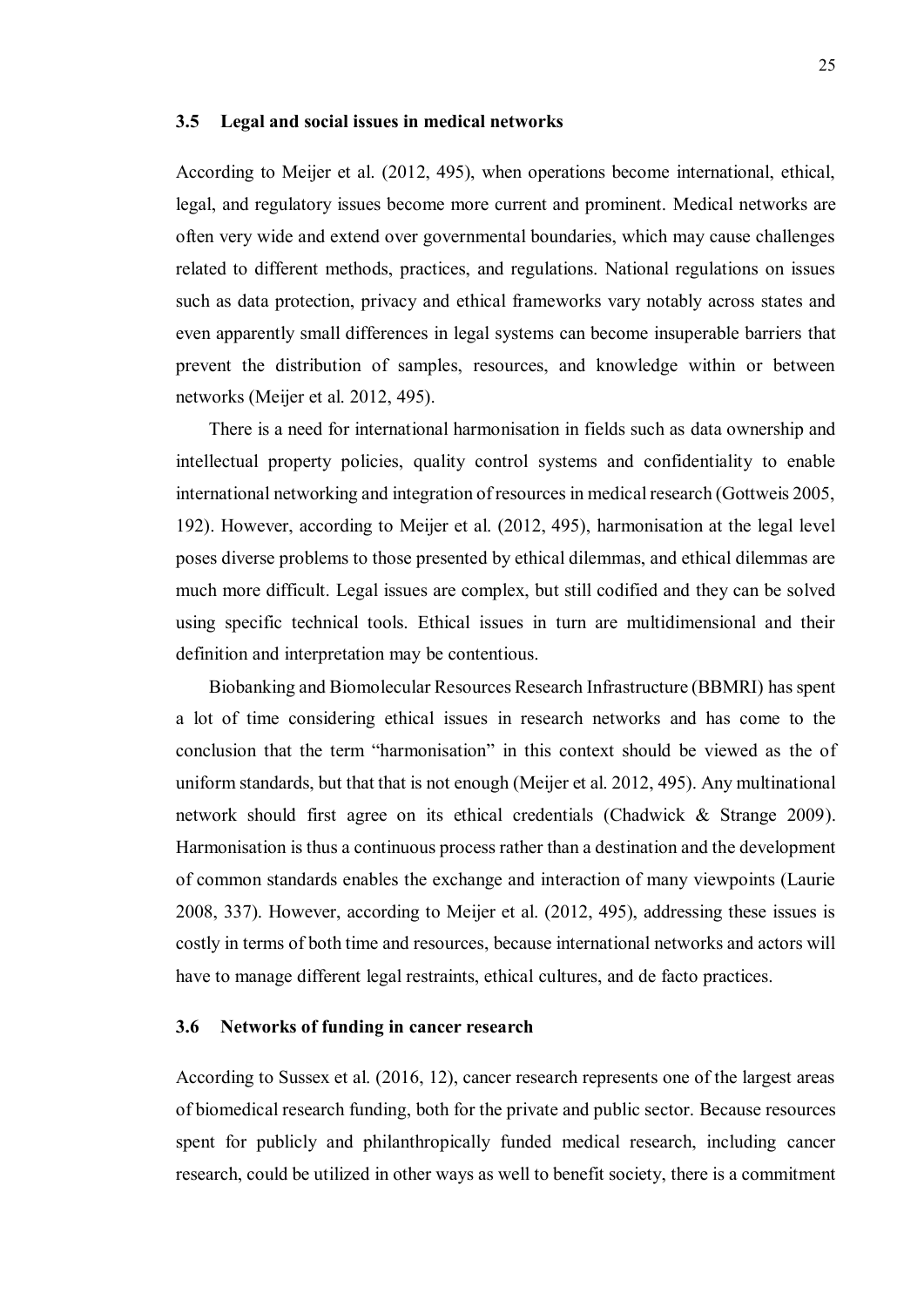to demonstrate why such investments are worthwhile. In the medical field, there are numerous examples of individual research breakthroughs that have resulted in significant benefits in terms of life-saving therapies or significant improvements in the quality of life of chronic disease patients. However, it is difficult to carefully define the nature and scope of the returns of a whole body of medical research, some of which may be less profitable. (Glover et al. 2014, 2.)

As funding is usually targeted to teams of researchers, instead of single researchers, collaboration is crucial (Beaudry & Allaoui 2012, 1589). According to Abudu et al. (2021, 602), collaboration between research funding organisations is also becoming more vital in order to coordinate spending in shared defined priority areas, accelerate outcomes and avoid duplication, especially at an international level. This has led to the emergence of International Cancer Research Partnership (ICRP), a network of cancer research funding organisations that share information about funded research initiatives in a central database (Abudu et al. 2021, 602). Data is openly available to help the cancer research community to avoid duplication and locate possible collaborators. ICRP was founded in 2000 and today it has 155 partners that include a wide range of governmental, public and non-profit cancer research funding organisations from the United States, Europe, Canada, Japan and Australia (ICPR 2022). Since 2000, it has totalled more than 80 billion US dollars in cancer research funding (Abudu et al. 2021, 602).

The existing literature lacks material regarding networks related to cancer research funding, and even networks related to medical research funding in general. This strengthens the assumption that there is a clear research gap in cancer research networks and research funding, which this study aims to fill.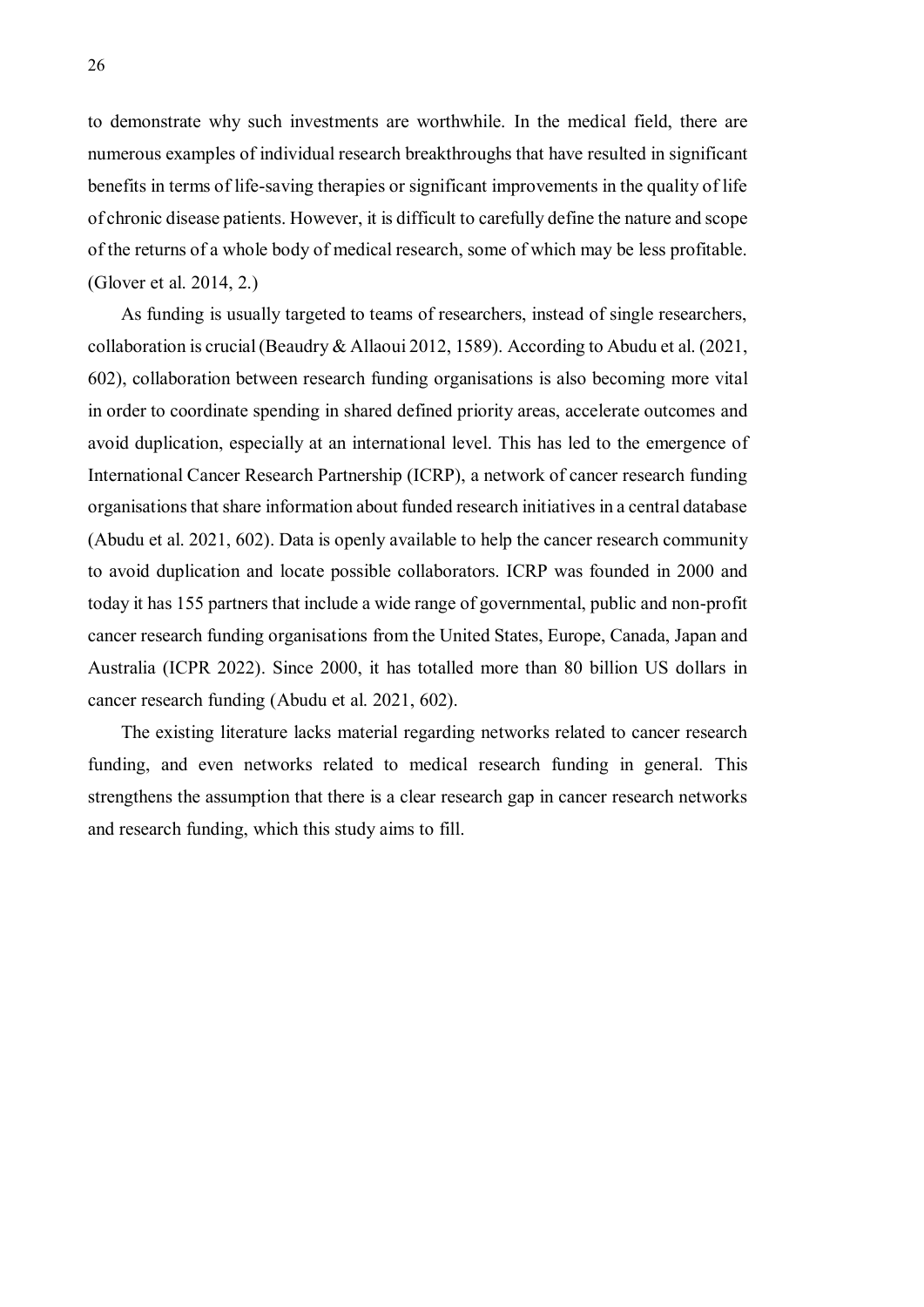### <span id="page-26-0"></span>**4 MEDICAL RESEARCH FUNDING**

Medical research has evolved over the past few decades, and the advancement would have not been possible without funding, grants, and subsidy. A variety of government, private and global organisations are constantly funding medical R&D throughout the world, and there are many organisations that are supporting individual researchers to help pursue and fund their research. (Conduct Science 2019.) However, there is a need for more transparency regarding who the major funders of medical research are globally, what they fund and how they determine who gets funded, as well as for the evidence base for various funding models to be improved (Viergrever & Hendriks 2016, 1).

#### <span id="page-26-1"></span>**4.1 Medical funding agencies**

A funding agency is an external public or private organisation that engages in a contractual agreement to sponsor research. Funding agencies frequently mandate how their funds should be spent, what reports should be submitted and what deliverables are expected. The aim of a funding agency is generally to advance excellence or encourage interest in a particular subject, such as medical innovations. (Financial administration community training & solutions, 2022.) According to Smith (2010, 190), funding agencies are powerful institutions within the science because they can change research methods through mechanisms such as grant control and governance.

#### <span id="page-26-2"></span>4.1.1 Public funding agencies

Public and philanthropic funding organisations fund around 40% of all medical research in high-income countries, while the rest 60% of investments come from the business sector (Rottingen et al. 2013, 1286). Public organisations are critical regarding the development of new products and knowledge, especially in less profitable fields (Viergever & Hendriks 2016, 2). For example, public and philanthropic funding organisations have played a critical role in the development of new medical products to fight neglected diseases (Rottingen et al. 2013, 1286).

According to research accomplished by Viergever and Hendriks (2016), the three biggest and financially most significant public funding organisations are The United States National Institutes of Health (NIH), European Commission (EC) and UK Medical Research Council (MRC). The NIH has been around for more than 100 years and invests approximately \$41.7 billion annually in medical research. More than 80% of the funds is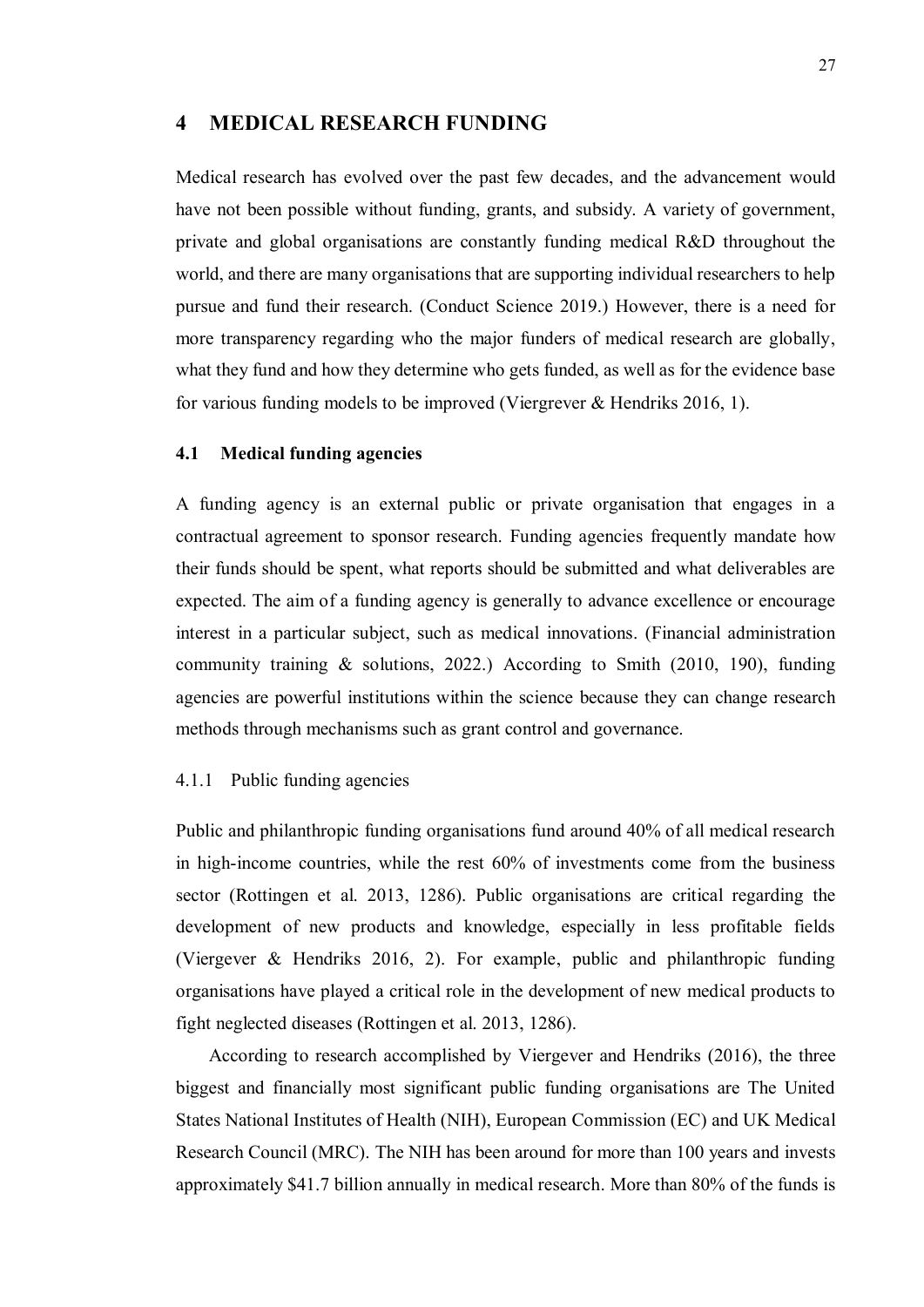allocated for extramural research, to more than 300 000 researchers at more than 2 500 universities and other research institutions. The funding model of NIF follows a rather untargeted approach and therefore does not strictly prioritize a specific area of medical research. (National Institutes of Health, Executive summary 2021, 4.)

European Commission itself is not limited to medical funding but has sub-programs that are involved with health-related research, such as the European Research Council (ERC) and EU4Health, the successor of the Health Programme. ERC grants are awarded through open competition to projects led by starting and established researchers, who are working or moving to work in Europe. The criterion for selection is scientific excellence. (ERC Annual Report 2020.) EU4Health in turn is the fourth and largest of the EU health programmes since their launch in 2003, with a budget of  $\epsilon$ 5.3 billion. It provides funding to health organisations, national authorities and other bodies through grants and public procurement.

The UK Medical Research Council (MRC) is one of the oldest medical funding organisations globally: The first MRC meeting was held in June 1913. Nowadays MRC is part of the UK Research and Innovation and works closely with the UK health departments. It provides funding for every stage of research, to individual researchers, businesses, universities, and other institutions. In 2017/18 the gross research expenditure of MRC was  $\epsilon$ 970.1 million. Even though it is a national funding agency for the UK, it welcomes both intramural and extramural research work. MRC is a rather dynamic organisation, supporting medical research from fundamental science to early clinical trials and preventive medicine. (UK Research and Innovation 2022.)

According to Viergever and Hendriks (2016, 7), public organisations' funding mechanisms vary considerably. Some of them fund research fully extramurally, some intramurally and some allocate funds for both. In Viergever's and Hendriks' study (2016), for six out of ten organisations that provided extramural funding the main mechanism for funding distribution was through untargeted competitive project or investor grants. Two organisations used a more targeted strategy, placing calls under prioritized areas, and the last two organisations used a mixed approach to distribute funds. Most public funders provide support in the form of project grants, and they might have some additional smaller programmes targeted to excellent individual researchers. However, some place a greater emphasis on individual excellence, and in recent years public funders have used "people grants" increasingly. (Viergever & Hendriks 2016, 7.)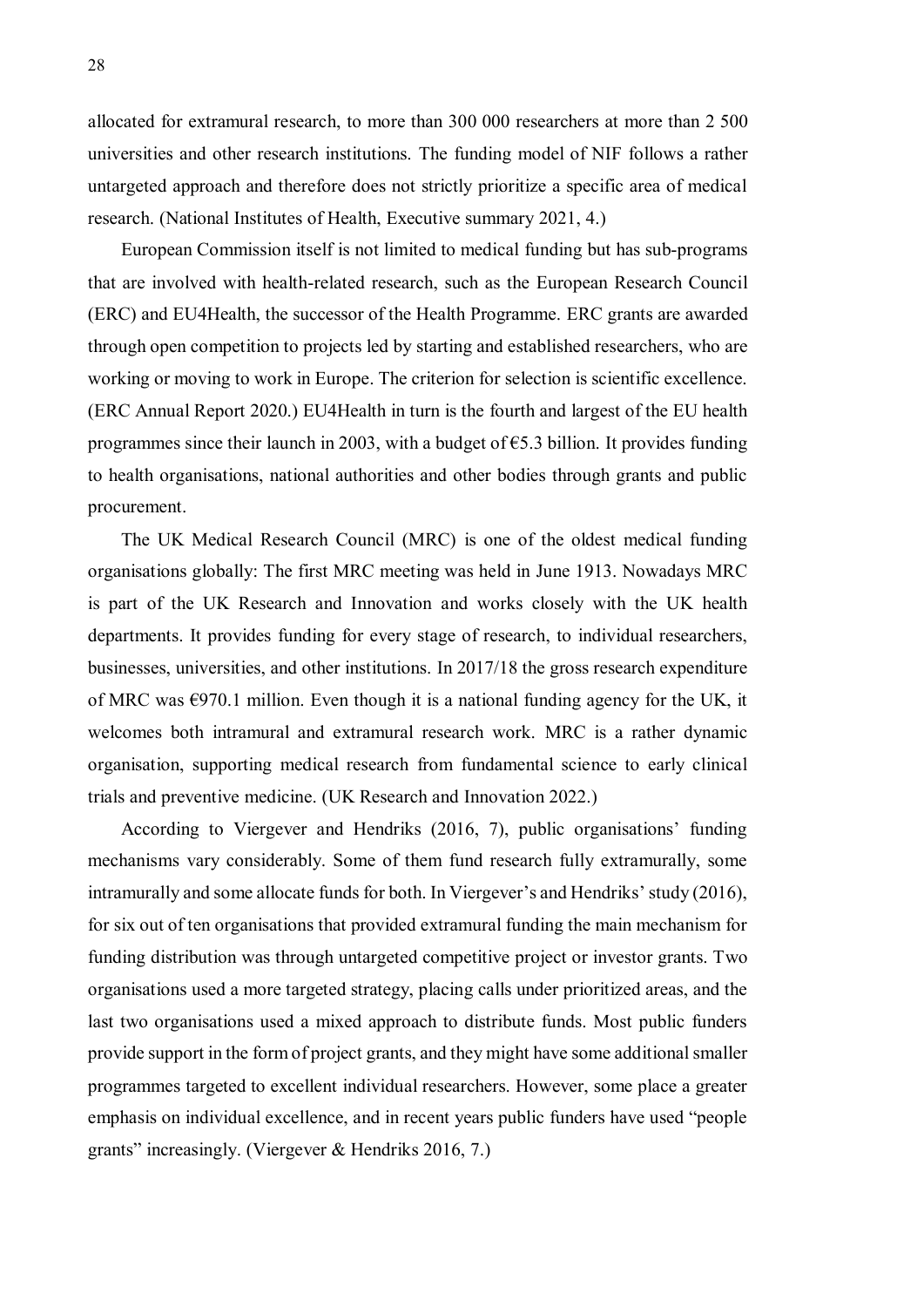There is also diversity in what kind of medical research different public organisations fund. Some funders prefer to focus on non-communicable diseases over communicable diseases, while others do the opposite (Viergever & Hendriks 2016, 7). For example, in 2015 the NIH spent more money on cancer research alone than on infectious disease research in total, whereas the Wellcome Trust allocated 14 times more on infectious disease research than on cancer research (Viergever & Hendriks 2016, 8). According to Viergever et al. (2010), there is a need for broader discussion regarding where the power to determine priorities for publicly funded medical research should lie, because resources are limited and thus priorities must be set using legitimate and fair methods. In addition, medical research funding decisions in public sector are not only made based on what kind of research is needed, but are frequently influenced by other factors, such as advocacy, political interests, and lobbying (Viergever & Hendriks 2016, 12).

#### <span id="page-28-0"></span>4.1.2 Private funding agencies

Enhancing and enabling medical research in terms of treating and preventing illness, generating economic wealth, and advancing scientific knowledge often involves private funding as well (Breschi & Lissoni 2001, 975). According to Sussex et al. (2016, 2), the private sector builds on and interacts with public- and philanthropic-funded research and researchers. During this century, private sector collaborations with government and academia have become even more important in furthering medical research, because the public sector funding has decreased while scientific complexity and medical needs have increased (Chakravarthy et al 2016, 759).

Private funding takes a variety of forms, and some funding is distributed through philanthropic foundations, some is contributed directly (Seitz & Martens 2017, 46). Foundations are the most common private funding agencies and there are multiple types of them. Foundations can receive money from different sources, from individuals and corporations. The significance of charitable foundations has become notable in medical research, especially in Finland: The Association of Finnish Foundations supported science with 279 million euros in 2020, and the biggest share of it, 97 million, was targeted at medical and health sciences. The amount is really significant, since it represents more than a third of all research spending in the sector. The Association of Finnish Foundations is a part of the national foundation sector in Finland, but it is also a member of the Philanthropy Europe Association (Philea), which means that international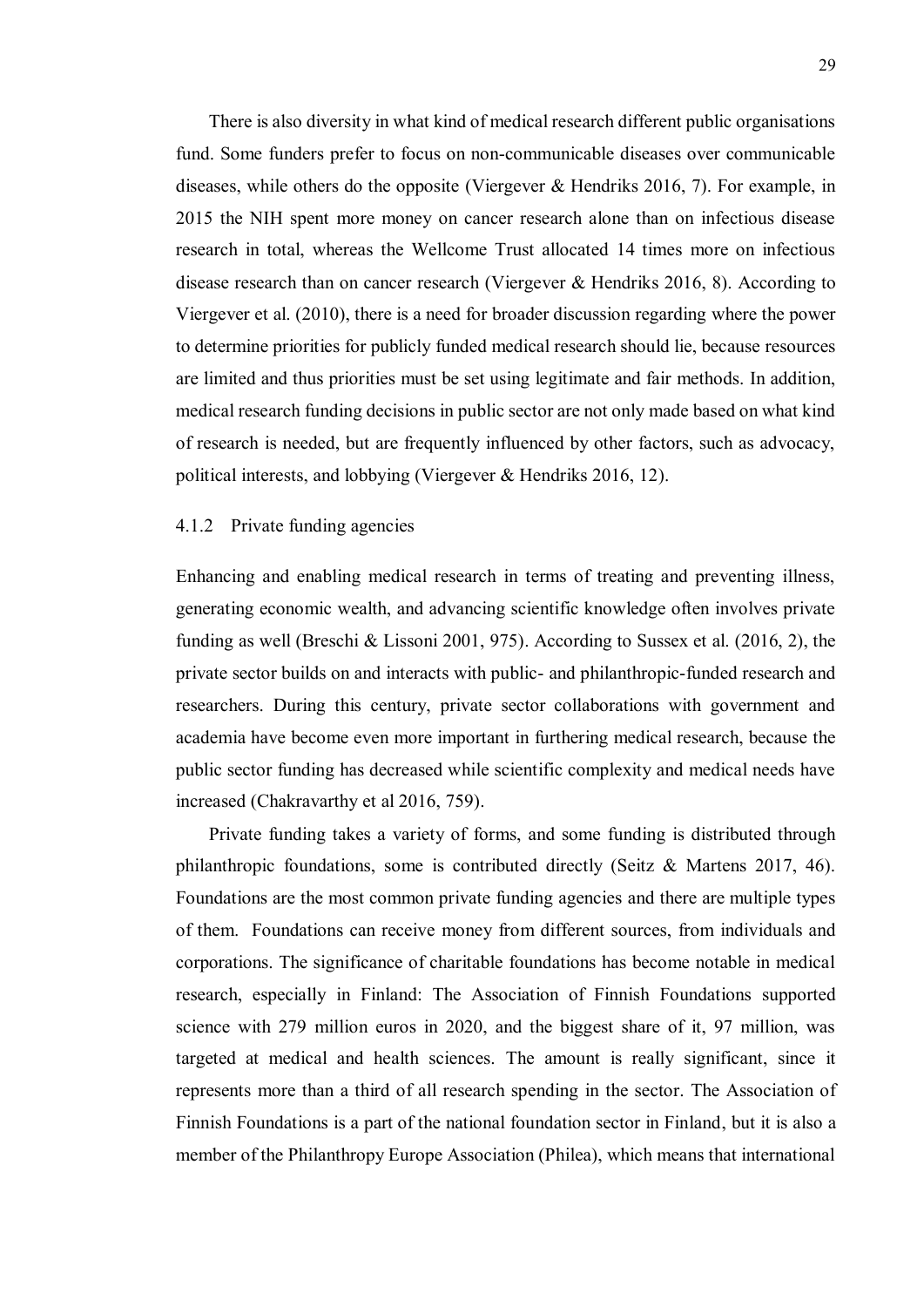cooperation extends to foundation funding as well. (The Association of Finnish Foundations 2022).

According to Muscio et al. (2012, 63), in a climate marked by tightening public spending, universities are under growing political pressure to increase their interaction with industry and expand their own research funding choices. Traditionally, academic institutions have not been mainly concerned of bringing research discoveries to market. However, universities have been under increasing pressure to generate research that is useful for industry and to develop closer relationships with the business community in order to increase the possibilities of establishing collaborations. Therefore, the role of private funding agencies has strengthened in medical research: Institutions as well as individual researchers are seeking additional funding to meet the expectations of the industry, which cannot be fulfilled with public funding alone. (Perkmann & Walsh 2009, 1033.)

## <span id="page-29-0"></span>4.1.3 Public engagement in funding

A rather new trend related to medical funding agencies is public engagement (PE). Since the turn of this century, research funding agencies, researchers and universities have been encouraged to consider how they engage with communities and citizens, and public engagement has become a prominent part of many liberal government agendas around the world (van Bekkum et al. 2016, 1). According to Oliver et al. (2004, 1), researchers can improve the timeliness and relevance of their study by inviting the public to participate and thus develop actionable insights for policy and practice. Additionally, engagement with groups of people who are interested in the research topic has been noted to improve the processes of participant recruitment, research design, and communication and dissemination (Langston et al. 2005, 84).

Research funding sector in the United Kingdom has led the way internationally with efforts like the "impact agenda", which formalised PE within the Research excellence framework as a measure for university funding (HEFCE 2009), and the Concordat for Engaging the Public with research, which demonstrates funders' PE dedication and expectations to researchers and universities (Research Councils UK, 2010). However, there is only limited research regarding funding agencies' own PE practices and policies. Those limited studies have found a gap between funding agencies' science communication policies and how they are implemented in practice: Funders' science communication and PE principles are not systematically implemented and monitored in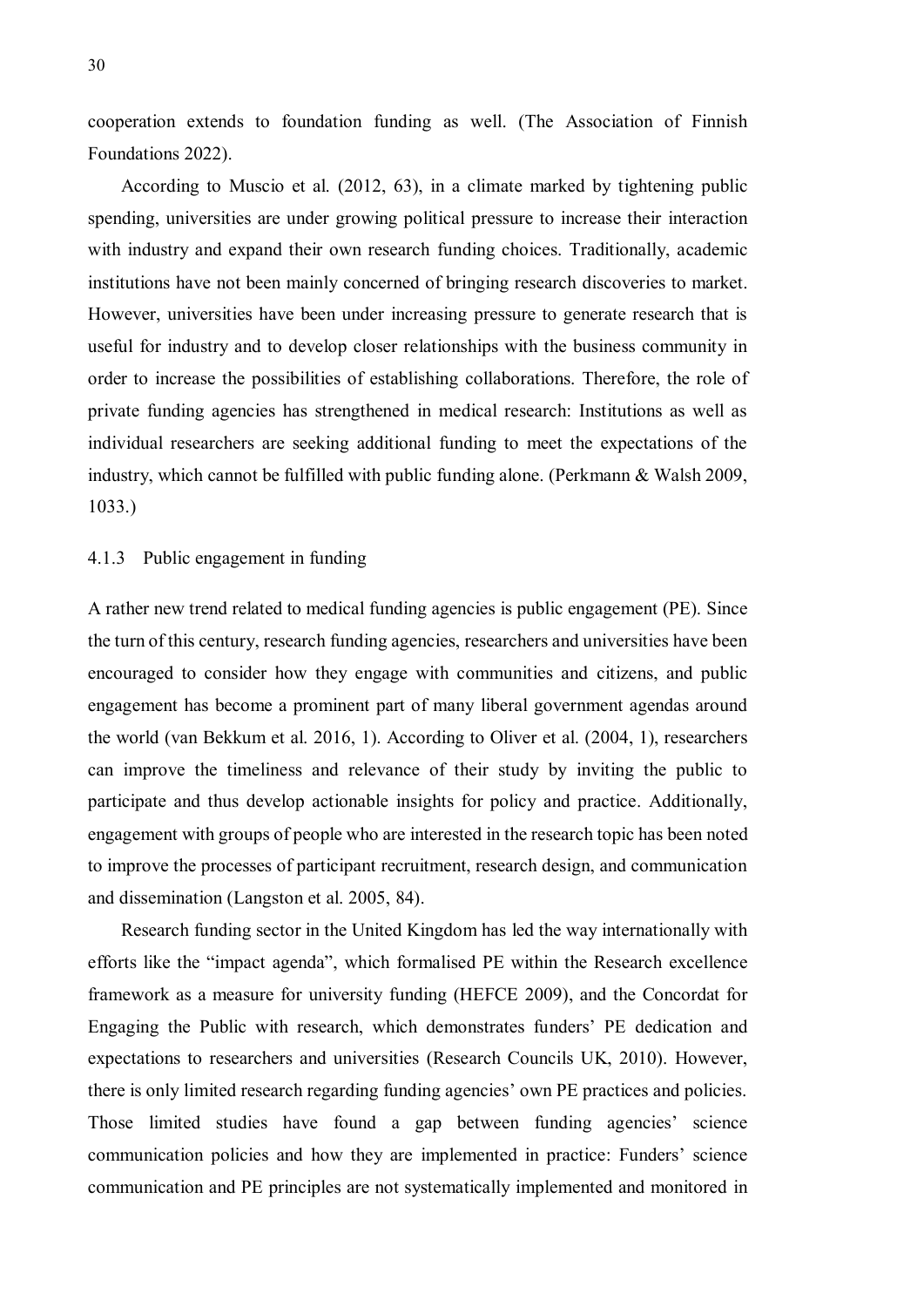the research grant process – a key interface where funders can shape and influence research practices directly. (van Bekkum et al. 2016, 3.)

Van Bekkum et al. (2016) found out in their qualitative research that PE can be utilised as a problem-solving tool for improving the research grant funding process, especially in the assessment phase. While it may seem logical for funders and academics to use PE to achieve their own objectives, it is useful for those assessing and promoting PE within research to also consider the potential advantages that involving people in research could bring to individuals and society. PE can potentially improve the ecological validity of research studies, resulting in benefits for researchers, funders, and the general public. (van Bekkum et al. 2016, 9.)

#### <span id="page-30-0"></span>**4.2 Funding in networked research**

#### <span id="page-30-1"></span>4.2.1 The move to international networks

What has changed in medical research during  $21<sup>st</sup>$  century is that whole industry has implemented a wide range of collaborations in a unique approach that connects inputs from public-private consortia, disease foundations, venture capital and industry-academic partnerships, resulting in learning from multiple disciplines (Chakravarthy et al. 2016, 760). According to Meijer et al. (2012, 495), the move to larger, international networks requires different funding structures. Funding in networked research covers a various set of activities: research costs themselves but also set up, maintenance and outreach activities, for example. The financial structure of a large, networked infrastructure differs from a small, internal team of researchers.

Funding policies and procedures differ between states. The relevance of projectbased funding in the UK research system, for example, can be linked in part to the deployment of cost-recovery mechanisms and sample distribution tracking by the UK DNA banking network (UDBN). UDBN receives significant funds from a range of projects, necessitating more exact accountability. The prominence of regional governments in the management and funding of the health and research systems in Spain in turn has resulted in the formation of regionally based networks, and therefore Spain has a higher level of fragmentation. (Meijer et al. 2012, 497.) In the United Kingdom, various organisations manage non-commercial medical research funding: governmental agencies, such as Research Councils, academic associations, and medical research charities (van Bekkum et al. 2016, 2).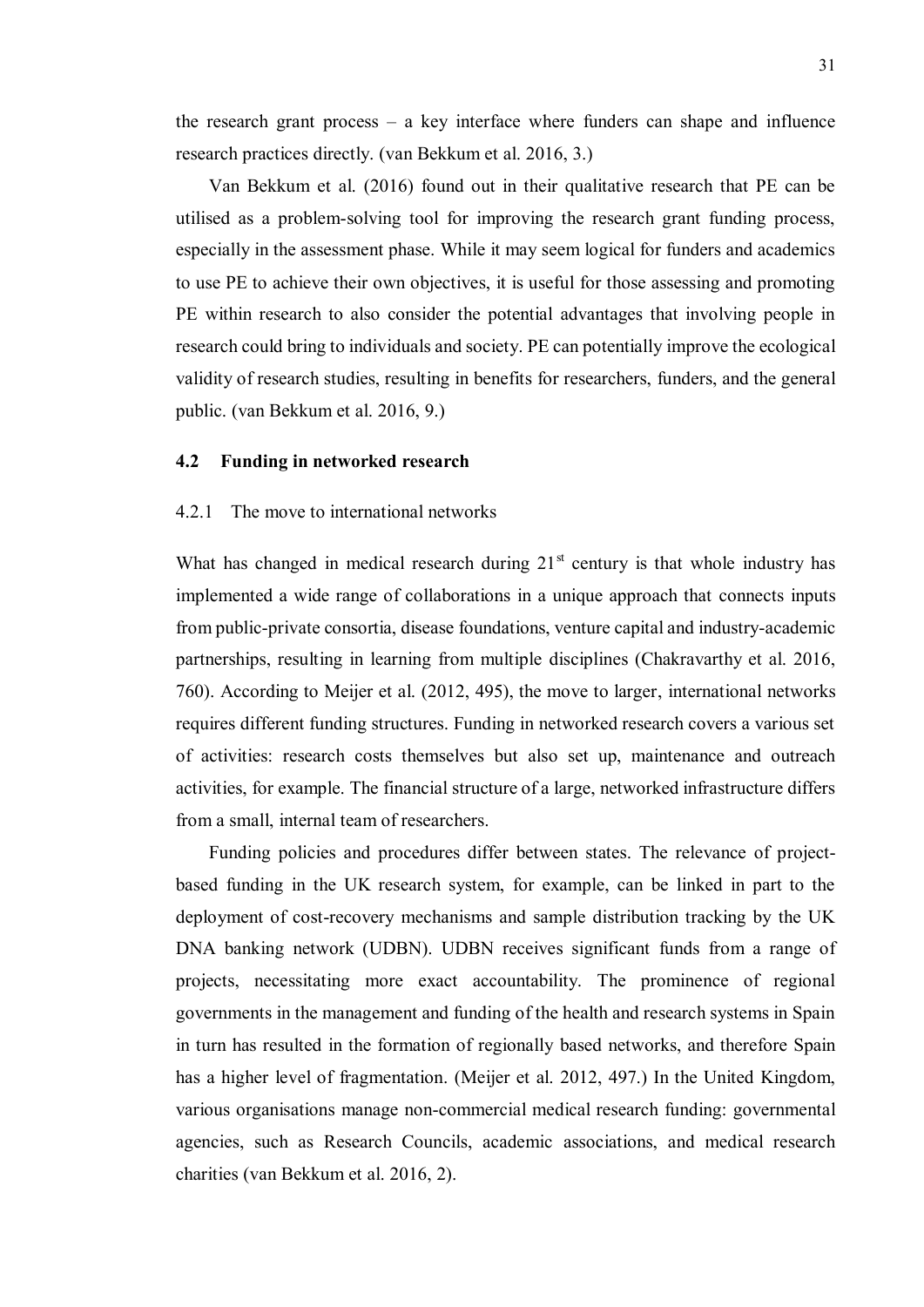Even though numerous EU nations have set aside funds to promote the integration of national facilities into pan-European infrastructures, most funding mechanisms are still tied to specific research programs. This is a challenge since projects rarely receive funding for more than five years, but many research infrastructures have a much longer operational life (Meijer et al. 2012, 497).

#### <span id="page-31-0"></span>4.2.2 Networked research funding example: biobanks

The study of biobanking in the early 2000s by Hirtzin et al. (2003) states that biobanks are usually funded from the host institution's budget. However, there is a need to move towards a different financial structure, since nowadays biobanks are much larger than twenty years ago, some even operating as research infrastructures. According to BBMRI, sample collection costs for a new biobank range between  $64-8$  million, depending on the quantity of samples. BBMRI estimates that once a new biobank is set up, the average annual operational cost is  $\epsilon$ 500 000. These significant costs are prompting requests for studies to ascertain the expenditures of running specific biobanks, but there is very little itemised information on the actual costs of establishing and running a biobank, a problem that dates to the early stages of biobank development (Meijer et al. 2012, 496).

According to Meijer et al. (2012, 496), larger biobanks demand more expensive physical infrastructures that are most likely not going to be sustainable by single research groups. Furthermore, the fixed costs that are necessary to run the facility are increasing because of the need to act as a service provider to global community of researchers, to divide the expenses of the physical infrastructure. This means that the cost structure of biobanks is becoming more complicated and requires steady, long-term funding sources and a funding model that does not concentrate on a small number of short-term research grants. Generating a flow of commercial resources, by charging user fees and collecting royalties for example, is one way to raise funds, but is not enough alone. It is necessary to have consistent sources of core funding from patient organisations, public sector, and private foundations. Developing these revenue streams requires an anticipatory procedure from biobank managers and advancement of outreach activities. (Meijer et al. 2012, 496.)

According to Meijer et al. (2012, 496), outreach activities are key factors in developing sustainable and different funding structures. In this context, outreach means a range of activities aimed at informing and enlisting the support of specific communities. As biobanks become more complex and expensive, outreach will be required to increase their prominence and obtain operational, political, and financial support (Gottweis et al.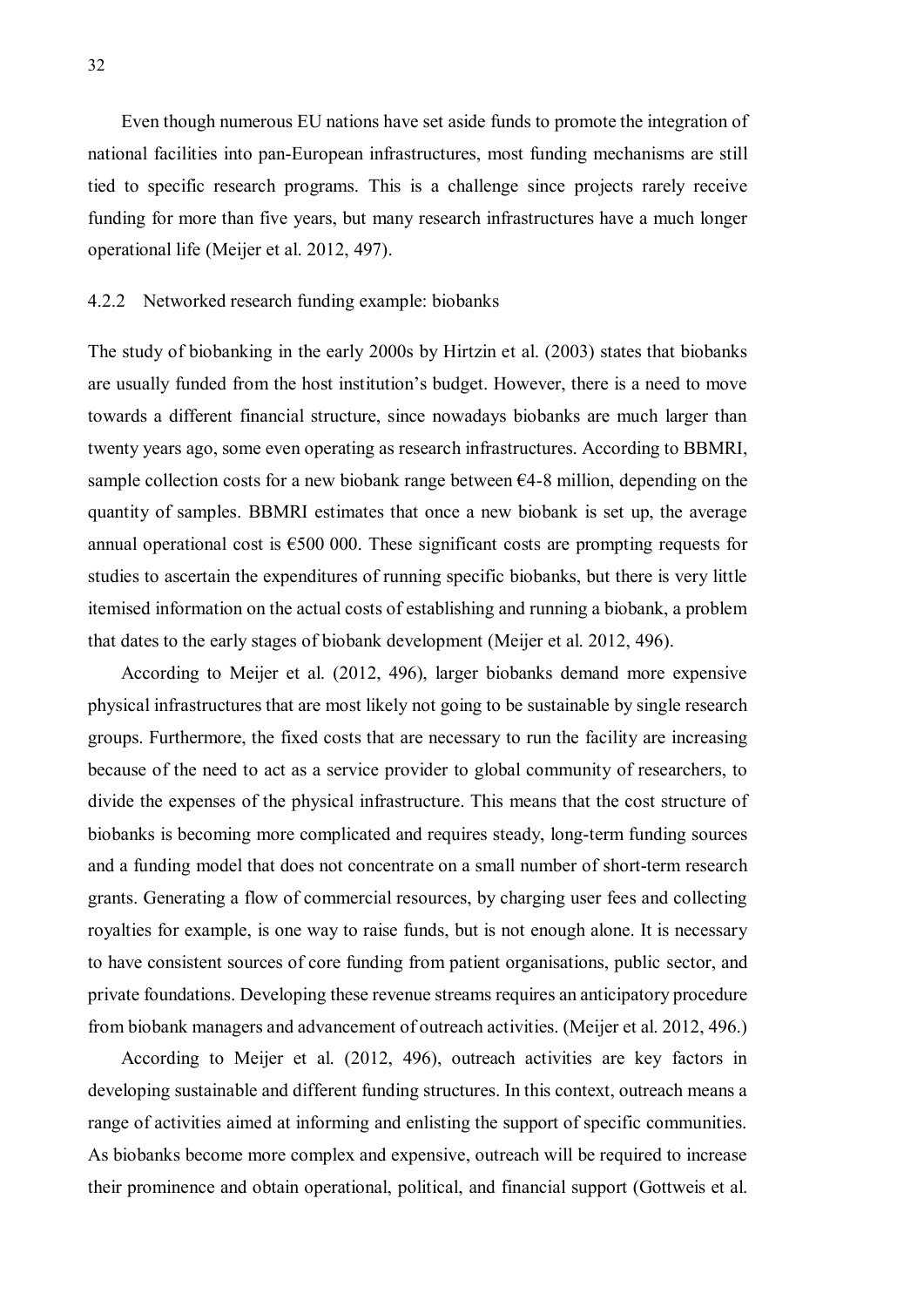2011, 175). Large biobanks require significant financial resources, access to a large number of individuals to construct their collections and good social awareness, especially in particular areas such as rear diseases (Meijer et al. 2012, 497). Higher publicity is also essential when seeking long-term public funding because biobanks are competing with other great scientific infrastructures for investments (Gaskell & Gottweis 2011, 159).

Despite the needs of outreach activities and significant resources linked to them, it seems that outreach activity remains quite limited. According to Meijer et al. (2012, 497), outreach is rarely a top priority for biobank managers and the initiatives that are implemented are usually restricted in scope. The presentation of new priorities and the acquisition of new skills will be required to engage with the external community. Given the general public's lack of awareness and the complexity of the issues at hand, a professional organisation should implement a fully thought outreach strategy. (Meijer et al. 2012, 497.) Currently, many biobanks fund their activities by taking a share of the revenue received by the projects that use ethe facility, which means that an infrastructure is funded as it was a group of projects. Funding is gained through national and international research grants, but there is a need for a mixed method of funding. A core long-term infrastructural funding should be combined with other types of funding, such as short-term projects and public-private collaboration. (Meijer et al. 2012, 497-498.)

#### <span id="page-32-0"></span>**4.3 Funding in medical university research**

#### <span id="page-32-1"></span>4.3.1 Topical issues in university funding

Research funding in university sector has changed in many countries during recent decades. According to Auranen and Nieminen (2010, 822), the share of external funding has increased while governmental funding has progressively decreased. Even though public funding is still the dominant source for research funding in universities, it has confronted transformations. The focus of governmental funds has been increasingly concentrated on the basis of performance while funding agencies have absorbed more mission-oriented allocation procedures (OECD 2004).

According to Auranen and Nieminen (2010, 823), there are two major arguments for the transition of public policies towards increasing use of external competitive funding: Principal-agent dilemma and the ideas of the New Public Management (NPM). The principal-agent dilemma refers to a situation where the government or a governmental agency is aiming to improve its own or broader social targets, for example through public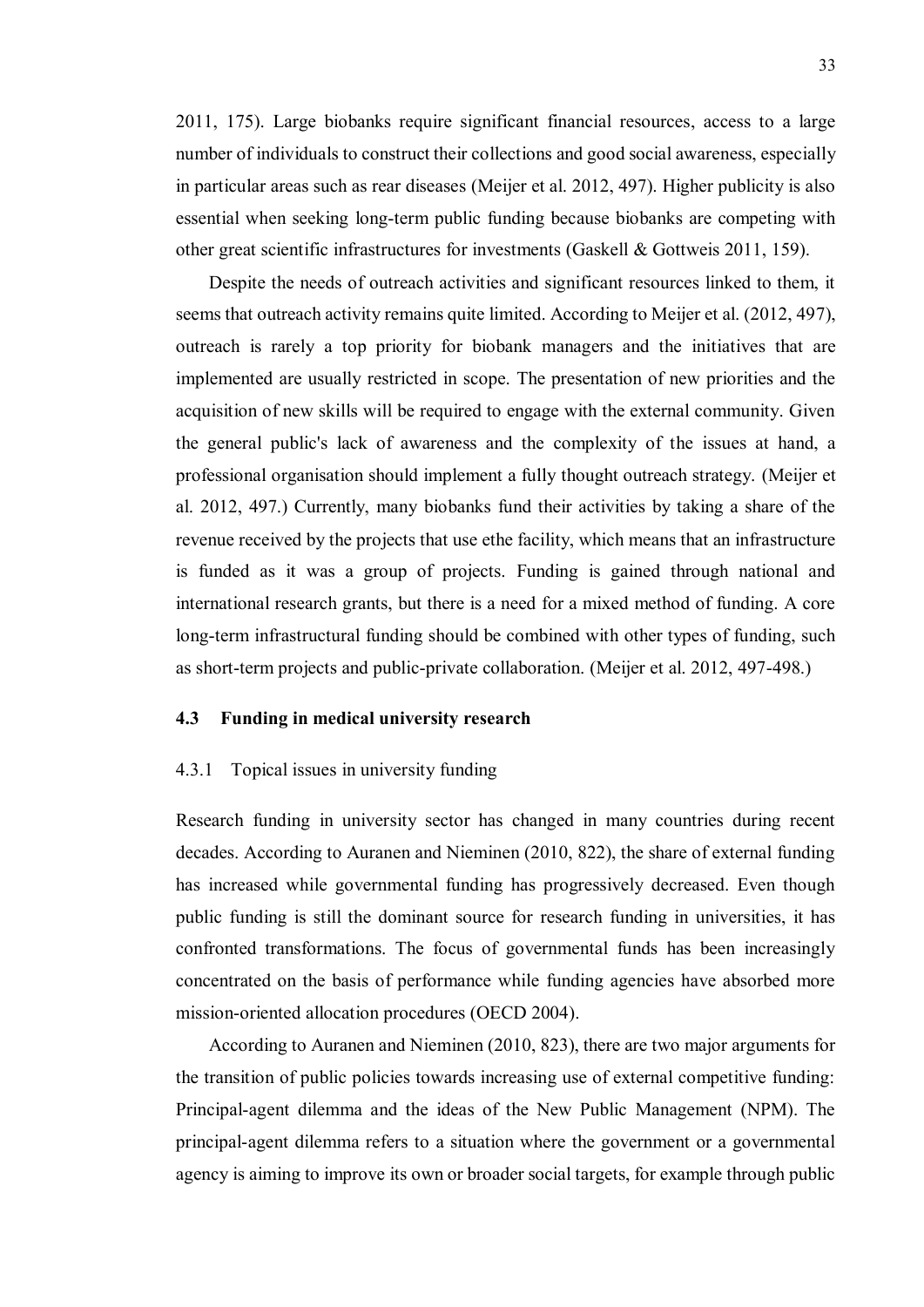research funding programs (Van der Meulen 1998). As it does not have enough human resources and know-how to carry out the mission, it must utilize specialized organisations, such as universities and delegate the actual implementation of research. The challenge is to sift the best possible actors to carry out the mission and to also control the activities of those relatively independent actors. (Auranen & Nieminen 2010, 823.)

The ideas of New Public Management refer to market-like mechanisms, which create an inducement towards improved performance. The NPM has provided some answers to the challenges appeared in principal-agent dilemma by increasing the use of results as a screening method (Pollitt 1993). It has also enhanced the use of targeted external funding with related evaluation procedures as a control method. The basic idea is that if money is given to the strongest performers, it will probably present better results and therefore allocations should be based on previous results (Auranen & Nieminen 2010, 823).

According to Muscio et al. (2013, 63), universities are under increasing political pressure to strengthen their interaction with industry and expand their own research funding options, but it is unclear whether achieving such a political desired outcome is compatible with a reduction in government support, and further research is needed. There is little empirical evidence to what extent government funding impacts universities' external funding possibilities, especially those related to research and consultancy. (Muscio et al. 2013, 63.)

#### <span id="page-33-0"></span>4.3.2 Country-specific differences

During past centuries, universities' research funding has faced some country-specific differences, for example in the allocation mechanisms of the core funds (Auranen & Nieminen 2010, 822). Result-based mechanisms are utilized extensively, but they do not fully dominate anymore. Jongbloed and Vossensteyn (2001) pointed out in their comparison of 11 OECD countries that the orientation to output is used as an allocation model to a varying extend and Geuna and Martin (2003) addressed in their research that there has emerged a great variation to the way and extent of using evaluation for resource allocation.

The research conducted by Auranen and Nieminen (2010) illustrates that university research expenditures have increase notably between 1981 and 2001 in all countries that were included (Australia, Denmark, Finland, Germany, The Netherlands, Norway, Sweden, The UK), but the share of universities in these countries' research expenditures has increased explicitly only in the UK. When comparing the proportion of expenditures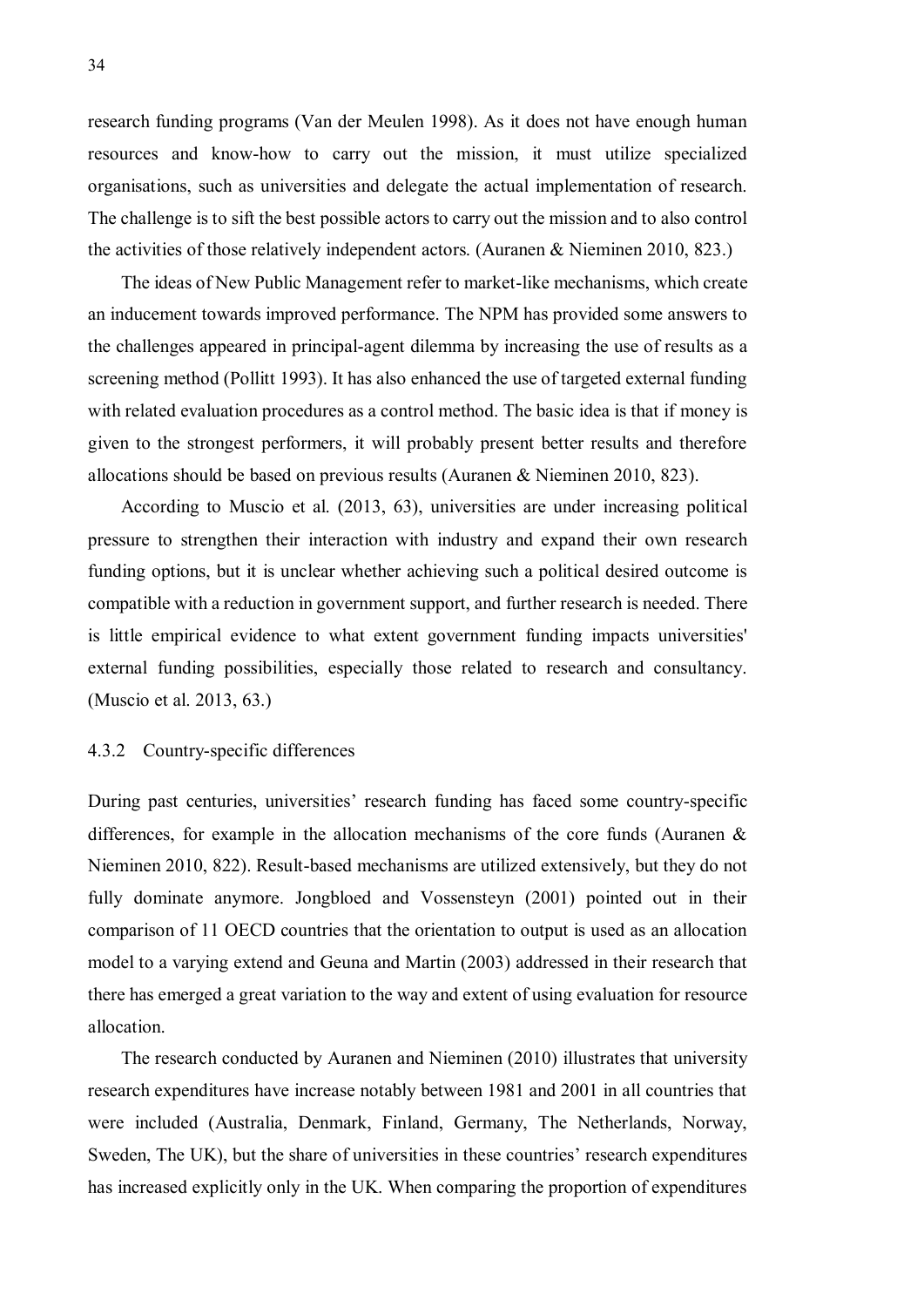with the population of target countries, the research shows that the Nordic countries have the biggest university sector research expenditures per capita. These cross-country variations can be explained by dissimilarities in system structures. For example, in Sweden universities perform tasks which in some other countries are duties of public research institutes. (Auranen & Nieminen 2010, 827-828.)

According to Auranen and Nieminen (2010), country-specific differences can also occur in the structure of funding. In Sweden and Finland, the share of external funding is rather high, while Norway and Denmark rely mainly on governmental core funding. Additionally, the structure of external funding can vary between different countries. In Finland and the UK, research funding agencies are more remarkable financiers than in Australia or Sweden, for example. It can be argued that the differences in funding structures mirror not only variation in science and technology policies, but also wider economic and political differences. (Auranen & Nieminen 2010, 828.)

#### <span id="page-34-0"></span>**4.4 Funding in medical education research**

According to Gruppen and Durning (2016, 480), medical education research (MER) suffers from a persistent and significant lack of funding. Even though it has been empirically documented by Reed et al. (2007, 1002) that adequate funding improves research quality, there are many factors that continue to limit it. MER operates in a competitive environment, which makes it essential for researchers to understand strategies for enhancing the search for funding sources (Gruppen & Durning 2016, 480).

According to Reed et al. (2007, 1007), two-thirds of published studies in MER do not get funding from outside institutions and the minority that does is still seriously underfunded. Many suggested methods for improving the quality of MER, such as sophisticated research designs and measurements and more complex studies, would as well increase the costs of the research and aggravate the funding problem (Dauphinee & Wood-Dauphinee 2004, 925). Therefore, the lack of funding creates a negative feedback loop: The quality of MER sustains from inadequate funding, but increasement in funding occurs only if the research demonstrates its value, which is not possible due to quality limitations. According to Gruppen and Durning (2016, 480), this negative feedback can be faced in criticism that MER does not illustrate straight benefits for patient outcomes, which cannot be illustrated without considerable research funding.

In addition to the field itself, also individual researchers suffer from the lack of funding since it is usually very difficult to get recognition for the value of medical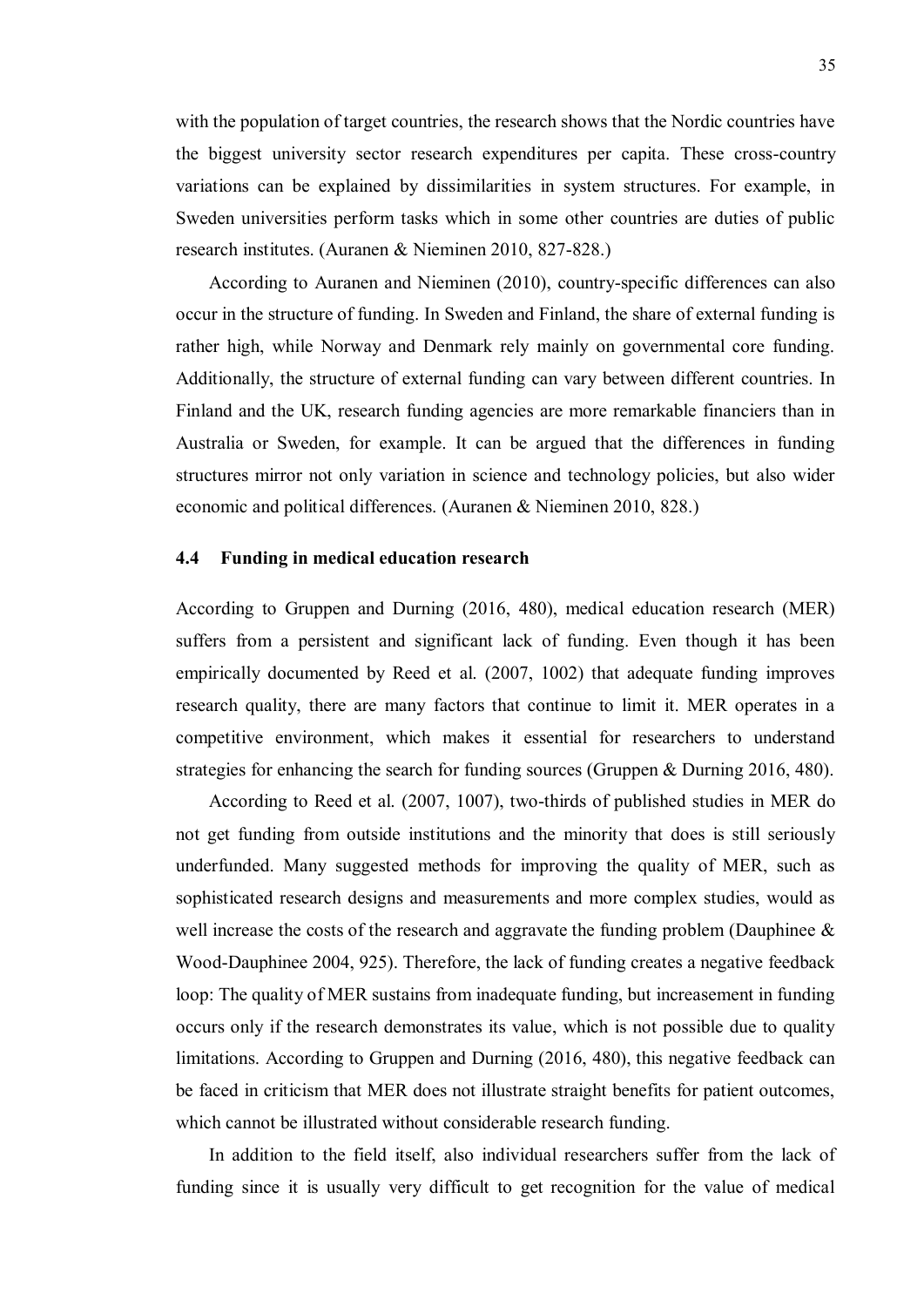education work without receiving external funding. The lack of funding also affects capacity for work directly. External funding enables researchers to devote more care and attention to their research and it enhances the recruitment of specialized expertise in different processes and phases. The lack of funding hinders multi-institutional collaborations and decreases sample sizes and study durations. (Gruppen & Durning 2016, 480.)

According to Gruppen and Durning (2016, 480), the lack of funding in MER is a consequence of several arguments of questionable validity. Educational research is often assumed as the responsibility of individual schools, rather than the society. It is torn by arguments about whether it is public or private good, which affects the willingness to allocate resources to it (Blumenthal 2002). According to Gruppen and Durning (2016, 481), education in science, technology, engineering, and mathematics (STEM) receives notably greater federal funding than medical education, which reflects the divergent views of society about the balance between private and public good in STEM and medicine disciplines.

#### <span id="page-35-0"></span>**4.5 Medical research funding in Finland**

According to Visakorpi et al. (2011, 957), medical research is conducted in a rather scattered environment in Finland. Biomedical research is mainly the responsibility of universities, while clinical research, a very significant method for cancer research, is performed especially in university hospitals. Scientific research is also conducted in other hospitals, primary health care and governmental institutes (Visakorpi et al. 2011, 957). However, university hospitals have undergone considerable structural reforms over the last 20-25 years. There has been a shift from traditional specialty clinics to domains and profit centers that combine specialties. Separate units have been transformed into business firms, and some have even been incorporated. These changes have weakened the leverage of professors in hospitals. (Visakorpi 2009, 2308.)

Finnish government has reduced funding in university hospitals significantly over the past twenty years. Public funding has fallen to less than a quarter of what it was at the beginning of the 21st century, which means that medical research is very dependent on private funding (Aarnipuro 2021). According to Keränen (2019), the amount of governmental research funding decreased even by 50 percent between 2010 and 2017. In 2010, Finnish government supported clinical research in university hospitals with 40 million euros, while in 2018 the amount was 20 million. Correspondingly, the amount of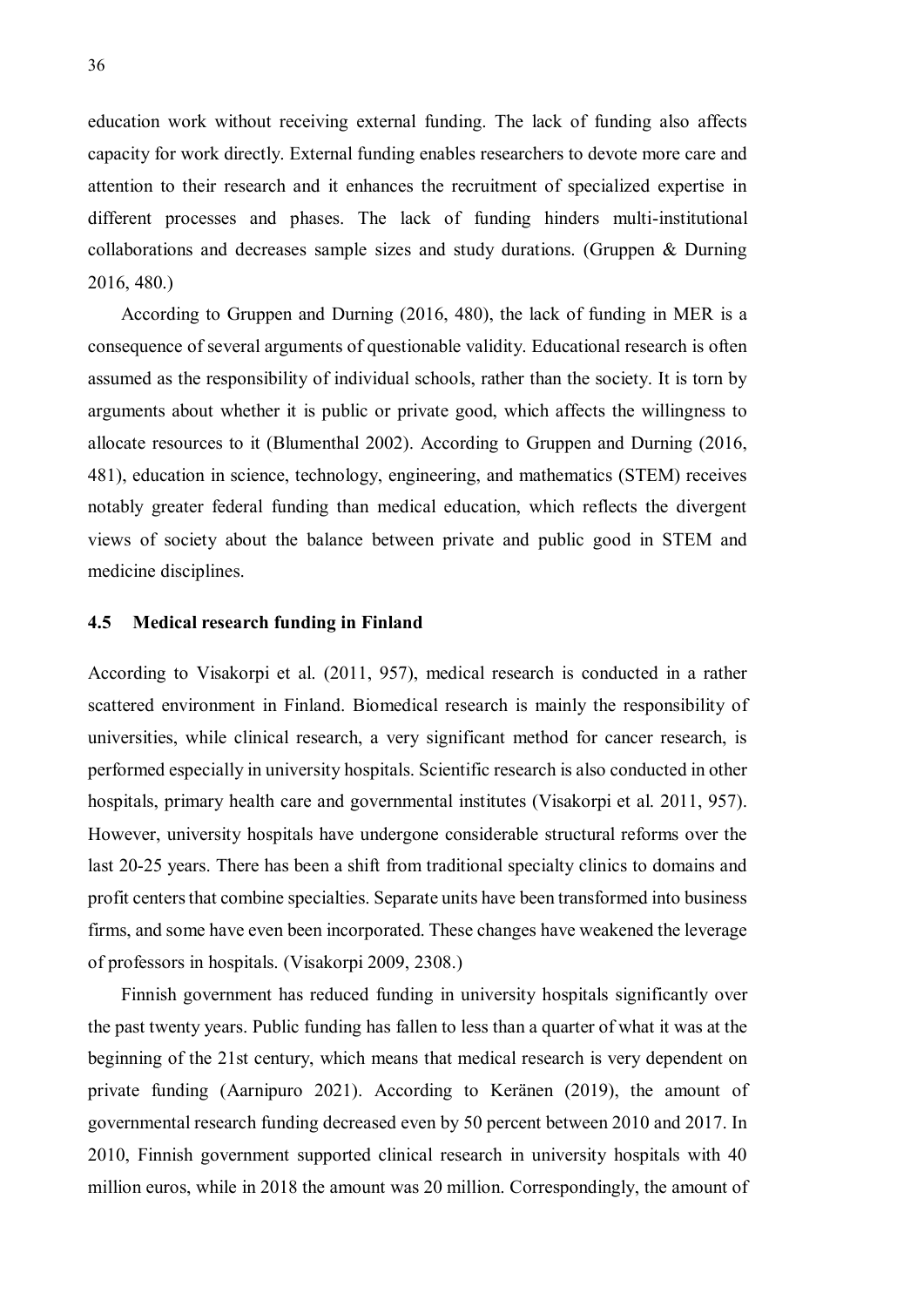funding offered by foundations has risen from 50 million euros to 60 million between 2010 and 2015 (Heikinheimo et al. 2020, 243).

Finnish Medical Foundation supports medical research in all fields of medicine. The foundation was founded by Finnish Medical Association Duodecim in 1960, and with the help of individual supporters and communities it has developed into a significant private foundation. Finnish Medical Foundation offers grants of more than two million euros annually to about 150 individual researchers or research groups. In 2020, the total amount was 2.9 million for 186 researchers. (The Finnish Medical Foundation, Annual report 2020.)

In 2021, Finnish cancer research received \$ 5.2 million for the project of developing new treatments for advanced breast cancer. Interestingly, the funder was U.S. Ministry of Defense's cancer research program. Professor Juha Klefström stated in his speech for Pink ribbon -campaign that "Finnish Politicians do not understand the meaning of science and research funding. It tells something that we received giant grant from the United States, not from Finland. In the USA, they understand how high-class research we do here". Klefström also argued that the difficulty of gaining research funding is relatable to warfare.

According to Seppälä (2021, the Cancer Foundation), the sharp cut in governmental funding is a significant drawback. It weakens cancer research in Finland and causes a direct decline in the clinical application of research work, which is the form of research that can be applied to the treatment of patients. Funding of clinical research has been cut to minimum, and according to Seppälä (2021, the Cancer Foundation), that is the most significant problem financially. Currently, cancer research relies heavily on foundation funding in Finland, and without it, cancer research would collapse entirely. There is a need for long-term research that focuses especially on how to bring new tools and treatments for patients (Seppälä 2021, Syöpäsäätiö). In recent years, foundation funding has been filling the funding gap, but current situation is not sustainable in the long term (Keränen 2019).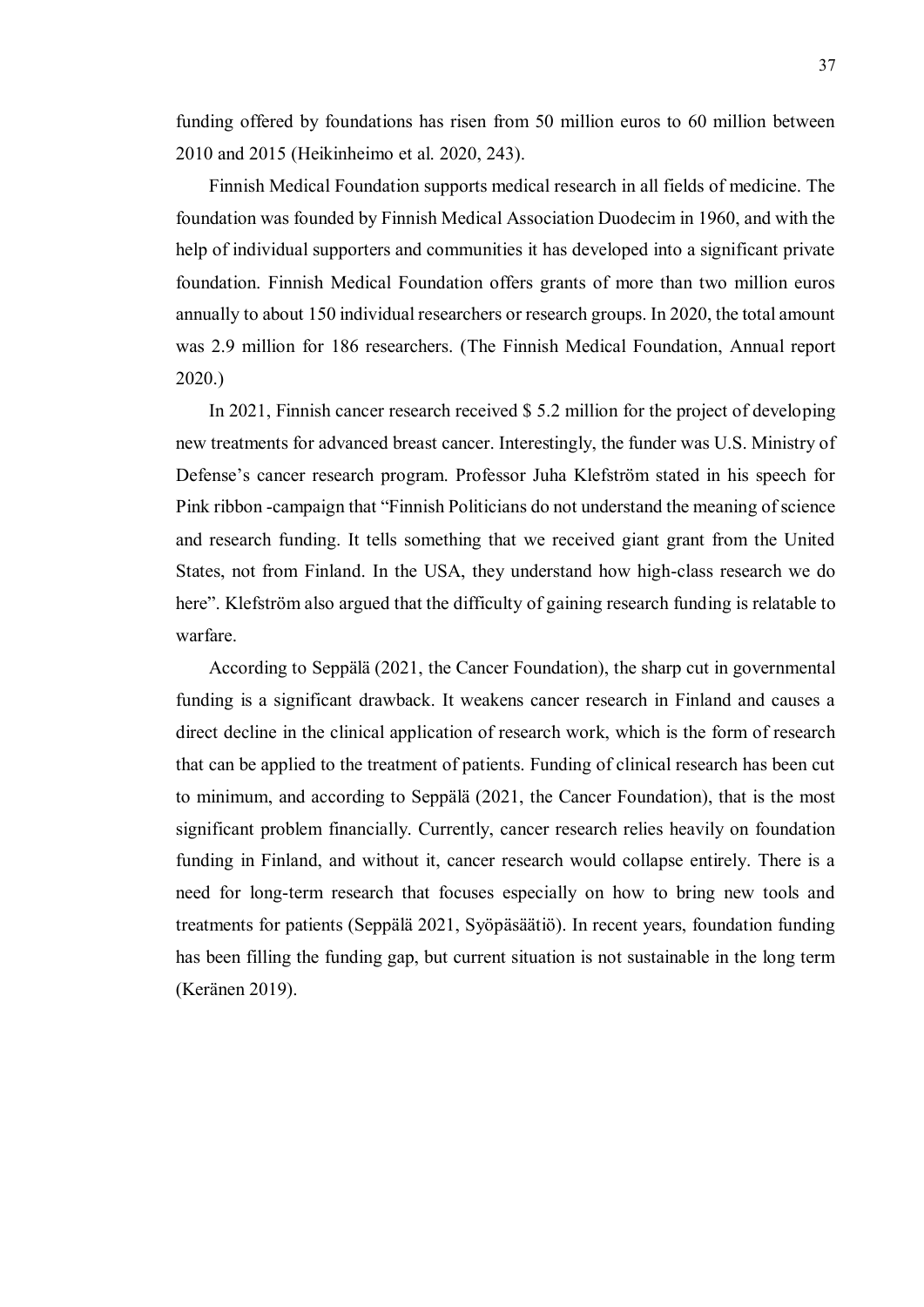# **5 RESEARCH DESIGN**

In this chapter, the methodology of conducted study will be presented, including both the assumptions guiding the research and the chosen methods of data collection. The first sub-chapter presents the research approach for this study and discusses the assumptions influencing the research strategy and research methods. Research approach will be followed by the methods for data collection and data analysis. The chapter finishes with a critical analysis of the trustworthiness of the study, which is based on the trustworthiness criteria by Lincoln and Guba (1985).

#### **5.1 Research approach**

According to Eriksson and Kovalainen (2008, 27), the research approach should be chosen in terms of the aim of the study and research questions. The abundance of tools available to a researcher is both a liberty and a liability; there are many possibilities and options to choose from, but the chosen combination must address the research topic convincingly. According to Saunders and Lewis (2012, 104), the chosen approach points out the research's underlying assumptions, as well as the researcher's perspective on the world. According to Adams et al. (2014, 81), research design is a master plan for defining the methods for analysing and collecting the information needed, the blueprint for answering research questions. However, it is crucial that the researcher chooses the research method wisely, considering how the research will be carried out in practice.

When considering a research's philosophical perspective, Carr and Kemmis (1986) make distinction among three different forms: positivist, interpretive and critical. This study uses an interpretive approach to address the topic of the study. According to Merriam (2015, 9), interpretive approach is very typical in qualitative research and presumes that reality is socially constructed. Knowledge about reality cannot be found, but rather constructed and there can be multiple interpretations of a single event. Interpretive approach is suitable for this study because it allows to consider many different views from different areas of cancer research, and thus construct an understanding of a complex topic based on these different views.

As the philosophical perspective for the research has been formed, the actual research approach must be chosen. The literature usually utilises a division to two different research methodologies: quantitative and qualitative. Other types of research forms are mainly seen as combinations of elements from these two (Adams et al. 2014, 26).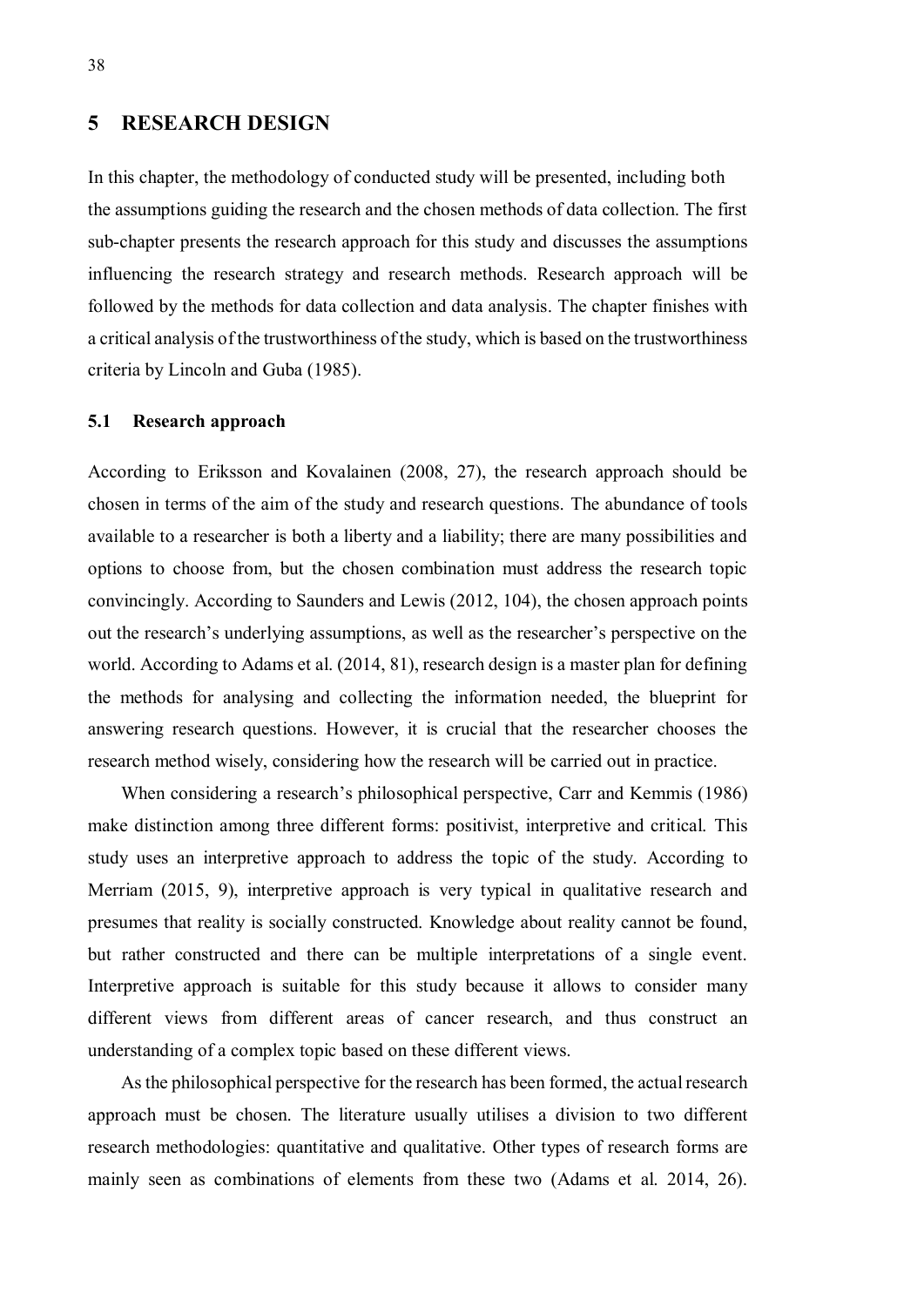Quantitative approaches are based on a positivist viewpoint that emphasizes the researcher's objectivity and focuses on providing quantifiable outcomes by testing hypotheses and creating statistical analyses. Qualitative methods then again take an interpretivist approach to reality, viewing it as a socially constructed entity. The aim in qualitative research is to gain a holistic view to the research problem and in that way better comprehend real life. (Eriksson & Kovalainen 2008, 193*–*195.) This means that qualitative methods are more suitable when the research topic is so complex that quantitative approaches are unable to grasp it.

As the aim of this study is to gain understanding and knowledge around complex issues – cancer research networks and funding – a qualitative approach was selected. According to Adams et al. (2014, 6), quantitative approach has a strict research development and planning criteria before the actual research even starts while qualitative approach aims to explore social relations and to provide explanation of the reality as experiences of respondents. As social relations and interaction are in the centre of this study, it is natural to carry it out as qualitative research. The research questions of this study are descriptive and emphasise perspectives of many different actors involved in medical research, which promotes the use of qualitative research approach (Ghauri 2004, 109). In addition, qualitative research is suitable for answering "why" and "how" questions (Doz 2011, 583), which is in line with the aim of this study.

The baseline of this study is in the theoretical framework, but analysing excising literature is not enough to fully address the research questions. Therefore, this study utilises interviews as a source of qualitative research data, to make contributions to the existing framework. According to Eriksson & Kovalainen (2008, 79), interviews consist of talk arranged into a series of questions and answers. Qualitative interviews are research vehicles, providing empirical data for the research in question. The principal purpose is to provide material that will help to answer the research questions through accurate analysis. According to Taylor et al. (2016), easy access, immediate understanding among informants, and the ability to collect data directly related to the study objectives are three components of an ideal research setting. In this study, the empirical data was collected in one-on-one expert interviews, including experts from various areas of cancer research and cancer research funding. By that, all three components are met.

According to Bogner et al. (2009, 2), expert interviews are an efficient and more concentrated method to collect data than systematic quantitative surveys or participatory observation, for example. An expert can hold a key position in the organisation and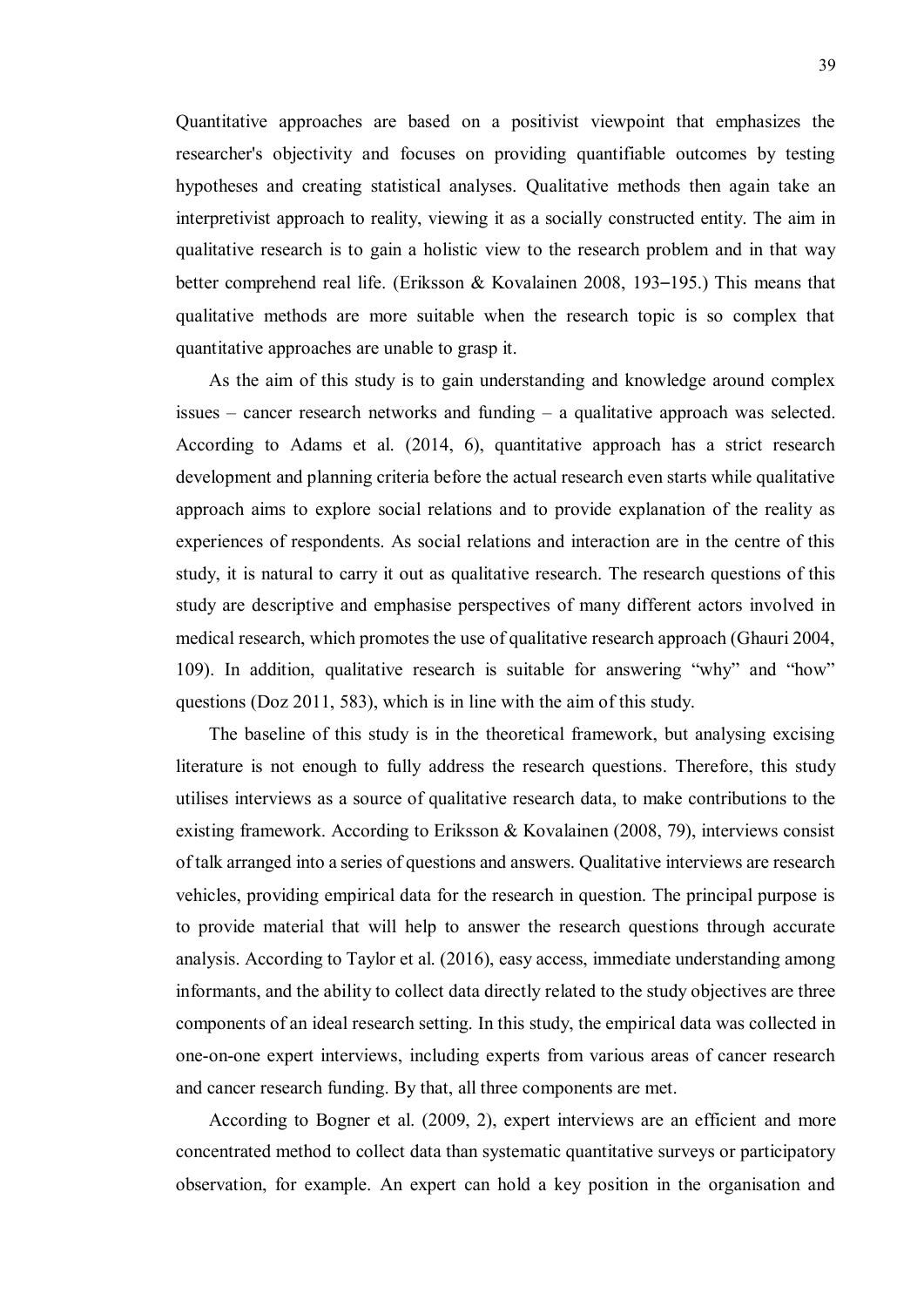provide an opportunity to expand the researcher's access to the field, as well as indicate additional possible interviewees, which was the case in this study. However, as all data collection methods, expert interviews too have their limitations which need to be considered. There is a risk of expert interviews endorsing an undeniable significance of expert knowledge, which can eventually be construed as non-validated confirmation. (Bogner et al. 2009, 2*–*3.)

This study adheres to the Finnish Advisory Board on Research Integrity's ethical integrity criteria, which apply to all scientific disciplines in Finland (TENK 2019). Researchers bare a great responsibility because of their position that allows them to call out social injustices, and therefore ethical consideration in research is crucial. According to Aluwihare-Samaranayeke (2012), critical ethical consideration is required to make sure that the research has a positive impact to its surrounding environment. Researchers and subjects should not be seen as exploiters and exploited, but rather as cooperative partners engaged in socially important projects (Rhodes 2006, 24). Researchers must prioritise the person over the research, without feeling compelled by the pressure to complete the research in a way that avoids them from putting the participant first (Aluwihare-Samaranayeke 2012).

## **5.2 Data collection**

According to Merriam (2015, 2), qualitative inquiry, which concentrates on meaning in context, requires a data collection method that is sensitive to underlying meaning when obtaining and interpreting data. In qualitative research, there are two types of data sources that can be utilised: primary and secondary data. According to Hirsjärvi et al. (1997), the purpose for which the data was originally produced determines whether the source is primary or secondary. In the case of a primary source, the data was created for the purpose of the research, such as data acquired via research interviews that have been prepared and executed to fit the objective of a specific study. A common way to define a secondary data source then again is as a usage of existing data that is gathered for another intention. It can help to analyse a novel research question from a point of view that differs from the one the data was originally gathered for (Smith 2008, 4*–*5). This study utilises both primary and secondary data sources, the main source being primary data collected from the interviews, which is supported by secondary data from previous literature and research funding agencies' webpages.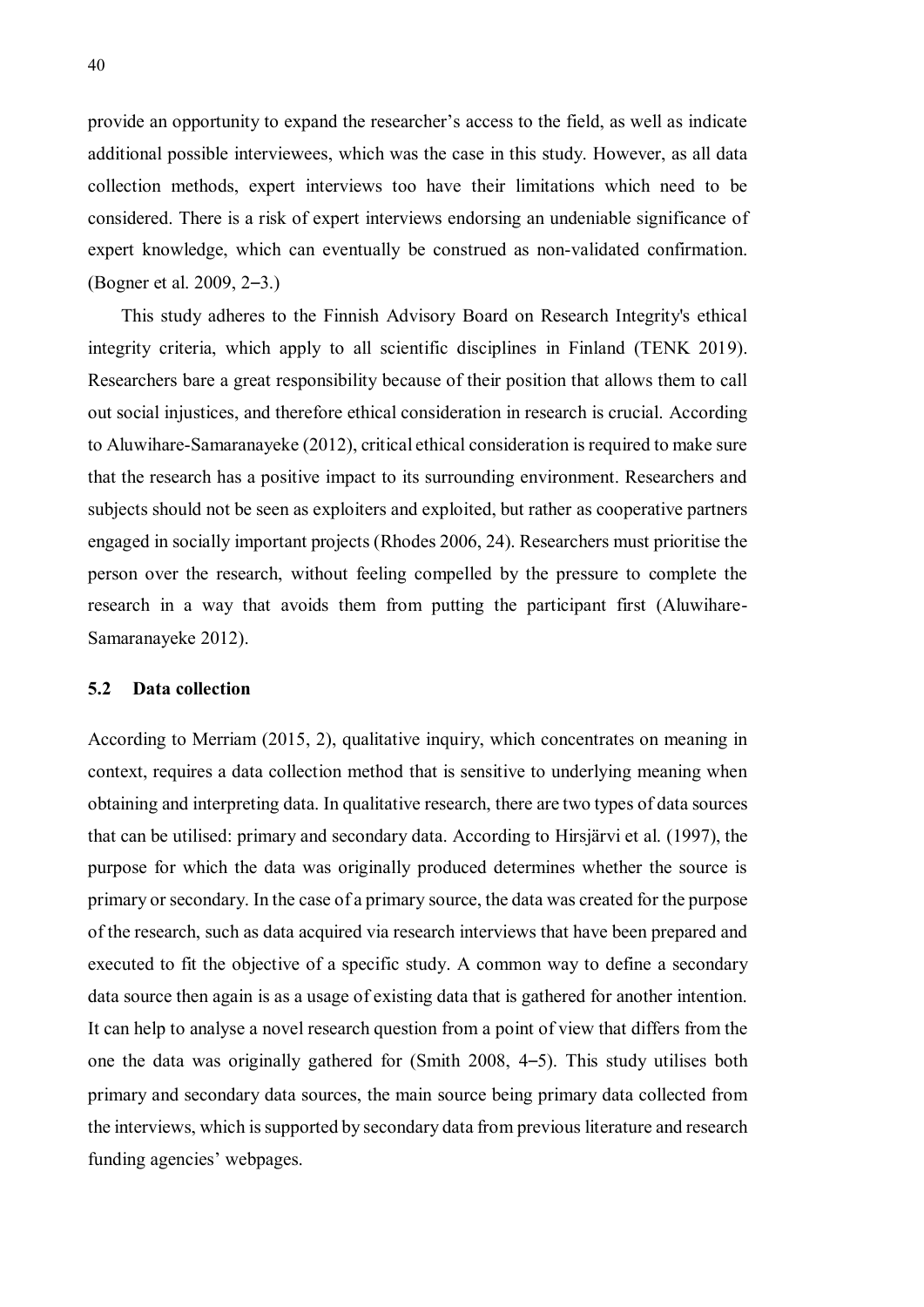The literature shows three different interview types to choose from in general. Unstructured interviews do not have any criteria to direct the discourse; instead, the interview should flow naturally. Structured and standardized interviews on the contrary are conducted in a specific order and with a pattern of questions. Finally, between the first two types of interviews, there are guided, semi-structured, and thematic interviews. (Eriksson & Kovalainen 2008.) A semi-structured interview framework was chosen for this study because it ensures that the data is comparable for analysis as there are several interviewees included, but it still leaves room for clarifications and spontaneous followup questions. In addition, the interviewees in this study came from different backgrounds and areas, which means that the interviews could not be identical, even though the themes and overall structure of the interviews were similar.

Interviewing has several advantages as a data collection method. Interviews typically yield more detailed information than a text-based survey because the respondent can provide information on a wider range of topics and with greater accuracy. The researcher can also modify the questions and themes if needed, adjusting to different situations. (Daniels & Cannice 2004, 187.) However, there are some disadvantages as well. The interviewer's planning abilities and knowledge of the issue discussed, as well as the entire interview situation, may have an impact on how the interviewee answers questions. Interviews also require time and other resources, making it an arduous data collection method. (Hirsjärvi et al. 1997, 202*–*203.) Moreover, choosing the right interviewees is extremely important, but can be very difficult for the researcher.

Interviewees for this study were chosen based on their knowledge and experience on medical research and/or medical research funding. The aim was to find interviewees with different backgrounds from different sectors of medical research so that it would be possible to obtain a broad perspective of research networks and research funding. This aim was fulfilled, and the interviewees were able to provide insightful information and different perspectives for the research questions. The interviewees were divided into two different groups based on their background: medical/cancer researchers (group one) and company/organisation representatives (group two). Even though the interview questions were quite similar within both groups, the emphasis still differed depending on the interviewee's expertise; with group one, emphasis was on medical research networks while group two focused more on financial matters. However, research funding was thoroughly discussed with both groups, only with a bit different perspective. Further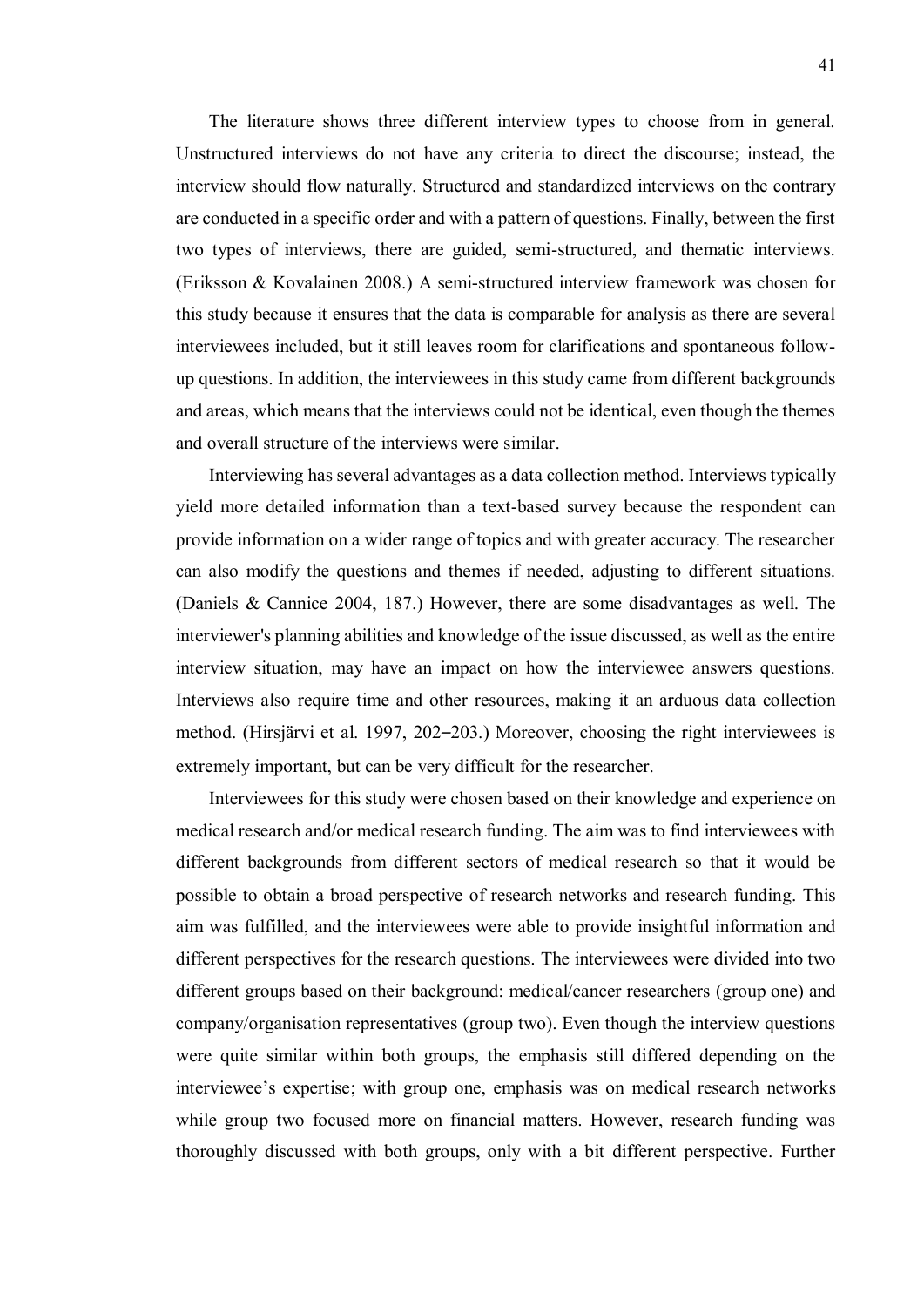information about the interviewees and meeting minutes are presented in the following table.

| Respondent     | <b>Status</b>        | Interview group | Interview details |
|----------------|----------------------|-----------------|-------------------|
| $\mathbf{1}$   | PhD candidate in     | $\overline{2}$  | 11.3.2021         |
|                | international        |                 | 34 min            |
|                | business             |                 |                   |
| $\overline{2}$ | Cancer researcher    | $\mathbf{1}$    | 18.3.2021         |
|                |                      |                 | 38 min            |
| $\overline{3}$ | Cancer researcher    | $\mathbf{1}$    | 1.3.2022          |
| $\overline{4}$ | Cancer researcher    | $\mathbf{1}$    | 22.3.2022         |
|                |                      |                 | 59 min            |
| 5              | Cancer researcher    | $\mathbf{1}$    | 24.3.2022         |
|                |                      |                 | $61$ min          |
| 6              | Research director in | $\overline{2}$  | 31.3.2022         |
|                | a hospital           |                 | 45 min            |
| $\overline{7}$ | MD, PhD Professor,   | 1 & 2           | 4.4.2022          |
|                | Member of the board  |                 | $70$ min          |
|                | in Repolar           |                 |                   |
|                | Pharmaceuticals      |                 |                   |
| 8              | PhD docent,          | 1 & 2           | 4.4.2022          |
|                | research director in |                 | $60$ min          |
|                | a foundation         |                 |                   |
| 9              | Executive director   | $\overline{2}$  | 11.5.2022         |
|                | in a pharma          |                 | 58 min            |
|                | company              |                 |                   |

**Table 1. Interview meeting minutes**

All the interviewees were informed about the reason for conducting this study and its research purpose. The overall structure and interview themes were also presented and explained in advance, which supported trust building between the interviewer and the interviewees. Most of the interviews took place in March 2022 – April 2022, except one that was conducted a year earlier in March 2021. One interview was held in English since it was the strongest common language, but the rest were held in Finnish as both the interviewer and the interviewee were native speakers. The interviews took 45-75 minutes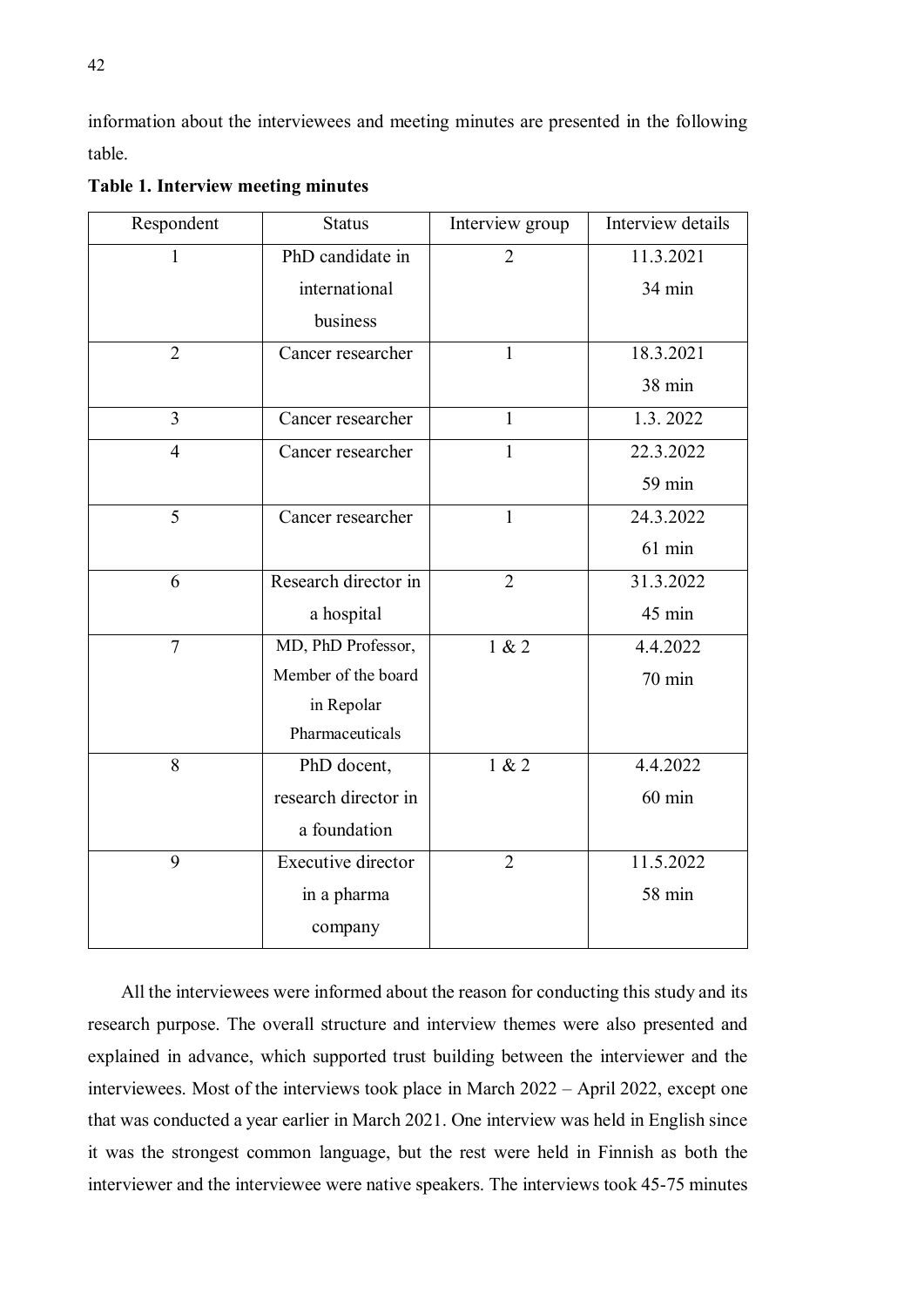each. Due to the COVID-19 pandemic, all interviews, except one physical meeting, were performed via Zoom or Microsoft Teams. All the interviewees agreed that the conversations could be recorded.

Most of the interviewees in this study are experts in their fields and have considerable experience and responsibility, wide networks within medical research, international exposure and hold senior or middle management positions. Therefore, they qualify as elite interviewees (Welch et al. 2002, 613). Welch et al. (2002) identify both advantages and disadvantages related to elite interviewees in business context: The data gathered from elite interviewees is usually significant and academically important, but the openness and power of the interviewees, as well as the feedback to them may cause challenges to the validity and reliability of the study. The disadvantages of elite interviewees were considered in the data collection process of this study, and it became clear that to fully cover all the research questions, the usage of elite interviewees was reasonable. The validity and reliability of this study are discussed later in this chapter.

The interview framework was based on the academic literature reviews in chapter 2, 3 and 4, but to support structuring of the interviews, an operationalization table (table 2) was formed. According to Eskola and Suoranta (1998, 75), the purpose of the operationalization is to bring theory and practice together. In this study the operationalization table was built from the research questions, which means that the table helped to form the final interview questions that guided all interviews based on relevant theoretical framework. The operationalization of the research questions is shown in the table below.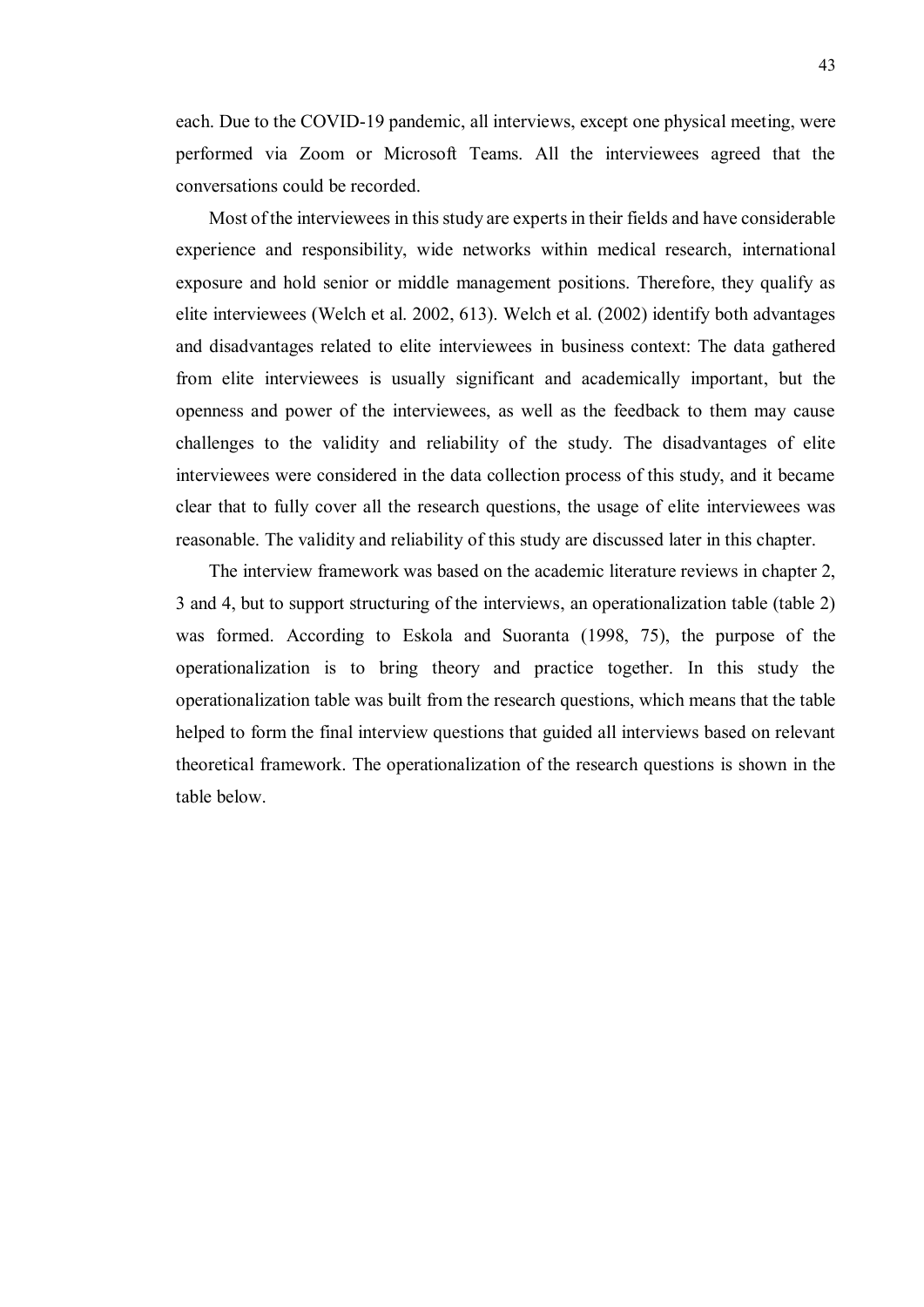| Research question   | Sub-questions         | <b>Theoretical</b>    | Interview themes    |
|---------------------|-----------------------|-----------------------|---------------------|
|                     |                       | background            |                     |
|                     | How research          | Internationalisation, | Research-related    |
|                     | funding in cancer     | aspects of medical    | changes             |
|                     | research has          | research              | Funding-related     |
|                     | changed in the $21st$ |                       | changes             |
|                     | century?              |                       |                     |
| What is the role of |                       |                       | Different actors in |
| networks in         |                       |                       | cancer research     |
| developing          | What is the role of   | Collaborative         | Collaboration in    |
| research funding    | networks in cancer    | networks              | cancer research     |
| in cancer           | research?             |                       | Networks of         |
| research?           |                       |                       | funding in cancer   |
|                     |                       |                       | research            |
|                     |                       |                       |                     |
|                     | What kind of          | Medical research      | Network-related     |
|                     | challenges are        | funding, medical      | challenges          |
|                     | there related to      | networks              |                     |
|                     | networks and          |                       | Funding-related     |
|                     | research funding?     |                       | challenges          |
|                     |                       |                       |                     |

**Table 2. Operationalization of the research questions**

According to Whiting and Pritchard (2017, 562), ethics are the moral principles that lead the researcher in qualitative research, and these principles attempt to minimize any potential harm caused by the research. Therefore, data collection through interviews requires careful ethical considerations. The highest priority was given to the privacy and mutual confidentiality of the interviewees in this study. It was ensured before each interview that the interviewee participated voluntarily, understood that the collected data would be used in a master's thesis and that they could be quoted directly. Interviewees were also offered a chance to ask questions about the study in advance. To protect the privacy of the interviewees, everything is anonymized in the findings chapter.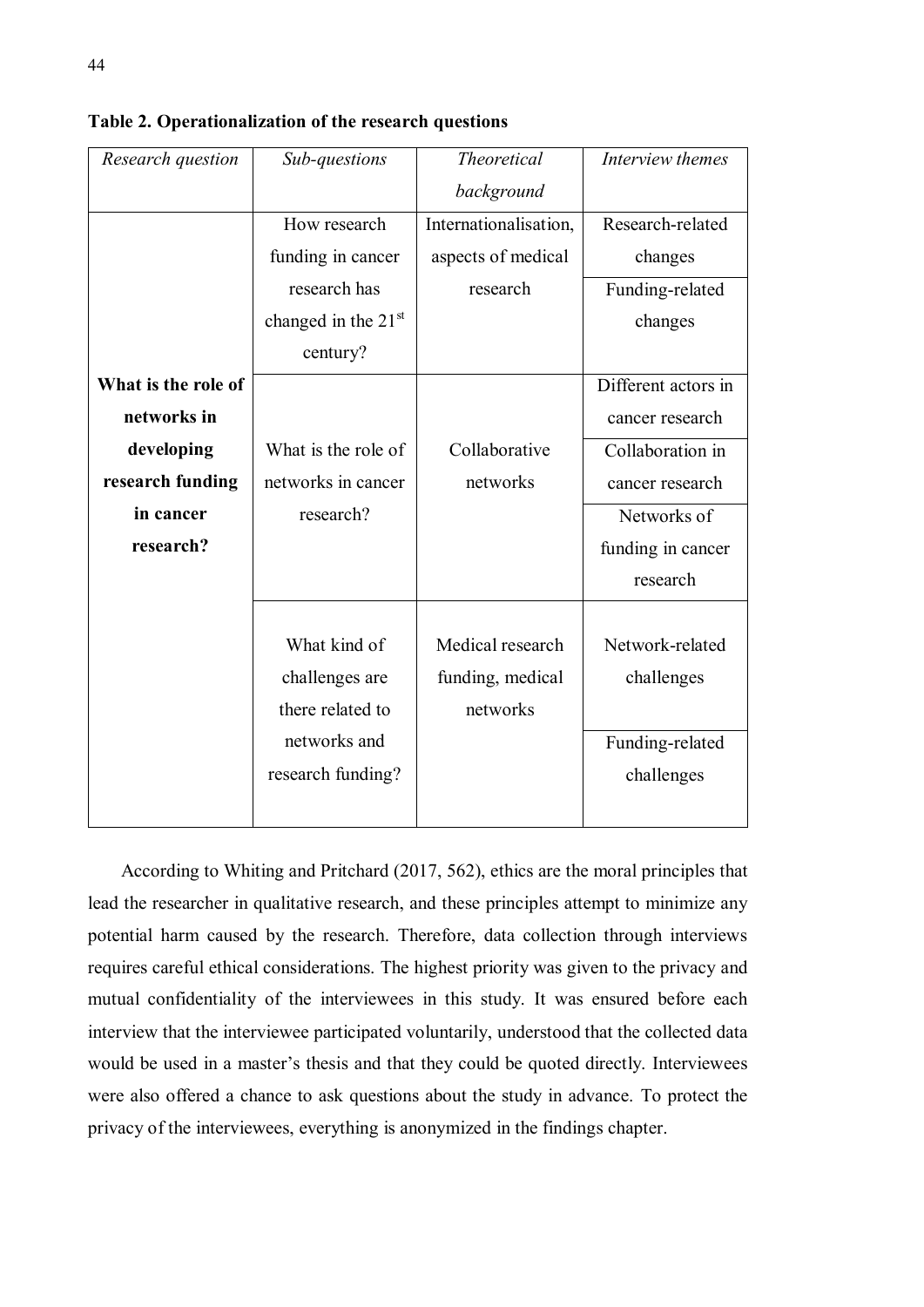#### **5.3 Data analysis**

The aim of data analysis is to reasonably explain the gathered data and to provide insights into the research topic. The results and data are converted into a comprehensible format, and the meaningful information within the acquired data is identified through data analysis. Even though the interpretation of collected data might be subjective, to accomplish as good analysis as possible, the researcher should be open-minded and avoid letting previous knowledge limit the findings. The researcher should also be able to justify the methods used in the analysis and discuss any limits that these methods may have. (Eskola & Suoranta 1998, 19*–*21.)

According to Guest et al. (2012) there are two typical approaches to data analysis: confirmatory and exploratory approaches. Confirmatory can be seen as hypothesis-driven while exploratory is content-driven and the desired outcome of the analysis affects which one to choose. The researcher usually uses confirmatory approach to evaluate their ideas and hypotheses through the data. Exploratory approach then again aims to go through the data carefully and find main themes, key words or trends that will help in the analysis, which was more fruitful in this study. Additionally, inductive social and behavioural studies are more likely to use exploratory approach since research questions are better suited to it while objectives of a confirmatory approach are better captured by hypotheses. (Guest et al. 2012, 6*–*7.)

In this study, data for analysis was generated through interviews, which is suitable for exploratory approach (Guest et al. 2012, 6). All the interviews were recorded, and interview notes and audio recordings were transcribed into text. In academic research, the first thing should be carefully reviewing the transcripts, and only then can formal categories and notions be created. This is an iterative process between data and notions and results in categories that can be used to organize the interview material. (Gerson  $\&$ Horowitz 2002, 216*–*217.) Due to this, the transcribed text was first familiarized carefully by the researcher. Some secondary data sources, such as medical blogs and webpages of funding agencies and foundations, were then explored and added to the material.

There are some different ways to organize the gathered material. One is to arrange it without any pre-assumptions about the potential outcomes of the data, but this approach requires that all the previous theoretical knowledge of the subject is left aside. (Eskola & Suoranta 1998, 110.) Therefore, this study takes a different approach, using the theoretical framework and the themes that emerge from it as the foundation for arranging the data.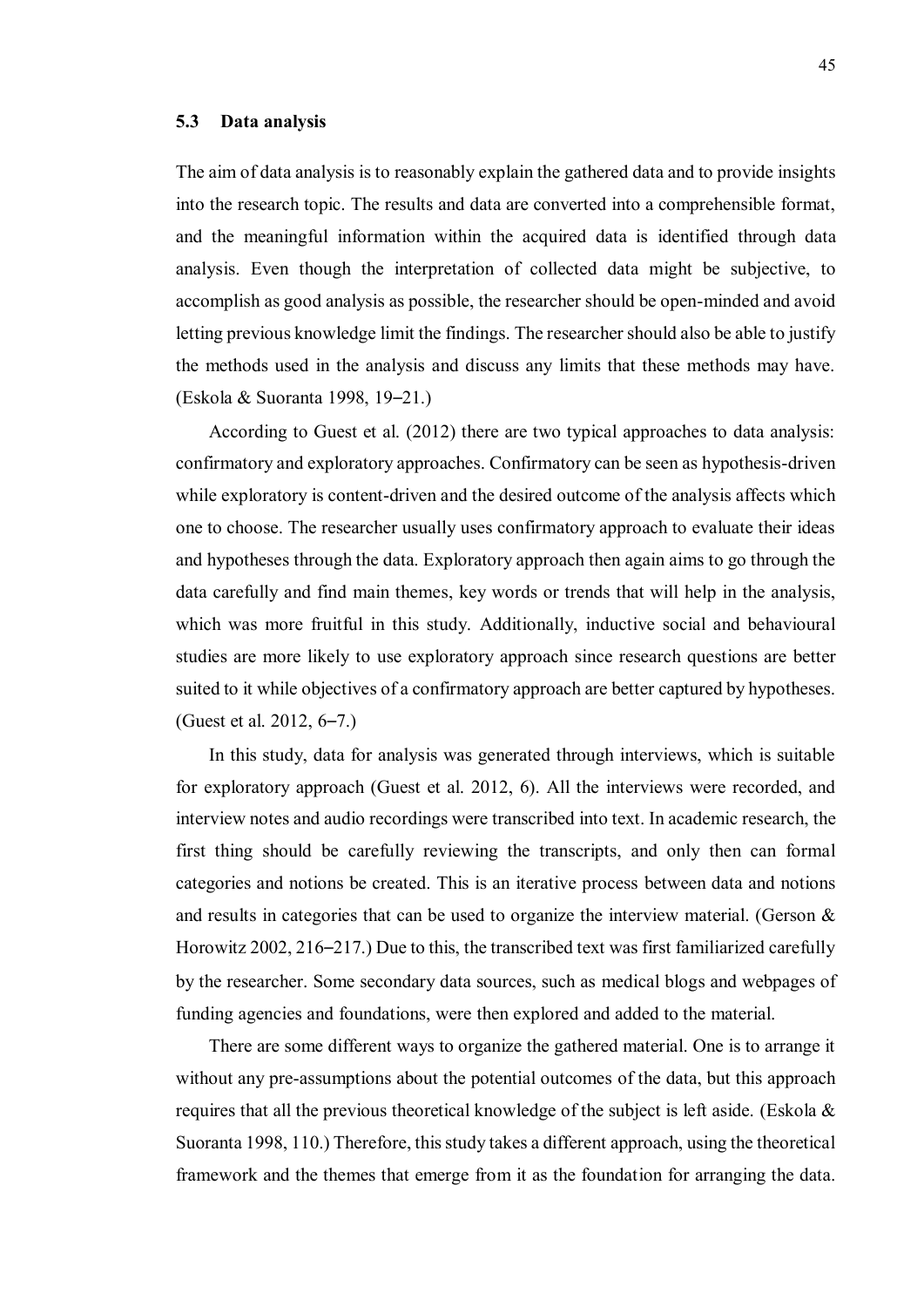This is a rather reader-friendly approach because the reader is somewhat familiar with previously presented theoretical framework and thus can more effortlessly follow the analysis (Eskola & Suoranta 1998, 110). According to Eriksson and Koistinen (2014, 35), it is crucial in this approach that the researcher is very familiar with related theory. In this study, the theoretical framework was almost finished before arranging the collected data and the researcher had previously conducted two studies with relatable themes, which means that the prerequisite was met.

It is important to pick data analysis method that supports the data collection method, interviews in this case. Thematic analysis, which is based on themes found in the data, is very common method in qualitative research and useful for analysing interviews. Themes can be divided into two levels: manifest and latent, first one being directly detectable and second one implicit. The main benefit of thematic analysis is that it helps the researcher to utilize a large set of data systematically and it also enhances responsiveness and precision. (Boyatzis 1998, 4*–*5.) This study aims to find connections between different themes and complement theoretical framework with empirical data, and thematic analysis is a useful tool to identify the key features from the data and connect them to research questions. Furthermore, thematic analysis brings flexibility to categorisation and interpretation of collected data.

The researcher must effectively capture the meaning behind interviewees' responses in order to practice critical ethical thinking. The aim is to portray respondents' experiences as accurately as possible. This can be accomplished by adding straight quotations from the interviews, which has been done in the findings chapter of this study. Quotations enliven the text and accurately describe respondents' perspectives. In this study, emphasis is placed on the notion of true representation by presenting interviewees' perspectives in their true context and by avoiding any kind of manipulation of the data.

### **5.4 Trustworthiness of the study**

According to Connelly (2016, 435), the utility and integrity of qualitative research findings are dependent on the trustworthiness of the study. Trustworthiness refers to methods and interpretation used to secure the quality of the study, as well as to the overall degree of confidence in data (Polit & Beck 2014, 490). One of the most common trustworthiness criteria in qualitative research is by Lincoln and Guba (1985), which serves as a baseline for a critical analysis of the trustworthiness of this study. In qualitative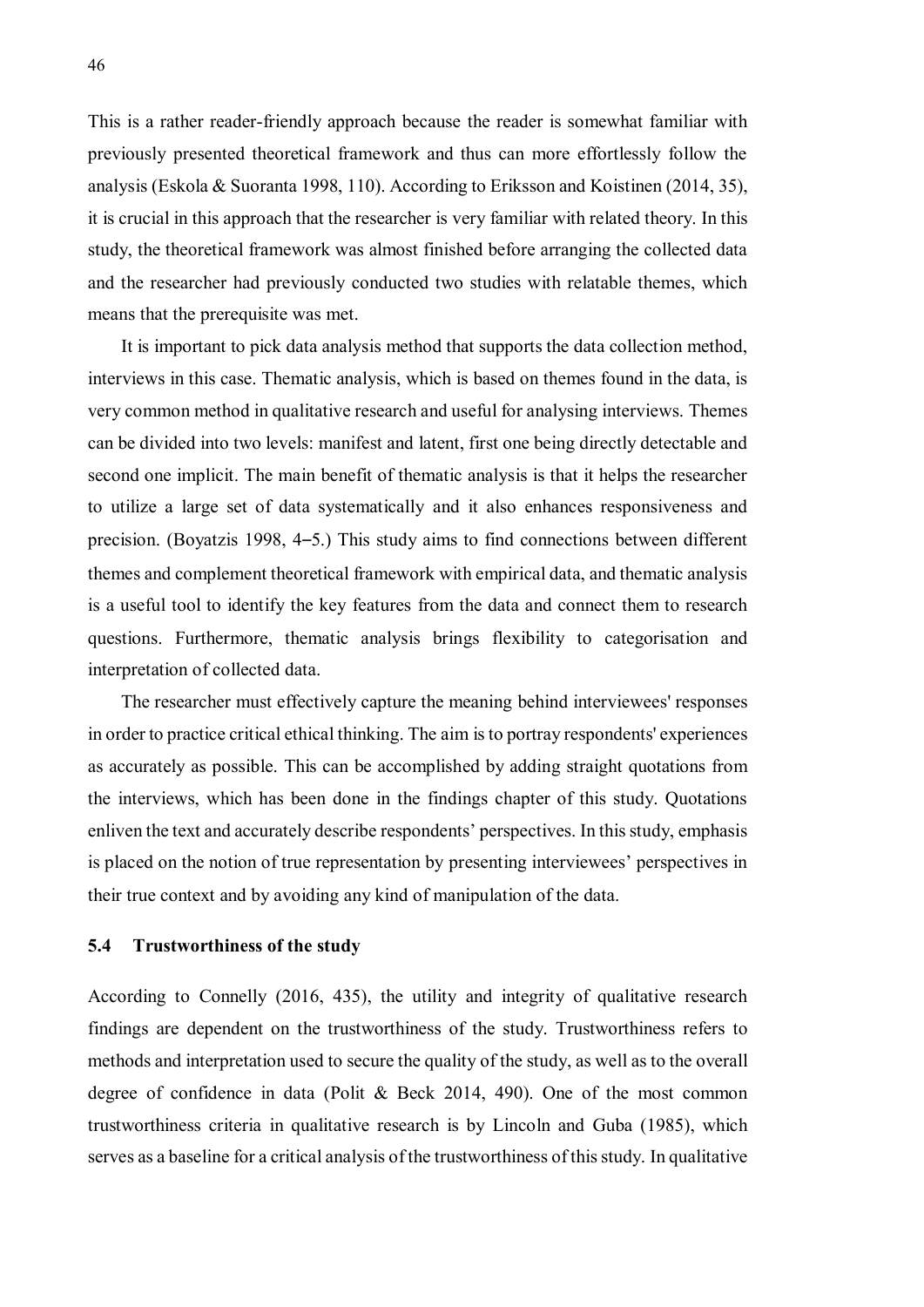research, it's rare to be able to condense a jumble of observed realities into a single, quantitatively current fact. As a result, the meaning of objectivity must be reformulated to reflect a naturalist reality in which naive realism is displaced by various constructed realities – the opinions of human beings. (Lincoln & Guba 1985.) Therefore, the criteria by Lincoln and Guba (1985) are composed of four different aspects: *credibility, transferability, dependability,* and *confirmability*.

*Credibility* of the research reveals how reliable the findings are and how well they correspond to reality (Lincoln & Guba 1985, 301). Some of the academic literature even state that credibility is the most important criterion because it reflects the confidence in the truth of the study (Polit & Beck 2014, 492). Credibility can be enhanced by devoting sufficient time to learning about the research topic and doing data triangulation. Possible misrepresentations affecting the acquired data should be assessed, and the data should be monitored in order to gain a deeper understanding. (Lincoln & Guba 1985, 301*–*304.) Data triangulation is performed by using numerous theoretical viewpoints and different research methods and sources (Lincoln & Guba 1985, 314). Connelly (2016, 435) adds that establishing credibility can include techniques such as prolonged engagement with respondents, reflective journaling, and persistent observation. *"Evidence of iterative questioning of the data, including returning to study it numerous times, should be presented and alternative explanations or negative case analysis considered"* (Connelly 2016, 435).

In this study, a sufficient time to learn about the research topic was devoted, during this research process but also in advance through bachelor's thesis and other course work, which were related to medical research and medical networks. In addition to economics, the researcher has also studied biomedicine, which brought more knowledge and perspective for this study. Credibility was increased by data triangulation and choosing research methods accurate and common in the field of research. Data triangulation was achieved by collecting data from different sources: The range of interviewees was versatile and a throughout secondary data analysis was performed. An operationalization table was used to survey the most relevant topics from the theory section and thus form the final interview questions. Prolonged engagement with respondents was also conducted since the researcher asked for clarifications and some additional questions during data analysis process and when finishing the findings chapter. To enhance credibility, respondents were chosen from different sectors of medical research, but the credibility would have been enhanced even more if there had been respondents from the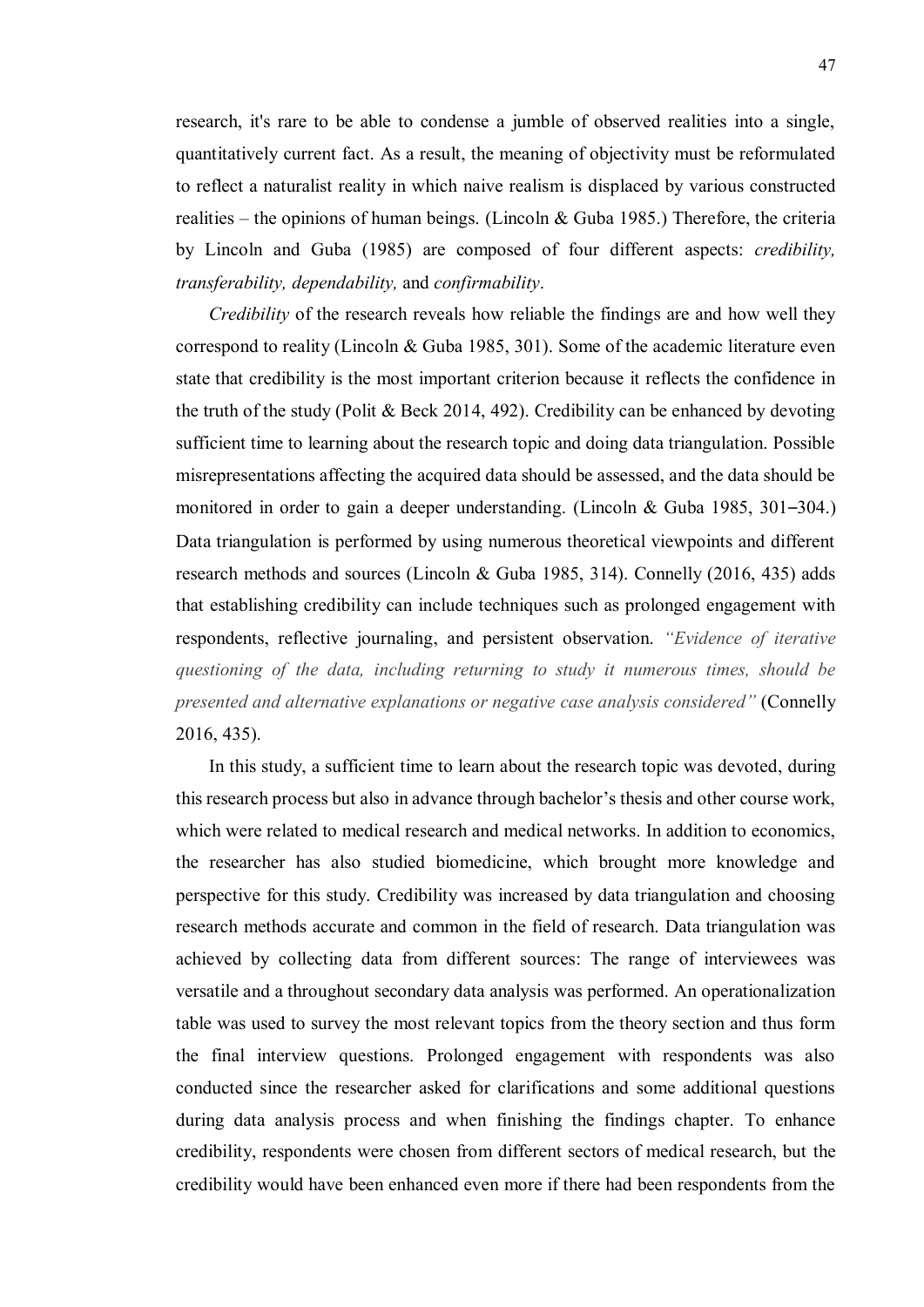management of international medical funding agencies. However, it was not possible to reach those kinds of experts and this limitation was considered in data collection and analysis.

The second criteria, *transferability*, refers to the extent to which findings are applicable in other contexts (Connelly 2016, 435). According to Polit and Beck (2014), the nature of transferability is different from other aspects of research, because the one who decides how applicable the findings are in current context is the reader. Researcher can enhance transferability by providing a rich, complete description of the people, context and location studied, as well as being transparent about their analyses (Amankwaa 2016, 122). Lincoln and Guba (1985, 316) also highlight the importance of study description, which should include information about how the research was carried out and what criteria were employed in the decision-making process. The better the research method is described, the easier it is to assess its transferability and point out possible inaccuracies that could affect the trustworthiness of the study.

In this study, transferability was ensured by detailed description of the research process. The motivation and baseline for the study were presented in chapter 1. In chapters 5.1-5.3, the decision-making process and research-related choices were justified. This justification was based on existing literature to emphasize the advantages and disadvantages of the various options. The number of experts interviewed (8) also enhances transferability, although their full anonymity might decrease it. Still, the reader has been given enough information on transferability to allow them to evaluate it.

The third criterion is *dependability*, which describes how well the same result could be replicated in similar circumstances and how much the researcher and the circumstances influenced the findings (Lincoln & Guba 1985, 316–317). According to Polit and Beck (2014, 492), credibility cannot be achieved without dependability, such as validity in quantitative research cannot be achieved without reliability. It is notable that interviews as a data collection method are prone to a wide range of subjectivity. As a result, the research should be conducted as unbiased as possible to reach objectivity. (Lincoln & Guba 1985, 316–317.) Procedures for dependability include detailed description of the research methods and findings (Connelly 2016, 435).

Dependability was considered in this study through careful planning and structuration of interviews. Interviews were based on the operationalization table and theoretical framework, and the interview situations were described accurately. There is no reason to suppose the circumstances had a negative impact on the results. However, it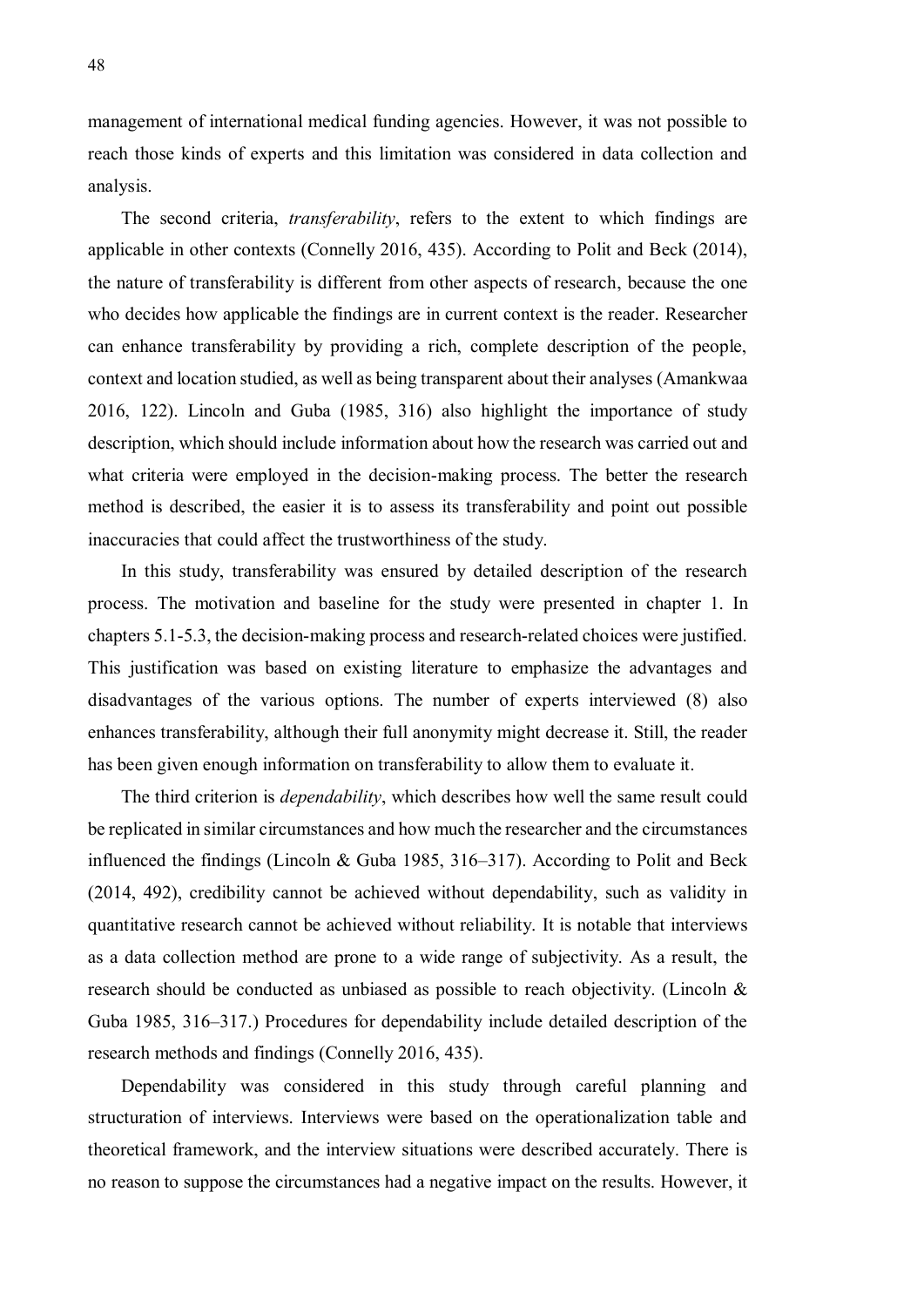should be taken into account that one of the interviews was held a year earlier and originally it did not serve this study but a preparatory master's degree course, even though the subject was very similar. Additionally, because this was the researcher's first broad research work, inexperience may have affected the quality of data collection and analysis.

The final criterion by Lincoln and Guba (1985) is *confirmability*. It refers to objectivity, or the ability of two or more independent people to agree on the data's relevance, accuracy and meaning. Confirmability is focused with ensuring that the statistics accurately reflect the information provided by respondents and that the interpretations of data are not the result of the researcher's imagination. (Polit & Beck 2014, 492.) Confirmability can be improved by giving the reader the resources they need to conduct a confirmability audit, such as information on data collection methods and the structure of themes discovered during the analysis process (Lincoln & Guba 1985, 319).

To secure confirmability in this study, the reader was given all of the necessary instruments for a confirmability audit. All the interviewees were more or less unknown for the researcher and therefore confronted and treated as equal, which enhanced objectivity. This study also combines the viewpoints of the interviewees with theoretical framework, which means that the results should be confirmable. Additionally, there is a clear connection between the gathered data and the results derived from it. However, the confirmability could have been enhanced even more by allowing all the respondents to review and confirm the results, which would have required a longer fieldwork phase.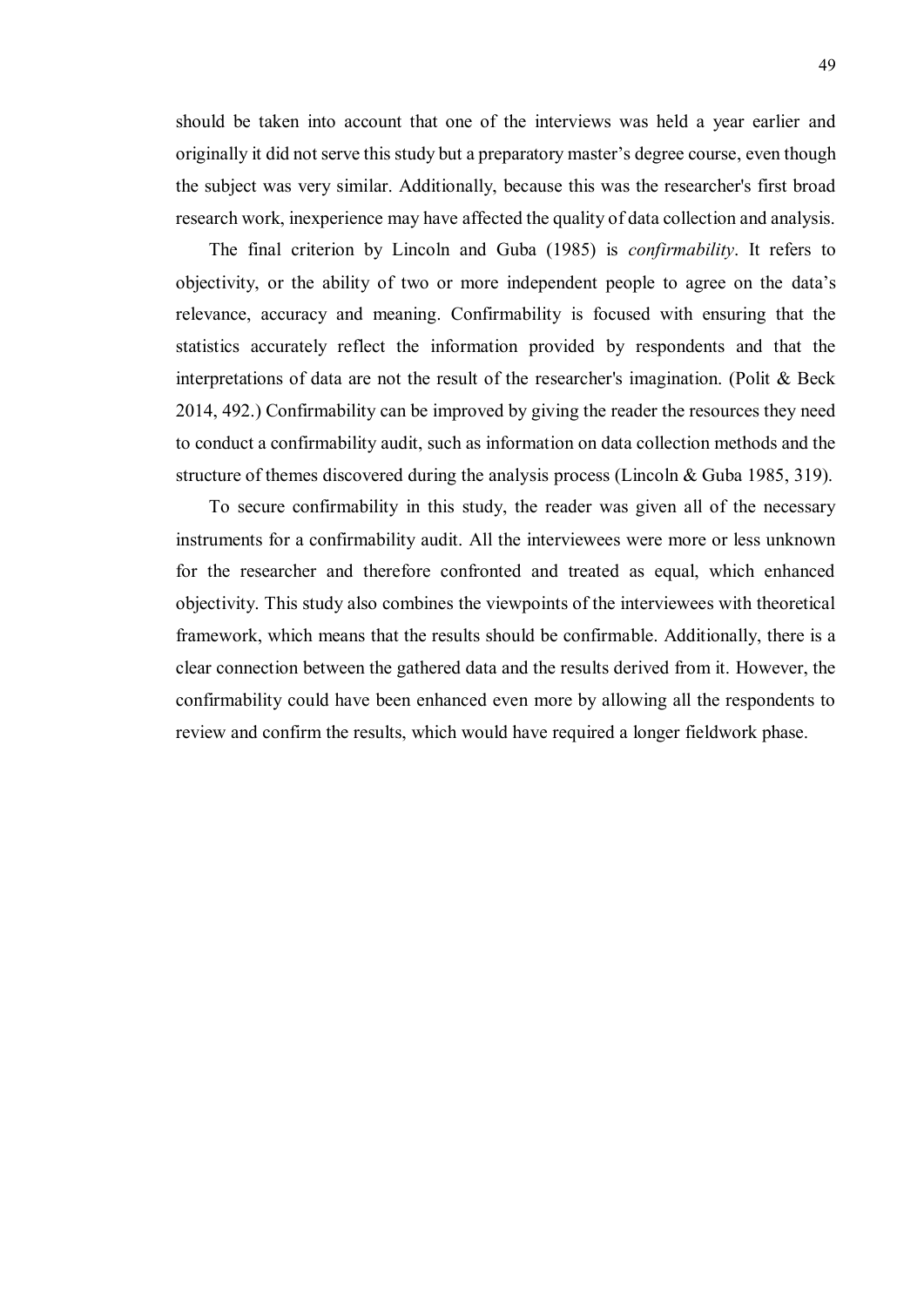# **6 FINDINGS**

In this chapter, the findings acquired in the data collection will be presented. The findings are organized into categories based on the research questions and themes derived from the theoretical framework. Citations from the interviews have been added in italics to support the stated arguments.

# **6.1 Notable changes in the 21st century**

#### 6.1.1 Changes in cancer research networks

Medical research has always been time-consuming and challenging, and required perseverance and patience. A common theme in most interviews was that even though science, methods and instruments have evolved, all medical research, cancer research included, is still very slow. As an example, Respondent four and their research group have been studying a new cancer treatment from 2014, clinical trials started in 2018 and they are still around five years from that treatment to be launched, if it ever will be.

However, there has been some notable changes in research networks during past 20 years. According to all respondents within an interview group one, a central part of medical researcher's daily life, in addition to practical laboratory work, is to write and publish scientific articles, and a researcher is usually ranked based on how many publications they have, in how high-level papers the publications are, and how many times they have been cited. Respondent four stated that research networks and cooperation have evolved during this century, because nowadays most of the papers demand that published articles must be available for other researchers to utilize.

> *Nowadays, researchers can utilize or produce same results that someone else has already produced. Some kind of consensus has been reached that things will be shared and general cloud services for sharing research data have got increasingly common. If you publish something, it is a fair game for everyone. This has increased the transparency of research notably.*

It was stated by most of the respondents that technological innovations have brought people from different countries closer than ever, which has developed research networks. Communication is much faster and more effortless, which means that it is easier to find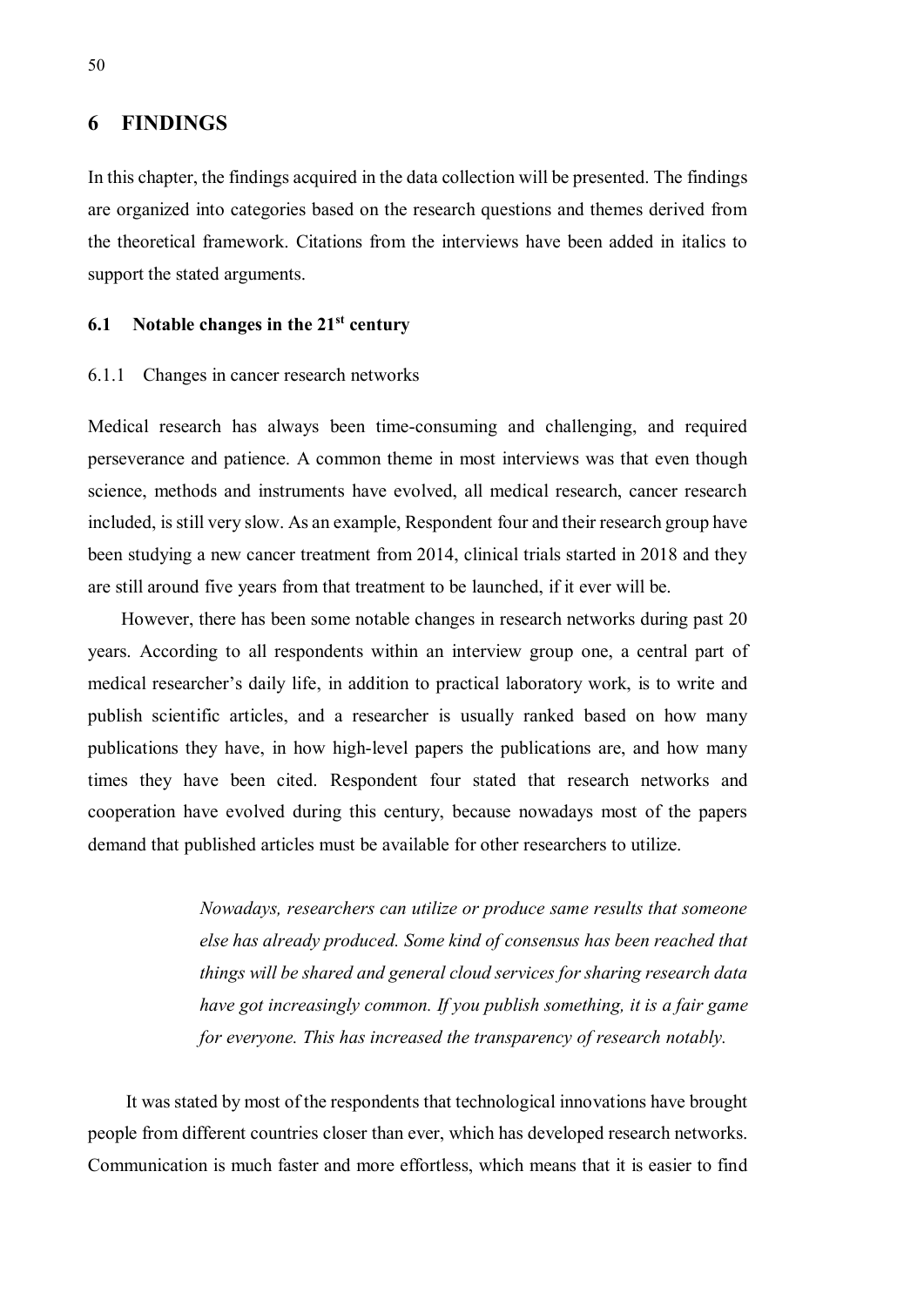other experts and get help whenever needed. According to respondent eight, the world of a researcher was very different when the most common way to communicate was written letters, everything was slow and laborious. Now building one's network has been made quite easy and it is more up to one's own activity, not how much resources they have to acquire the newest technologies.

Apart from increased cooperation, transparency and communication, the turn of the millennium has brought some challenges as well. According to respondent four, even though the access for other researchers' publications is assured, publishing in scientific papers has been made very difficult and expensive. All texts are peer reviewed by other researchers, experts from the specific area in question, who are usually not paid for their trouble, while scientific papers charge notable sums from the researcher that is willing to publish something.

> *Publishing a single article today can cost a researcher 5000 euros. This is wrong and makes no sense, since publishing in a proper paper is almost a necessity for a researcher. A publication that is not peer reviewed is worth nothing, that is not seen as real research.*

Respondent 4 added that due to this problem, there has emerged preprint repositories, such as Bioarchive and Medarchive. Researchers can upload their texts to repositories and get comments from others while waiting for their texts to be published in actual papers, which can take a year. This shows that medical research networks are agile and adaptable, although these repositories would not be needed if the original problem was removed.

According to respondent five, the requirements for academical publications have also increased in the  $21<sup>st</sup>$  century, which disturbs the activities of research networks. The demanded amount of concrete evidence has increased year by year in all publication series, but especially in the most high-level ones. This creates an adverse circle because the more highly ranked a researcher is, the easier it is for them to network and find collaborations. Researchers are ranked based on in how high-level series they are able to publish, but nowadays the most distinguished papers are not accessible for everyone.

> *Back in 2000, it was possible for a middle-sized research group with basic methods and basic funding to publish in the most high-level series, if they*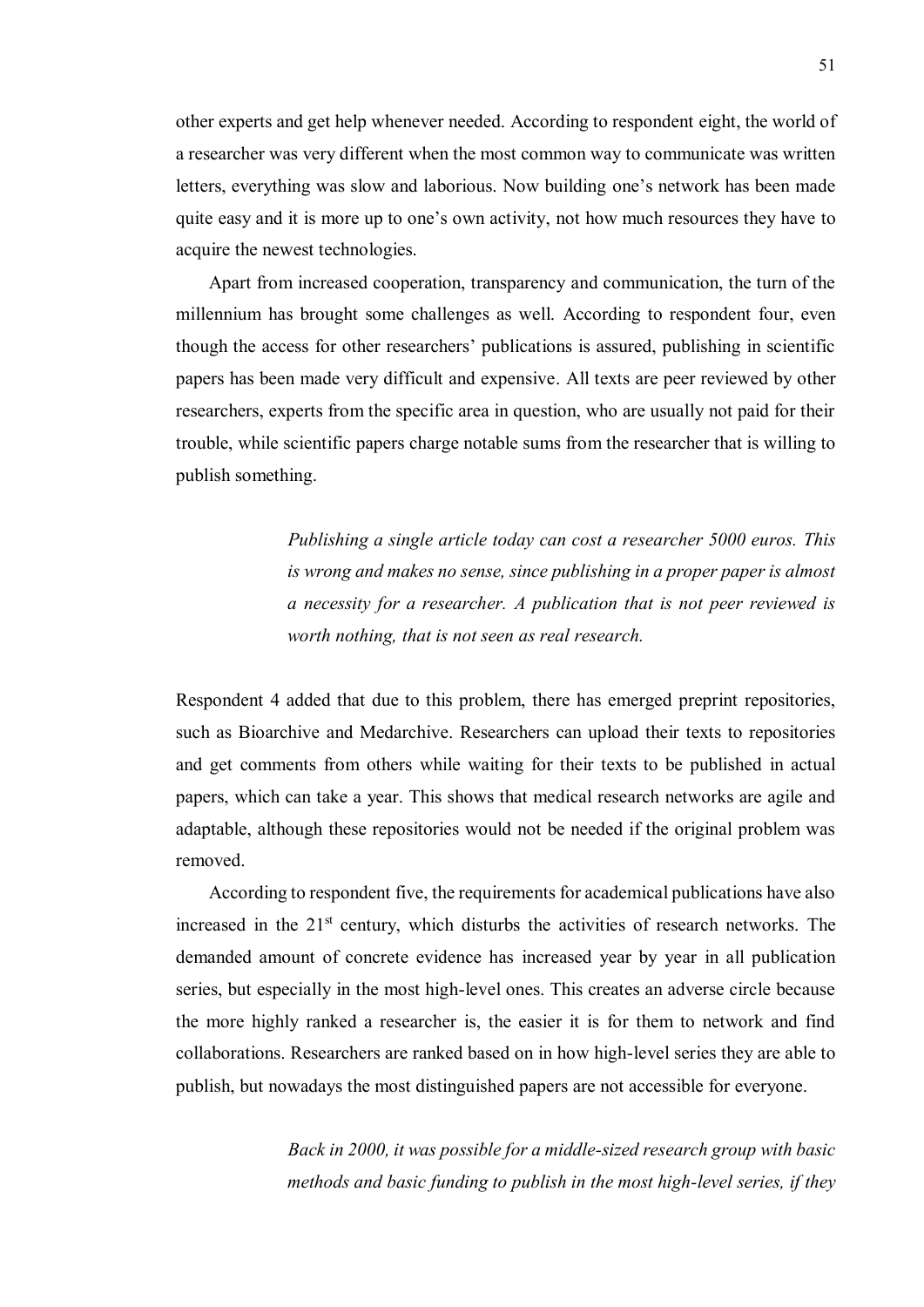*were able to find something new and unsolved. But now the papers are demanding more and more, it has totally gotten out of hand. You should cure the whole disease in one publication and today the same middle-sized research group from 2000 cannot even dream about publishing in the most high-level series.* 

Respondent four was at the same wavelength, describing that publishing in the top three papers, Nature, Science and Cell, is only possible for the most well-funded and larger research groups, since one cell sequencing can cost 10 000 euros. Respondent four stated that the required amount of data in publications started to increase between 2000 and 2010, but methods and tools remained quite same. The revolutionary methodological advancements such as genome sequencing occurred between 2010 and 2020, which ultimately boosted the requirements of publications and inequality between researchers. Without the newest, extremely expensive methods, the situation was more equal for everyone. Nowadays, the older, cheaper experiments are not enough, *"you can't compete against Ferrari on Lada",* as respondent five described.

# 6.1.2 Changes in cancer research funding

According to Keränen (2019), the share of public funding in medical research in Finland has decreased notably in the  $21<sup>st</sup>$  century, and this phenomenon came out in all interviews as well. Respondent six stated that some of their research projects have prolonged due to that, since individual researchers must seek additional private grants to cover the expenses, which have only increased. According to respondent five, Finnish science funding has remained stagnant while costs have risen, which might not be a sustainable situation in a long run.

> *20 years ago, Academy of Finland was the main funder in medical research. If you were able to get funding from there, your work was secured and some additional funds from private foundations were just nice to have. Now the situation is reversed: The funding of the Academy of Finland has stagnated at the level of 2005 and medical research relies on foundations, especially cancer research and biomedical research.*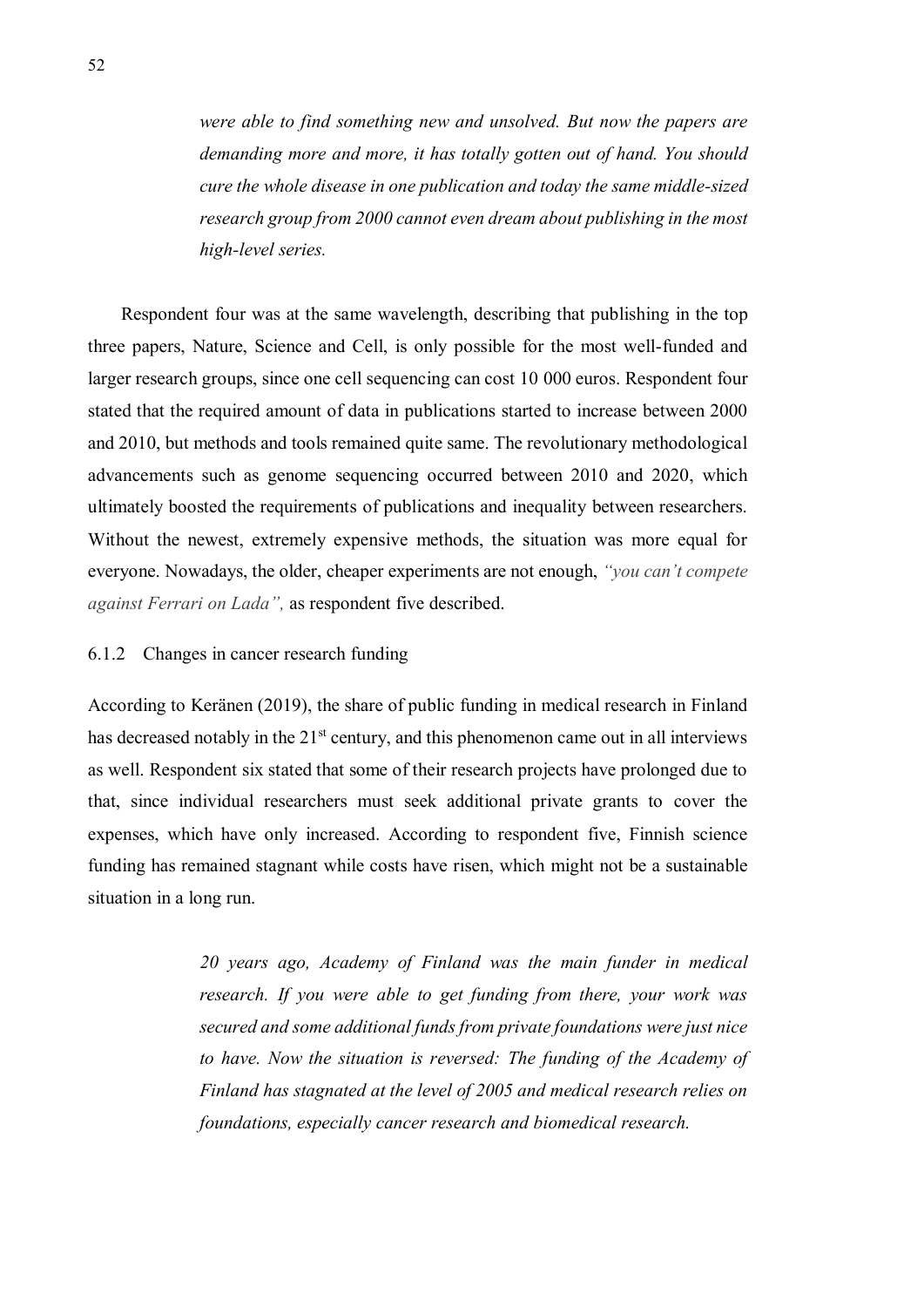Foundations are important in medical funding in other countries as well, but according to respondent five the situation is still a bit different in Finland. In the United States for example, the funders that are comparable to the Academy of Finland offer huge grants for medical research, in addition to private foundations. In Finland the proportion between public and private funding is quite distorted and the gap between public funding and increased costs rather notable. 20 years ago, researchers were extremely stressed about whether they were going to get funding from the Academy or not, it was such a big deal. But today nothing can be reckoned on Academy. However, respondent five stated that something positive might be happening since public funding has not been cut by government anymore: *"Maybe we have to hit the rock bottom to rise again."*

Another current change in research funding that emerged from most interviews was total cost model. According to the Academy of Finland (2022), total cost model affects the way in which funding applications and funding decisions are made, how funding is used, and how the use of funds is reported. The total cost model has been used from 2009 by the Academy of Finland, government research institutes and Finnish universities. Interviews revealed that researchers have adopted quite negative attitude towards total cost model. According to respondent five, in addition to the reduction of public funding, the total cost model hampers the usage of money researchers manage to get from public institutes.

> *Because of the total cost model, universities get money mainly for labour costs, which means that in university research, the manager of a research group must use all the funds from the university for salaries. Even if there would be a foreigner post doc researcher with their own funding, the manager is not able to use the money for their material costs, only for salary, which they already have. And universities won't give up this model because that would reduce their overall funding. So even universities are not on research's side on this issue, they are on funding's side.*

Respondent eight agreed on that and stated that because of the total cost model, a significant share of Academy funding goes to the organisation, not the researcher, and in many cases the organisation does not use the funds in a way that would be the most fruitful for research. The total cost model aroused strong resistance and resentment among researchers when it was introduced by Ministry of Finance, and some complaining still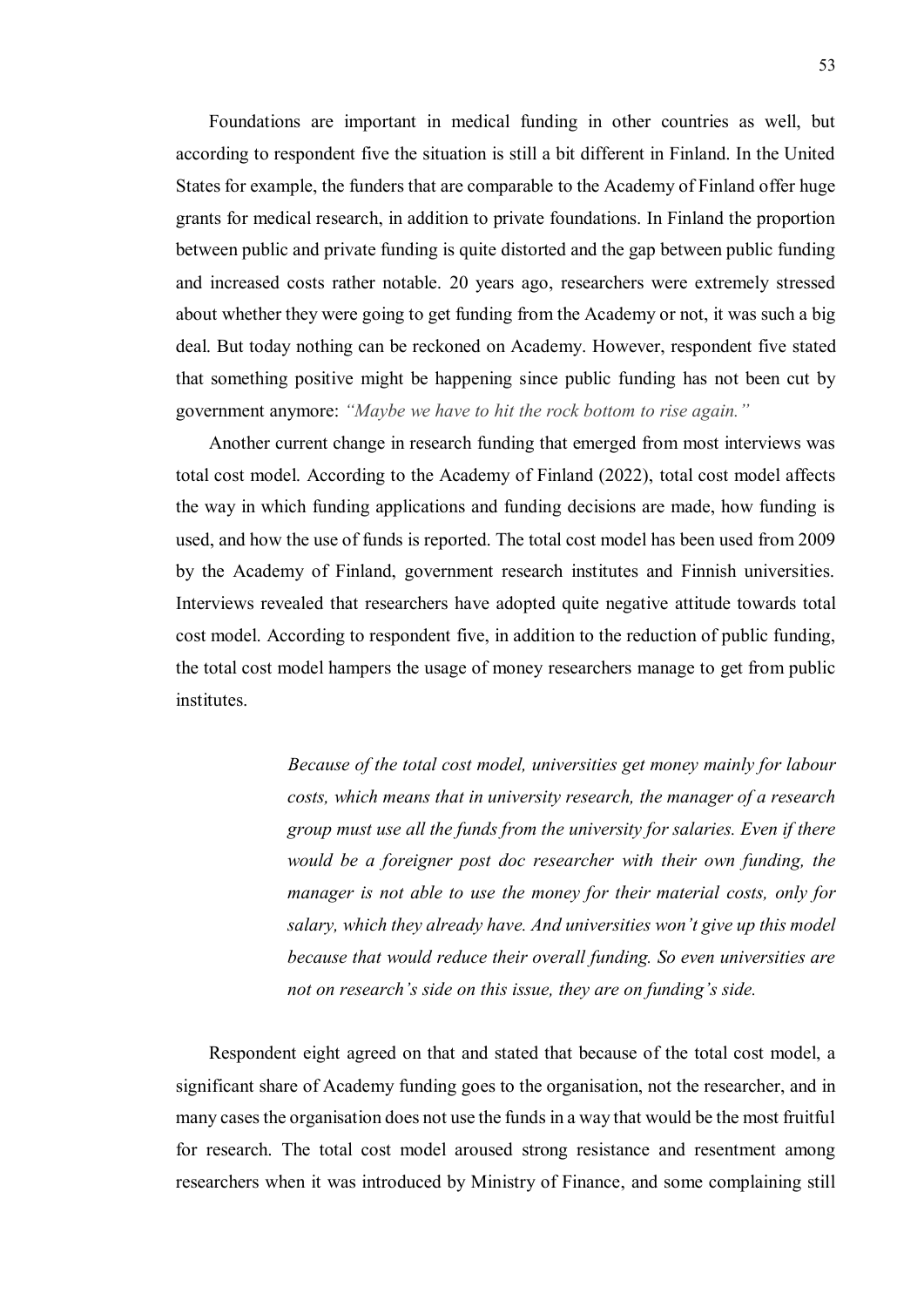arouses every year in connection with Academy's funding decisions. However, respondent eight added that private foundations or other private funding agencies have not consented to total cost model. They are still using additional cost model, which concentrates most of the funds directly on research, even though some sources, especially on university level, would prefer private agencies to adopt the full cost model since that would bring more money to the organisation.

# **6.2 The role of networks in cancer research**

The discussions with all respondents revealed that medical research is extremely networked. These networks include a wide range of different actors, and even though most of the respondents from group one highlighted other researchers as their most important collaborators, there are other significant stakeholders as well. Respondent one mentioned that connections to the local central hospital have become crucial for their work, while respondent four stated that their research group's principal partner is a listed pharmaceutical company, which has maintained good manufacturing process and collected funds for clinical trials. *"The treatment of one cancer patient costs approximately 100 000 euros, that's not something you can do with research grants."*  Respondent six added that also different kinds of associations are important stakeholders for their work.

The interviews revealed the importance of different "umbrella organisations" in medical research, since most of the researchers belong to some kind of a research organisation, such as university or hospital. These umbrella organisations can also refer to larger and higher actors than universities, or to their collaboration projects. Respondent four mentioned a joint effort of University of Turku and Åbo Akademi University called InFLAMES Flagship as an example. This joint effort connects the scientific community and biotech and pharmaceutical companies and is a good example of wide and complex networks in medical research. Respondent eight emphasised the meaning of Cancer Society of Finland as an important umbrella organisation, while respondent two added that universities and university hospitals may also collaborate closely, and their research group would have not been able to conduct their research without plastic surgeons and pathologists from the central hospital.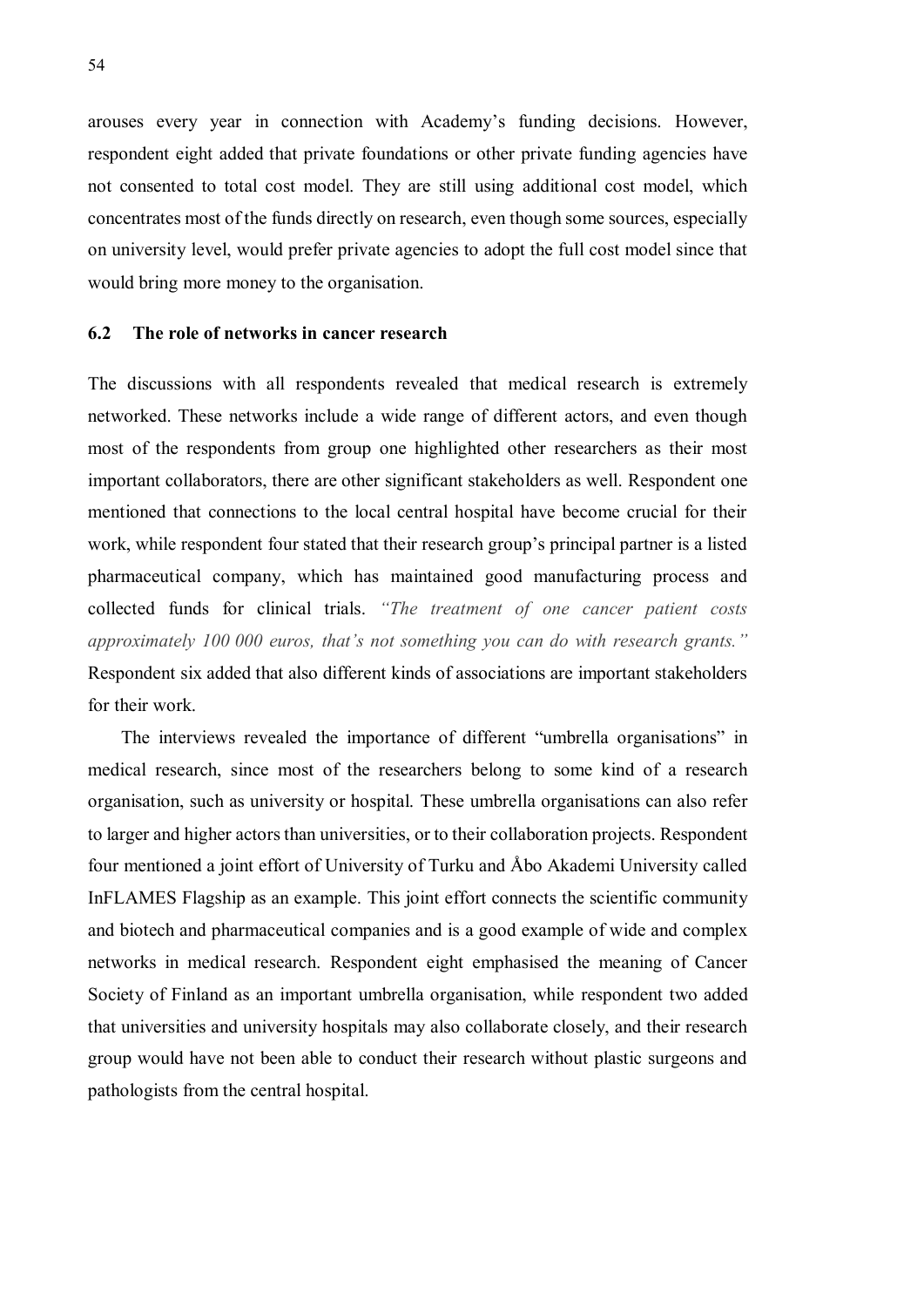#### 6.2.1 The importance of networks

As research methods and tools are evolving, there is new information appearing all the time in medical research. According to respondent one, interaction between different networks is in key position when it comes to passing that newly found information on. Even though it is quite common that organisations and even researchers are competing against one another, it is essential to expand new solutions and update knowledge worldwide. In this way, it is possible to develop better products and find more effective treatments for patients. According to respondent one, networks are extremely important, since nowadays all challenging and complex work, such as medical research, is conducted within networks. This claim is supported by the literature as well, as Varhelahti and Mikkilä-Erdmann (2016) state that changes in operational environment require collaboration between experts. Therefore, the role of research networks has lately become even more crucial.

Networks seem to act as enablers in medical research. Active interaction and possibility to ask any questions and other perspectives enhances cancer research remarkably and as respondent one stated, *"nobody can do good research alone".* Respondent four added that it is extremely important nowadays that the members of a research group are active, that they attend scientific meetings and network also internationally, since there is good, even better research outside of Finland too. There are some organisations for young researchers, such as EMBO Young Investigator Programme, which respondent four saw as very useful ways for a young researcher to develop their knowledge via meetings and workshops, and to build their international research networks. Respondent four stated, that one's own activity, reputation and recognition among other researchers is crucial when trying to find collaborations, which is a necessity when conducting good research.

> *I was a visiting editor in a cancer paper, and I had to find two other editors to work with me. I had met a macrophage guru in one meeting and sat next to him in a dinner table, and I thought it would be magnificent to get him involved. So, I just asked if he remembered me, and luckily, he did. And so, I was able to work with a researcher as famous as Donald Trump, thanks to one dinner.*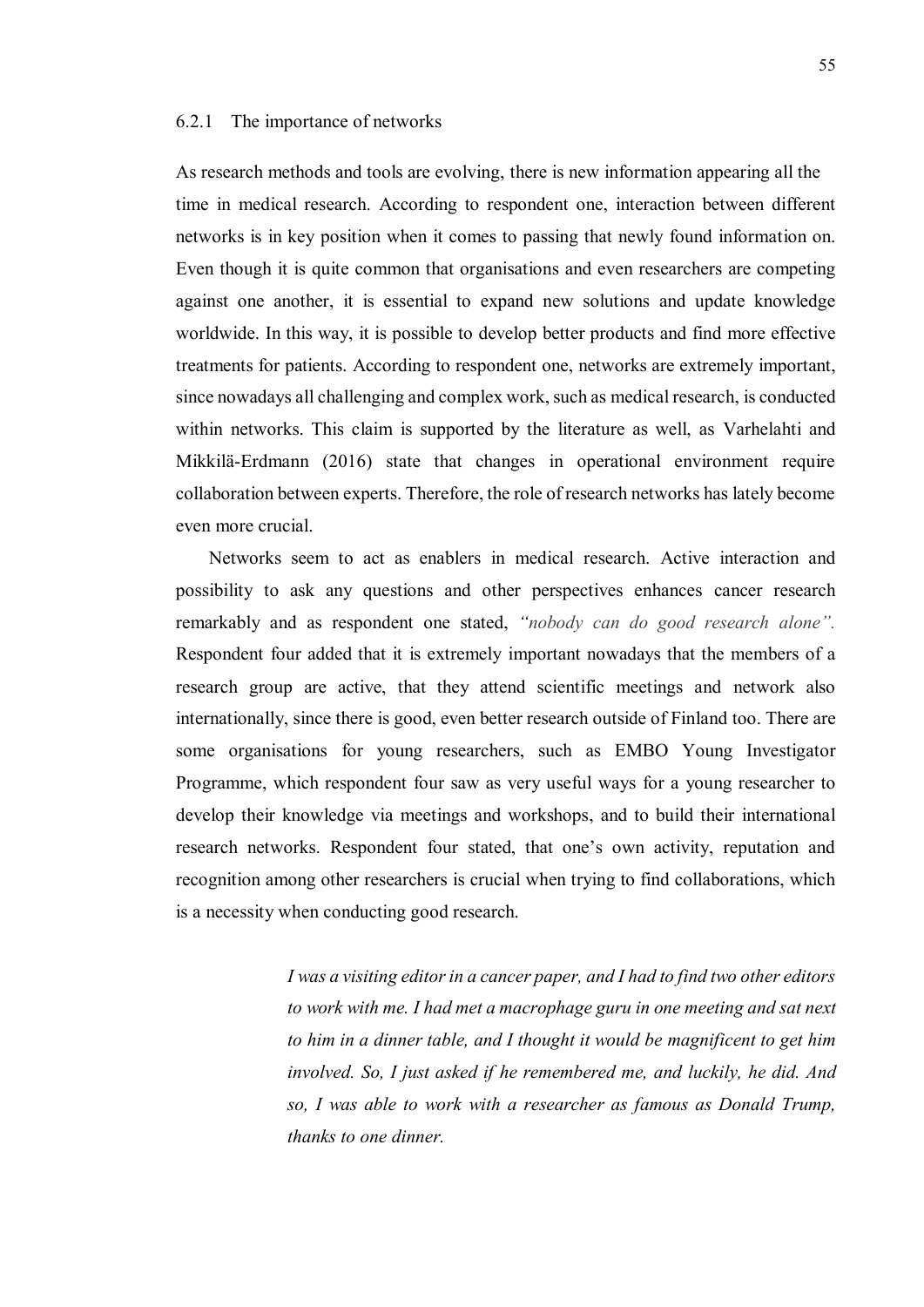Respondent eight also emphasised the importance of networks and one's own activity in creating them, especially in the beginning of the career. It tends to work out as a snowball effect, after finding one good contact it may open many other doors. Respondent eight stated that people are rather helpful and cooperative in scientific community, which is quite essential when advancing science and research:

> *Medicine is based on collaboration and networks, a researcher who doesn't have those is quite miserable and helpless. Networks were important already tens of years ago when I started, lonely researchers who were able to do everything alone were mostly an urban legend. Pretty much everyone cooperated with others, also internationally. And if networks were important tens of years ago, today they are a necessity.*

The discussions with all respondents from group one revealed, that the increased demands for scientific publications have strengthened the importance of networks even more. Respondent four stated, that collaborations are crucial, because the amount of data required per one publication is so enormous, that it can take several years and 10 people to finish the article. Collaborations make it possible to access the needed methods faster and reduce the overall time that must be used for one publication. According to respondent five, today no research article is done without collaboration, one article can include 30 different writers from eight different research groups. *"I think that is a good way to do science, to take the needed expertise from where it lies."*

Respondent seven brought a bit different perspective to networks and research collaboration. As other respondents from group 1 spoke from the perspective of a research group, respondent seven has done research mainly alone, although "alone" does not mean isolating completely. They stated that they have been able to do successful research while working as a doctor by networking with similar people. Even though the concrete laboratory work might have happened alone, respondent seven has been internationally networked with other researchers, as well as with company representatives. Networks have made it possible for them to do successful research without the support of a research group. Respondent seven emphasised the meaning of networks in medical research as follows: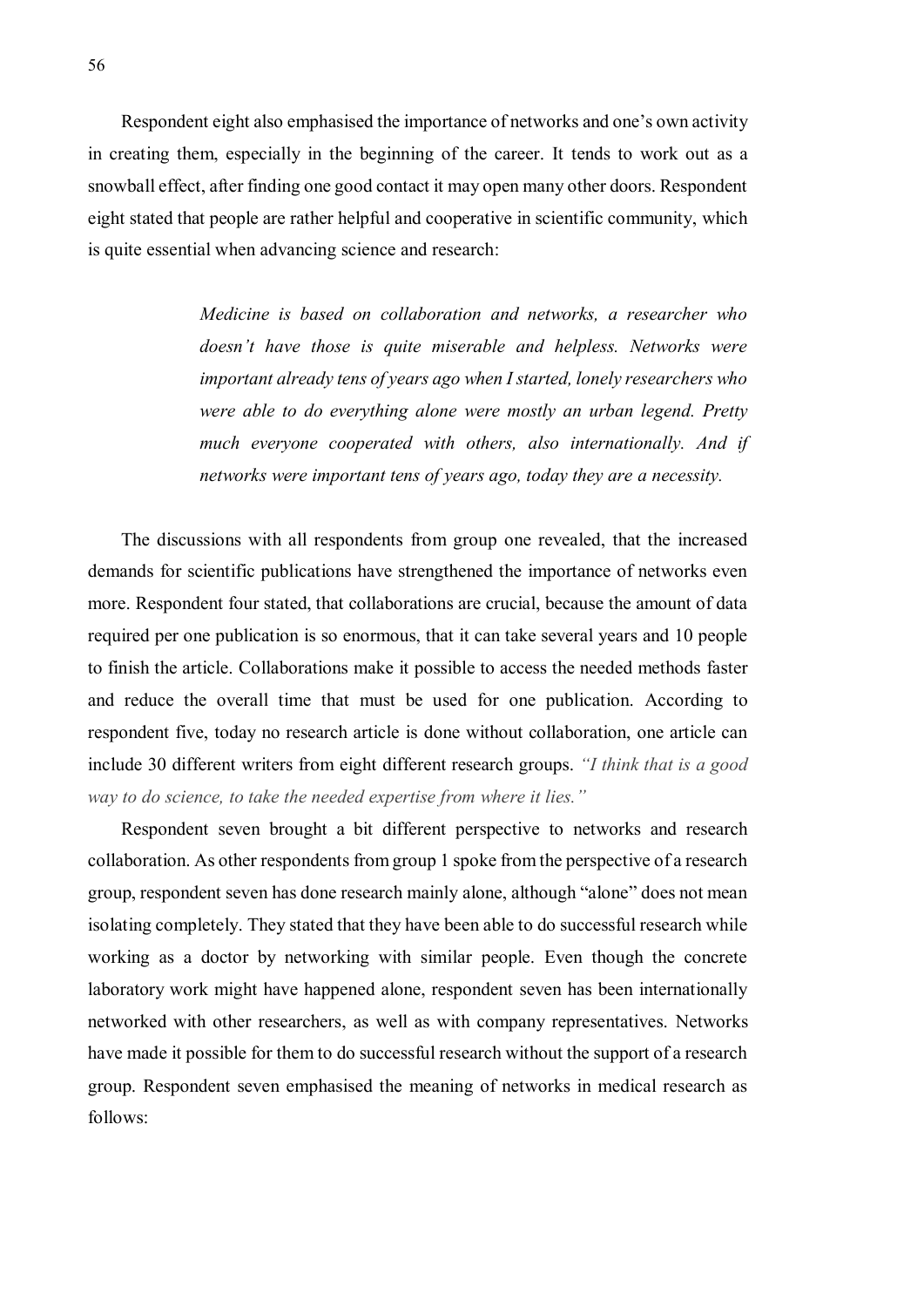*Everything is based on a good idea and on implementing that idea in a right way. But this may take many people from many different areas. Expertise must be put together in a prolific way because no one is an expert of everything. This stands out in medical research, since a good researcher usually is not a good businessman, but economical understanding is also needed in a modern, capitalistic world.* 

## 6.2.2 Network-related challenges

According to respondent eight, cooperation is close in medical research, but competition is still extremely hard, between companies as well as between individual researchers. Respondent four was on the same wavelength, stating that some people can be a bit sceptic and even paranoid, fearing that others are only trying to steal their research results even when the intensions are good. Prejudices and scepticism hinder prolific cooperation and thus slow down innovations. The importance of networks appeared in this also, since it is easier to earn other's trust if they are not total strangers or if one's reputation is good. However, in the research world a good reputation does not always mean one's friendliness and trustworthiness, as respondent eight described.

> *It is all about your credits and acknowledgement. It is a common joke that you don't have to be psychopathic in this occupation, but it sure helps. It helps to be somehow unconcerned; the top researchers may be quite difficult personalities, usually they are not the nicest guys.*

Respondents one and two stated that when it comes to collaboration between different actors in an environment, where not all actors share common goals, challenges may occur. Commercial actors, such as pharma companies, are sometimes seen in a rather negative light by research-oriented actors and prejudices tend to weaken collaboration between different parties. Due to respondent 1s own experiences, universities are usually eager to work with private companies, while clinicians can be extremely reserved towards such cooperations: *"Clinicians do medical research together with medical companies and usually these researchers are started by companies. Apparently, clinicians sometimes feel like companies try to deprive them, but I don't know where this comes from."* However, it is notable that these kinds of challenges do not always occur and there are collaborations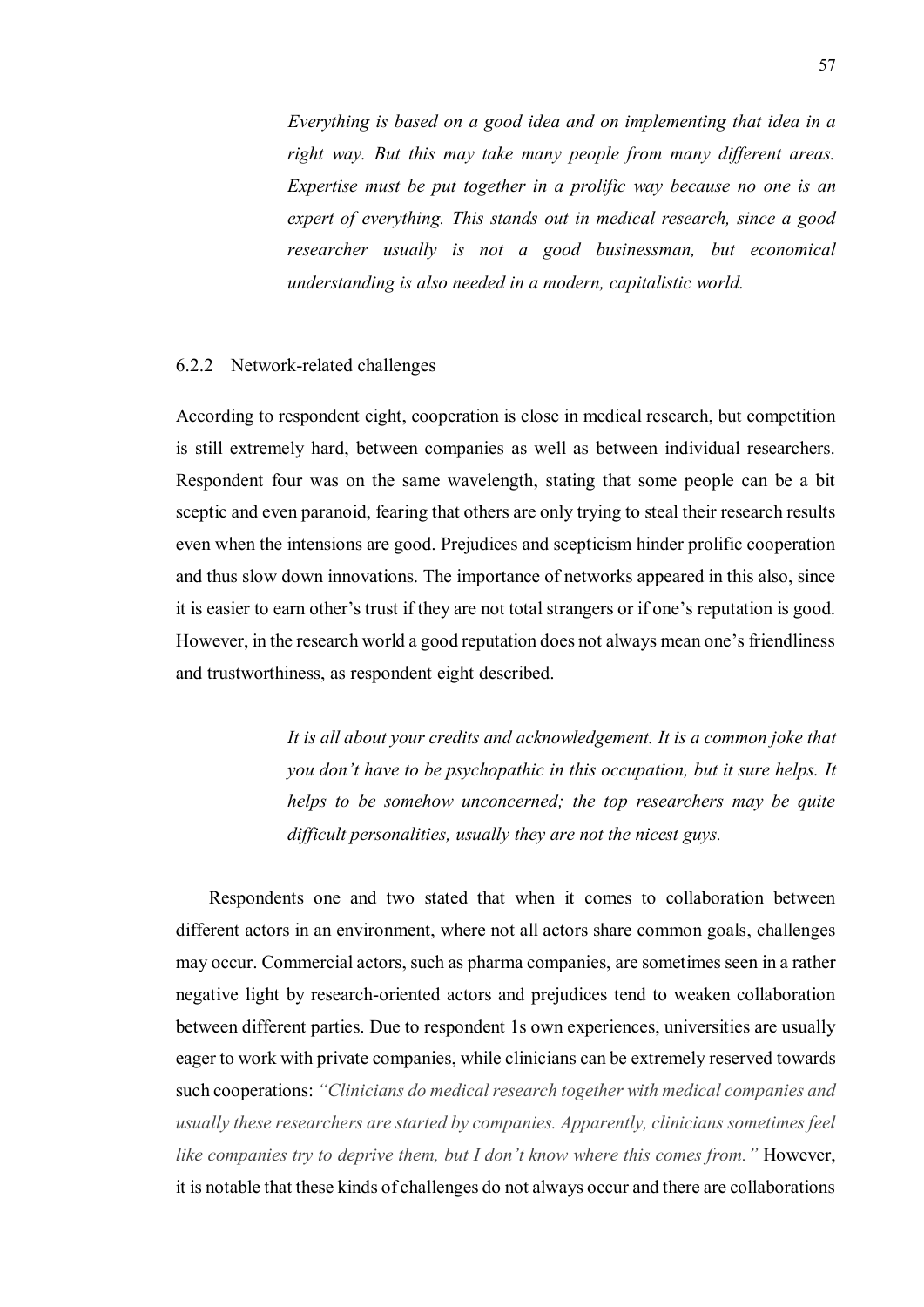between commercial and non-commercial actors that are extremely fruitful. Respondent six for example stated that their collaboration with large pharma company was a success and they would not have been able to do that project without them. In that case, the key to success was that everyone knew their own role and respected others.

It was also stated by most of the respondents that when dealing with people, no matter if they are researchers or company representatives, there are always some conflicts and some individuals that are more difficult to work with. Personal chemistries do not always agree, which is perfectly normal, but the problem occurs when the competition between individuals intensifies so much that researchers are not willing to share their knowledge and cooperate with others at all. The situation has not gone that far yet, but this phenomenon could be something that should be kept an eye on in the future as globalization and advances in research methods have strengthened the competition more than ever before. Respondent three emphasised that in a competitive environment, where some of the researchers might be a bit paranoid, the meaning of networks is highlighted and building them must be started in some other way than straight asking for help. The trust and respect of others must be earned.

According to respondent eight, the intense competition between researchers is not only a bad thing. When an innovation or phenomenon appears, researchers seize a chance eagerly and try to take it forward.

> *It's very important for evolution that people compete and try different things. It advances science, but of course it is also very predatory since there are so few winners in that game. It depends a bit on luck who wins and who loses, but also on one's abilities and networks, maybe even unscrupulousness. It is an interesting set-up, that cooperation is the lifeblood of research but at the same time we are fighting brutally over who gets publicity, funding, and great students. The spiral can take you up or down, depending on whether you happen to hit the goldmine or be in the right place at the right time.*

Respondent seven brought a bit different perspective for network-related challenges, stating that even though cooperation is essential, the collaboration between different sectors is not always fluent and successful. Today, market power plays a big part in all medical research and large pharmaceutical companies are very important actors in the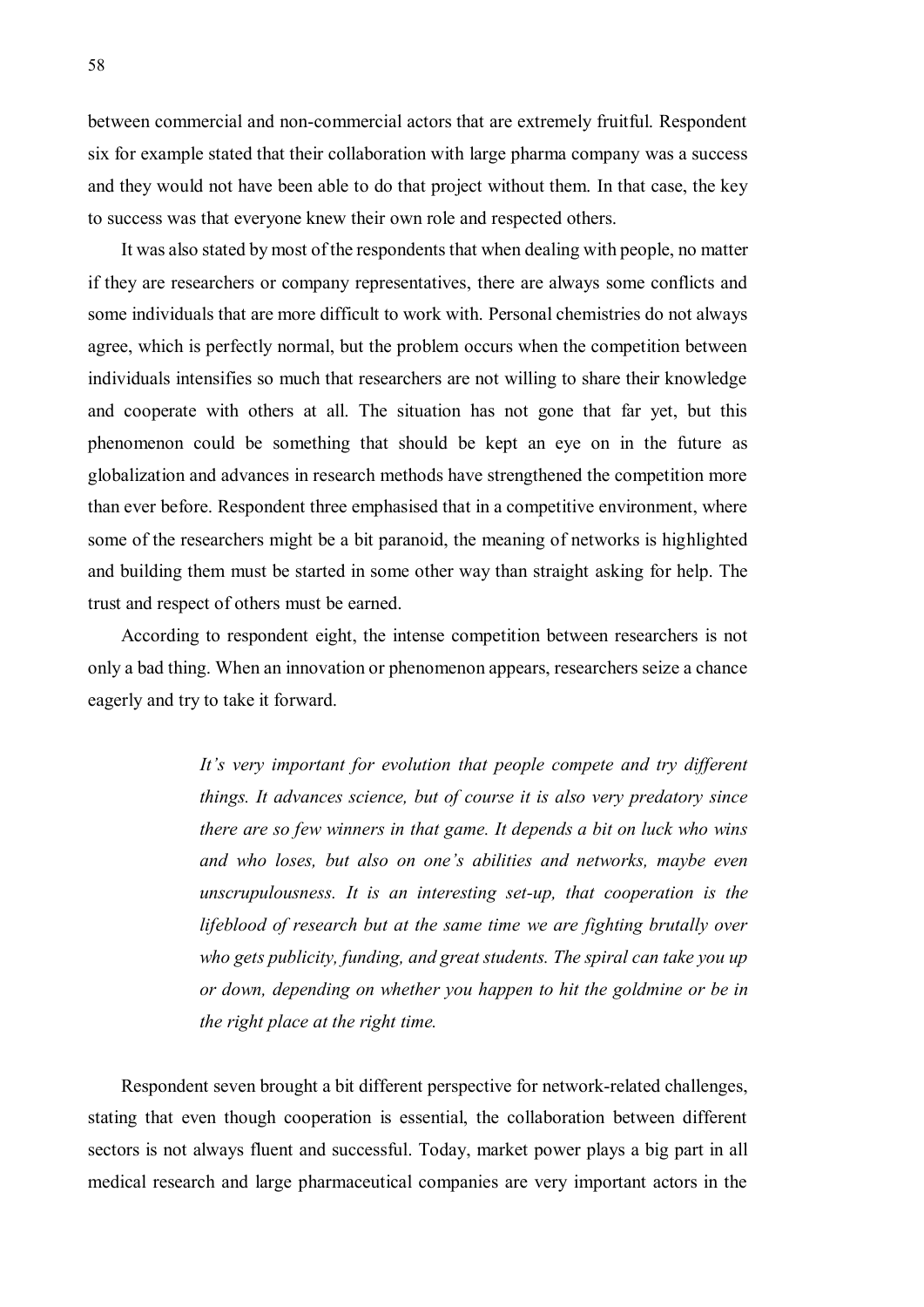field of research and drug development. According to respondent seven, universities focus mainly on basic research, education and maintaining expertise, while most of the drug development actually occurs inside pharmaceutical companies. Respondent seven stated that, according to their experience, university researchers are not that eager to help in external projects, citing their "free research". In Sweden, collaboration between universities and pharmaceutical companies is more popular than in Finland. It is a common practice that companies buy research from universities and in that way, universities get funding and companies knowledge. However, it is notable that these kinds of collaborations occur also in Finland, just not on such a large scale and some prejudices still exist.

## **6.3 Funding in cancer research**

It came out in all discussions with respondent group one that a great amount of time in cancer researcher's daily life is allocated to gaining funds. The Cancer Foundation, for example, funds researchers for one year at a time, the older and more experienced researchers might get two or three years, but basically the funding must be applied again every year. Respondent three described this as follows:

> *It feels like you must gain money all the time. About 20 per cent of my time goes to applying for grants. That is quite much time taken away from the actual research work, how much more I could do with an ongoing funding.*

Additionally, one research grant or single foundation usually is not enough to cover the costs of one research project, which means that additional funding must be searched throughout the project.

## 6.3.1 The complexity of research funding

The process of gaining funding in cancer research is not a simple one. It may take weeks, even months of work in some cases, and includes a great amount of jargon and bureaucracy. The requirements have also increased and when a researcher applies for a grant, just an idea is far from enough. According to respondent four, there should be hypotheses and the more experiments the researcher has already done, the greater the chances are to get funding. This can be a bit tricky, that a researcher is trying to get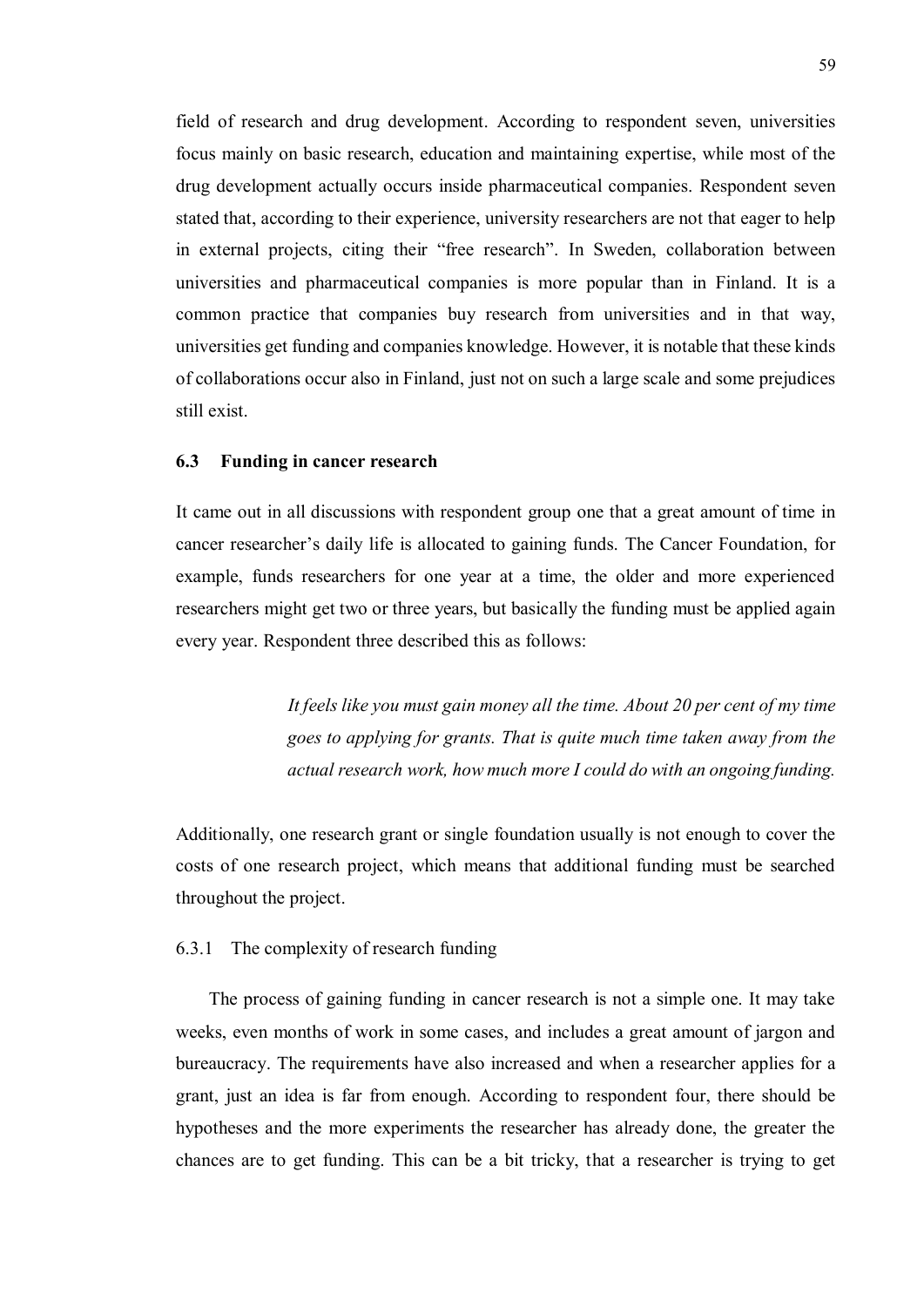funding for a future project, but in in practice, the project should be already started at some level before it can get funding. *"Usually, when I write down to an application my hypotheses and what I'm going to do, I have already done some of that".*

Respondent five too stated that requirements for funding applications have increased, but in Finland the situation is not as bad as in some other countries. In the United States for example, the project must be already very advanced when applying for funding. In practice, money is sought for work already done.

> *In Finland, we are not there yet but still, if you have no data when applying for funding, the situation is not that good for you. If all you got is a hypothesis or an idea, the application must be exceptionally written, you must somehow convince the funder that even though some step failed, the whole research would not fall because of that.*

Regardless of whether the funder is a foundation or a public funder, the funding process starts with the funding organisation opening their application form. Usually, the application period is once a year, but some foundations prefer an on-going alternative. The funding organisation gathers a group of experts to evaluate all applications. According to respondent eight, the Academy of Finland uses foreign evaluators, paying them to come to Finland for a couple of days to evaluate the applications in panels, but the Cancer Foundation, and pretty much all the other foundations as well do not have that kind of resources. The Cancer Foundation has two committees, filled with local cancer research professors, who read and evaluate the applications for a nominal compensation.

The application period itself may take one to three months, and within one funding organisation, there may be several rounds, especially in international funding agencies. After the application period, the evaluation period starts, which in turn takes several months. The length and complexity of funding process was criticized by most of the respondents because first the researchers must spend weeks or months writing the application, and after that it may take six months before they know if they are accepted or not. The length of the process also varies greatly among the funders. According to respondent 5, different cancer institutes are very efficient, if you leave an application in September, the money is yours in December, if you are accepted. The Academy of Finland in turn is extremely slow, if the application period is in September, the money will be delivered in August, almost a year later. That is a very long time to wait, especially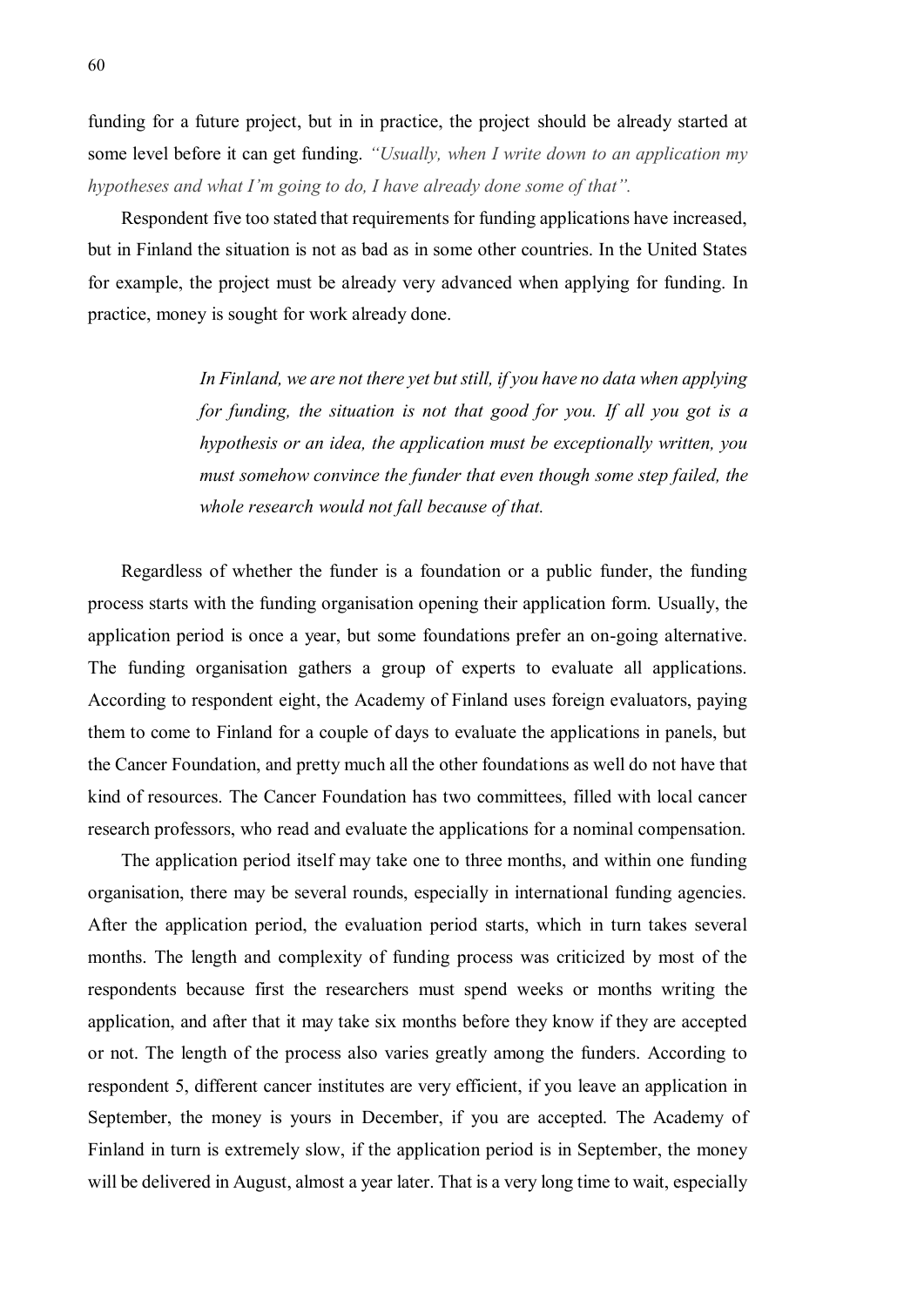in cancer research because it is possible that in one year, a good idea has already passed by. Respondent seven stated as well that when applying for public funding, it can easily be a one year -process, which is too much.

If funding process is long and complex in Finnish organisations, it is even more so in large, international agencies and especially in consortium grants. Respondents four and five both stated, that it is almost impossible for Finnish researcher or research group to get funding from the United States if they do not have a straight link to there. The system is so complicated and bureaucratic that it takes time to learn the process, even with local help. Smaller, European foundations concentrated on cancer especially then again are quite like Finnish ones, funding process may be even more structured in those. However, according to respondent five, European Research Council can be the despair of researchers:

> *"I have once applied for ERC funding, which means a great amount of money, and didn't even get close. Basically, I spent one summer in library, just writing the application. It is extremely demanding process and that's why I haven't applied again. You really should have the nerve to stick your neck out and that applies to EU Horizon and others as well."*

Respondent four described that they had just applied for ERC funding, two million for five years, and agreed with respondent five that it was a heavy process. In the first round, the Council reads a five-page grant application and if managed to get to the second round, the application must be 15 pages long. And it takes one year that the final results about who gets funding arrive. Respondent four stated that these both applications must be submitted at the same time, and if the applicant is not selected to the second round, they will get a qualifying period of two years. All the respondents from group 1 also stated that the workload does not end when the funding is granted, they must report regularly to the funder how the research is proceeding.

### 6.3.2 Research funding and networks

In a research funding process, the main actors are the funder and the one that is to be funded, but also other, more invisible parties may be involved. According to respondent four, universities have their own research funding units, which can be a great help for researchers in the funding process. Especially when it comes to The Academy funding,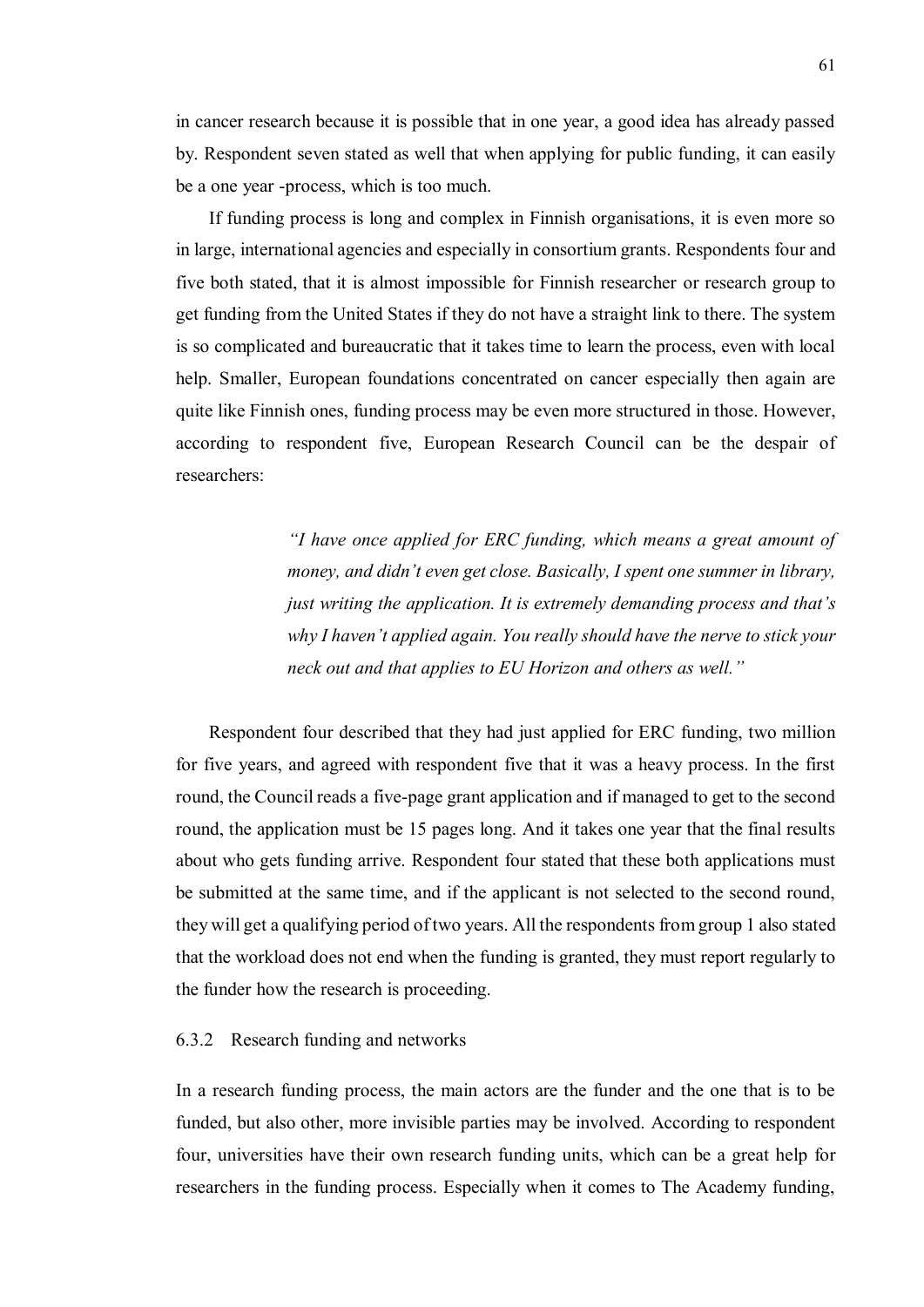where also the dean is involved. Respondent four stated that nowadays, as their research group operates under the university, all their research grants go through university systems, and therefore close cooperation and good relations with research funding unit and finance unit are important. And in bigger EU-applications the role of university units is even more significant.

Respondent five also stated that university has some employees, whose main duty is to help researchers get funding, by identifying new, possible financial sources and by translating and explaining bureaucratic rules and regulations. According to respondent five, their research group has an own manager or coordinator for financial issues, a personal funding officer, who has been a remarkable investment. This funding officer has been an enormous help for the whole research group, especially when the grant applications have become more and more complicated and demanding. Respondent 8 emphasised the role of whole research organisation in research funding, university or university hospital for example. *"The fact that organisation provides a research group*  with a dry, warm interior is already an investment in that research."

According to respondent four, networks are essential in cancer research, but they are also important in cancer research funding. According to respondent 8, different funders may collaborate with each other, to go deeper into some specific problem. The Academy of Finland, for example, has a lot of international cooperation, especially within the EU. Respondent eight stated that international dimension and cooperation is quite typical for public research funders, and they can sometimes arrange very large-scale projects, the EU Joint Programme for example. However, it is not unusual that private foundations organise cooperative projects as well.

Funding-related collaboration within a research group can also be important, since even though the definite responsibility of funding belongs to the leader of the research group, the workload can be divided. Respondent four stated that usually collaborators are asked in funding applications, which emphasises the meaning of external research networks. They stated that it can matter a lot in research funding process, how internationally one is networked. It is easier to get funding, if the researcher has wide connections and is known and trusted by others, because that strengthens the impression of the funder that their money will not be wasted. Respondent five was on a same wavelength, stating that a researchers collaborative networks matter a lot when searching and applying for research funding.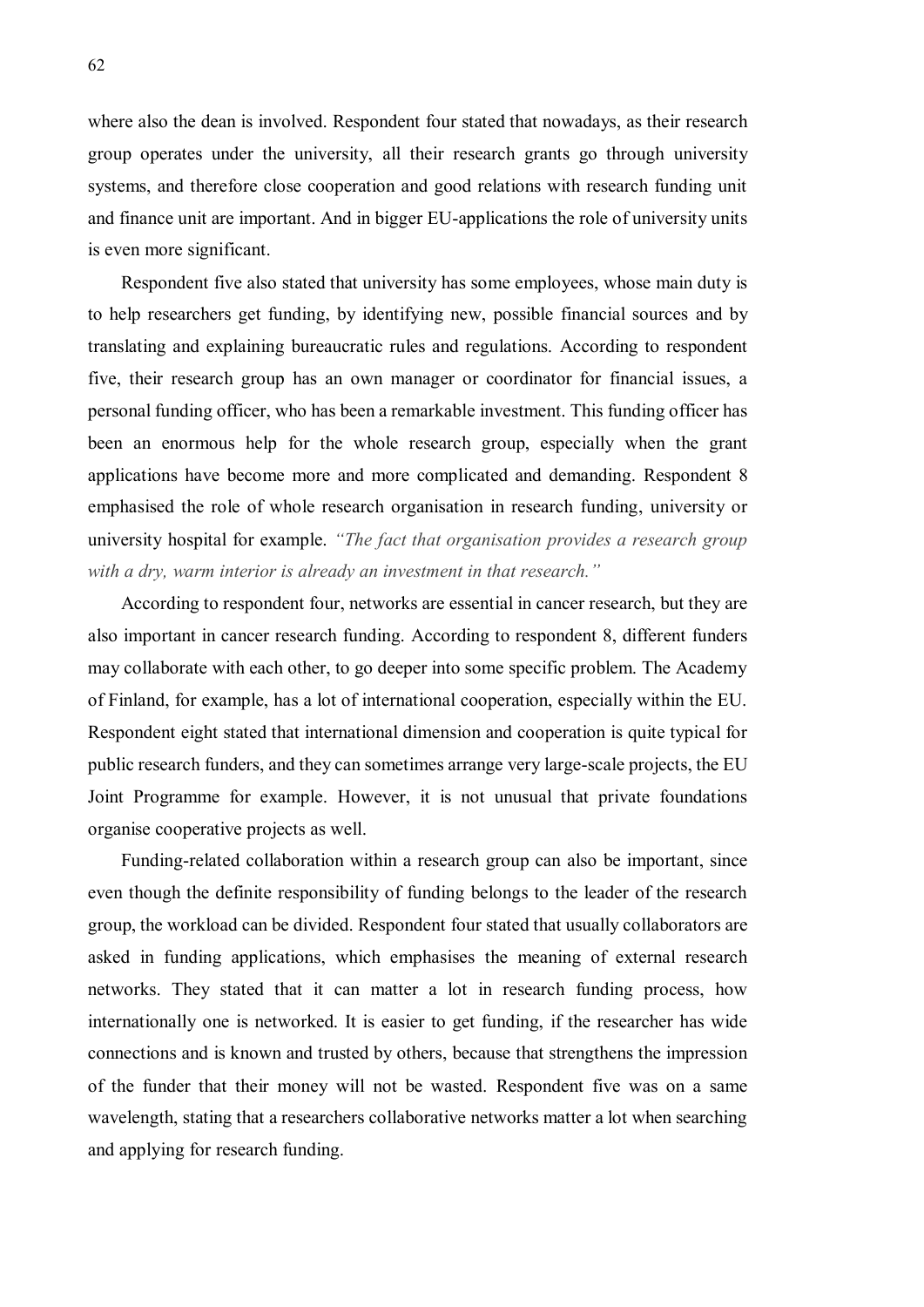*It is quite unlikely that one researcher would have done everything necessary for a funding application or would alone have all the necessary expertise and knowledge, but networks can save you here. It is skilful application writing and project management to state that you can do this by yourself and then you have these kinds of collaborations to help you in that and so on. It's about the big picture.* 

According to respondent nine, networks are extremely important when it comes to funding private medical companies as well. They stated that building wide networks naturally advances one's own career but can also play a big part when applying for funding, especially when it comes to venture capitalists. They want to check the background of the applier carefully, who they work with, who else has funded them, are they trusted by others and so forth. According to respondent nine, when they have negotiated with venture capitalists, usually they have wanted to contact other parties from their networks as well, to make sure that the investment could be prolific.

### 6.3.3 Funding-related challenges

One notable challenge in cancer research funding that emerged from several conversations is the decrease of governmental funding. In general level, cancer research is well-funded field of research, but the funding sources have changed. According to respondent seven, *"when we are talking about medical research funding in Finland, cancer research included the money that comes from our society is comparable to peanuts.*" Respondent five sees this as a problem, since society does not offer any common basic funding or ground funding, researchers must always start from scratch:

> *In many countries, the university professorship is accompanied by two researchers, for example, but not in Finland. We must always steal a little from some previous funds for the next project, to get the preliminary data we need for the next funding application. If we had those two extra researchers, they could focus on preliminary experiments with their grants, and we would be able to gather the applications much more efficiently. But we don't have them, and it is a significant defect.*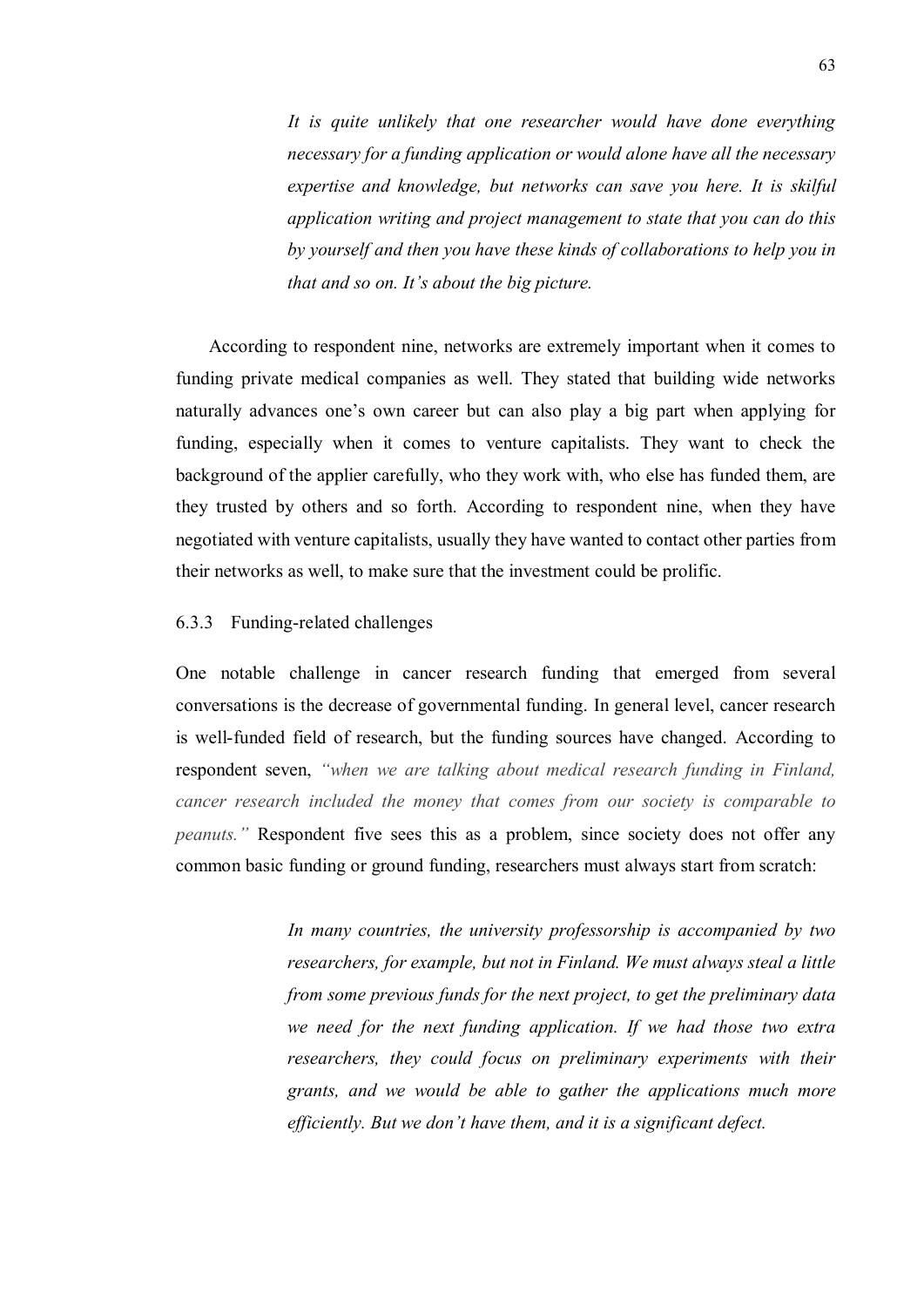According to respondent five, in many other countries the funding system resembles the one Finland got 20 years ago. In the United States for example the funding agencies comparable to the Academy of Finland offer very large grants that form the basis for research. This used to happen in Finland also, and foundation funding was used only to complement Academy funding, but today the relation has turned the other way round. Respondent five described their feelings as follows: *"Of course, foundations play a big role in other countries as well and maybe it's not a bad thing. But it's a matter of prestige, are we a country where the state doesn't care about the funding of science?*

According to respondent seven, the decrease of public funding itself is not a challenge, because private funding has been able to stand in, but it does create some negative side effects. Capitalistic system has speeded up medical development, but it has also moved drug development to pharmaceutical companies. The amount of money and resources within large companies, such as AstraZeneca or Pfizer, is something enormous and enables rapid development, as COVID-19 vaccines have showed. However, companies want to protect their innovations with patents and new drugs tend to be very expensive.

> *Now that new drugs and vaccines come from pharmaceutical companies, they are sold at high prices. These companies invest billions in drug development, and of course they want to get their investments back at some point, that's how companies work. But this means that poor countries cannot afford the newest drugs and that is a problem.*

Respondent eight added that one eternal question in cancer research is that there is too little money, referring to the decrease of public funding. Money is too little in relation to the past and in relation to other countries. According to respondent eight, previously Finland was comparable to other Nordic countries, Switzerland, and the Netherlands in clinical medical research, but today the category is same with the former Eastern bloc. Organisations can no longer rely on the state's funding: The Ministry of social affairs and health funded medical research with 90 million euros at the turn of the millennium, today the amount is just over 20 million.

> *If we talk about national investment in research, what percentage of GDP goes to research funding, in Finland it's one tenth compared to Sweden, not*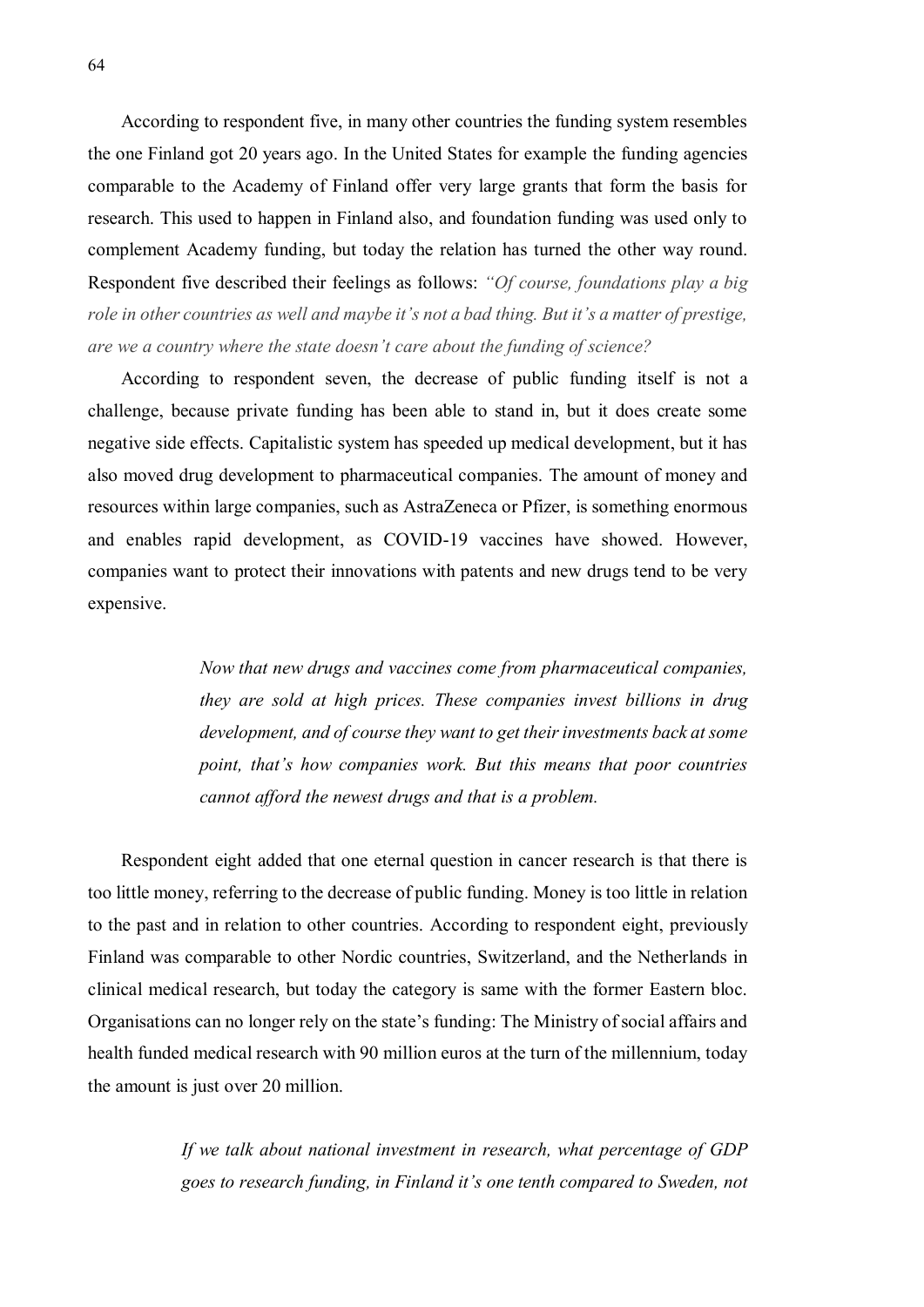*to mention the super countries of research such as the Netherlands, Switzerland, and the United States. The decrease of public research funding is a big problem in this sector, foundations will not be able to compensate it forever.* 

Also, the length and complexity of funding process in cancer research and the amount of work that researchers must put on it to get funding were seen as a challenge by many respondents. Applications can be extremely laborious, and the time consumed to them reduces resources from the actual research work, not to mention the time it may take for the funders to make final decisions. According to respondent four, it is quite frustrating that applying for grants is laborious, the decision must be waited for a long time, sometimes so long that the original idea is already outdated, and to crown it all, everything must be done repeatedly. Respondent four stated that funding should be more longlasting, now most of the university researchers must go through the process every year and constantly worry if they will be able to continue their work. Respondent five was on the same wavelength, stating that the two biggest structural problems in cancer research funding are the amount of funding and the length of the funding process.

> *Nowadays, the research projects should be revolutionary, they should reform science and serve equality, and then the sums that most funders offer barely hire one researcher, nothing is left for material costs. Funders should offer such sums that researchers would be able to do the required work. And then there shouldn't be an unreasonable length of time between applying for money and receiving money, as it is now in the case of Business Finland and the Academy of Finland.*

As many of the problems in cancer research funding were especially related to public funders, respondents four and five pointed out one problem that applies to private foundations. According to them, the Academy of Finland gives an opinion on their decisions but most of the foundations do not give any feedback from the applications they receive. They do not explain, why someone got funding and someone not, which is mainly a question of workforce. Still, it is impossible for those who are not accepted to know if they were even close and what they should have done better. Researchers know nothing about the criteria, not even a score limit. According to respondent five, *"applications are*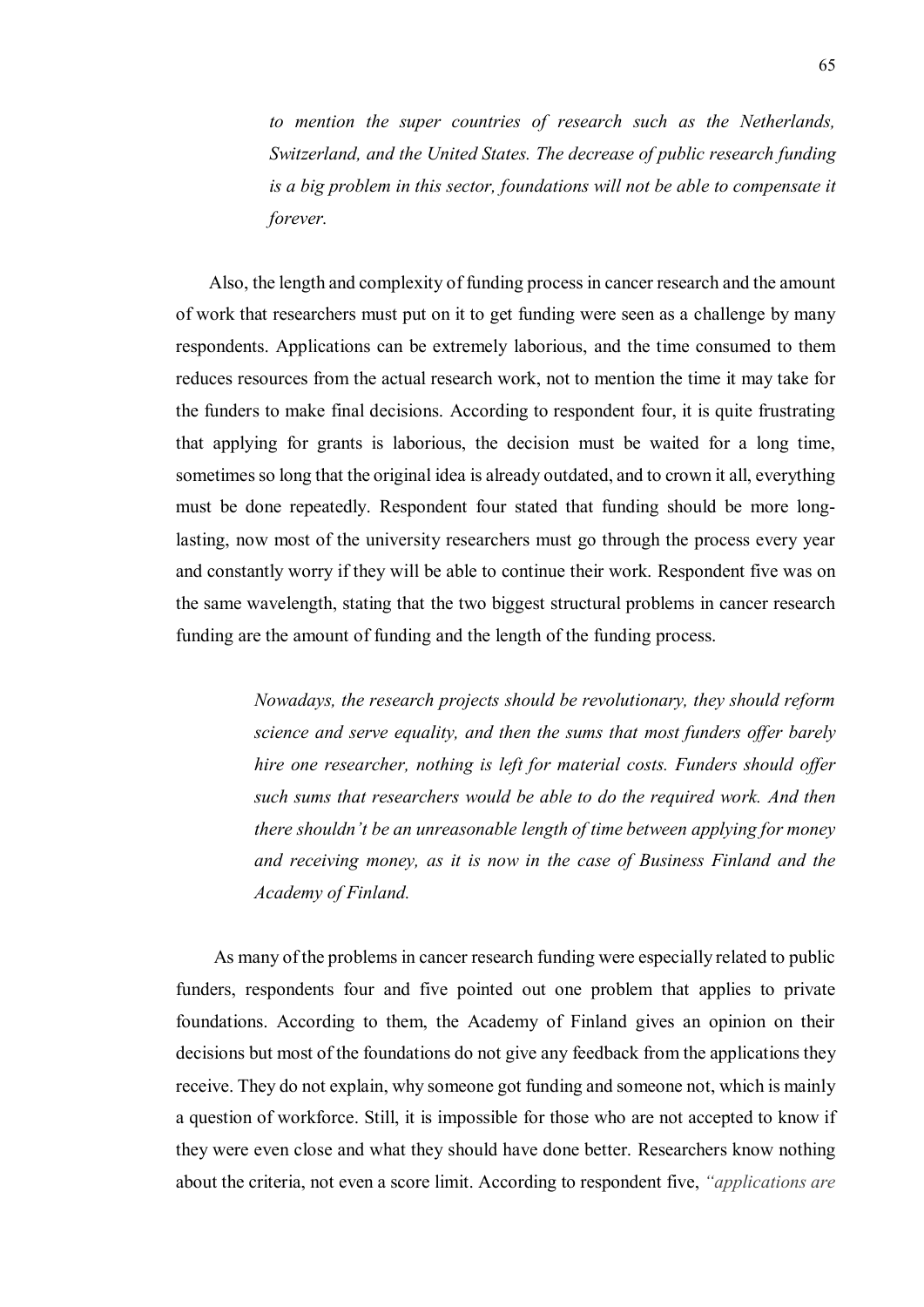*almost always rated somehow, so I don't think it would be too much to ask that applicants were informed of their own score and the score limit of that year."*

Respondent seven brought a slightly different perspective for funding-related challenges, stating that they have been able to do good research without any grants or external funding. They admitted that in some cases grants are a necessity, for example when purchasing a new machine, but they have managed on their own. This is a bit at odds with the statement of respondent eight: *"The equipment and facilities must be in order, otherwise it won't be world-class research but fiddling and the problem is that in Finland we don't always have enough money and resources for world-class research."* However, respondent seven stated that their success without external funding has been possible only because of wide networks, they have actively networked with similar people all over the world. Also, respondent eight emphasised that the solution for limited funding and resources could be international networks, to collaborate with those who have resources. Respondent seven however does not see the lack of resources as the actual

problem:

*To have better research in Finland, we need bold thinking and better innovation. And above all, better cooperation with different sectors and abilities. Usually, one person cannot complete an innovation by themselves, we need different abilities and skills to be put together and all the necessary skills might not be found among researchers.*

Even though there were some different perspectives about funding-related challenges among respondents, it emerged from all conversations that currently funding in cancer research does not work as efficient as it could, and it is a notable burden for most researchers. Moreover, the size of the grants has remained quite the same while the requirements for researchers have increased significantly, which can be seen as a grievance.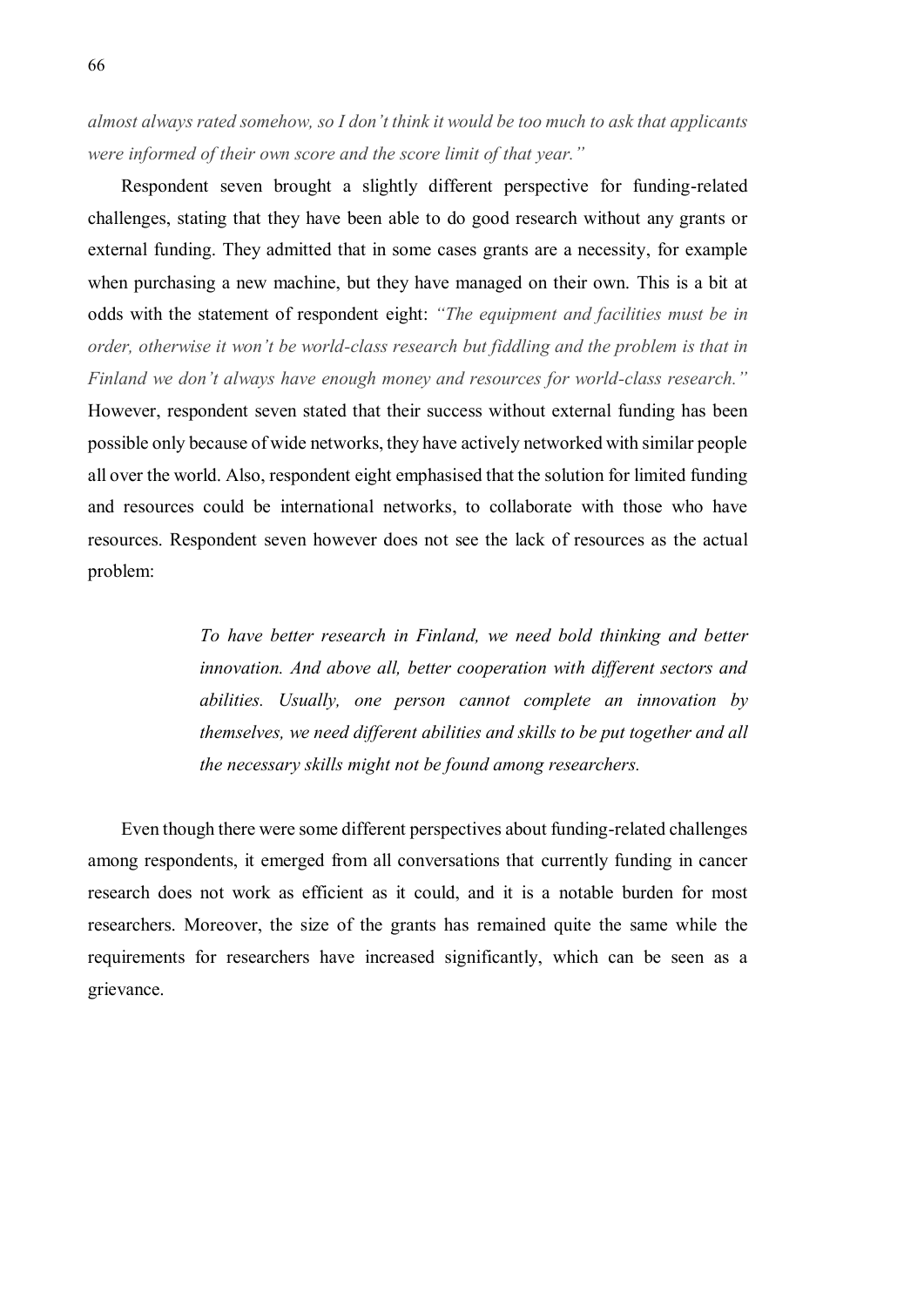# **7 CONCLUSIONS**

The conclusions of this study are discussed in this chapter. The chapter aims to provide answers to the research questions by merging the presented findings and theoretical framework. The chapter goes through theoretical and practical implications separately and ends with limitations of the study and suggestions for future research.

### **7.1 Theoretical implications**

Research funding is complex and multidimensional field and in key position when it comes to developing any kind of research: There is no research without money. The significance of research development is emphasised in the field of medical research, where innovations and improvements contribute to people's health and wellbeing. Cancer research is nowadays a popular and well-funded sector of medical research due to recent advances (Weinstein & Case 2008, 6861). However, some challenges and targets for development still occur, as in all medical research.

This study aims to clarify, what is the role of networks in developing research funding in cancer research, and this main research question was complemented with three subquestions: How research funding has changed in the  $21<sup>st</sup>$  century in cancer research, what is the role of networks in cancer research and what kind of challenges there are related to networks and research funding. In this sub-chapter, the theoretical framework and findings are discussed by analysing what was discovered on each sub-question.

The existing literature shows that networks have affected medical research in many ways over the last 20 years. According to Dorogovtsev and Mendes (2001, 7), collaborative networks connect experts from all around the world and thus enhance the possibility of international cooperation. This has expedited the innovations and development in medical research in the  $21<sup>st</sup>$  century, because both tangible and intangible resources can move more easily and efficiently than before. Recourses are spread nationally but also across national borders: External innovations have obtained strong interest in medical research over the last 20 years (Romasanta et al. 2020, 1816). In cancer research especially, the  $21<sup>st</sup>$  century has brought improvements in early detection and treatment, and the death rates associated with cancer have decreased (Etzioni et al. 2008, 176).

The empirical findings in this study also emphasise the pronounced role of networks in medical research over the last 20 years. The technological innovations have brought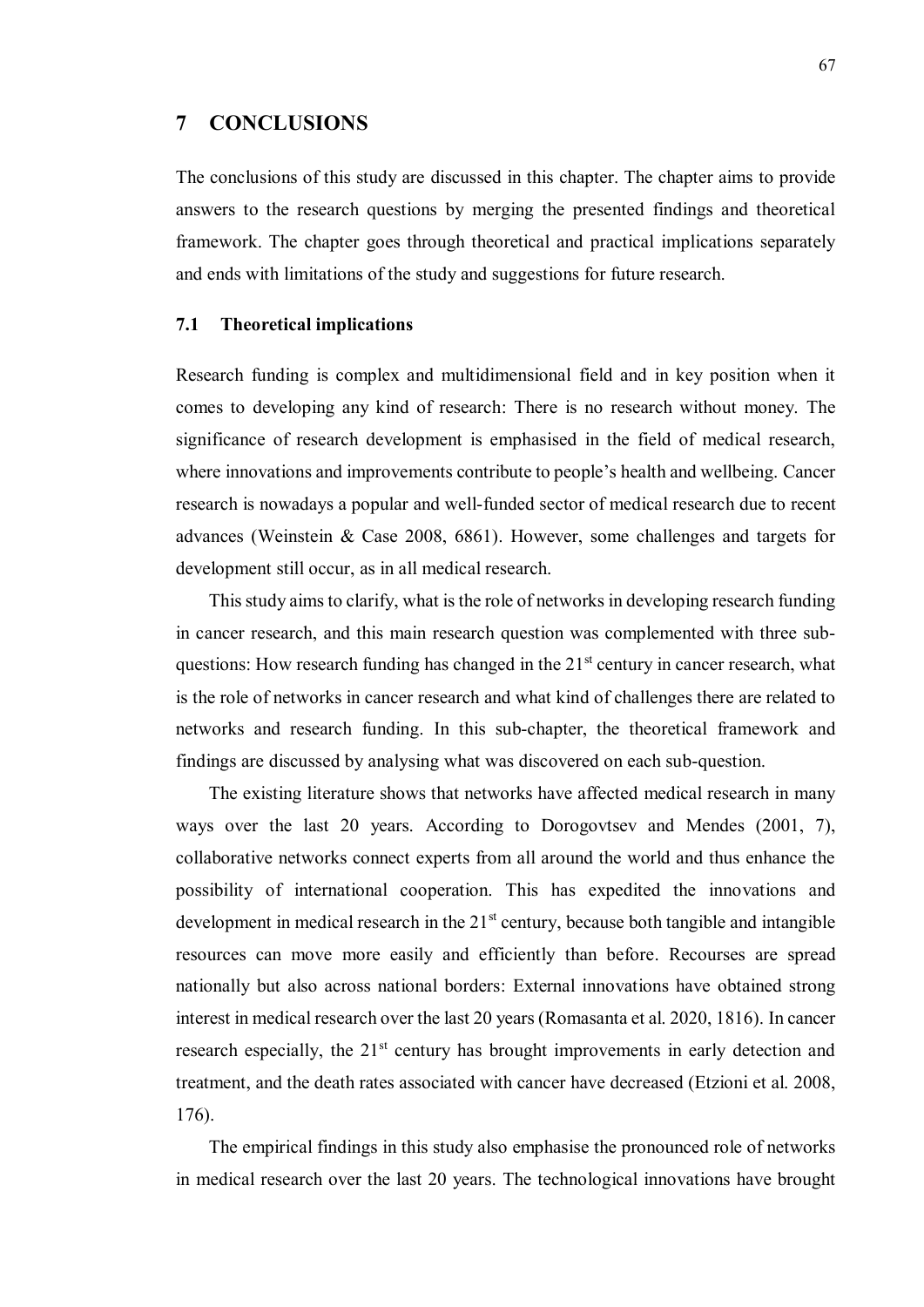people from different countries closer than ever, which has strengthened research networks: Communication is much faster and more effortless nowadays, which means that it is easier to find other experts and share resources more efficiently. This can be seen also in the emergence of networked research infrastructures, which distribute facilities, instruments, data sets and other resources globally (Meijer et al. 2012, 492). Transparency has also increased: During this century, most of the medical papers have started to demand that published articles must be available for other researchers to utilize, which eases knowledge transfer. However, new innovations, international cooperation, and advancements in medical research in the 21<sup>st</sup> century have also increased competition and researchers are required more than ever before, by scientific papers and by funders.

Networks and networking have affected medical research funding as well. According to Chakravarthy et al. (2016, 760), the whole medical industry has implemented a wide range of collaborations in a unique approach that connects inputs from public-private consortia, disease foundations, venture capital and industry-academic partnerships, resulting in learning from multiple disciplines but also making medical research funding quite multidimensional and complex. The improvements in medical research in the  $21<sup>st</sup>$ century also mean that more money is required; advanced research methods and tools are extremely expensive. The empirical findings show that this can complicate the work of cancer researchers, as they must put a lot of time and effort to grant applications since funders are demanding more and more.

While the financial needs have increased, governmental funding has decreased significantly in Finland, which is the most notable change in Finnish cancer research funding in the  $21<sup>st</sup>$  century. Public funding has fallen to less than a quarter of what it was at the beginning of the century, which means that cancer research is very dependent on private funding (Aarnipuro 2021). According to Heikinheimo et al. (2020, 243), Finnish government supported clinical research in university hospitals with 40 million euros in 2010, while in 2018 the amount was 20 million. The notable decrease of public funding was also emphasised in the empirical findings. Today, the funding of research projects in Finland consists of patches, it is very scattered. Private foundations play a considerable role in cancer research funding, but usually one grant from one foundation is not enough to cover the costs of a whole research project, which means that researchers must seek funding constantly.

Another significant change regarding cancer research funding in the  $21<sup>st</sup>$  century that did not appear in existing literature but was found from empirical data is the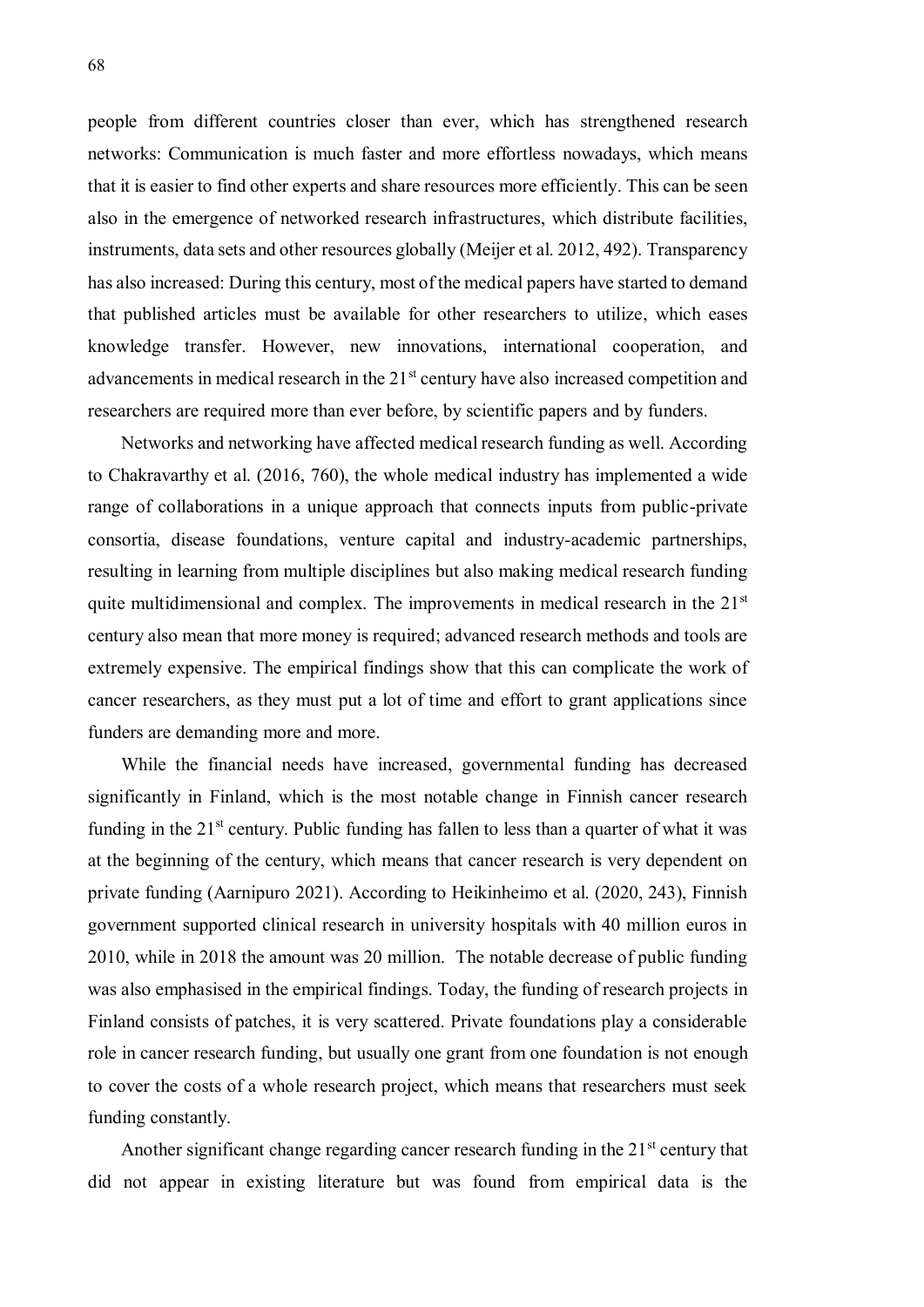implementation of total cost model. The total cost model has been used from 2009 by the Academy of Finland, government research institutes and Finnish universities and empirical findings revealed that researchers have adopted quite negative attitude towards it. The total cost model restricts the final use of funds, directing them mainly on labour costs. This is problematic for researchers since when the money comes from funders that have adopted the total cost model, researchers are not able to decide how to use it. This may not be the best for research itself.

The role of networks in all medical research, including cancer research, has grown to be very notable and both existing literature and the findings of this study underline the fact. According to Breschi et al. (2009, 834) networks offer current access to external resources and information while also consolidating internal expertise and learning abilities. This enables more effective and productive research work: Researchers are not tied to one place and one research group, knowledge can be transferred easily, and results can be shared and compared globally. Interviews showed that nobody can do good research alone in a field as challenging and complex as cancer research, cooperation is a necessity as no researcher can possess all the necessary knowledge and recourses. This also means that one's own activity, reputation and recognition among other researchers becomes more crucial.

The importance of networks has even increased during the  $21<sup>st</sup>$  century. The literature shows that medical research has leaped forward, methods and tools have improved notably. According to World Health Organization (2022), the longevity of humans has increased over the last century largely because of the advances in medical research. The empirical findings in turn indicate how advancements have affected the life of researchers: requirements have increased in everything, from scientific articles to research work itself. Cooperation has become more important than ever and as literature shows, it transcends national borders. According to empirical findings, cooperation should also extend to different sectors as in cancer research the cooperation between researchers is not always enough. Sometimes the necessary expertise can be found in factories, businessmen or engineers, for example. It also appeared in the empirical findings that networks create an endless cycle around cancer research, and they are needed in many ways: Researchers need networks and especially collaboration within them to carry out their work, but to find collaborations, they must be networked and trusted by others.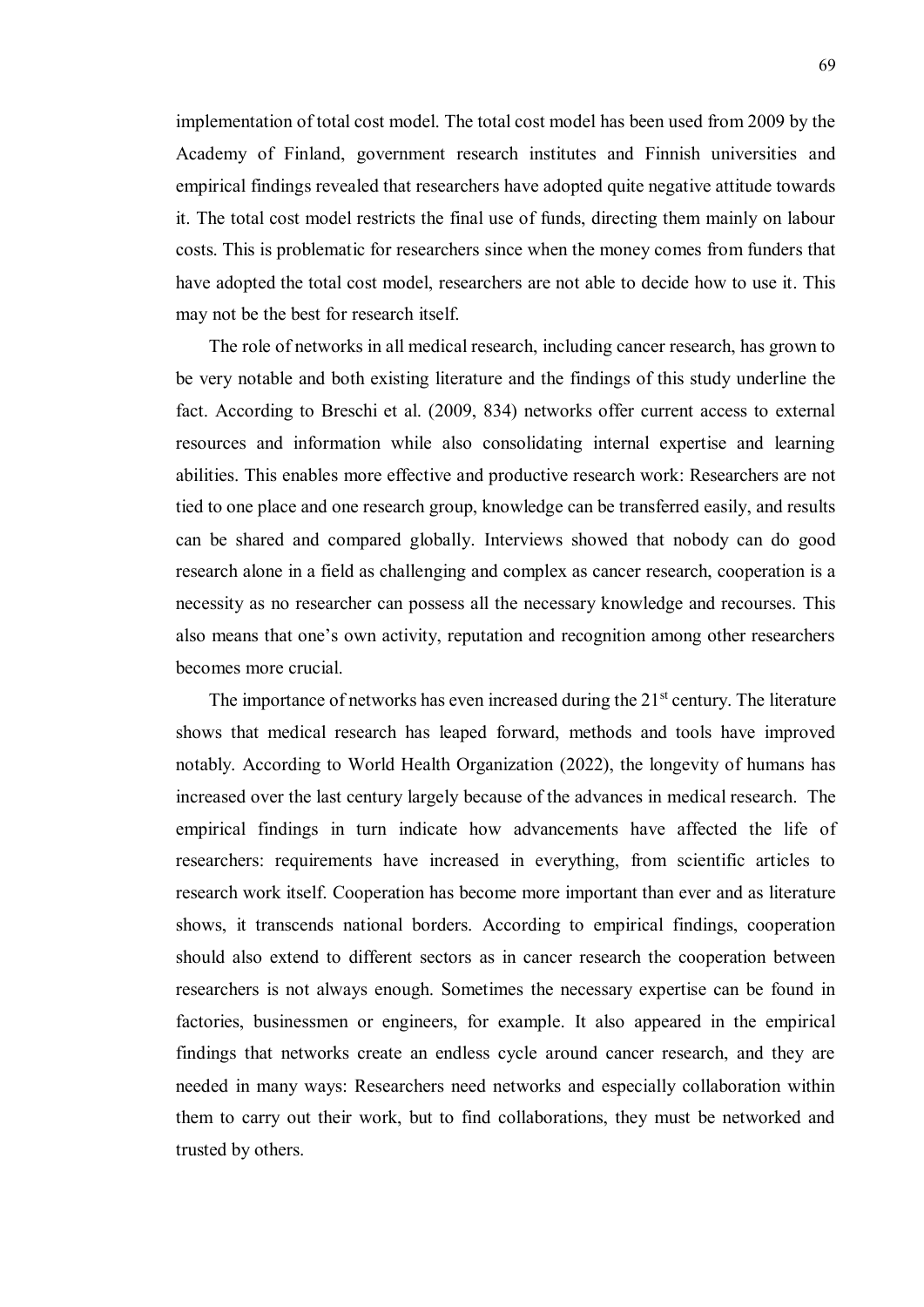The existing literature does not show how networks are connected to research funding, but this question was addressed in the empirical findings. There may be many parties involved in the research funding process, for example assisting experts and umbrella organisations, and open communication and cooperation between them is important in terms of positive outcome. Different funders in turn may collaborate with each other to go deeper into some specific problem and this kind of collaboration occurs between national foundations, but especially among public, international funders. The empirical findings also emphasised the role of individual researcher's networks and funding-related collaboration within a research group. Naturally, funders want to target their resources on prolific, successful research projects, no matter if they were public institutions, private foundations, or capital ventures. If a researcher or research group has wide networks and is known and trusted by others, it is much more likely that they will get funding because that strengthens the impression of the funder that their money will not be wasted.

It was illustrated by both literature and empirical findings that medical research funding is complicated and there are several challenges related to it and its networks. Different actors cooperate to achieve common goals and solve shared problems, but cooperative efforts may collapse under noncompliance or disagreements over division of benefits, even though different actors would share similar preferences (Stein 1982, 299). According to Kinne 2013, 767, cooperation is a way to achieve common gains and solve shared problems, but the external conditions of different parties may be diverse, which tends to hinder cooperation within networks. The empirical findings confirmed these challenges and added some other phenomena as well. Some old prejudices between different sectors may hinder cooperation in cancer research, while intensified competition may disturb the cooperation between individual researchers. The prejudices may have caused that In Finland collaborations between universities and pharmaceutical companies are not as usual as in Sweden for example, where these collaborations have proved to be extremely prolific. It could be interpreted that mutual trust and respect and that everyone understands their own position in the research project are key factors to fruitful cooperation within networks.

The literature also pointed out that as medical research is very international, there are legal and social issues related to it. According to Meijer et al. (2012, 495), ethical, legal, and regulatory issues become more current and prominent when operations become international. Medical networks are often very wide and extend over governmental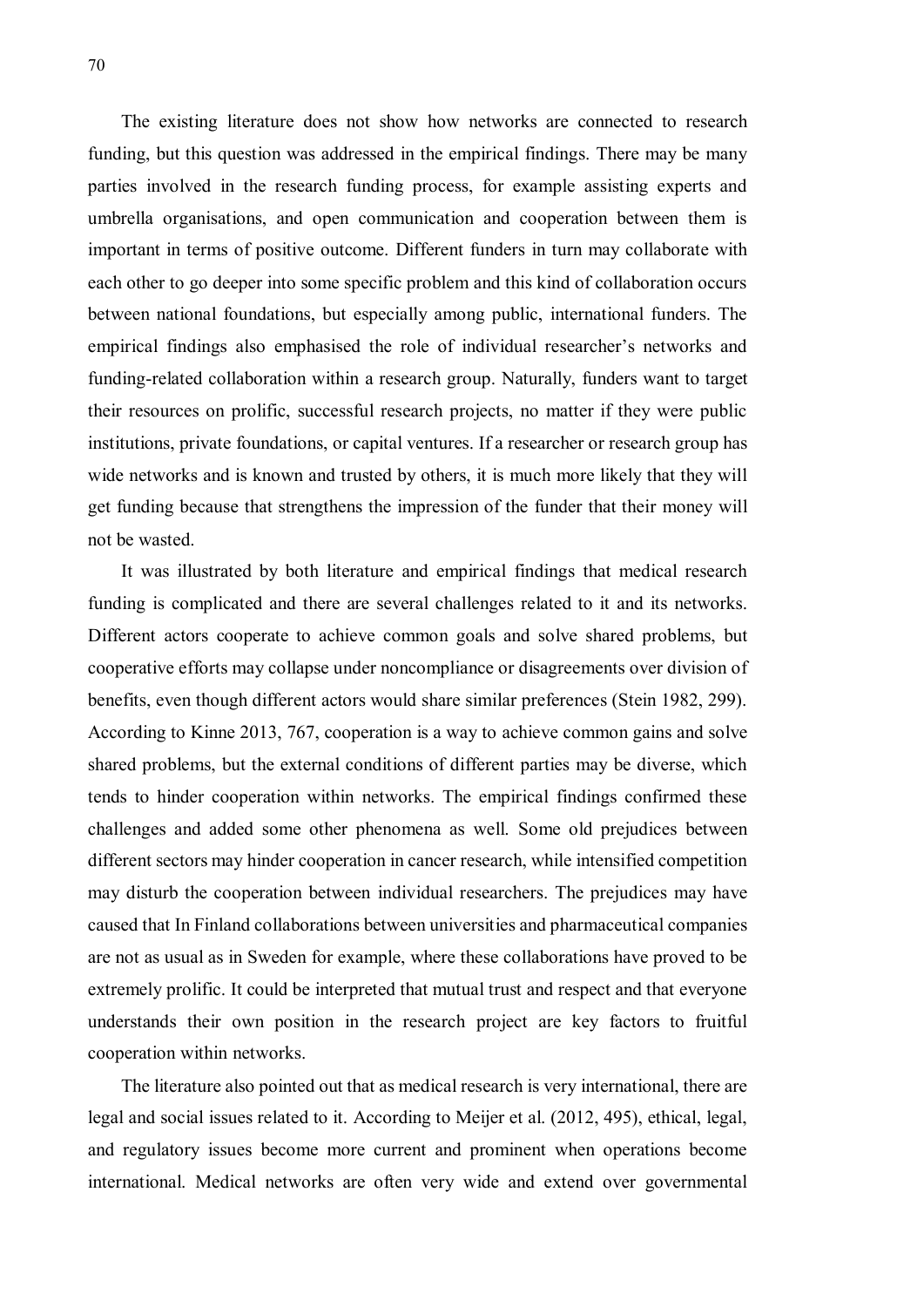boundaries, which may cause challenges related to different methods, practices, and regulations. The literature showed that internationalisation has shaped medical research funding as well: According to Meijer et al. (2012, 495), the move to larger, international networks requires different funding structures. Funding in networked research covers a various set of activities: research costs themselves but also set up, maintenance and outreach activities, for example. However, the existing literature does not fully explain what kind of challenges there are related to cancer research funding, or even medical research funding in general, but this question was gone through broadly in the empirical findings.

The only research funding-related challenge that emerged from both literature and interviews was the decrease of public funding, although its real effects on cancer research were pointed out only in interviews. According to Aarnipuro (2021), Finnish government has reduced funding in university hospitals significantly over the past twenty years, which means that medical research is nowadays very dependent on private funding. The empirical findings showed that the Academy of Finland used to offer very large grants that formed the basis for research and foundation funding was used only to complement it, but today the relation has turned the other way round. Since society does not offer any common basic funding or ground funding, researchers must always start from scratch. The empirical findings also showed that the decrease of public funding has created some negative side effects. Since large pharmaceutical companies have much more resources than university researchers for example, the drug development takes place mainly within companies. Naturally, these companies want to get their investments back which means that new drugs tend to be very expensive and poor countries cannot afford them. It could be considered if this is ethically correct, especially when literature states that the global cancer burden has moved from the developed countries to less developed, poorer countries (Ray & Özdemir 2016, 65).

The empirical findings showed that the complexity of funding process in cancer research causes notable challenges to researchers. A great amount of time in cancer researcher's daily life is allocated to gaining funds, which reduces resources from the actual research work. The requirements for funding applications have even increased lately, but the grants have not which causes a notable challenge. The research projects should be almost revolutionary to secure funding but the sums that most funders offer do not cover the costs that kind of research work requires. The length of funding process was also emphasised as a problem that disturbs fruitful research since first the researchers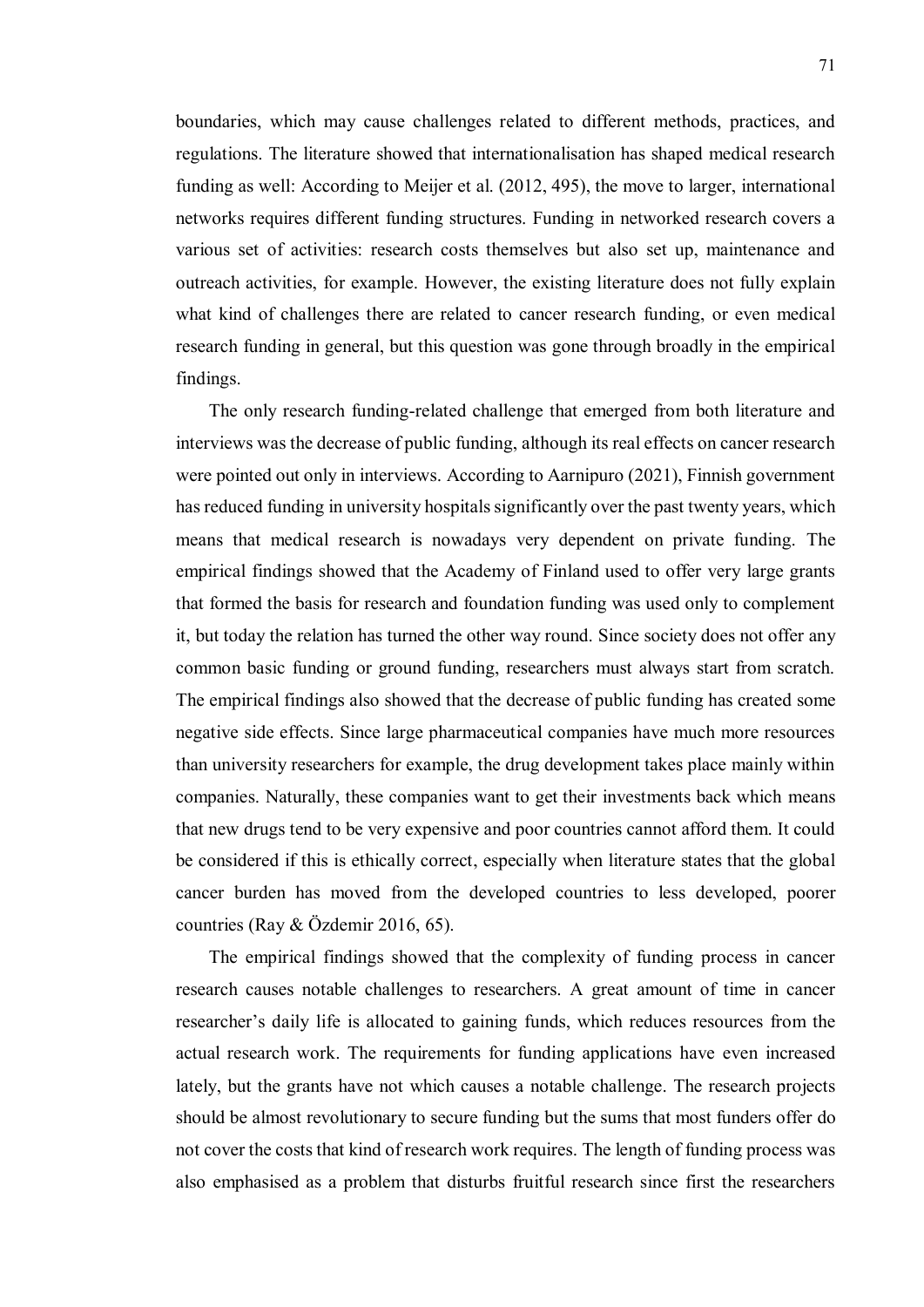must spend weeks or months writing the application, and in worst cases it may take almost a year to actually receive the money, if they are accepted. That is too long time to wait, especially in cancer research because it is possible that in one year, a good idea has already passed by.

There were slightly differing views on the adequacy of cancer research funding in the empirical findings. Based on the empirical data it could be concluded that in private companies where main funders are venture capitals, the money really is not a problem if the company has invented something useful. However, the situation is not as good for academy or university researchers, in that sector some projects are not carried out due to insufficient funding and that phenomenon is largely based on the decrease of public funding. Because of the lack of money, Finnish cancer research is not comparable to the super countries of research anymore. Even though there is good research in Finland, according to empirical findings its grade has fallen when measured internationally.

The empirical findings of this study are aligned with the existing literature on medical research funding and medical networks, but they also bring new insights into the topic and deepen the knowledge especially from the perspective of cancer research. The following table (Table 3) outlines the theoretical implications of this study, adding the empirical findings to the theoretical framework.

| Research question | Sub-questions         | <i>Theoretical</i> | <b>Empirical findings</b> |
|-------------------|-----------------------|--------------------|---------------------------|
|                   |                       | findings           |                           |
|                   |                       |                    | Increased                 |
|                   |                       | Increasement of    | competition               |
|                   |                       | international      | regarding research        |
|                   |                       | cooperation        | work and research         |
|                   | How research          |                    | funding                   |
|                   | funding in cancer     |                    | Increased demands         |
|                   | research has          | Decrease of public | of scientific             |
|                   | changed in the $21st$ | funding            | publications and          |
|                   | century?              |                    | funding                   |
|                   |                       |                    | applications              |

| Table 3. Framework of theoretical implications |  |  |  |  |  |  |  |  |  |
|------------------------------------------------|--|--|--|--|--|--|--|--|--|
|------------------------------------------------|--|--|--|--|--|--|--|--|--|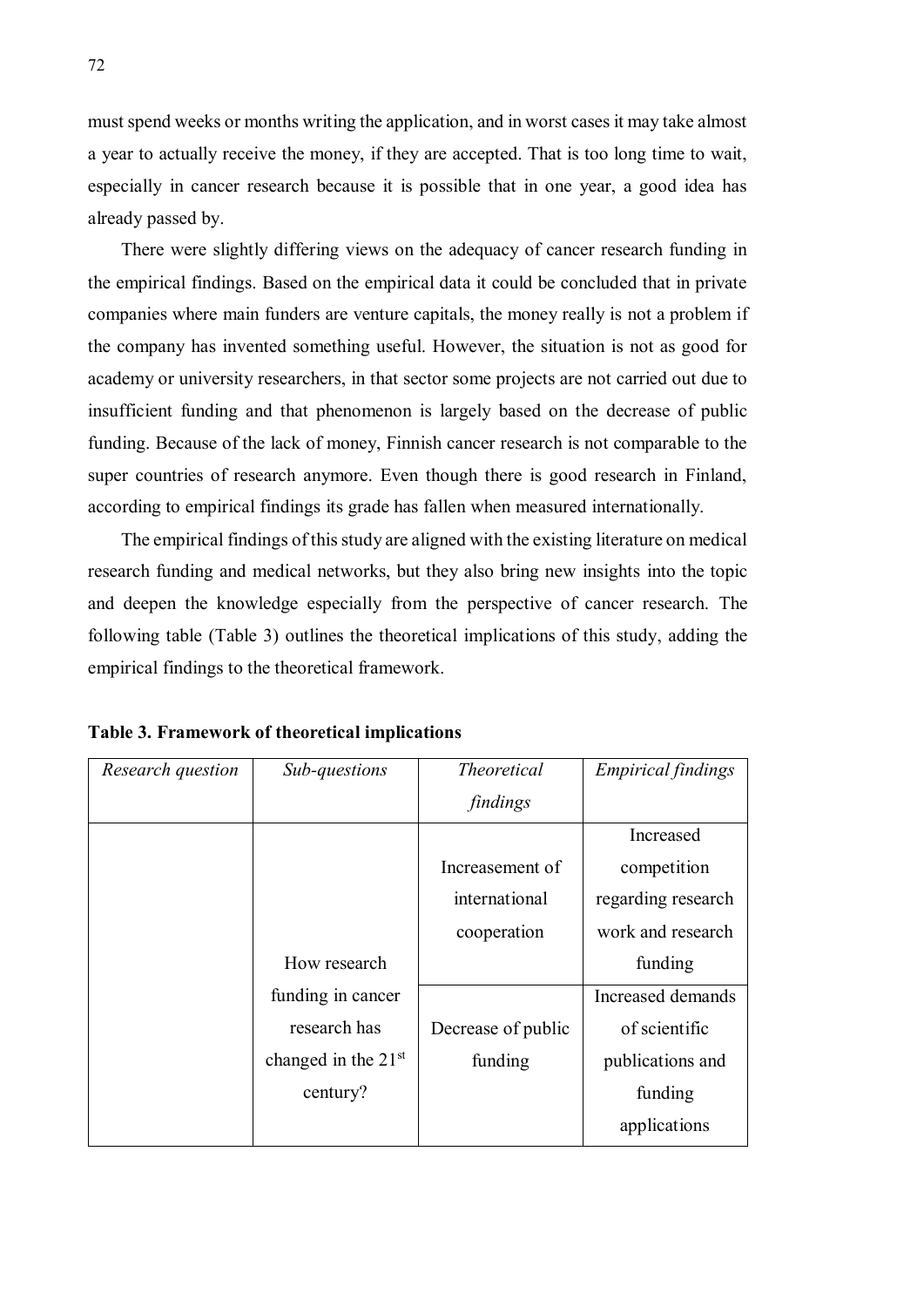|                     |                      | Significance of      | Implementation of    |
|---------------------|----------------------|----------------------|----------------------|
|                     |                      | private foundations  | total cost model     |
|                     |                      | has grown            |                      |
|                     |                      | Significance of      | There is no cancer   |
| What is the role of |                      | networks has         | research without     |
| networks in         |                      | increased in the     | networks             |
| developing          |                      | $21st$ century       |                      |
| research funding    |                      |                      | Networks extend      |
| in cancer           | What is the role of  |                      | across national and  |
| research?           | networks in cancer   |                      | sectoral boundaries  |
|                     | research?            | Networks enable      | in cancer research   |
|                     |                      | the development of   | Wide networks        |
|                     |                      | research             | enhance              |
|                     |                      |                      | researcher's         |
|                     |                      |                      | chances to get       |
|                     |                      |                      | funding              |
|                     |                      | Differing            | Old prejudices may   |
|                     |                      |                      |                      |
|                     |                      | conditions and       | hinder cooperation   |
|                     |                      | preferences may      | between different    |
|                     |                      | hinder cooperation   | sectors in cancer    |
|                     | What kind of         | within networks      | research             |
|                     | challenges are there | Legal and social     | Complexity and       |
|                     | related to networks  | issues occur due to  | length of funding    |
|                     | and research         | internationalisation | process is a notable |
|                     | funding?             |                      | challenge            |
|                     |                      | Decreased public     | Decreased public     |
|                     |                      | funding causes       | funding has caused   |
|                     |                      | challenges for       | negative said        |
|                     |                      | research             | effects in cancer    |

Overall, there were no conflicts between this study's theoretical and empirical findings or contradictions between the framework and the statements of the interviewees.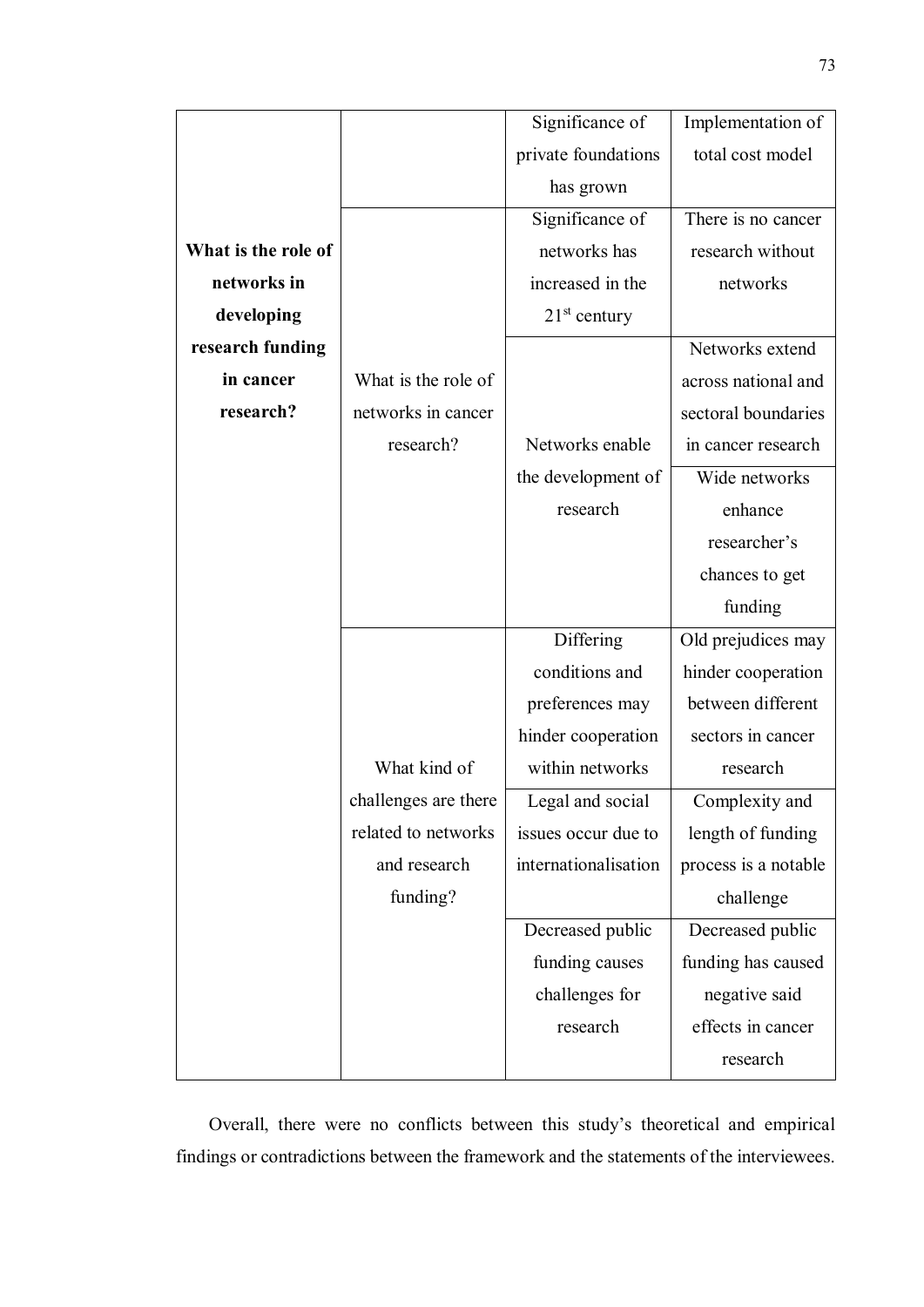The collected data rather complemented theoretical framework, offering more precise knowledge on cancer research funding and networks. By combining theoretical and empirical findings, it was possible to form a coherent and comprehensive understanding about how cancer research funding is currently working and how networks are related to it.

### **7.2 Practical implications**

This study shows that networks are crucial for prolific cancer research and there is also a clear link between networks and cancer research funding. No one can conduct good research alone and this seems to apply to research funding as well, many different parties and connections are needed in the process. The importance of networks extends to every sector of research and a lot of different expertise is needed in a field as complex as cancer research. It requires cooperation over national and industrial borders.

As the role of networks is so significant in cancer research, young researchers should be encouraged to build their networks and connect with people all over the world. As this study shows, sometimes the needed expertise can be found only outside of Finland, and therefore international contacts are extremely important. More experienced researcher should help their younger colleagues and open their own networks for them. Even though the competition among researchers is rough these days, the advancement of research should be the priority for everyone. Researchers should be careful that the competition between individuals does not intensify so much that they are not willing to share their knowledge and skills anymore. Eventually, the skills of an individual researcher are not enough in cancer research, it requires more than any individual can do alone.

Networks can be extremely wide and international in cancer research, and it is understandable that problems and challenges may occur when parties with different backgrounds, goals, and opinions cooperate. In this study we find that cancer research requires knowledge and expertise also outside the scientific research itself and to advance cancer research, cooperation between different sectors should be enhanced. Mutual trust and respect are in key position in this, old prejudices should be left aside, and different parties should value each other's different knowledge and contributions. Even different interests can be included in a successful collaboration if everyone knows their own role and respect other roles as well.

This study shows that funding in cancer research is complex and requires a lot of time and resources from the researchers' perspective. Currently, the laboriousness of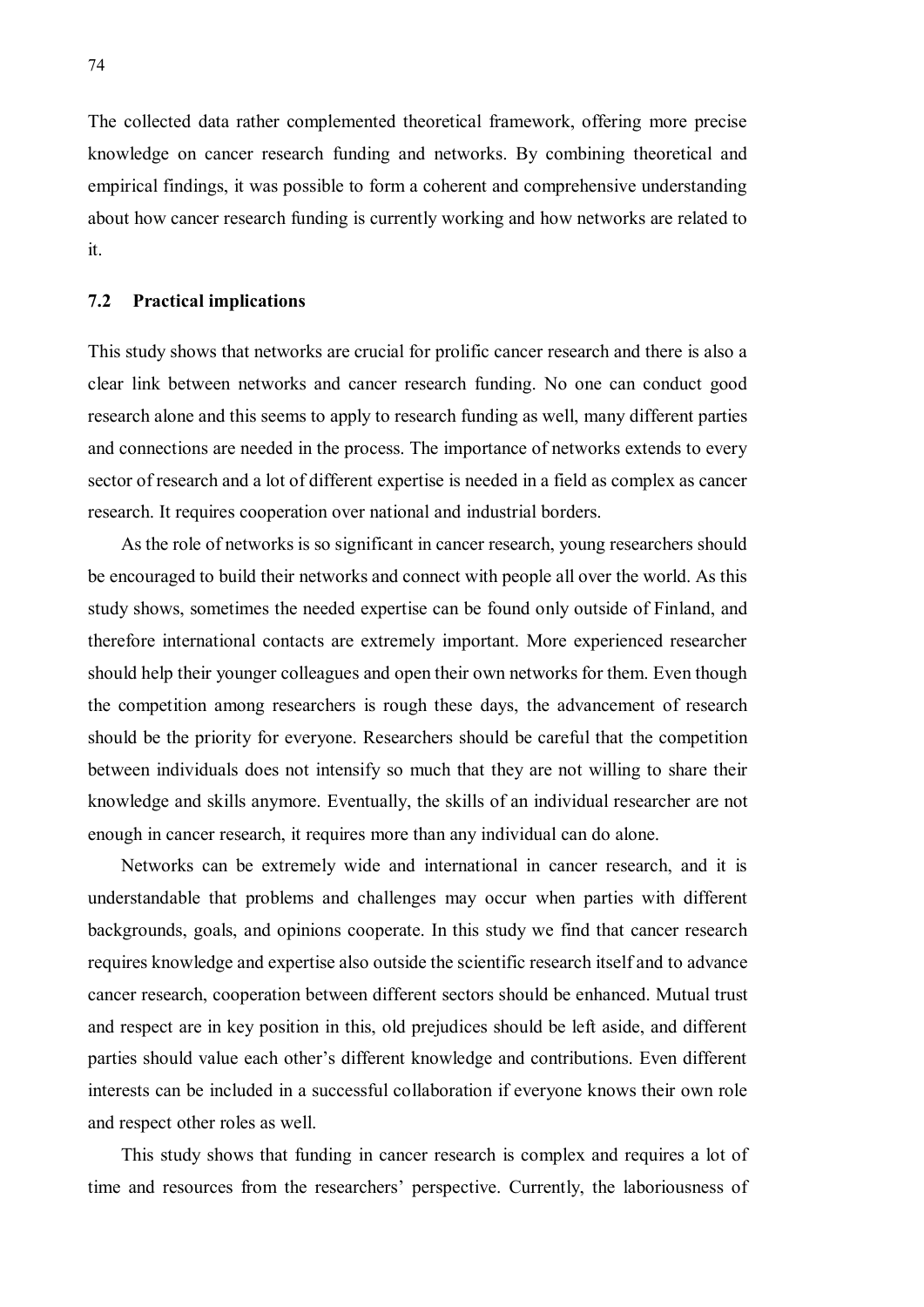funding process for researchers is notable but the amount of money the funders are offering per one grant is not, and this relation should be improved. If the funding applications require as much as they do currently, it should correlate with the amount of funding, so that researchers would not need to apply constantly. Overall, funding should be more long-lasting in cancer research. It would be a bigger risk for the funder if the project eventually fails and they have funded it for several years than to commit only for one year at a time, but in a long term this could advance cancer research since researchers could focus on more the research work itself, not on writing funding applications.

The funding process in cancer research is currently too long when it comes to public funders. The process may take even a year and during this time the researchers must worry if they will be able to continue their research or not unless they have funds from somewhere else. The empirical findings showed that private foundations manage to keep the process much shorter, it may take only four months from the beginning of the application period to the point where researcher or research organisation receives the money. Therefore, it should not be impossible for public funders, such as the Academy of Finland to compact their funding process, it would enhance the work of cancer researchers.

Private foundations also have room for improvement in cancer research funding. Most of the foundations do not give any feedback from the applications they receive. They do not explain, why someone got funding and someone not, there is no public evaluation criteria that researchers could follow. This is problematic since researchers cannot know if they were close to approval or should they do everything differently in their next application. It is quite difficult to improve without any feedback and if foundations do not have enough recourses for detailed analysis of applications, they could still present the scores and overall score limit. Applications are almost always rated somehow, and the applicants should be informed how they rated compared to others, that would give guidelines for those who are not accepted for funding.

The aim of this study was to clarify, what is the role of networks in developing research funding in cancer research. The findings show that networks are crucial in both research work and research funding, and these two can be developed by enhancing the operations of networks. Cooperation is needed in cancer research funding, and wide networks also improve the chances of a researcher to get funding. The importance of wide networks and cooperation between different sectors is emphasised in cancer research since it is extremely complicated and important field of research that requires versatile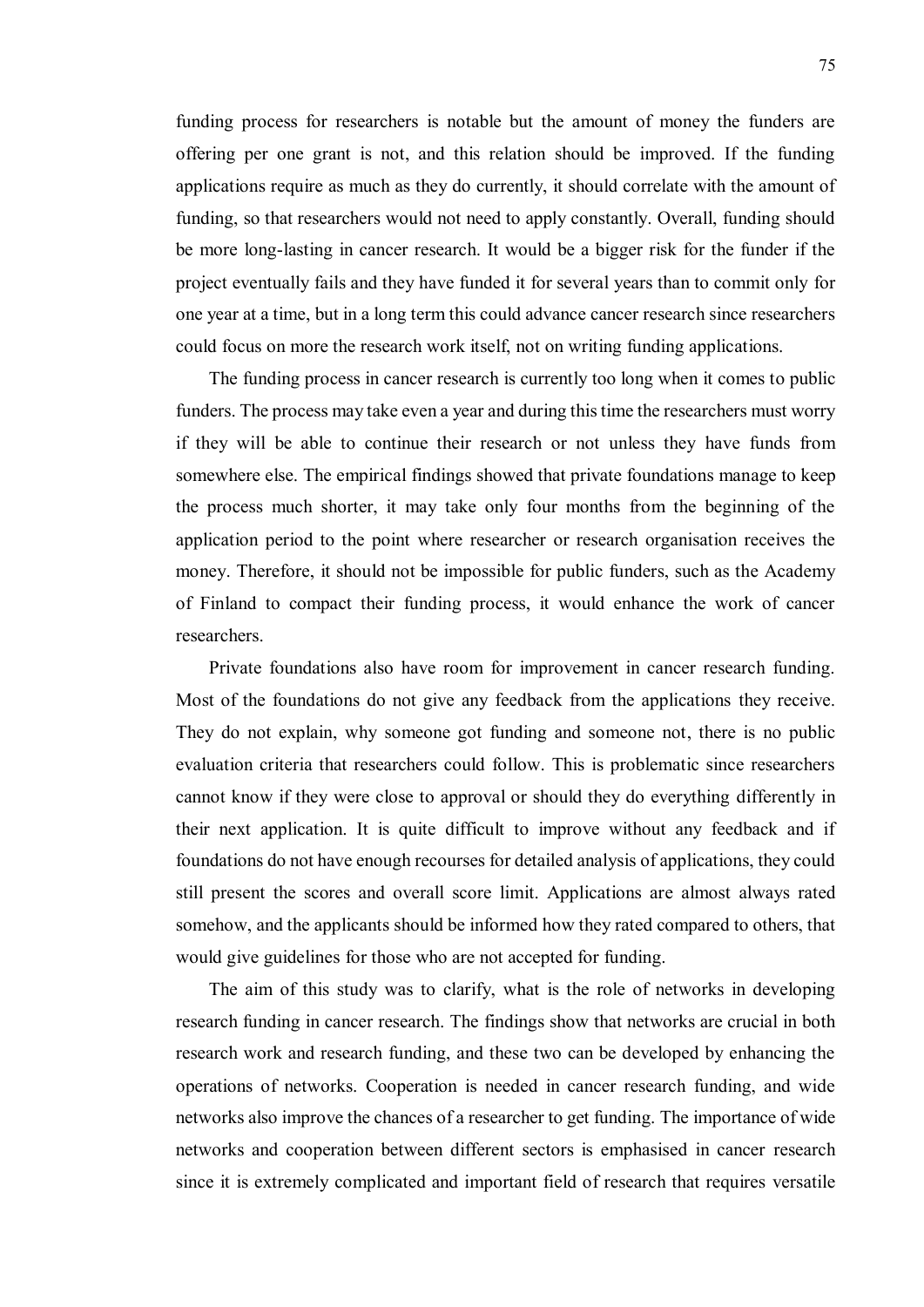expertise. In addition to the role of networks in cancer research funding, this study also presented some additional findings about challenges related to cancer research funding and networks. By identifying and seizing these challenges it is possible to develop cancer research; enhancement of the funding process and cooperation within networks are in a key position.

### **7.3 Limitations and suggestions for future research**

This study was carried out in accordance with recommendations and conventions found in qualitative research literature. As a result, the overall trustworthiness of the study is acceptable. However, there are some limitations regarding empirical data. Firstly, the study is limited to focus on cancer research funding only in Finland. All the respondents were Finnish and there was no remarkable comparison between countries, even though funding systems and policies do vary. The emphasis was placed on Finnish research and research funding to keep the scope of this study manageable for a master's thesis.

Secondly, the data was collected quite widely, but no international funding organisations or public funder representatives were reached. There were researchers, pharmaceutical company representatives and foundation representatives among respondents, which ensured that a wide perspective about cancer research funding was gained, but the perspective would have been more complete if also international funding organisations and/or public funders from Finland would have been interviewed. However, this limitation was considered when analysing the data and it was possible to answer comprehensively to the research questions also without international and public funding organisation representatives.

This study showed that there is room for improvement in the functioning of cancer research networks, and those networks should be investigated more in the future to enhance cancer research. An interesting research topic for future research could be to study how collaboration between different sectors included in cancer research could be enhanced. Several challenges regarding cancer research funding were also pointed out in this study, and it could be useful to investigate those problems more precisely and to compare them to other countries and their challenges, as this comparison was left out in this study.

There is a clear research gap in how networks are related to cancer research funding, but also in the networks of cancer research in general and this study is not enough to fill that gap completely. This study produced useful findings regarding cancer research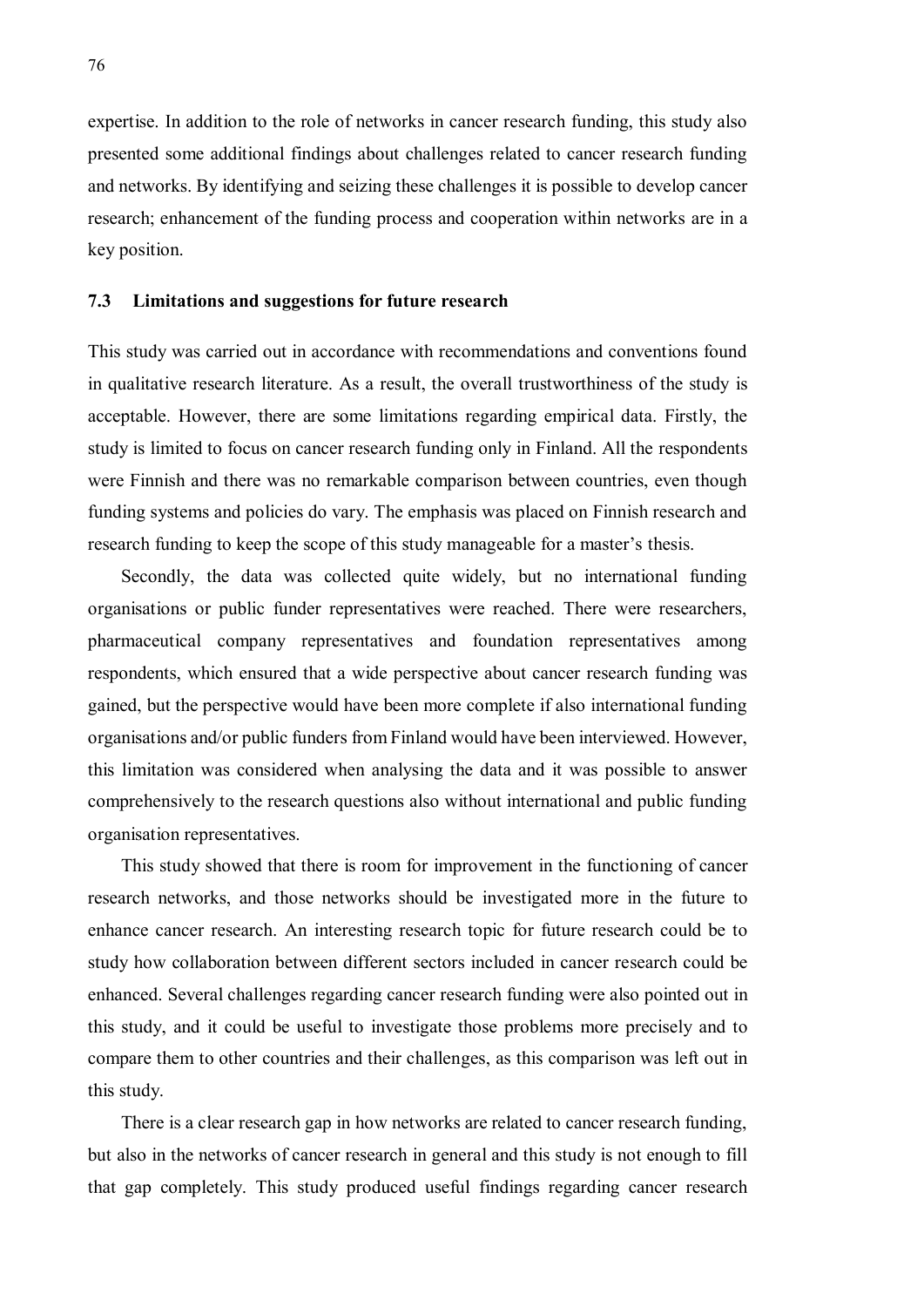funding and cancer research networks but there is still room and need for more research on how to develop cancer research through networks, not only cancer research funding. Additionally, this study pointed out that since nowadays drug development takes place mainly within pharmaceutical companies, the newest drugs and treatments are too expensive for poor countries. At the same time, the global burden of cancer is shifting from developed countries to those poorer, less developed ones and this issue should be taken into consideration in the future more emphatically.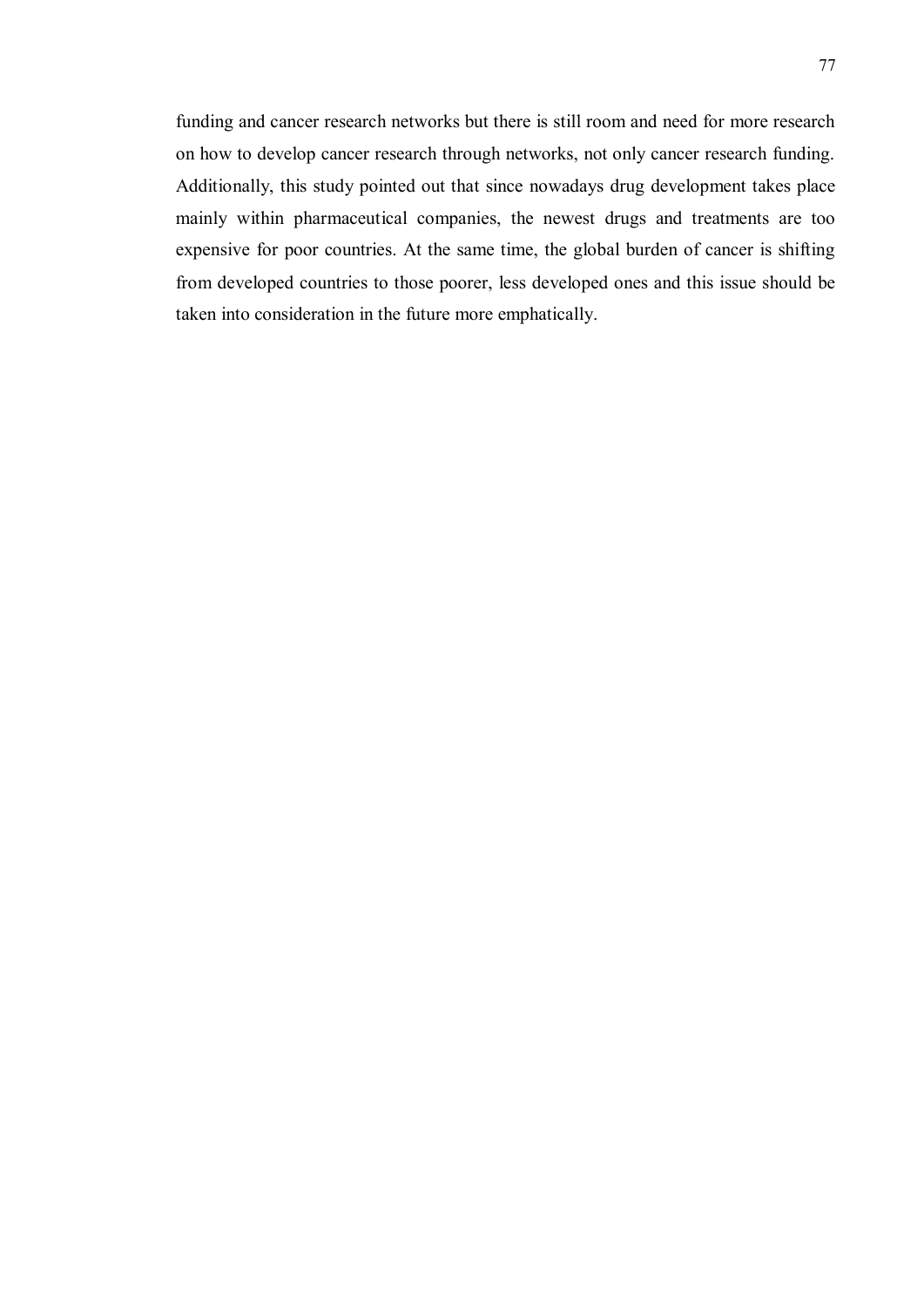## **8 SUMMARY**

Cancer research is constantly developing and important field of research, since the effects of cancer extend to global health, wellbeing, and economy. Even though methods and tools have improved notably over the past 20 years, there are still several challenges related to cancer research. It is extremely time-consuming and requires a lot of different recourses, that no individual researcher can hold. Therefore, there has evolved wide networks in cancer research, which are crucial for prolific research but also have their own challenges. Some of these challenges are linked to research funding, but the connection between cancer research networks and cancer research funding has not been fully studied before. Therefore, this study has analysed, via the main research question *what is the role of networks in developing research funding in cancer research,* how cancer research funding could be enhanced through networks. The main research question was covered by clarifying how research funding has changed in the  $21<sup>st</sup>$  century, what is the role of networks in cancer research and what kind of challenges may occur related to networks and research funding.

The study was carried out as qualitative research, where experts from different areas of cancer research and cancer research funding were interviewed to attain a wide perspective over the studied issues. An extensive literature review, presented in chapters 2, 3 and 4, was also conducted to form a coherent baseline for this study. The empirical data from interviews was analysed with thematic analysis and the methodology was thoroughly presented in chapter 5. The empirical findings were grouped based on the research questions and gone through in chapter 6. The theoretical framework and empirical findings were eventually combined to provide comprehensive implications in chapter 7.

This study has found that networks are extremely important for cancer research and cancer research funding, and both can be developed through them. Networks enable cooperation between different actors and enhance the distribution of different types of recourses. The changes in cancer research funding in the  $21<sup>st</sup>$  century have even strengthened the importance of networks since the requirements of research and research funding applications have increased notably. It is indisputable that no one can carry out alone research work as demanding as cancer research, networks are crucial in it. Nowadays networks play an important part in research funding as well, since both funding agencies and researchers that seek funding have started to cooperate in their quarters to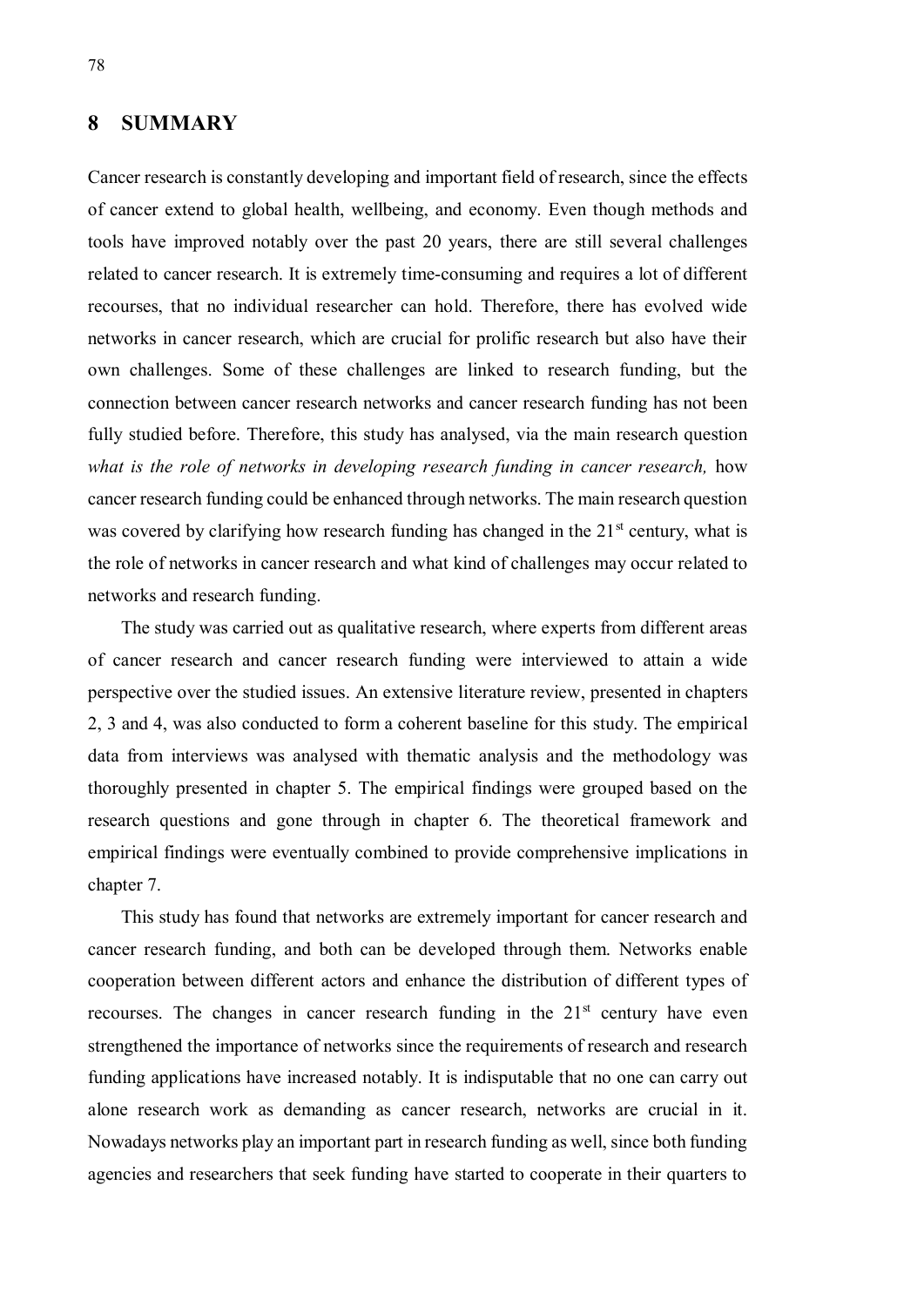achieve better results. The chances of a researcher to get funding also increase notably if they have wide networks behind them and are trusted and known by other actors in the field.

This study also pointed out several challenges related to networks and funding in cancer research. The cooperation within networks is not always unproblematic, since in cancer research networks include a variety of actors from different sectors, and different opinions, preferences and goals may appear, as well as some prejudices. The competition has also increased between companies but also between individual researchers, which may hinder cooperation. In research funding in turn the decrease of governmental funding, adaptation of full-cost model and the complexity and length of funding process are the most notable challenges that hinder the work of cancer researchers. The results of this study conclude that cooperation between different sectors in Finnish cancer research should be improved, because it correlates to the fluency of cancer research and cancer research funding. Trust and respect between different parties is central for improving cooperation, everyone should be aware of their own position in the project and trust that fruitful cooperation is possible even with different backgrounds when everyone invest in it.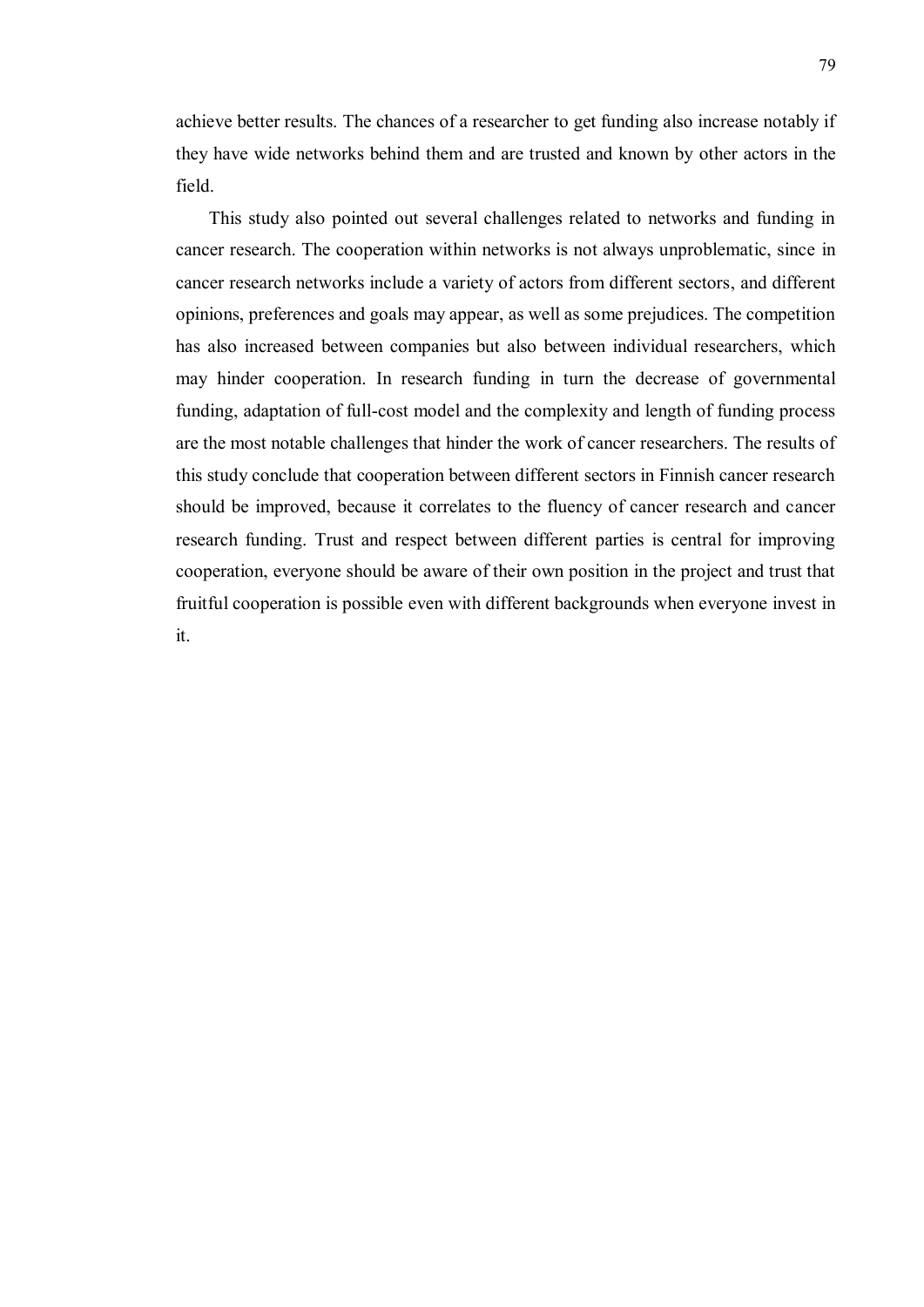## **REFERENCES**

- Aarnipuro, M. (2021) Syöpätutkimus yksityisen rahan varassa, Apu 11.10.2021. [Editorial]. [https://www.apu.fi/artikkelit/kirsi-piha-poliittinen-eliitti-on-pelon](https://www.apu.fi/artikkelit/kirsi-piha-poliittinen-eliitti-on-pelon-kuumemittari-kolumni%20Accessed%207.2.2021)[kuumemittari-kolumni Accessed 7.2.2021.](https://www.apu.fi/artikkelit/kirsi-piha-poliittinen-eliitti-on-pelon-kuumemittari-kolumni%20Accessed%207.2.2021)
- Abudu, R. Bouche, G. Bourougaa, K. Davies, L. Duncan, K. et al. (2021) Trends in international cancer research investment 2006-2018, American Society of Clinical Oncology, 602–610.
- Academy of Finland (2022) Total cost model [https://www.aka.fi/tutkimusrahoitus/hae](https://www.aka.fi/tutkimusrahoitus/hae-rahoitusta/nain-haet-rahoitusta/ohjehakemisto/kokonaiskustannusmalli/)[rahoitusta/nain-haet-rahoitusta/ohjehakemisto/kokonaiskustannusmalli/](https://www.aka.fi/tutkimusrahoitus/hae-rahoitusta/nain-haet-rahoitusta/ohjehakemisto/kokonaiskustannusmalli/) Accessed 20.4.2022.
- Adams, J. Khan, H. Raeside, R. (2014*) Research methods for business and social science students,* 2nd ed. New Delhi: Sage.
- Ainslie, G. (1986) Beyond microeconomics. Conflict among interests in a multiple self as a determinant of value. In: *The Multiple Self*, ed. By Elster, J. Cambridge University Press, Cambridge.
- Alexis, F. Pridgen, E. Langer, R. Farokhzad, O. (2010) Nanoparticle Technologies for Cancer Therapy. In: Schäfer-Korting, M. (eds) Drug Delivery, Handbook of Experimental Pharmacology, Vol. 197, 55–86.
- Aluwihare-Samaranayeke, D. (2012) Ethics in qualitative research: A view of the participants' and researchers' world from a critical standpoint, *International Journal of Qualitative Methods*, Vol. 11 (2), 64–81.
- Amankwaa, L. (2016) Creating protocols for trustworthiness in qualitative research, *Journal of Cultural Diversity*, Vol. 23 (3), 121–127.
- Auranen, O. Nieminen, M. (2010) University research funding and publication performance – An international comparison, *Research Policy,* Vol. 39(6), 822– 834.
- Barjak, F. Robinson, S. (2007) International collaboration, mobility and team diversity in the life sciences: impact on research performance, *Social Geography Discussion*, Vol. 3, 23–36.
- Bartlett, C.A. Ghosal, S. (1990) *Managing innovation in the translational corporation*, Managing the Global Firm, Routledge library edition, Oxon.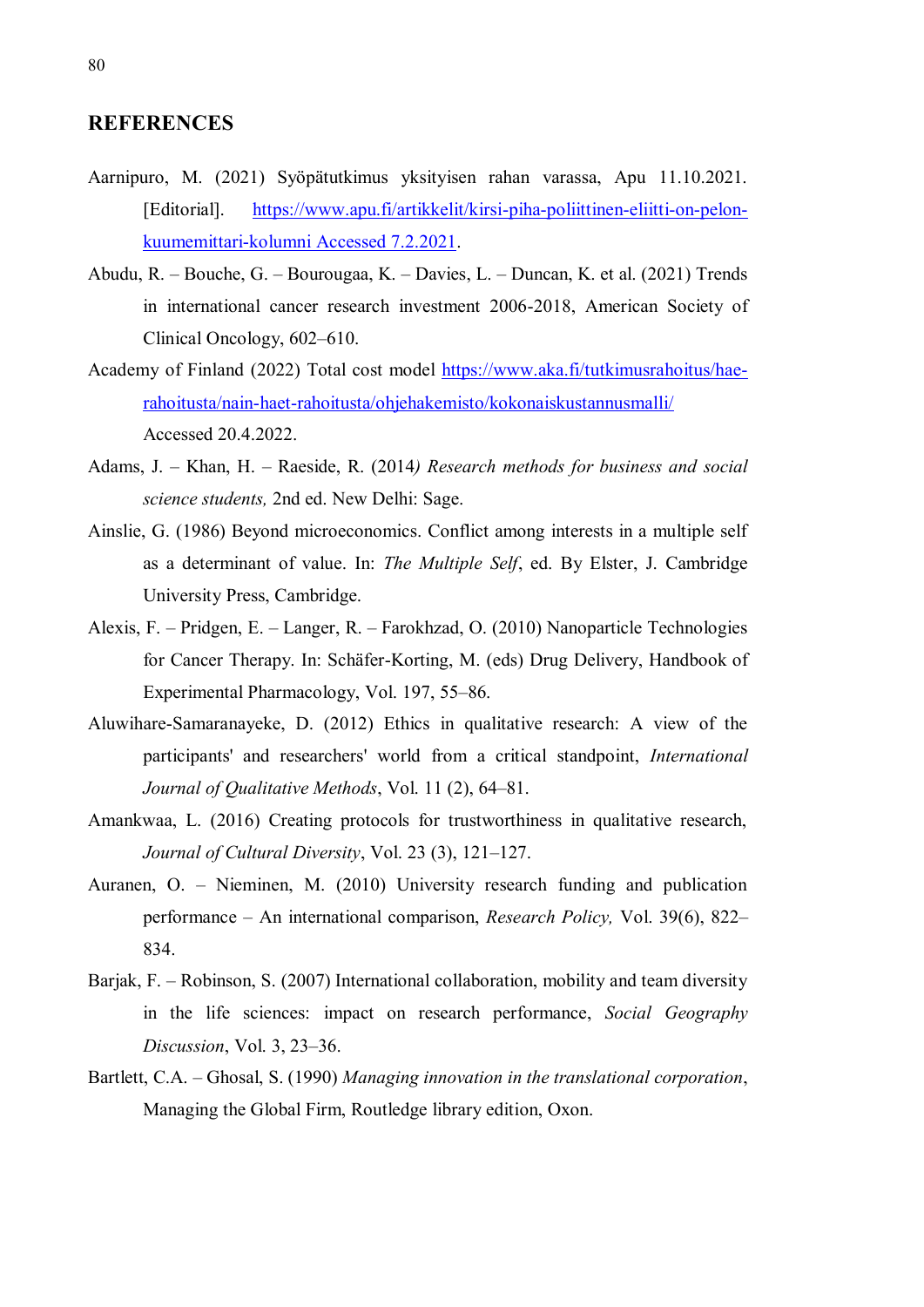- Beaudry, C. Allaoui, S. (2012) Impact of private and public research funding on scientific production: The case of nanotechnology, *Research Policy,* Vol. 41(9), 1589–1606.
- Bianchi, M. Cavaliere, A. Chiaroni, D. Frattini, F. Chiesa, V. (2011) Organisational modes for Open Innovation in the bio-pharmaceutical industry: An exploratory analysis. *Technovation,* Vol. 31(1), 22–33.
- Bluementhal, D. (2002) Training Tomorrow's doctors: The Medical Education Mission of Academic Health Centers, The Commonwealth Fund. [https://www.commonwealthfund.org/publications/fund](https://www.commonwealthfund.org/publications/fund-reports/2002/apr/training-tomorrows-doctors-medical-education-mission-academic%20Accessed%2025.1.2022)[reports/2002/apr/training-tomorrows-doctors-medical-education-mission](https://www.commonwealthfund.org/publications/fund-reports/2002/apr/training-tomorrows-doctors-medical-education-mission-academic%20Accessed%2025.1.2022)[academic Accessed 25.1.2022.](https://www.commonwealthfund.org/publications/fund-reports/2002/apr/training-tomorrows-doctors-medical-education-mission-academic%20Accessed%2025.1.2022)
- Bogner, A. Littig, B. Menz, W. (2009) Interviewing Experts, Research methods series, Palgrave Macmillan, Hampshire.
- Boyatzis, R. (1998) Transforming qualitative information: Thematic analysis and code development, SAGE Publications, Thousand Oaks, CA.
- Breschi S, Lissoni F. (2001) Knowledge spillovers and local innovation systems, *Ind Corp Change*, Vol. 10 (4), 975–1005.
- Breschi, S. Cassi, L. Malerba, F. Vonortas, N. (2009) Networked research: European policy intervention in ICTs, *Technology Analysis & Strategic Management,* Vol. 21 (7), 833–857.
- Burton, P. Hansell, A. Fortier, I. Manolio,T. et al. (2009) Size matters: just how big is BIG? Quantifying realistic sample size requirements for human genome epidemi- ology, *International Journal of Epidemiology*, Vol. 38, 263–73.
- Camarinha-Matos, L. Fornasiero R. Afsarmanesh H. (2017) Collaborative networks as a core enabler of industry 4.0, *Collaboration in a Data-Rich World*, Vol. 506,  $3-17.$
- Carr, W. Kemmis, S. (1986) *Becoming Critical : Education, Knowledge and Action Research,* London: Falmer.
- Chadwick, R. Strange, H. (2009) Harmonisation and standardisation in ethics and governance: conceptual and practical challenges, *The Governance of Genetic Information: Who Decides?* 201–213.
- Chakravarthy, R. Cotter, K. DiMasi, J. Milne, C-P. Wendel, N. (2016) Public- and Private-Sector Contributions to the Research and Development of the Most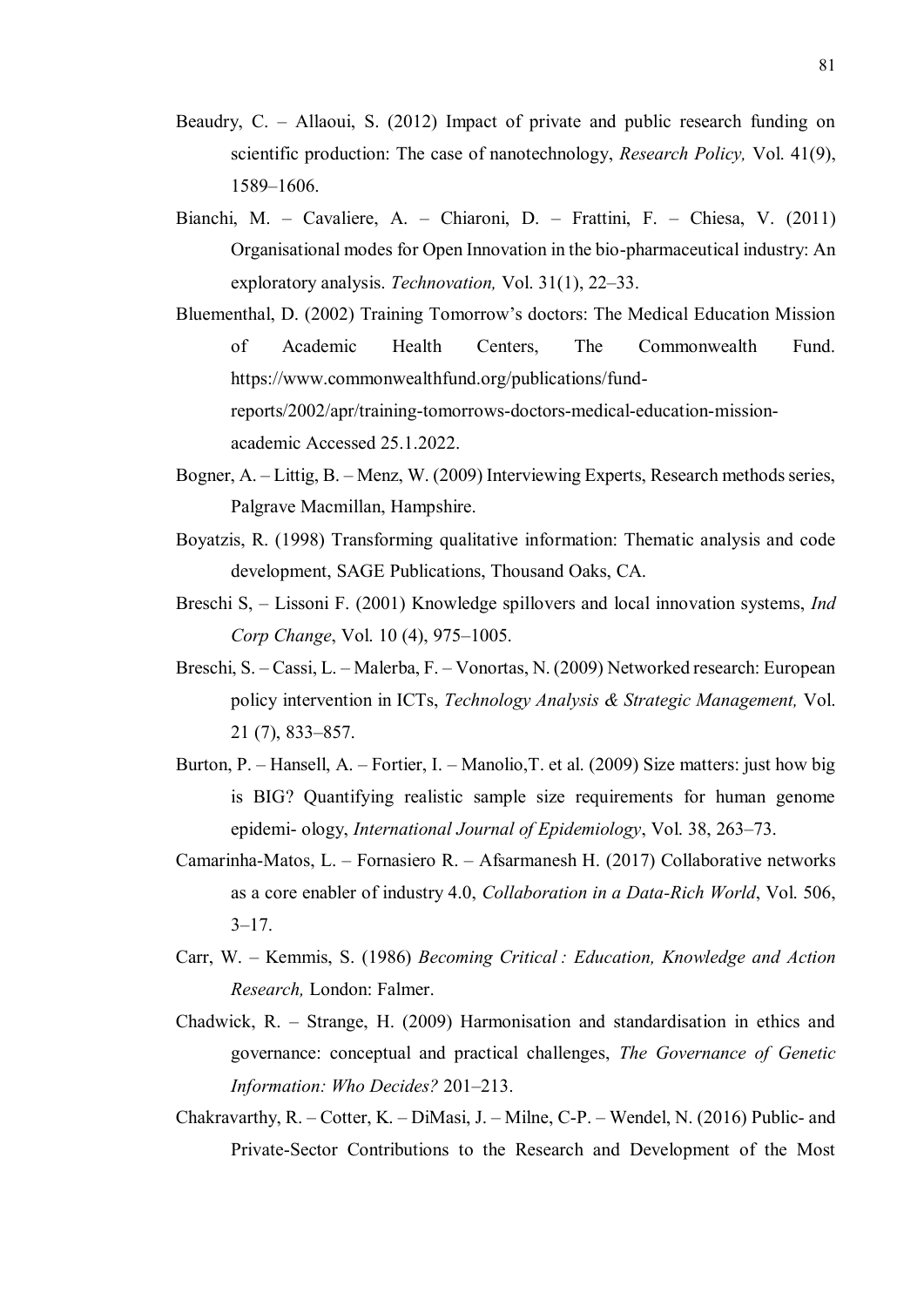Transformational Drugs in the Past 25 Years: From Theory to Therapy, *Therapeutic Innovation & Regulatory Science,* Vol. 50 (6), 759–768.

- Chiaroni, D. Chiesa V. Frattini, F. (2009) Investigating the adoption of open innovation in the bio-pharmaceutical industry: A framework and an empirical analysis, *European Journal of Innovation Management*, Vol. 12 (3), 285–305.
- Christopherson, S. Kitson, M. Michie, J. (2008) Innovation, networks and knowledge exchange, *Cambridge Journal of Regions*, Economy and Society, Vol. 1, 165– 173.
- Collins, F. Green, E. Guttmacher, A. Guyer, M. (2003) A vision for the future of genomics research, *Nature,* Vol. 422, 835–847.
- Conduct Science (2019) Top 10 health funding organizations, 30.6.2019. <https://conductscience.com/top-10-health-funding-organizations/> Accessed 13.3.2022.
- Connelly, L. (2016) Trustworthiness in qualitative research*, Medsurg Nursing; Pitman,* Vol. 25 (6), 435–436.
- Dai, X. Duncan S. (2010) *International Cooperation Theory*, The International Studies Encyclopedia, ed. Robert A. Denemark, Blackwell Reference Online, Blackwell.
- Daniels, J. Cannice, M. (2004) Interview Studies in International Business Research. In: *Handbook of Qualitative Research Methods for International Business,* 185– 206.
- Dauphinee W. Wood-Dauphinee S. (2004) The need for evidence in medical education: the development of best evidence medical education as an opportunity to inform, guide, and sustain medical education research, Acad Med. Vol. 79 (10), 925–930.
- Dorogovtsev, S. Mendes, J. (2001) Evolution of networks, The department of physics, The University of Porto, Portugal.
- Doz, Y. (2011) Qualitative Research for International Business, *Journal of International Business Studies,* Vol. 42 (5), 582–590.
- ERC Annual Report (2020), Annual Report on the ERC activities and achievements in 2020. [https://op.europa.eu/en/publication-detail/-/publication/09a3dcb6-9ccb-](https://op.europa.eu/en/publication-detail/-/publication/09a3dcb6-9ccb-11eb-b85c-01aa75ed71a1/language-en/format-PDF/source-199814583)[11eb-b85c-01aa75ed71a1/language-en/format-PDF/source-199814583](https://op.europa.eu/en/publication-detail/-/publication/09a3dcb6-9ccb-11eb-b85c-01aa75ed71a1/language-en/format-PDF/source-199814583) Accessed 14.3.2022.
- Eriksson, P. Kovalainen, A. (2008) *Qualitative Methods in Business Research,* SAGE Publications, London.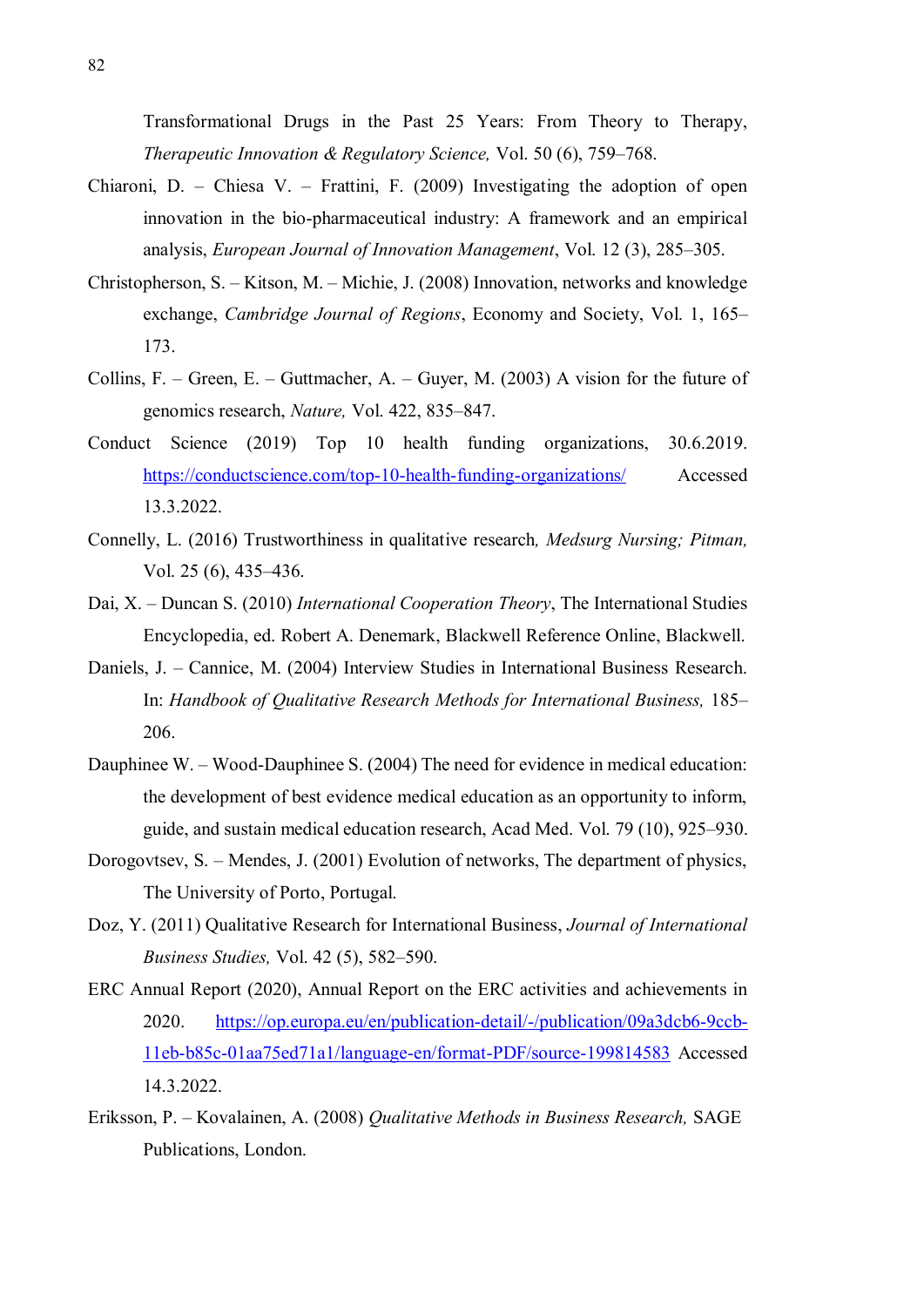- Eriksson, P. Koistinen, K. (2016) Monenlainen tapaustutkimus, Kuluttajantutkimuskeskuksen tutkimuksia ja selvityksiä 11, Kuluttajantutkimuskeskus.
- Eskola, J. Suoranta, J. (1998) *Johdatus laadulliseen tutkimukseen,* Gummerus Kirjapaino Oy, Jyväskylä.
- Etzioni, R. Tsodikov, A. Mariotto, A. et al. (2008) Quantifying the role of PSA screening in the US prostate cancer mortality decline, *Cancer Causes & Control,* Vol. 19, 175–181.
- European Commission (2010) Europeans and biotechnology in 2010, Winds of change? Eurobarometer survey, Luxembourg, October 2010. [https://op.europa.eu/en/publication-detail/-/publication/f6d68ade-4b6b-4135-](https://op.europa.eu/en/publication-detail/-/publication/f6d68ade-4b6b-4135-89a7-e7363e156f3e) [89a7-e7363e156f3e](https://op.europa.eu/en/publication-detail/-/publication/f6d68ade-4b6b-4135-89a7-e7363e156f3e) Accessed 10.3.2022.
- European Commission (2022) Research Infrastructures. [https://ec.europa.eu/info/research-and-innovation/funding/funding](https://ec.europa.eu/info/research-and-innovation/funding/funding-opportunities/funding-programmes-and-open-calls/horizon-europe/research-infrastructures_en)[opportunities/funding-programmes-and-open-calls/horizon-europe/research](https://ec.europa.eu/info/research-and-innovation/funding/funding-opportunities/funding-programmes-and-open-calls/horizon-europe/research-infrastructures_en)infrastructures en Accessed 28.5.2022.
- Fearon, J. (1998) Bargaining, enforcement, and international cooperation, *International Organization,* Vol. 52 (2), 269–305.
- Finnish Biobanks (2021) What is a biobank? [https://www.biopankki.fi/en/what-is-a](https://www.biopankki.fi/en/what-is-a-biobank/)[biobank/](https://www.biopankki.fi/en/what-is-a-biobank/) Accessed 2.3.2022.
- Finnish Medical Foundation (2020) Annual Report 2020. <https://laaketieteensaatio.fi/saatio/toiminta/> Accessed 10.2.2022.
- Gaskell, G. Gottweis, H. (2011) Biobanks need publicity, *Nature,* Vol. 471 (7337), 159– 160.
- Gelijns, A. Rosenberg, N. Moskowitz, A. (1998) Capturing the unexpected benefits of medical research*, The New England Journal of Medicine,* Vol. 339 (19), 693– 698.
- Gerson, K. Horowitz, R. (2002) Observation and interviewing: Options and choices in qualitative research, in *Qualitative Research in Action,* SAGE Publications, London, 200–224.
- Geuna, A. Martin, B. (2003) University research evaluation and funding: an international comparison, Minerva, Vol. 41 (4), 277–304.
- Ghauri, P. (2004) Designing and conducting case studies in international business, in: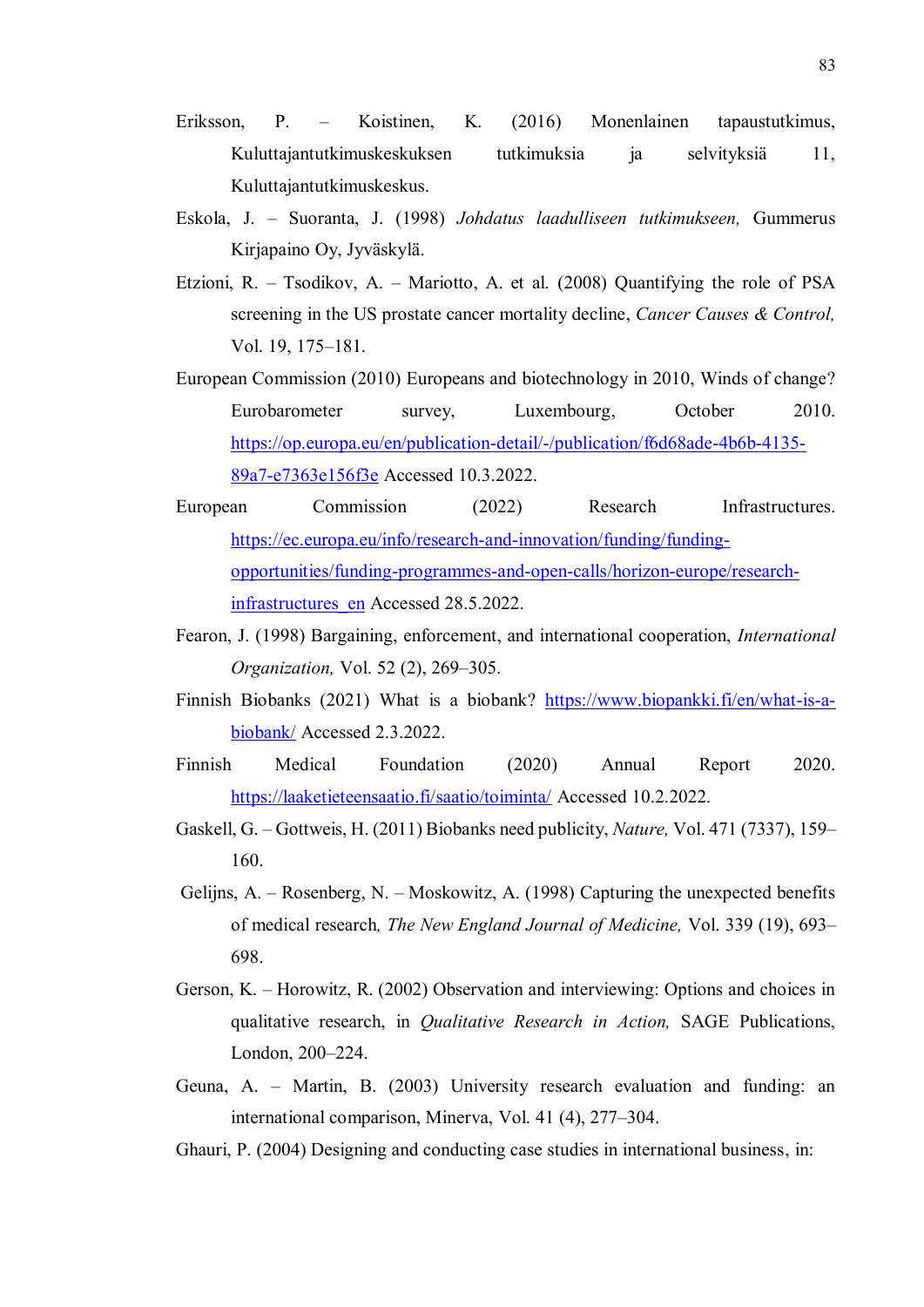*Handbook of Qualitative Research Methods for International Business*, ed. by Marschan-Piekkari, R. – Welch, C., 109–124.

- Glover, M. Buxton, M. Guthrie, S. Hanney, S. Pollitt, A. Grant, J.  $(2014)$ Estimating the returns to UK publicly funded cancer-related research in terms of the net value of improved health outcomes, BMC Medicine, Vol. 12 (99), 1–20.
- González-García, J. Estupinán-Romero, F. Tellería-Orriols, C. et al. (2021) Coping with interoperability in the development of a federated research infrastructure: achievements, challenges and recommendations from the JA-InfAct, *Archives of Public Health,* Vol. 79 (1), 1–18.
- Gottweis, H. (2005) Governing genomics in the 21st century: Between risk and uncertainty, *New Genetics and Society*, Vol. 24 (2), 175–93.
- Gruppen, L. Durning, S. (2016) Needles and Haystacks: Finding Funding for Medical Education Research, *Academic Medicine,* Vol. 91 (4), 480–484.
- Guest, G. MacQueen, K. Namey, E. (2012) *Applied thematic analysis,* SAGE Publications, Thousand Oaks.
- Gulati, R. (1998) Alliances and networks, *Strategic Management Journal,* Vol. 19 (4), 293–317.
- HEFCE (2009) Research excellence framework, Second consultation on the assessment and funding of research, September 2009, 38. [https://dera.ioe.ac.uk//9288/](https://dera.ioe.ac.uk/9288/) Accessed 11.3.2022.
- Heikinheimo O. Elenius K. Remes A. (2020) Suomen Lääketieteen Säätiö on kulkenut lääketieteen tutkimuksen rinnalla ja 60 vuotta, Duodecim, 243–244. [https://helda.helsinki.fi/bitstream/handle/10138/311963/duo15383.pdf?sequence](https://helda.helsinki.fi/bitstream/handle/10138/311963/duo15383.pdf?sequence=1) [=1](https://helda.helsinki.fi/bitstream/handle/10138/311963/duo15383.pdf?sequence=1) Accessed 10.2.2022.
- Hirotaka, N. (2018) FTO in the Pharmaceutical Industry, Nomos Verlagsgesel schaft mbH.
- Hirsjärvi, S. Remes. P. Sajavaara, P. (1997) *Tutki ja kirjoita,* Kirjayhtymä Oy, Tammer-Paino Oy, Tampere.
- Hull, L. Farrell, D. Grodzinski, P. (2014) Highlights of recent developments and trends in cancer nanotechnology research—View from NCI Alliance for Nanotechnology in Cancer, *Biotechnology Advances,* Vol. 32 (4), 666–678.
- ICPR (2022) International Cancer Research Partnership. [https://www.icrpartnership.org](https://www.icrpartnership.org/) Accessed 11.5.2022.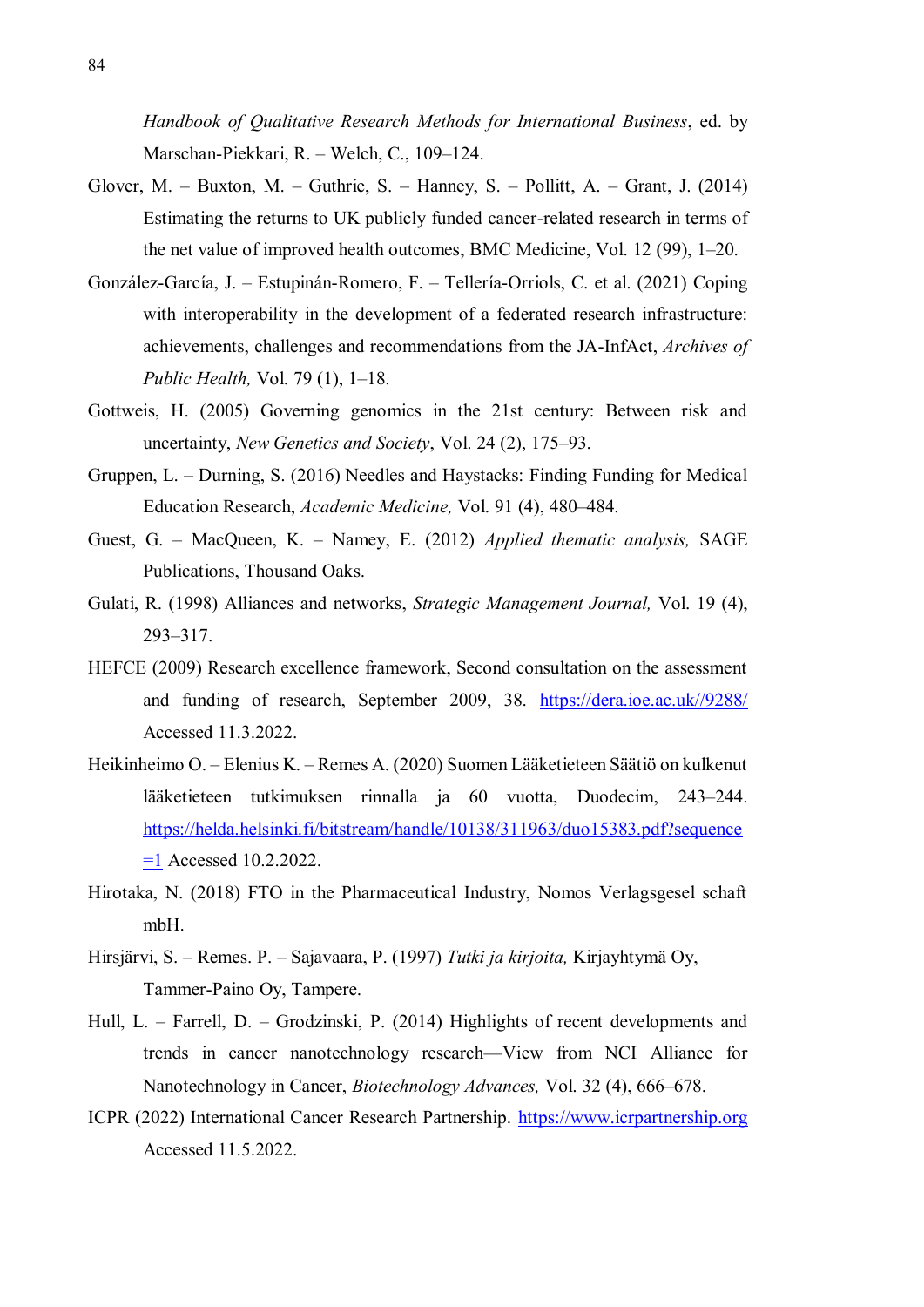- IMSA search (2017) How collaborative networks are changing work, 5.4.2017. [https://www.imsa-search.com/articles/how-collaborative-networks-are](https://www.imsa-search.com/articles/how-collaborative-networks-are-changing-work/)[changing-work/](https://www.imsa-search.com/articles/how-collaborative-networks-are-changing-work/) Accessed 18.2.2022.
- Jeon, J. (2014) *Handbook of pharmacogenomics and stratified medicine,* Chapter 6: Human lymphoblastoid cell lines in pharmacogenomics, Academic Press, 89–110.
- Jongbloed, B. Vossensteyn, H. (2001) Keeping up performances: an international survey of performance-based funding in higher education, *Journal of Higher Education Policy and Management*, Vol. 23 (2) 127–145.
- Keränen, T. (2019) Lääketietellinen tutkimus yhä enemmän säätiöiden varassa, Lääkärilehti, 21.5.2019. [https://www.laakarilehti.fi/ajassa/ajankohtaista/laaketieteellinen-tutkimus-yha](https://www.laakarilehti.fi/ajassa/ajankohtaista/laaketieteellinen-tutkimus-yha-enemman-saatioiden-rahojen-varassa/)[enemman-saatioiden-rahojen-varassa/](https://www.laakarilehti.fi/ajassa/ajankohtaista/laaketieteellinen-tutkimus-yha-enemman-saatioiden-rahojen-varassa/) Accessed 8.2.2022.
- Kinne, B. (2013) Network dynamics and the evolution of international cooperation, *American Political Science Review*, Vol. 107 (4), 766–785.
- Koremenos, B. v Lipson, C. Snidal, D. (2001) The rational design of international institutions, *International Organization,* Vol. 55 (4), 761–800.
- Kydd, A. (2005) *Trust and Mistrust in International Relations*, Princeton: Princeton University Press.
- Langston, A. Mccallum, M. Campbell, M. Robertson, C. Ralston, S. (2005) An integrated approach to consumer representation and involvement in a multicentre randomized controlled trial, Clinical Trials, Vol. 2 (1), 80–87.
- Laurie, G. (2008) Evidence of support for biobanking practices, *British Medical Journal*, 337: a337.
- Lee, S. Bozeman, B. (2005) The impact of research collaboration on scientific productivity, *Social Studies Science,* Vol. 35 (5), 673–702.
- Lincoln, Y Guba, E. (1985) *Naturalistic Inquiry,* SAGE Publications, Beverly Hills, California.
- Meijer, I. Molas-Gallart, J. Mattsson, P. (2012) Networked research infrastructures and their governance: The case of biobanking, *Science and Public Policy*, Vol. 39 (4), 491–499.
- Merriam, S. (2009) *Qualitative research: a guide to design and implementation*, 3rd ed., Jossey-Bass.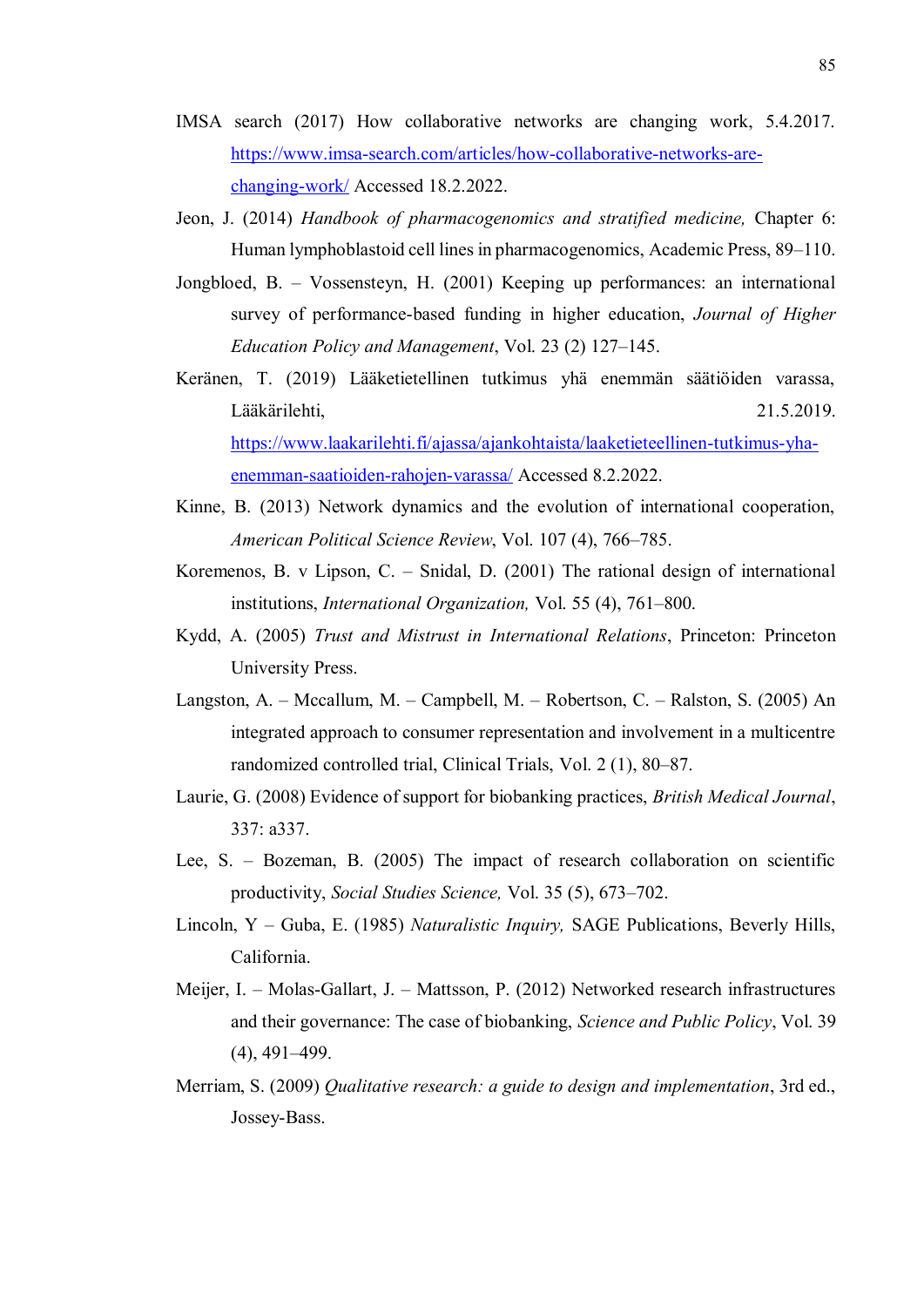- Michelino, F. Lamberti, E. Cammarano, A. Caputo, M. (2014) Measuring open innovation in the bio-pharmaceutical industry, *Creativity and Innovation Management*, Vol. 24 (1), 4–28.
- Muscio, A. Quaglione, D. Vallanti, G. (2013) Does governmental funding complement or substitute private research funding to universities? *Research Policy,* Vol. 42 (1), 63–75.
- National Cancer Institute (2022) Can mRNA vaccines help treat cancer? January 20, 2022. [https://www.cancer.gov/news-events/cancer-currents-blog/2022/mrna](https://www.cancer.gov/news-events/cancer-currents-blog/2022/mrna-vaccines-to-treat-cancer)[vaccines-to-treat-cancer](https://www.cancer.gov/news-events/cancer-currents-blog/2022/mrna-vaccines-to-treat-cancer) Accessed 25.3.2022.
- National Institutes of Health (2021) Executive summary, Office of Budget. [https://officeofbudget.od.nih.gov/pdfs/FY22/br/2022%20CJ%20Overview%20E](https://officeofbudget.od.nih.gov/pdfs/FY22/br/2022%20CJ%20Overview%20Executive%20Summary.pdf) [xecutive%20Summary.pdf](https://officeofbudget.od.nih.gov/pdfs/FY22/br/2022%20CJ%20Overview%20Executive%20Summary.pdf) Accessed 14.3.2022.
- OECD (2004) Science, Technology and Industry Outlook [https://www.oecd.org/science/inno/oecdsciencetechnologyandindustrystioutlook](https://www.oecd.org/science/inno/oecdsciencetechnologyandindustrystioutlook2004.htm) [2004.htm](https://www.oecd.org/science/inno/oecdsciencetechnologyandindustrystioutlook2004.htm) Accessed 23.11.2021
- Oliver, S. Clarke-Jones, L. Rees, R. Milne, R. Buchanan, P. Gabbay, J. Gyte, G. – Oakley, A. – Stein, K. (2004) Involving consumers in research and development agenda setting for the NHS: developing an evidence-based approach, *Health Technol Assess,* Vol. 8 (15), 150–158.
- Orsenigo L. Pammolli F. Riccaboni M. (2001) Technological change and network dynamics: Lessons from the pharmaceutical industry, *Research Policy,* Vol. 30 (3), 485–508.
- Pammolli, F. Magazzini, L. Riccaboni, M. (2011) The productivity crisis in pharmaceutical R&D, *Nature Reviews Drug Discovery,* Vol. 10 (6), 428–438.
- Paul, S. Mytelka, D. Dunwiddie, C. Persinger, C. Munos, B. et al. (2010) How to improve R&D productivity: the pharmaceutical industry's grand challenge, *Nature Reviews Drug Discovery,* Vol. 9 (3), 203–214.
- Perkmann. M. Walsh, K. (2009) The two faces of collaboration: ipacts of universityindustry relations on public research*, Industrial and Corporate Change*, Vol. 18 (6), 1033–1065.
- Polit, D. Beck, C. (2014) *Essentials of nursing research: Appraising evidence for nursing practice,* 8th ed. Philadelphia, PA: Wolters Kluwer/Lippincott Williams & Wilkins.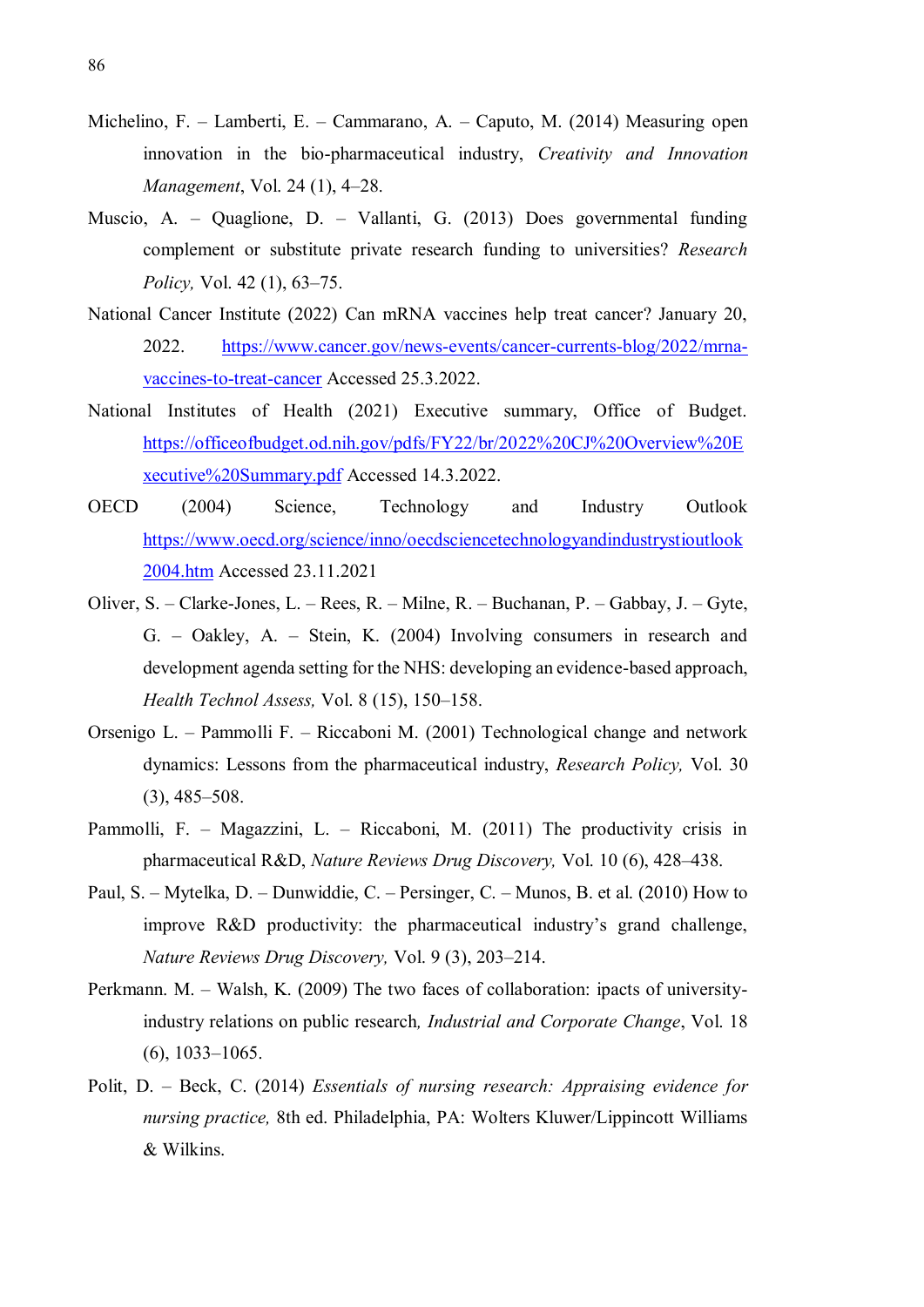- Pollitt C. (1993) Managerialism and the Public Services, Blackwell Publishers, second ed. Oxford.
- Powell, W. White, D. Koput, K. Owen-Smith, J. (2005) Network dynamics and field evolution: The growth of interorganizational collaboration in the life sciences, *American Journal of Sociology,* Vol. 110 (4), 1132–1205.
- Ray, S. Özdemir, V. (2016) *Angel philanthropy and crowdfunding to accelerate cancer research in developing world,* Biomarker discovery in the developing world: Dissecting the pipeline for meeting the challenges, 65–71.
- Reed, D. Cook, D. Beckman, T. Levine, R. Kern, D. Wright, S. (2007) Association between funding and quality of published medical education research, *The Journal of the American Medical Association*, Vol. 298 (9), 1002–1009.
- Reichert, J. Milne, C. (2002) Public and private sector contributions to the discovery and development of "impact" drugs, *American Journal of Therapeutics,* Vol. 9 (6), 543–555.
- Research Councils UK (2010) Concordat for engaging the public with research, London. [https://www.ukri.org/wp-content/uploads/2020/10/UKRI-151020-](https://www.ukri.org/wp-content/uploads/2020/10/UKRI-151020-ConcordatforEngagingthePublicwithResearch.pdf) [ConcordatforEngagingthePublicwithResearch.pdf](https://www.ukri.org/wp-content/uploads/2020/10/UKRI-151020-ConcordatforEngagingthePublicwithResearch.pdf) Accessed 11.3.2022.
- Rhodes, R. (2006) Rethinking research ethics, *The American Journal of Bioethics,* Vol. 5  $(1), 7-28.$
- RI-VIS (2020) About European research infrastructures: What is a research infrastructure? [https://ri-vis.eu/network/rivis/about-european-research](https://ri-vis.eu/network/rivis/about-european-research-infrastructures)[infrastructures](https://ri-vis.eu/network/rivis/about-european-research-infrastructures) Accessed 27.2.2022.
- Romasanta, A. van der Sijde, P. van Muijlwijk-Koezen, J. (2020) Innovation in pharmaceutical R&D: mapping the research landscape, *Scientometrics,* Vol. 125, 1801–1832.
- Røttingen, J. Regmi, S. Eide, M. Young, A. Viergever, R. Ardal, C. Guzman, J. – Edwards, D. – Matlin, S. – Terry, R. (2013) Mapping of available health research and development data: what's there, what's missing, and what role is there for a global observatory? *Lancet,* 1286–1307.
- Saunders, M. Lewis, P. (2012) *Doing research in business & management: an essential guide to planning your project,* Financial Times Prentice Hall.
- Scannell, J. Blanckley, A. Boldon, H. Warrington, B. (2012) Diagnosing the decline in pharmaceutical R&D efficiency, *Nature Reviews Drug Discovery,* Vol*.* 11 (3), 191–200.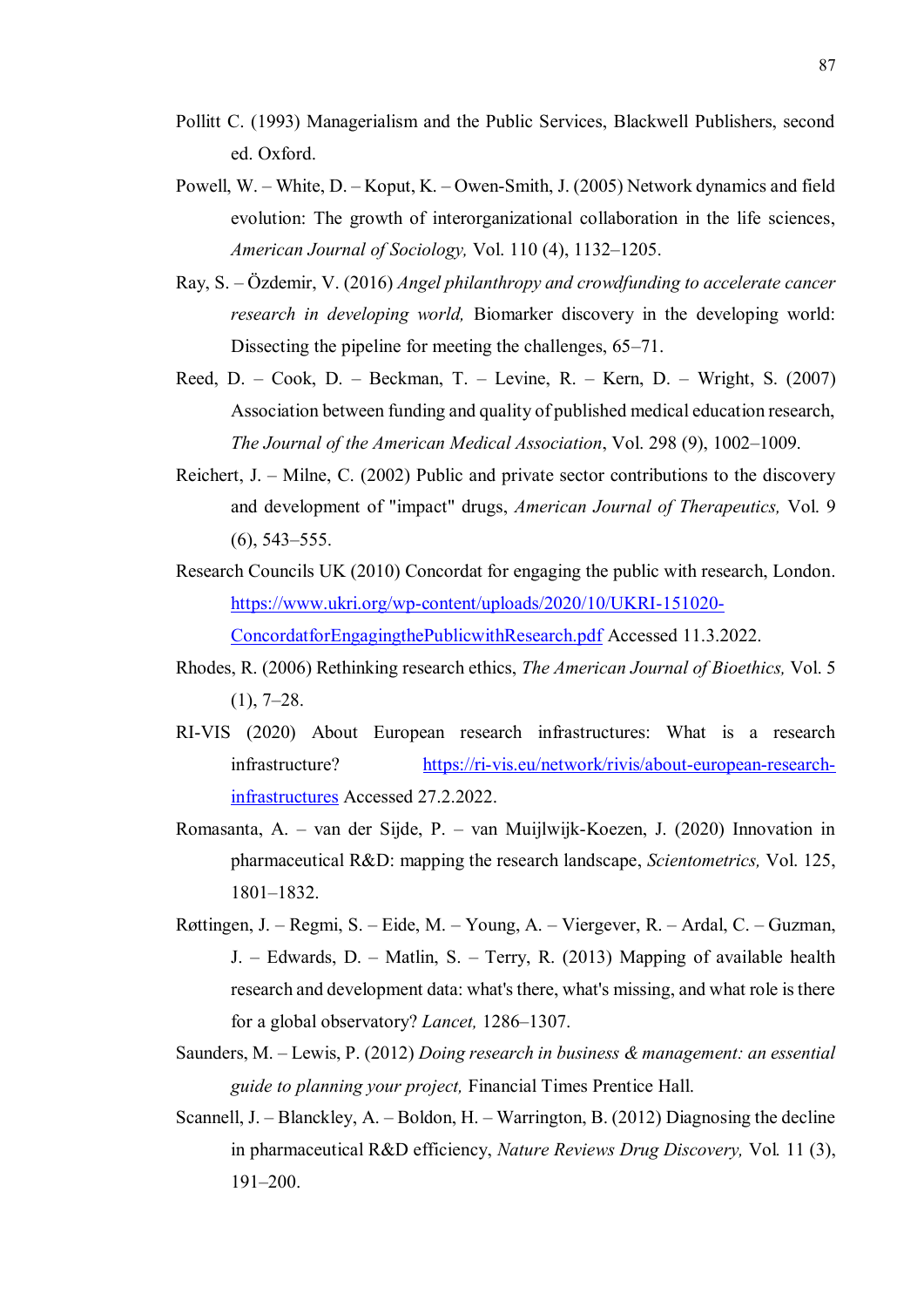- Scientific American (2020) The evolution of cancer research, August 2020. [https://www.scientificamerican.com/custom-media/the-evolution-of-cancer](https://www.scientificamerican.com/custom-media/the-evolution-of-cancer-research/)[research/](https://www.scientificamerican.com/custom-media/the-evolution-of-cancer-research/) Accessed 25.3.2022.
- Seitz, K. Martens, J. (2017) Philanthrolateralism: Private funding and corporate influence in the United Nations, *Global Policy,* Vol. 8 (5), 46–50.
- Seppälä, T. (2021) Huippututkija huolissaan: Suomen syöpätutkimus romahtaisi ilman säätiöiden rahoitusta, Cancer Federation 23.9.2021. [https://roosanauha.syopasaatio.fi/2021/09/23/toni-seppala-suomen](https://roosanauha.syopasaatio.fi/2021/09/23/toni-seppala-suomen-syopatutkimus-romahtaisi-ilman-saatioiden-rahoitusta/)[syopatutkimus-romahtaisi-ilman-saatioiden-rahoitusta/ A](https://roosanauha.syopasaatio.fi/2021/09/23/toni-seppala-suomen-syopatutkimus-romahtaisi-ilman-saatioiden-rahoitusta/)ccessed 8.2.2021.
- Smith, E. (2008) *Using secondary data in educational and social research,* Open University Press, Maidenhead, New York.
- Smith, K. (2010) Research, policy and funding academic treadmills and the squeeze on intellectual spaces, *The British Journal of Sociology,* Vol. 61 (1), 176–195.
- Stein, A. (1982) Coordination and Collaboration: Regimes in an Anarchic World, *International Organization,* Vol. 36 (2), 299–324.
- Stevens, A. Jensen, J. Wyller, K. Kilgore, P. –Chatterjee, S. Rohrbaugh, M. (2011) The role of public-sector research in the discovery of drugs and vaccines, *The New England Journal of Medicine,* Vol. 364 (6), 535–541.
- Sussex, J. Feng, Y. Mestre-Ferrandiz, J. Pistollato, M. Hafner, M. Burridge, P. – Grant, J. (2016) Quantifying the economic impact of government and charity funding of medical research on private research and development funding in the United Kingdom, *BMC Medicine,* Vol. 14 (32), 1–23.
- Taylor, s. Bogdan, R. DeVault, M. (2016*) Introduction to qualitative research methods: a guidebook and resource,* 4th edition, Hoboken, New Jersey.
- TENK (2019) Finnish national board on research integrity, Tutkimuseettisen neuvottelukunnan ohje 2019. [https://tenk.fi/sites/default/files/2021-](https://tenk.fi/sites/default/files/2021-01/Ihmistieteiden_eettisen_ennakkoarvioinnin_ohje_2020.pdf) 01/Ihmistieteiden eettisen ennakkoarvioinnin ohje 2020.pdf Accessed 2.4.2022.
- The Association of Finnish Foundations (2022) About Finnish foundations. <https://saatiotrahastot.fi/en/tietoa-saatioista-eng/> Accessed 25.5.2022.
- Tutton, R. (2007) Banking expectations: reflections on the promises of biobanks, *Personalised Medicine*, Vol. 4, 463–469.
- UK Research and Innovation (2022) Medical Research Council, updated 15.2.2022. <https://www.ukri.org/councils/mrc/> Accessed 15.3.2022.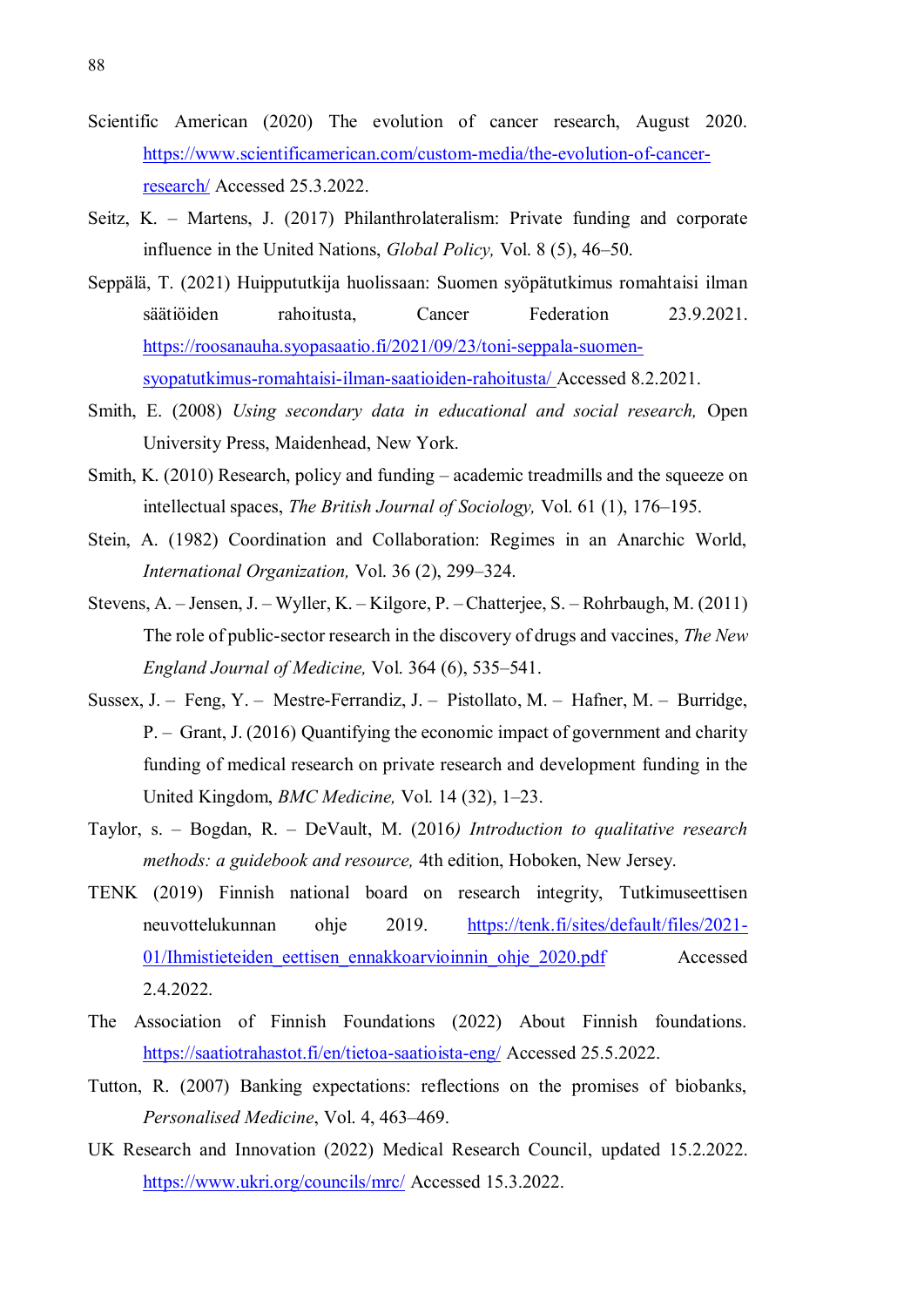- University of Tampere (2020) Kaikkien aikojen suurin syöpätutkimus auttaa kehittämään täsmälääkkeitä, 6.2.2020. [https://www.tuni.fi/fi/ajankohtaista/kaikkien-aikojen](https://www.tuni.fi/fi/ajankohtaista/kaikkien-aikojen-suurin-syopatutkimus-auttaa-kehittamaan-tasmalaakkeita)[suurin-syopatutkimus-auttaa-kehittamaan-tasmalaakkeita](https://www.tuni.fi/fi/ajankohtaista/kaikkien-aikojen-suurin-syopatutkimus-auttaa-kehittamaan-tasmalaakkeita) Accessed 25.3.2022.
- Van Bekkum, E. Fergie, G. Hilton, S. (2016) Health and medical research funding agencies' promotion of public engagement within research: a qualitative interview study exploring the United Kingdom context, *Health Research Policy and Systems,* Vol. 14 (23), 1–12.
- Varhelahti, R. Mikkilä-Erdmann, M. (2016) Viestintää teknologian välityksellä asiantuntijaverkostoissa, Kulttuurin ja yhteiskunnan tutkimuksen lehti, 39 (3).
- Viergever, R. Olifson, S. Ghaffar, A. Terry, R. (2010) A checklist for health reseach priority setting: nine common themes of good practice, *Health Research Policy and Systems,* Vol. 8 (36).
- Viergever, R. Hendriks, T. (2016) The 10 largest public and philanthropic funders of health research in the world: what they fund and how they distribute their funds, *Health Research Policy and Systems,* Vol. 14 (12), 1–15.
- Vinet, L., Zhedanov, A. (2011) A 'missing' family of classical orthogonal polynomials, *Journal of Physics A: Mathematical and Theoretical,* Vol. 44 (8).
- Visakorpi, T. (2009) Mitä on translationaalinen lääketiede? *Duodecim,* Vol. 125, 2308– 2309.
- Visakorpi, T. Jalkanen, S. Laakso, M. Lehto, M. Liira, H. Mäki, M. et al. (2011) Kliininen tutkimus Suomessa: tutkimuksen rakenteet, *Duodecim*, Vol. 127 (10), 957–959.
- Weinstein, I. Case, K. (2008) The History of Cancer Research: Introducing an AACR Centennial Series, *Cancer Research*, Vol. 68 (17), 6861.
- Welch, C. Marschan-Piekkari, R. Penttinen, H. Tahvanainen, M. (2002) Corporate elites as informants in qualitative international business research, *International Business Review,* Vol. 11 (5), 611–628.
- World Health Organisation (2022) The global health observatory, Global health estimates. [https://www.who.int/data/gho/data/themes/mortality-and-global](https://www.who.int/data/gho/data/themes/mortality-and-global-health-estimates)[health-estimates](https://www.who.int/data/gho/data/themes/mortality-and-global-health-estimates) Accessed 28.5.2022.
- Zander, I. (1999) How do you mean 'global'? An empirical investigation of innovation networks in the multinational corporation, *Research Policy,* Vol. 28 (2-3), 195– 213.